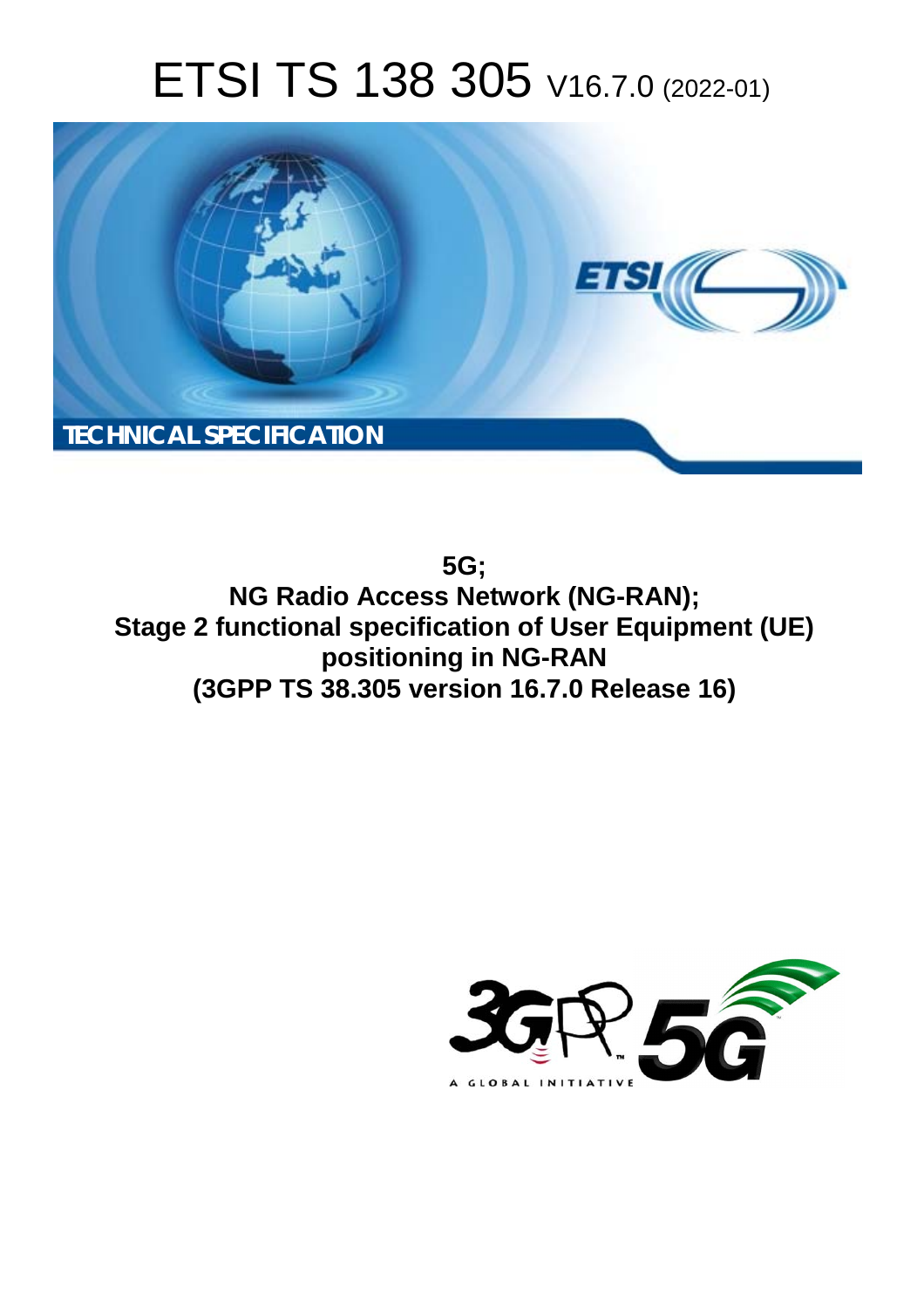Reference RTS/TSGR-0238305vg70

Keywords

 $\overline{5G}$ 

#### *ETSI*

650 Route des Lucioles F-06921 Sophia Antipolis Cedex - FRANCE

Tel.: +33 4 92 94 42 00 Fax: +33 4 93 65 47 16

Siret N° 348 623 562 00017 - APE 7112B Association à but non lucratif enregistrée à la Sous-Préfecture de Grasse (06) N° w061004871

#### *Important notice*

The present document can be downloaded from: <http://www.etsi.org/standards-search>

The present document may be made available in electronic versions and/or in print. The content of any electronic and/or print versions of the present document shall not be modified without the prior written authorization of ETSI. In case of any existing or perceived difference in contents between such versions and/or in print, the prevailing version of an ETSI deliverable is the one made publicly available in PDF format at [www.etsi.org/deliver](http://www.etsi.org/deliver).

Users of the present document should be aware that the document may be subject to revision or change of status. Information on the current status of this and other ETSI documents is available at <https://portal.etsi.org/TB/ETSIDeliverableStatus.aspx>

If you find errors in the present document, please send your comment to one of the following services: <https://portal.etsi.org/People/CommiteeSupportStaff.aspx>

#### *Notice of disclaimer & limitation of liability*

The information provided in the present deliverable is directed solely to professionals who have the appropriate degree of experience to understand and interpret its content in accordance with generally accepted engineering or other professional standard and applicable regulations.

No recommendation as to products and services or vendors is made or should be implied.

No representation or warranty is made that this deliverable is technically accurate or sufficient or conforms to any law and/or governmental rule and/or regulation and further, no representation or warranty is made of merchantability or fitness for any particular purpose or against infringement of intellectual property rights.

In no event shall ETSI be held liable for loss of profits or any other incidental or consequential damages.

Any software contained in this deliverable is provided "AS IS" with no warranties, express or implied, including but not limited to, the warranties of merchantability, fitness for a particular purpose and non-infringement of intellectual property rights and ETSI shall not be held liable in any event for any damages whatsoever (including, without limitation, damages for loss of profits, business interruption, loss of information, or any other pecuniary loss) arising out of or related to the use of or inability to use the software.

#### *Copyright Notification*

No part may be reproduced or utilized in any form or by any means, electronic or mechanical, including photocopying and microfilm except as authorized by written permission of ETSI. The content of the PDF version shall not be modified without the written authorization of ETSI.

The copyright and the foregoing restriction extend to reproduction in all media.

© ETSI 2022. All rights reserved.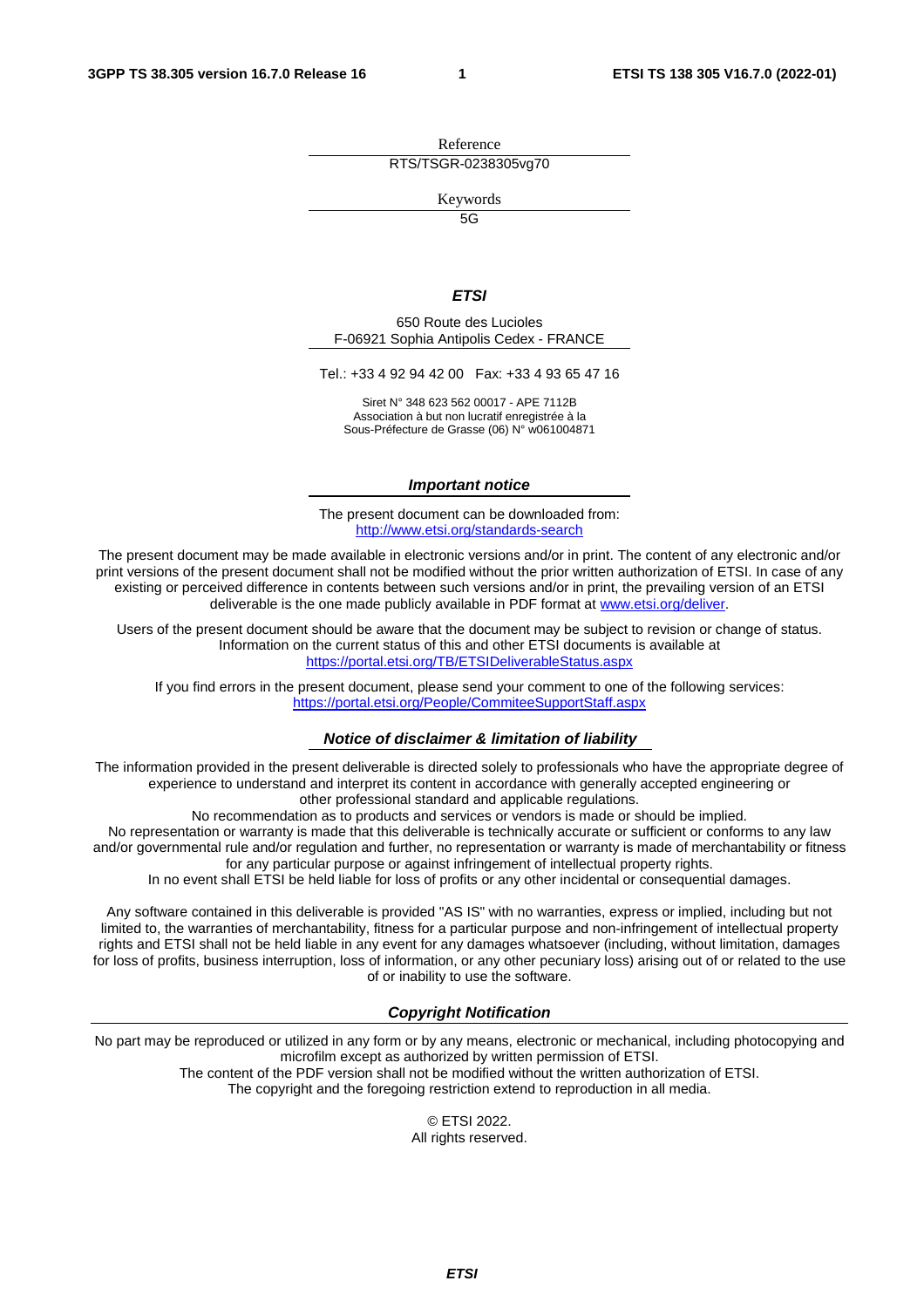## Intellectual Property Rights

#### Essential patents

IPRs essential or potentially essential to normative deliverables may have been declared to ETSI. The declarations pertaining to these essential IPRs, if any, are publicly available for **ETSI members and non-members**, and can be found in ETSI SR 000 314: *"Intellectual Property Rights (IPRs); Essential, or potentially Essential, IPRs notified to ETSI in respect of ETSI standards"*, which is available from the ETSI Secretariat. Latest updates are available on the ETSI Web server ([https://ipr.etsi.org/\)](https://ipr.etsi.org/).

Pursuant to the ETSI Directives including the ETSI IPR Policy, no investigation regarding the essentiality of IPRs, including IPR searches, has been carried out by ETSI. No guarantee can be given as to the existence of other IPRs not referenced in ETSI SR 000 314 (or the updates on the ETSI Web server) which are, or may be, or may become, essential to the present document.

#### **Trademarks**

The present document may include trademarks and/or tradenames which are asserted and/or registered by their owners. ETSI claims no ownership of these except for any which are indicated as being the property of ETSI, and conveys no right to use or reproduce any trademark and/or tradename. Mention of those trademarks in the present document does not constitute an endorsement by ETSI of products, services or organizations associated with those trademarks.

**DECT™**, **PLUGTESTS™**, **UMTS™** and the ETSI logo are trademarks of ETSI registered for the benefit of its Members. **3GPP™** and **LTE™** are trademarks of ETSI registered for the benefit of its Members and of the 3GPP Organizational Partners. **oneM2M™** logo is a trademark of ETSI registered for the benefit of its Members and of the oneM2M Partners. **GSM**® and the GSM logo are trademarks registered and owned by the GSM Association.

## Legal Notice

This Technical Specification (TS) has been produced by ETSI 3rd Generation Partnership Project (3GPP).

The present document may refer to technical specifications or reports using their 3GPP identities. These shall be interpreted as being references to the corresponding ETSI deliverables.

The cross reference between 3GPP and ETSI identities can be found under<http://webapp.etsi.org/key/queryform.asp>.

## Modal verbs terminology

In the present document "**shall**", "**shall not**", "**should**", "**should not**", "**may**", "**need not**", "**will**", "**will not**", "**can**" and "**cannot**" are to be interpreted as described in clause 3.2 of the [ETSI Drafting Rules](https://portal.etsi.org/Services/editHelp!/Howtostart/ETSIDraftingRules.aspx) (Verbal forms for the expression of provisions).

"**must**" and "**must not**" are **NOT** allowed in ETSI deliverables except when used in direct citation.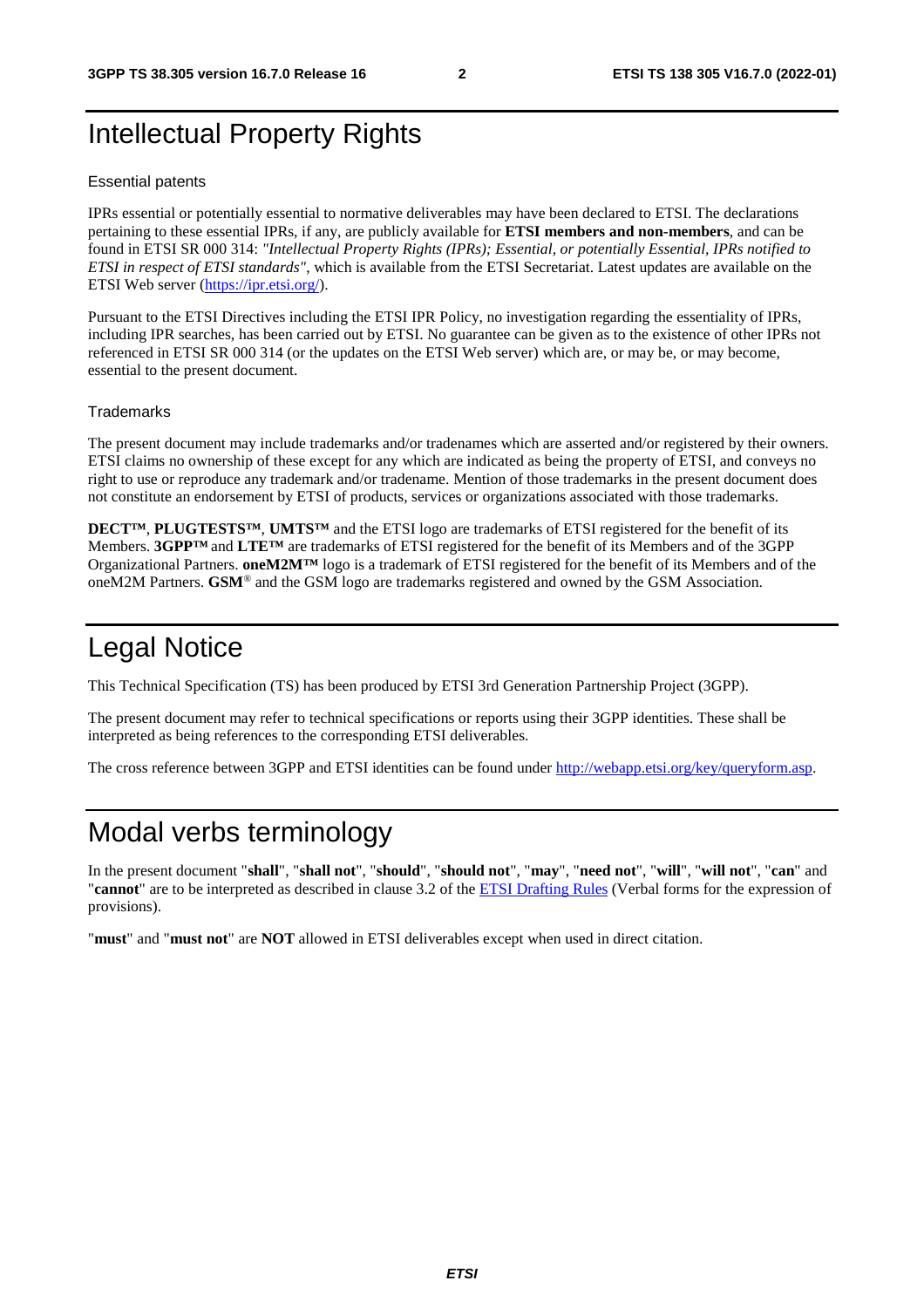$\mathbf{3}$ 

## Contents

| 1              |  |
|----------------|--|
| 2              |  |
| 3              |  |
| 3.1<br>3.2     |  |
| 4              |  |
| 4.1            |  |
| 4.2            |  |
| 4.3            |  |
| 4.3.1          |  |
| 4.3.2          |  |
| 4.3.3          |  |
| 4.3.4          |  |
| 4.3.5          |  |
| 4.3.6          |  |
| 4.3.7          |  |
| 4.3.8          |  |
| 4.3.9          |  |
| 4.3.10         |  |
| 4.3.11         |  |
| 4.3.12         |  |
| 4.3.13         |  |
| 4.3.14         |  |
| 4.3.15         |  |
| 5              |  |
| 5.1            |  |
| 5.2            |  |
| 5.3            |  |
| 5.3.1          |  |
|                |  |
| 5.3.2<br>5.3.3 |  |
|                |  |
| 5.3.4          |  |
| 5.4            |  |
| 5.4.1          |  |
| 5.4.2          |  |
| 5.4.3<br>5.4.4 |  |
| 6              |  |
| 6.1            |  |
| 6.1.1          |  |
| 6.1.2          |  |
| 6.1.3          |  |
| 6.1.4          |  |
| 6.1.5          |  |
| 6.1.6          |  |
| 6.2            |  |
|                |  |
| 6.2.1          |  |
| 6.2.2          |  |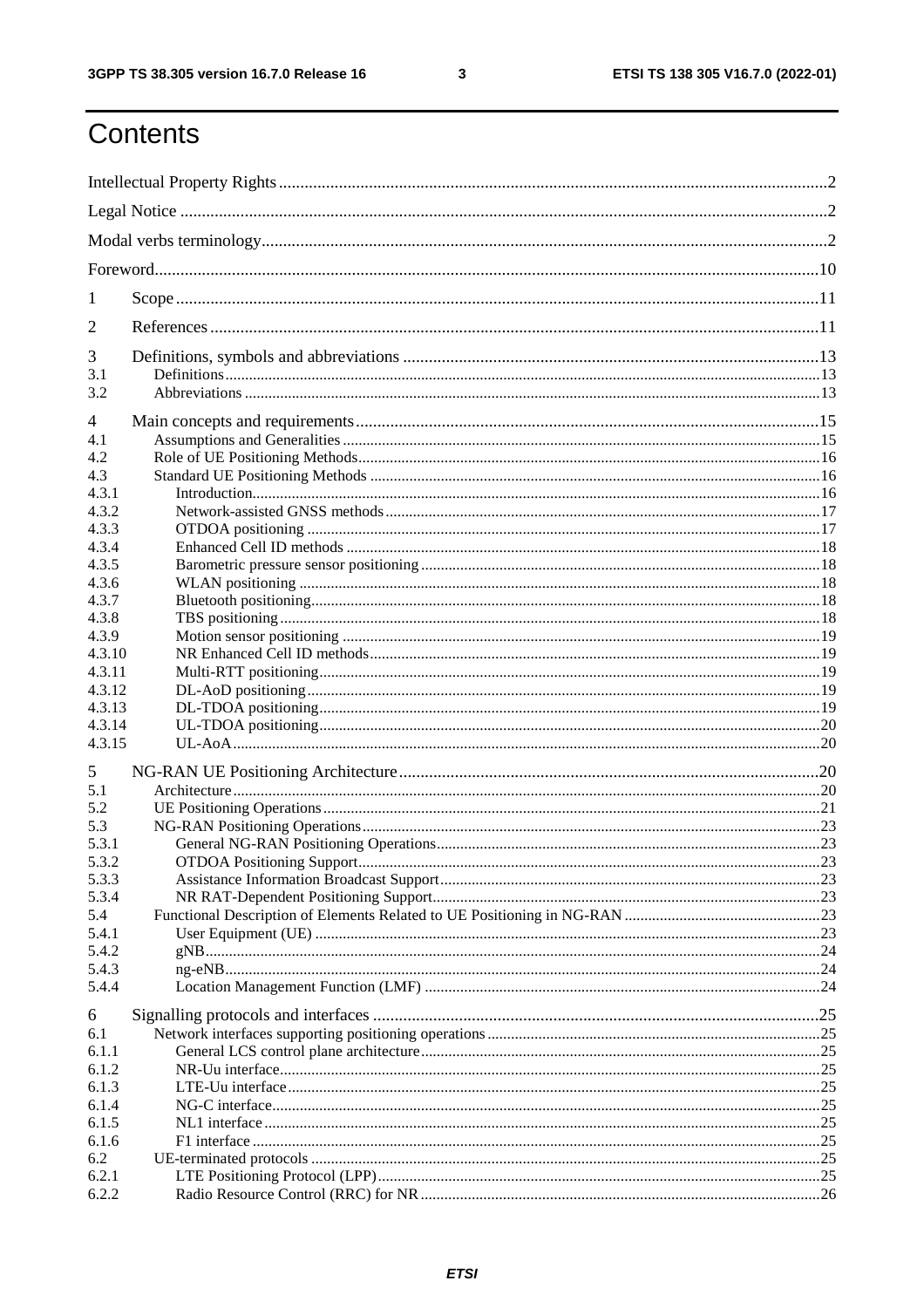$\overline{\mathbf{4}}$ 

| 6.2.3                  |  |
|------------------------|--|
| 6.2.4                  |  |
| 6.3                    |  |
| 6.3.1                  |  |
| 6.3.2                  |  |
| 6.4                    |  |
| 6.4.1                  |  |
| 6.4.2                  |  |
| 6.5                    |  |
| 6.5.1                  |  |
| 6.5.2                  |  |
| 6.5.3                  |  |
| 6.5.4                  |  |
| 6.6                    |  |
| 7                      |  |
| 7.1                    |  |
| 7.1.1                  |  |
| 7.1.2                  |  |
|                        |  |
| 7.1.2.1                |  |
| 7.1.2.2                |  |
| 7.1.2.3                |  |
| 7.1.2.4                |  |
| 7.1.2.5                |  |
| 7.1.2.6                |  |
| 7.1.2.7                |  |
| 7.1.3                  |  |
| 7.2                    |  |
| 7.2.1                  |  |
| 7.2.2                  |  |
| 7.2.2.1                |  |
| 7.3                    |  |
| 7.3.1                  |  |
| 7.3.2                  |  |
| 7.3.3                  |  |
| 7.3.4                  |  |
| 7.4                    |  |
| 7.4.1                  |  |
| 7.4.1.1                |  |
| 7.4.2                  |  |
| 7.4.2.1                |  |
| 7.5                    |  |
| 7.5.1                  |  |
| 7.5.2                  |  |
| 8                      |  |
| 8.1                    |  |
| 8.1.1                  |  |
| 8.1.2                  |  |
| 8.1.2.1                |  |
| 8.1.2.1.1              |  |
|                        |  |
| 8.1.2.1.2<br>8.1.2.1.3 |  |
|                        |  |
| 8.1.2.1.4              |  |
| 8.1.2.1.5              |  |
| 8.1.2.1.6              |  |
| 8.1.2.1.7              |  |
| 8.1.2.1.8              |  |
| 8.1.2.1.9              |  |
| 8.1.2.1.10             |  |
| 8.1.2.1.11             |  |
| 8.1.2.1.12             |  |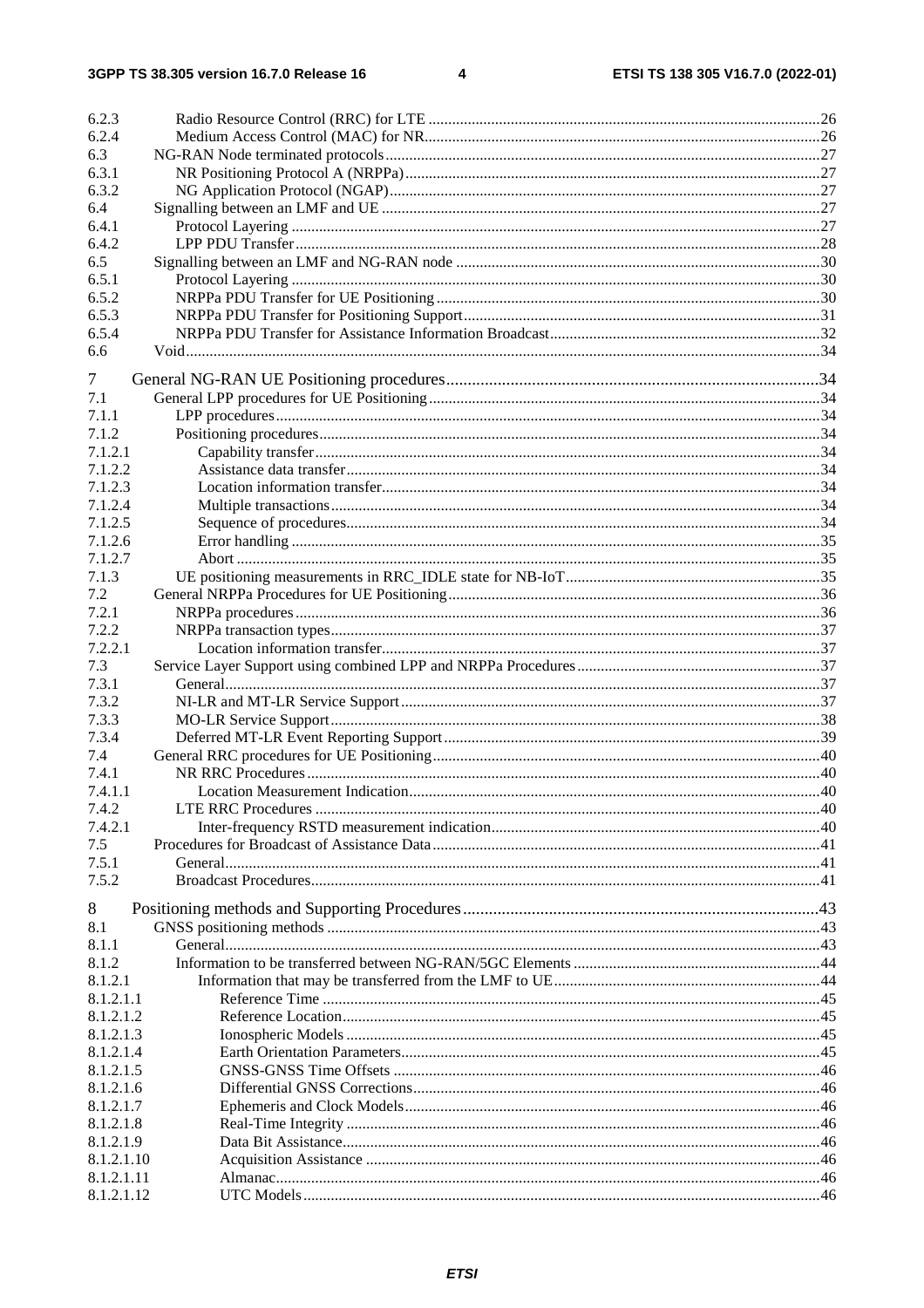| 8.1.2.1.13               |                                                                                            |  |
|--------------------------|--------------------------------------------------------------------------------------------|--|
| 8.1.2.1.14               |                                                                                            |  |
| 8.1.2.1.15               |                                                                                            |  |
| 8.1.2.1.16               |                                                                                            |  |
| 8.1.2.1.17               |                                                                                            |  |
| 8.1.2.1.18               |                                                                                            |  |
| 8.1.2.1.19               |                                                                                            |  |
| 8.1.2.1.20               |                                                                                            |  |
| 8.1.2.1.21               |                                                                                            |  |
| 8.1.2.1.22               |                                                                                            |  |
| 8.1.2.1.23               |                                                                                            |  |
| 8.1.2.1.24<br>8.1.2.1.25 |                                                                                            |  |
| 8.1.2.1.26               |                                                                                            |  |
| 8.1.2.1.27               |                                                                                            |  |
| 8.1.2.1.28               |                                                                                            |  |
| 8.1.2.1a                 | Recommendations for grouping of assistance data to support different RTK service levels 49 |  |
| 8.1.2.2                  |                                                                                            |  |
| 8.1.2.2.1                |                                                                                            |  |
| 8.1.2.2.1.1              |                                                                                            |  |
| 8.1.2.2.1.2              |                                                                                            |  |
| 8.1.2.2.2                |                                                                                            |  |
| 8.1.3                    |                                                                                            |  |
| 8.1.3.1                  |                                                                                            |  |
| 8.1.3.2                  |                                                                                            |  |
| 8.1.3.2.1                |                                                                                            |  |
| 8.1.3.2.1a               |                                                                                            |  |
| 8.1.3.2.2                |                                                                                            |  |
| 8.1.3.2.2a               |                                                                                            |  |
| 8.1.3.3                  |                                                                                            |  |
| 8.1.3.3.1                |                                                                                            |  |
| 8.1.3.3.2                |                                                                                            |  |
| 8.2                      |                                                                                            |  |
| 8.2.1                    |                                                                                            |  |
| 8.2.2                    |                                                                                            |  |
| 8.2.2.1                  |                                                                                            |  |
| 8.2.2.2                  |                                                                                            |  |
| 8.2.2.3                  |                                                                                            |  |
| 8.2.2.4                  |                                                                                            |  |
| 8.2.3                    |                                                                                            |  |
| 8.2.3.1                  |                                                                                            |  |
| 8.2.3.2                  |                                                                                            |  |
| 8.2.3.2.1<br>8.2.3.2.1.1 |                                                                                            |  |
| 8.2.3.2.1.2              |                                                                                            |  |
| 8.2.3.2.2                |                                                                                            |  |
| 8.2.3.2.2.1              |                                                                                            |  |
| 8.2.3.3                  |                                                                                            |  |
| 8.2.3.3.1                |                                                                                            |  |
| 8.2.3.3.2                |                                                                                            |  |
| 8.3                      |                                                                                            |  |
| 8.3.1                    |                                                                                            |  |
| 8.3.2                    |                                                                                            |  |
| 8.3.2.1                  |                                                                                            |  |
| 8.3.2.2                  |                                                                                            |  |
| 8.3.2.3                  |                                                                                            |  |
| 8.3.2.4                  |                                                                                            |  |
| 8.3.3                    |                                                                                            |  |
| 8.3.3.1                  |                                                                                            |  |
| 8.3.3.2                  |                                                                                            |  |
| 8.3.3.3                  |                                                                                            |  |
| 8.3.3.3.1                |                                                                                            |  |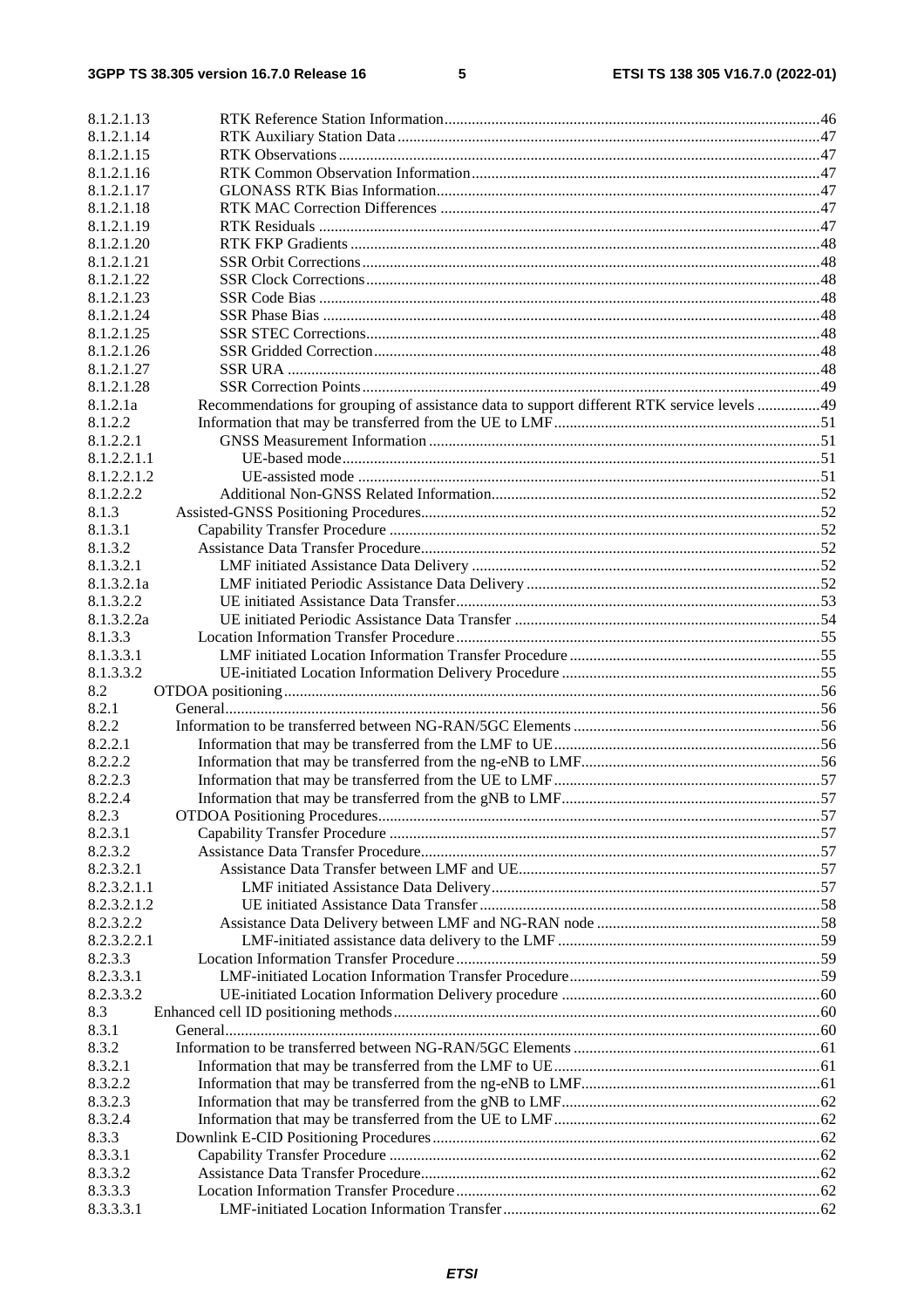| 8.3.3.3.2            |  |
|----------------------|--|
| 8.3.4                |  |
| 8.3.4.1              |  |
| 8.3.4.2              |  |
| 8.3.4.3              |  |
| 8.3.4.3.1            |  |
| 8.4                  |  |
| 8.4.2                |  |
| 8.4.2.1              |  |
| 8.4.2.1.1            |  |
| 8.4.2.2              |  |
| 8.4.2.2.1            |  |
| 8.4.2.2.2            |  |
| 8.4.2.2.3            |  |
| 8.4.3                |  |
| 8.4.3.1              |  |
| 8.4.3.2              |  |
| 8.4.3.2.1            |  |
| 8.4.3.2.2            |  |
| 8.4.3.3              |  |
| 8.4.3.3.1            |  |
| 8.4.3.3.2            |  |
| 8.5                  |  |
| 8.5.1                |  |
| 8.5.2                |  |
| 8.5.2.1              |  |
| 8.5.2.1.1            |  |
| 8.5.2.1.2            |  |
| 8.5.2.1.3            |  |
| 8.5.2.1.4            |  |
| 8.5.2.2              |  |
| 8.5.2.2.1            |  |
| 8.5.2.2.2            |  |
| 8.5.2.2.3            |  |
| 8.5.3                |  |
| 8.5.3.1              |  |
| 8.5.3.2              |  |
| 8.5.3.2.1            |  |
| 8.5.3.2.2<br>8.5.3.3 |  |
| 8.5.3.3.1            |  |
| 8.5.3.3.2            |  |
| 8.6                  |  |
| 8.6.2                |  |
| 8.6.2.1              |  |
| 8.6.2.2              |  |
| 8.6.2.2.1            |  |
| 8.6.2.2.2            |  |
| 8.6.3                |  |
| 8.6.3.1              |  |
| 8.6.3.2              |  |
| 8.6.3.3              |  |
| 8.6.3.3.1            |  |
| 8.6.3.3.2            |  |
| 8.7                  |  |
| 8.7.1                |  |
| 8.7.2                |  |
| 8.7.2.1              |  |
| 8.7.2.1.1            |  |
| 8.7.2.1.2            |  |
| 8.7.2.2              |  |
| 8.7.2.2.1            |  |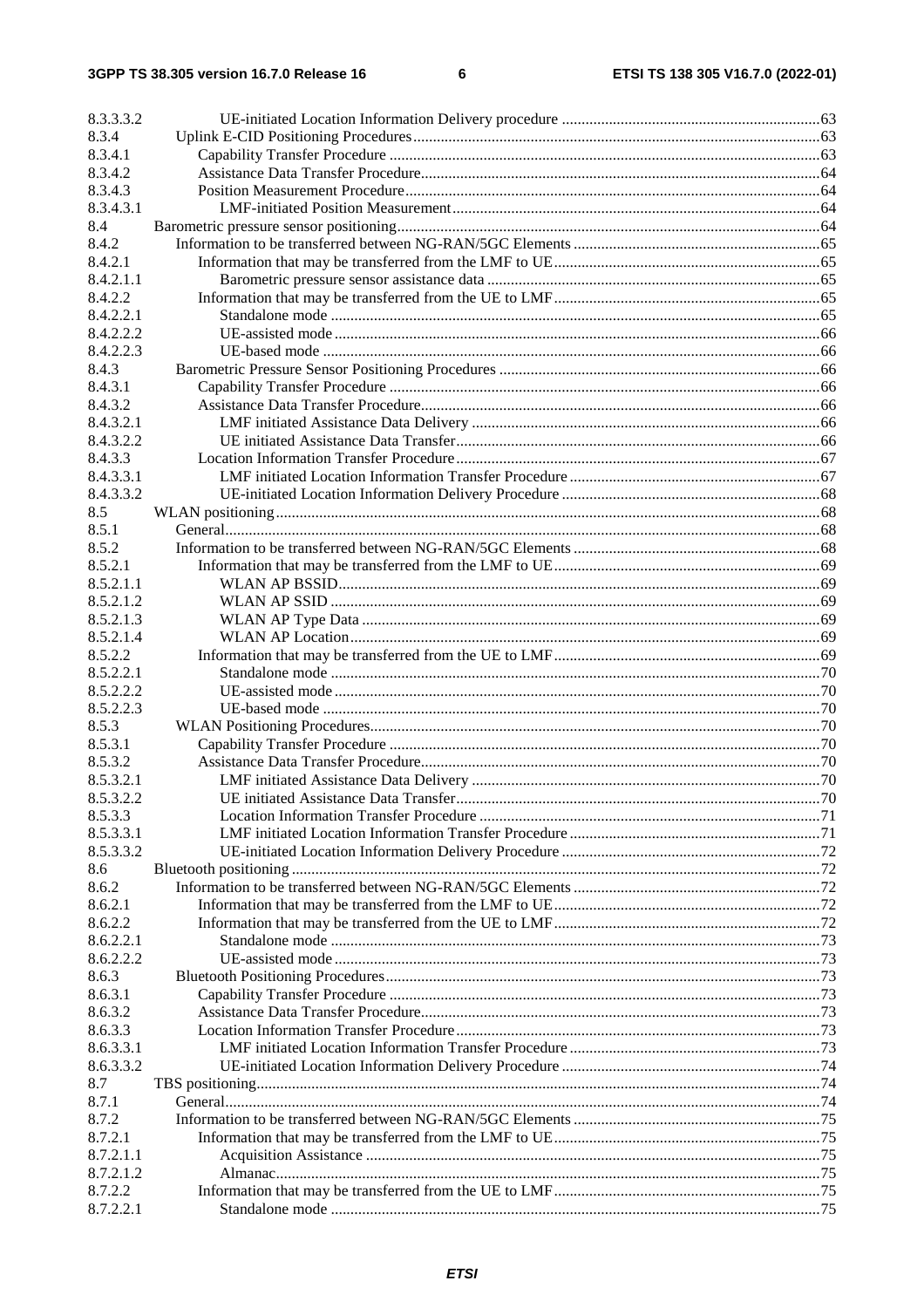| 8.7.2.2.2          |  |
|--------------------|--|
| 8.7.2.2.3          |  |
| 8.7.3              |  |
| 8.7.3.1            |  |
| 8.7.3.2            |  |
| 8.7.3.2.1          |  |
| 8.7.3.2.2          |  |
| 8.7.3.3            |  |
| 8.7.3.3.1          |  |
| 8.7.3.3.2          |  |
| 8.8                |  |
| 8.8.1              |  |
| 8.8.2              |  |
| 8.8.2.1            |  |
| 8.8.2.2            |  |
| 8.8.2.2.1          |  |
| 8.8.2.2.2          |  |
| 8.8.2.3            |  |
| 8.8.3              |  |
| 8.8.3.1            |  |
| 8.8.3.2            |  |
| 8.8.3.3            |  |
| 8.9                |  |
| 8.9.1              |  |
| 8.9.2              |  |
| 8.9.2.1            |  |
| 8.9.2.2            |  |
| 8.9.2.3            |  |
| 8.9.3              |  |
| 8.9.3.1            |  |
| 8.9.3.2            |  |
| 8.9.3.3            |  |
| 8.9.3.3.1          |  |
| 8.9.3.3.2          |  |
| 8.9.4              |  |
| 8.9.4.1            |  |
|                    |  |
| 8.9.4.2<br>8.9.4.3 |  |
|                    |  |
| 8.10               |  |
| 8.10.1             |  |
| 8.10.2             |  |
| 8.10.2.1           |  |
| 8.10.2.2           |  |
| 8.10.2.3           |  |
| 8.10.2.4           |  |
| 8.10.3             |  |
| 8.10.3.1           |  |
| 8.10.3.1.1         |  |
| 8.10.3.1.2         |  |
| 8.10.3.1.2.1       |  |
| 8.10.3.1.2.1.1     |  |
| 8.10.3.1.2.1.2     |  |
| 8.10.3.1.3         |  |
| 8.10.3.1.3.1       |  |
| 8.10.3.1.3.2       |  |
| 8.10.3.2           |  |
| 8.10.3.2.1         |  |
| 8.10.3.2.2         |  |
| 8.10.3.2.3         |  |
| 8.10.4             |  |
| 8.11               |  |
| 8.11.1             |  |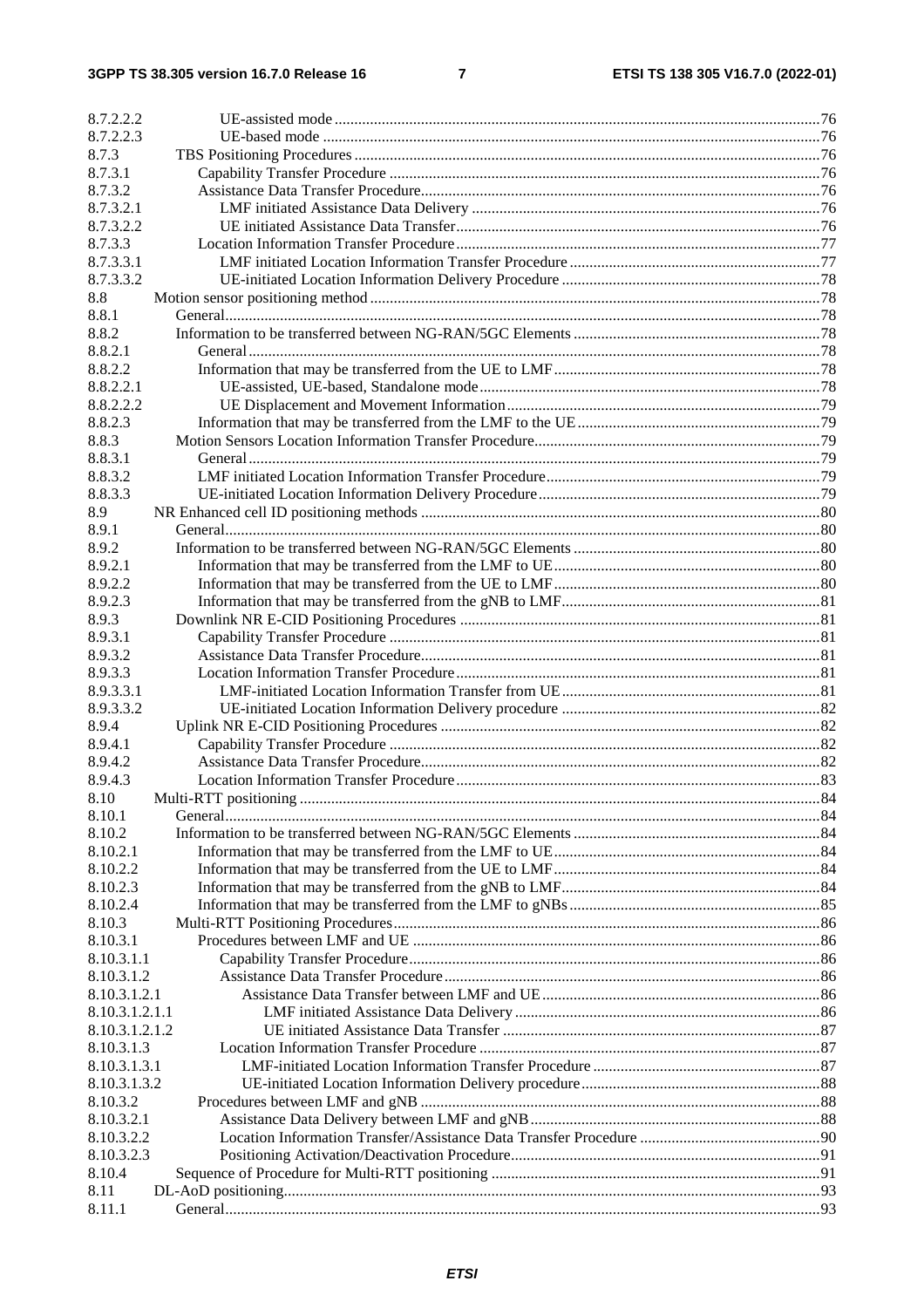| 8.11.2           |  |
|------------------|--|
| 8.11.2.1         |  |
| 8.11.2.2         |  |
| 8.11.2.3         |  |
| 8.11.3           |  |
| 8.11.3.1         |  |
| 8.11.3.1.1       |  |
| 8.11.3.1.2       |  |
| 8.11.3.1.2.1     |  |
| 8.11.3.1.2.2     |  |
| 8.11.3.1.3       |  |
| 8.11.3.1.3.1     |  |
| 8.11.3.1.3.2     |  |
| 8.11.3.2         |  |
| 8.11.3.2.1       |  |
| 8.11.3.2.1.1     |  |
| 8.12             |  |
| 8.12.1           |  |
| 8.12.2           |  |
| 8.12.2.1         |  |
| 8.12.2.2         |  |
| 8.12.2.3         |  |
| 8.12.3           |  |
| 8.12.3.1         |  |
| 8.12.3.1.1       |  |
| 8.12.3.1.2       |  |
| 8.12.3.1.2.1     |  |
| 8.12.3.1.2.2     |  |
| 8.12.3.1.3       |  |
| 8.12.3.1.3.1     |  |
| 8.12.3.1.3.2     |  |
| 8.12.3.2         |  |
| 8.12.3.2.1       |  |
| 8.12.3.2.1.1     |  |
| 8.13             |  |
| 8.13.1<br>8.13.2 |  |
| 8.13.2.0         |  |
| 8.13.2.1         |  |
| 8.13.2.2         |  |
| 8.13.2.3         |  |
| 8.13.3           |  |
| 8.13.3.1         |  |
| 8.13.3.2         |  |
| 8.13.3.2.1       |  |
| 8.13.3.3         |  |
| 8.13.3.3a        |  |
| 8.13.3.4         |  |
| 8.14             |  |
| 8.14.1           |  |
| 8.14.2           |  |
| 8.14.2.0         |  |
| 8.14.2.1         |  |
| 8.14.2.2         |  |
| 8.14.2.3         |  |
| 8.14.3           |  |
| 8.14.3.1         |  |
| 8.14.3.2         |  |
| 8.14.3.2.1       |  |
| 8.14.3.3         |  |
| 8.14.3.3a        |  |
| 8.14.3.4         |  |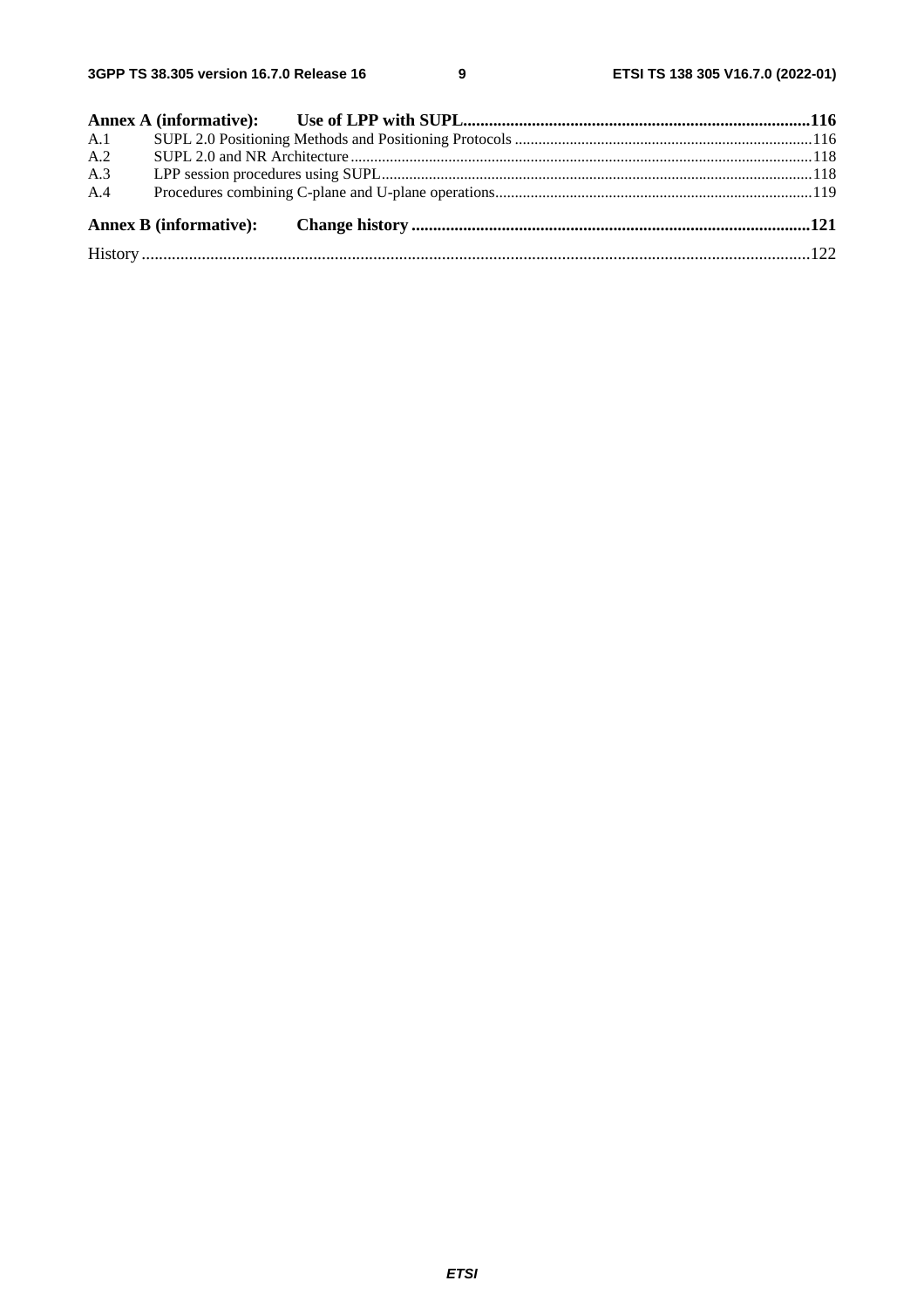## Foreword

This Technical Specification has been produced by the 3rd Generation Partnership Project (3GPP).

The contents of the present document are subject to continuing work within the TSG and may change following formal TSG approval. Should the TSG modify the contents of the present document, it will be re-released by the TSG with an identifying change of release date and an increase in version number as follows:

Version x.y.z

where:

- x the first digit:
	- 1 presented to TSG for information;
	- 2 presented to TSG for approval;
	- 3 or greater indicates TSG approved document under change control.
- y the second digit is incremented for all changes of substance, i.e. technical enhancements, corrections, updates, etc.
- z the third digit is incremented when editorial only changes have been incorporated in the document.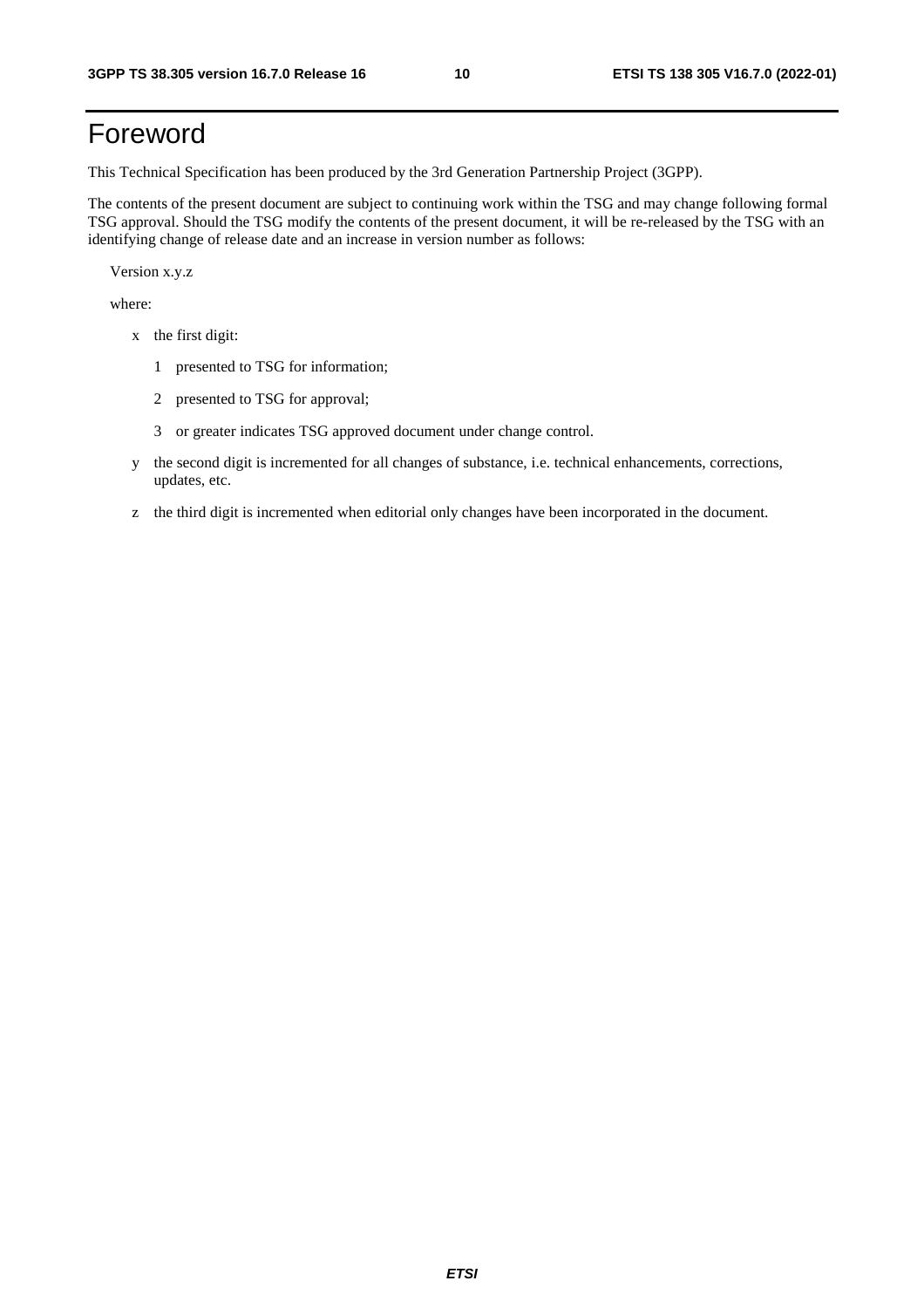## 1 Scope

The present document specifies the stage 2 of the UE Positioning function of NG-RAN which provides the mechanisms to support or assist the calculation of the geographical position of a UE. UE position knowledge can be used, for example, in support of Radio Resource Management functions, as well as location-based services for operators, subscribers, and third-party service providers. The purpose of this stage 2 specification is to define the NG-RAN UE Positioning architecture, functional entities and operations to support positioning methods. This description is confined to the NG-RAN Access Stratum. It does not define or describe how the results of the UE position calculation can be utilised in the Core Network (e.g., LCS) or in NG-RAN (e.g., RRM).

UE Positioning may be considered as a network-provided enabling technology consisting of standardised service capabilities that enable the provision of location applications. The application(s) may be service provider specific. The description of the numerous and varied possible location applications which are enabled by this technology is outside the scope of the present document. However, clarifying examples of how the functionality being described may be used to provide specific location services may be included.

This stage 2 specification covers the NG-RAN positioning methods, state descriptions, and message flows to support UE Positioning.

## 2 References

The following documents contain provisions which, through reference in this text, constitute provisions of the present document.

- References are either specific (identified by date of publication, edition number, version number, etc.) or non-specific.
- For a specific reference, subsequent revisions do not apply.
- For a non-specific reference, the latest version applies. In the case of a reference to a 3GPP document (including a GSM document), a non-specific reference implicitly refers to the latest version of that document *in the same Release as the present document*.
- [1] 3GPP TR 21.905: "Vocabulary for 3GPP Specifications".
- [2] 3GPP TS 23.501 "System Architecture for the 5G System; Stage 2".
- [3] 3GPP TS 22.071: "Location Services (LCS); Service description, Stage 1".
- [4] 3GPP TS 23.032: "Universal Geographical Area Description (GAD)".
- [5] IS-GPS-200, Revision D, Navstar GPS Space Segment/Navigation User Interfaces, March 7<sup>th</sup>, 2006.
- [6] IS-GPS-705, Navstar GPS Space Segment/User Segment L5 Interfaces, September 22, 2005.
- [7] IS-GPS-800, Navstar GPS Space Segment/User Segment L1C Interfaces, September 4, 2008.
- [8] Galileo OS Signal in Space ICD (OS SIS ICD), Draft 0, Galileo Joint Undertaking, May 23rd, 2006.
- [9] Global Navigation Satellite System GLONASS Interface Control Document, Version 5, 2002.
- [10] IS-QZSS, Quasi Zenith Satellite System Navigation Service Interface Specifications for QZSS, Ver.1.0, June 17, 2008.
- [11] Specification for the Wide Area Augmentation System (WAAS), US Department of Transportation, Federal Aviation Administration, DTFA01-96-C-00025, 2001.
- [12] RTCM 10402.3, RTCM Recommended Standards for Differential GNSS Service (v.2.3), August 20, 2001.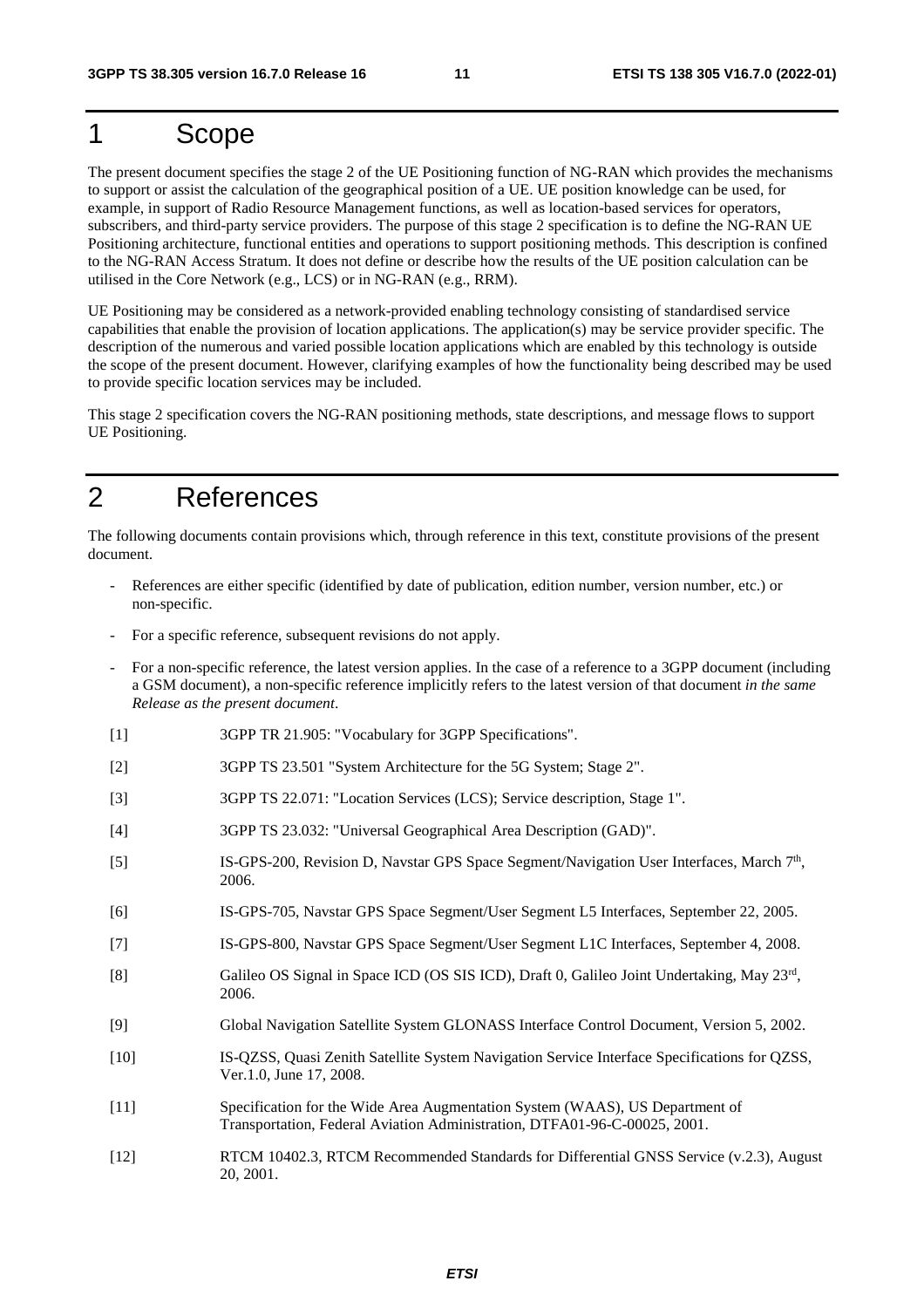- [13] 3GPP TS 36.331: "Evolved Universal Terrestrial Radio Access (E-UTRA); Radio Resource Control (RRC); Protocol specification".
- [14] 3GPP TS 38.331: "NR Radio Resource Control (RRC) protocol specification".
- [15] OMA-AD-SUPL-V2\_0: "Secure User Plane Location Architecture Approved Version 2.0".
- [16] OMA-TS-ULP-V2\_0\_6: "UserPlane Location Protocol Approved Version 2.0.6".
- [17] 3GPP TS 36.214: "Evolved Universal Terrestrial Radio Access (E-UTRA); Physical layer Measurements".
- [18] 3GPP TS 36.302: "Evolved Universal Terrestrial Radio Access (E-UTRA); Services provided by the physical layer".
- [19] 3GPP TS 36.355: "Evolved Universal Terrestrial Radio Access (E-UTRA); LTE Positioning Protocol (LPP)".
- [20] BDS-SIS-ICD-B1I-3.0: "BeiDou Navigation Satellite System Signal In Space Interface Control Document Open Service Signal B1I (Version 3.0)", February, 2019.
- [21] IEEE 802.11: "Wireless LAN Medium Access Control (MAC) and Physical Layer (PHY) Specifications"
- [22] Bluetooth Special Interest Group: "Bluetooth Core Specification v4.2", December 2014.
- [23] ATIS-0500027: "Recommendations for Establishing Wide Scale Indoor Location Performance", May 2015.
- [24] 3GPP TS 36.211: "Evolved Universal Terrestrial Radio Access (E-UTRA); Physical channels and modulation".
- [25] 3GPP TS 36.305: "Stage 2 functional specification of User Equipment (UE) positioning in E-UTRA".
- [26] 3GPP TS 23.502: "Procedures for the 5G System; Stage 2".
- [27] 3GPP TS 38.455: "NG-RAN; NR Positioning Protocol A (NRPPa)".
- [28] 3GPP TS 29.518: "5G System; Access and Mobility Management Services; Stage 3".
- [29] 3GPP TS 24.501: "Non-Access-Stratum (NAS) protocol for 5G System (5GS); Stage 3".
- [30] 3GPP TS 38.413: "NG-RAN; NG Application Protocol (NGAP)".
- [31] RTCM 10403.3, "RTCM Recommended Standards for Differential GNSS Services (v.3.3)", October 7, 2016.
- [32] 3GPP TS 38.133: "NR; Requirements for support of radio resource management".
- [33] 3GPP TS 29.572: "Location Management Services; Stage 3".
- [34] BDS-SIS-ICD-B1C-1.0: "BeiDou Navigation Satellite System Signal In Space Interface Control Document Open Service Signal B1C (Version 1.0)", December, 2017
- [35] 3GPP TS 23.273: "5G System (5GS) Location Services (LCS); Stage 2".
- [36] IS-QZSS-L6-001, Quasi-Zenith Satellite System Interface Specification Centimetre Level Augmentation Service, Cabinet Office, November 5, 2018.
- [37] 3GPP TS 38.215: "NR; Physical layer Measurements".
- [38] 3GPP TS 38.401: "3rd Generation Partnership Project; Technical Specification Group Radio Access Network; NG-RAN; Architecture description".
- [39] 3GPP TS 38.321: "NR; Medium Access Control (MAC) protocol specification".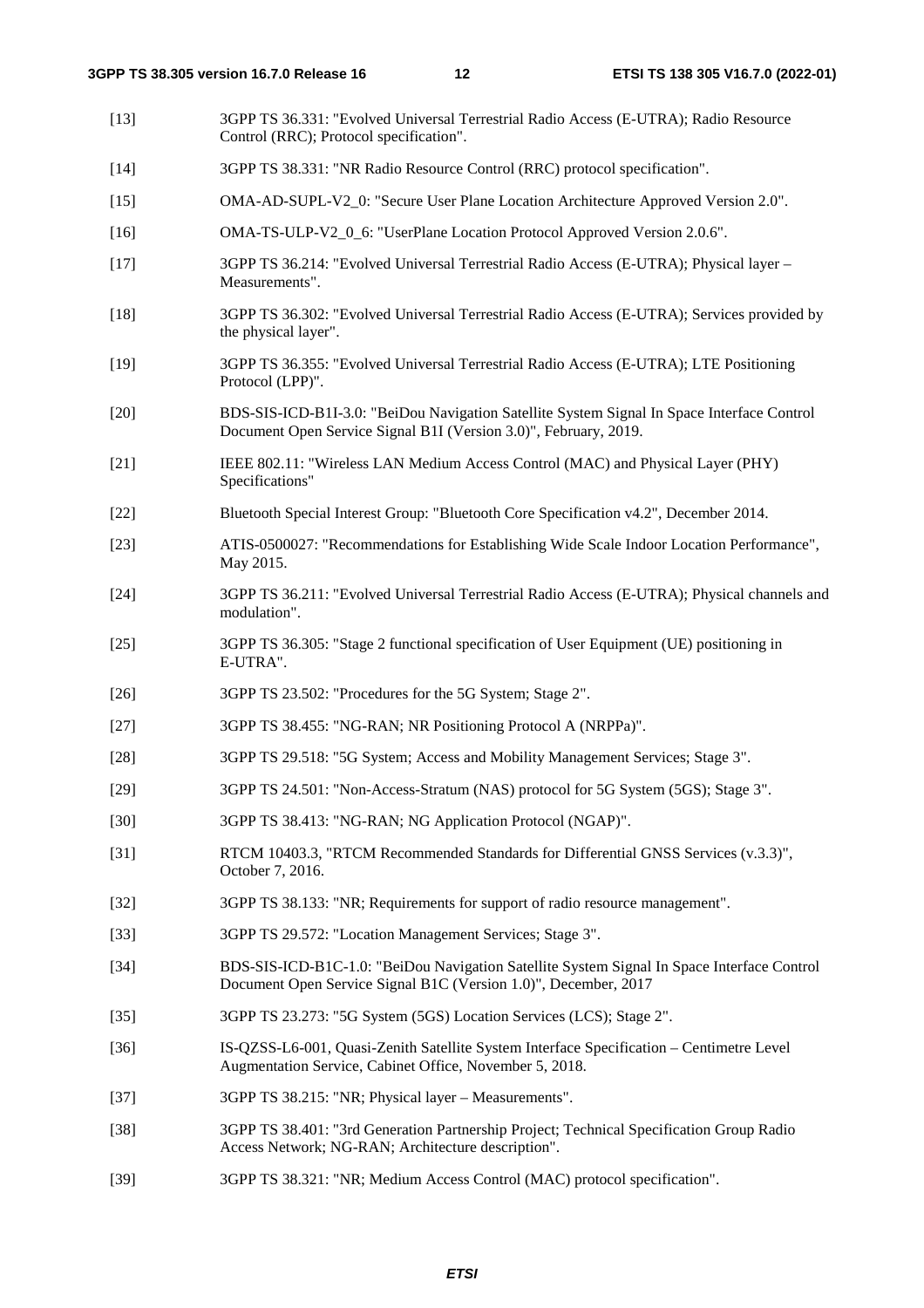[40] 3GPP TS 38.212: "NR; Multiplexing and channel coding".

[41] 3GPP TS 24.571: "Control plane Location Services (LCS) procedures".

## 3 Definitions, symbols and abbreviations

#### 3.1 Definitions

For the purposes of the present document, the terms and definitions given in TR 21.905 [1] and the following apply. A term defined in the present document takes precedence over the definition of the same term, if any, in TR 21.905 [1].

As used in this document, the suffixes "-based" and "-assisted" refer respectively to the node that is responsible for making the positioning calculation (and which may also provide measurements) and a node that provides measurements (but which does not make the positioning calculation). Thus, an operation in which measurements are provided by the UE to the LMF to be used in the computation of a position estimate is described as "UE-assisted" (and could also be called "LMF-based"), while one in which the UE computes its own position is described as "UE-based".

**Transmission Point (TP)**: A set of geographically co-located transmit antennas (e.g. antenna array (with one or more antenna elements)) for one cell, part of one cell or one DL-PRS-only TP. Transmission Points can include base station (ng-eNB or gNB) antennas, remote radio heads, a remote antenna of a base station, an antenna of a DL-PRS-only TP, etc. One cell can include one or multiple transmission points. For a homogeneous deployment, each transmission point may correspond to one cell.

**Reception Point (RP)**: A set of geographically co-located receive antennas (e.g. antenna array (with one or more antenna elements)) for one cell, part of one cell or one UL-SRS-only RP. Reception Points can include base station (ngeNB or gNB) antennas, remote radio heads, a remote antenna of a base station, an antenna of a UL-SRS-only RP, etc. One cell can include one or multiple reception points. For a homogeneous deployment, each reception point may correspond to one cell.

**PRS-only TP**: A TP which only transmits PRS, DL-PRS signals and is not associated with a cell.

**SRS-only RP**: An RP which only receives UL-SRS signals and is not associated with a cell.

**Transmission-Reception Point (TRP)**: A set of geographically co-located antennas (e.g. antenna array (with one or more antenna elements)) supporting TP and/or RP functionality.

#### 3.2 Abbreviations

For the purposes of the present document, the abbreviations given in TR 21.905 [1] and the following apply. An abbreviation defined in the present document takes precedence over the definition of the same abbreviation, if any, in TR 21.905 [1].

| 5G Core Network                                |
|------------------------------------------------|
| 5G System                                      |
| Azimuth-Angle of Arrival                       |
| <b>Accumulated Delta Range</b>                 |
| Angle of Arrival                               |
| <b>Access Point</b>                            |
| Antenna Reference Point                        |
| BeiDou Navigation Satellite System             |
| Basic Service Set Identifier                   |
| Cell-ID (positioning method)                   |
| Centimetre Level Augmentation Service          |
| Downlink Angle-of-Departure                    |
| Downlink Positioning Reference Signal          |
| Downlink Time Difference Of Arrival            |
| <b>Enhanced Serving Mobile Location Centre</b> |
| Enhanced Cell-ID (positioning method)          |
| Earth-Centered, Earth-Fixed                    |
|                                                |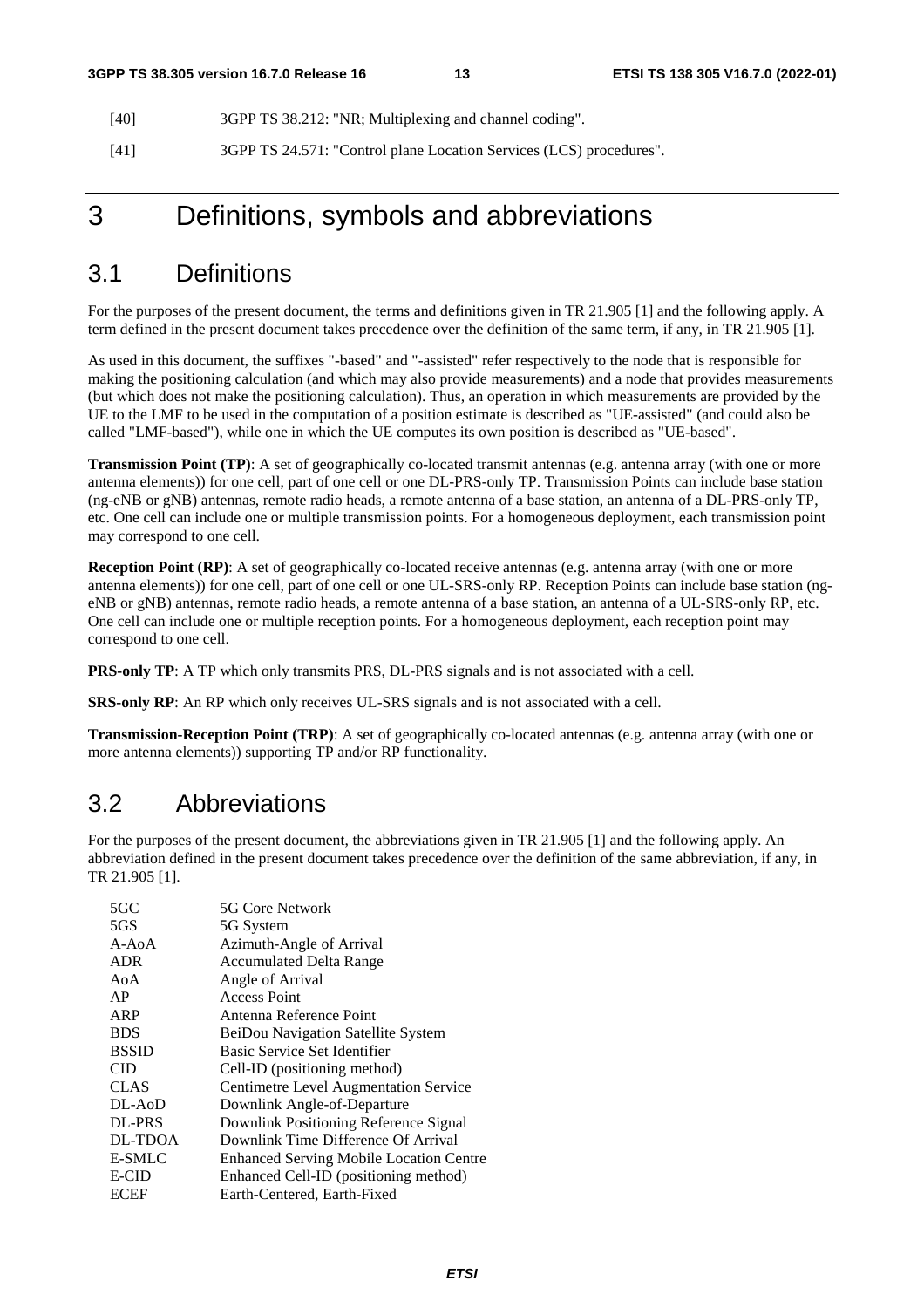| ECI            | Earth-Centered-Inertial                                                                      |
|----------------|----------------------------------------------------------------------------------------------|
| <b>EGNOS</b>   | European Geostationary Navigation Overlay Service                                            |
| <b>E-UTRAN</b> | Evolved Universal Terrestrial Radio Access Network                                           |
| <b>FDMA</b>    | <b>Frequency Division Multiple Access</b>                                                    |
| <b>FKP</b>     | Flächenkorrekturparameter (Engl: Area Correction Parameters)                                 |
| <b>GAGAN</b>   | GPS Aided Geo Augmented Navigation                                                           |
| <b>GLONASS</b> | GLObal'naya NAvigatsionnaya Sputnikovaya Sistema (Engl.: Global Navigation Satellite System) |
| GMLC           | <b>Gateway Mobile Location Centre</b>                                                        |
| <b>GNSS</b>    | Global Navigation Satellite System                                                           |
| <b>GPS</b>     | Global Positioning System                                                                    |
| <b>GRS80</b>   | Geodetic Reference System 1980                                                               |
| <b>HESSID</b>  | Homogeneous Extended Service Set Identifier                                                  |
| LCS            | <b>LoCation Services</b>                                                                     |
| LMF            | <b>Location Management Function</b>                                                          |
| LPP            | <b>LTE Positioning Protocol</b>                                                              |
| MAC            | <b>Master Auxiliary Concept</b>                                                              |
| MBS            | Metropolitan Beacon System                                                                   |
| MO-LR          | Mobile Originated Location Request                                                           |
| MT-LR          | Mobile Terminated Location Request                                                           |
| Multi-RTT      | Multi-Round Trip Time                                                                        |
| $NG-C$         | NG Control plane                                                                             |
| NG-AP          | NG Application Protocol                                                                      |
| NI-LR          | <b>Network Induced Location Request</b>                                                      |
| N-RTK          | Network - Real-Time Kinematic                                                                |
| <b>NRPPa</b>   | NR Positioning Protocol A                                                                    |
| <b>OTDOA</b>   | Observed Time Difference Of Arrival                                                          |
| PDU            | Protocol Data Unit                                                                           |
| posSI          | Positioning System Information                                                               |
| posSIB         | <b>Positioning SIB</b>                                                                       |
| <b>PPP</b>     | Precise Point Positioning                                                                    |
| PPP-RTK        | Precise Point Positioning - Real-Time Kinematic                                              |
| <b>PRS</b>     | Positioning Reference Signal (for E-UTRA)                                                    |
| QZSS           | Quasi-Zenith Satellite System                                                                |
| RP             | <b>Reception Point</b>                                                                       |
| RRM            | Radio Resource Management                                                                    |
| <b>RSRP</b>    | Reference Signal Received Power                                                              |
| <b>RSRQ</b>    | Reference Signal Received Quality                                                            |
| <b>RSSI</b>    | Received Signal Strength Indicator                                                           |
| <b>RSTD</b>    | Reference Signal Time Difference                                                             |
| <b>RTK</b>     | Real-Time Kinematic                                                                          |
| <b>SBAS</b>    | Space Based Augmentation System                                                              |
| <b>SET</b>     | <b>SUPL Enabled Terminal</b>                                                                 |
| <b>SIB</b>     | <b>System Information Block</b>                                                              |
| <b>SLP</b>     | <b>SUPL Location Platform</b>                                                                |
| SP             | Semi-Persistent                                                                              |
| <b>SRS</b>     | Sounding Reference Signal                                                                    |
| <b>SSID</b>    | Service Set Identifier                                                                       |
| <b>SSR</b>     | <b>State Space Representation</b>                                                            |
| <b>STEC</b>    | Slant TEC                                                                                    |
| <b>SUPL</b>    | Secure User Plane Location                                                                   |
| <b>TADV</b>    | Timing Advance                                                                               |
| <b>TBS</b>     | <b>Terrestrial Beacon System</b>                                                             |
| TEC            | <b>Total Electron Content</b>                                                                |
| TP             | <b>Transmission Point</b>                                                                    |
| <b>TRP</b>     | <b>Transmission-Reception Point</b>                                                          |
| UE             | User Equipment                                                                               |
| UL-AoA         | <b>Uplink Angle of Arrival</b>                                                               |
| <b>UL-RTOA</b> | Uplink Relative Time of Arrival                                                              |
| UL-SRS         | <b>Uplink Sounding Reference Signal</b>                                                      |
| UL-TDOA        | Uplink Time Difference of Arrival                                                            |
| <b>URA</b>     | <b>User Range Accuracy</b>                                                                   |
| <b>WAAS</b>    | Wide Area Augmentation System                                                                |
|                |                                                                                              |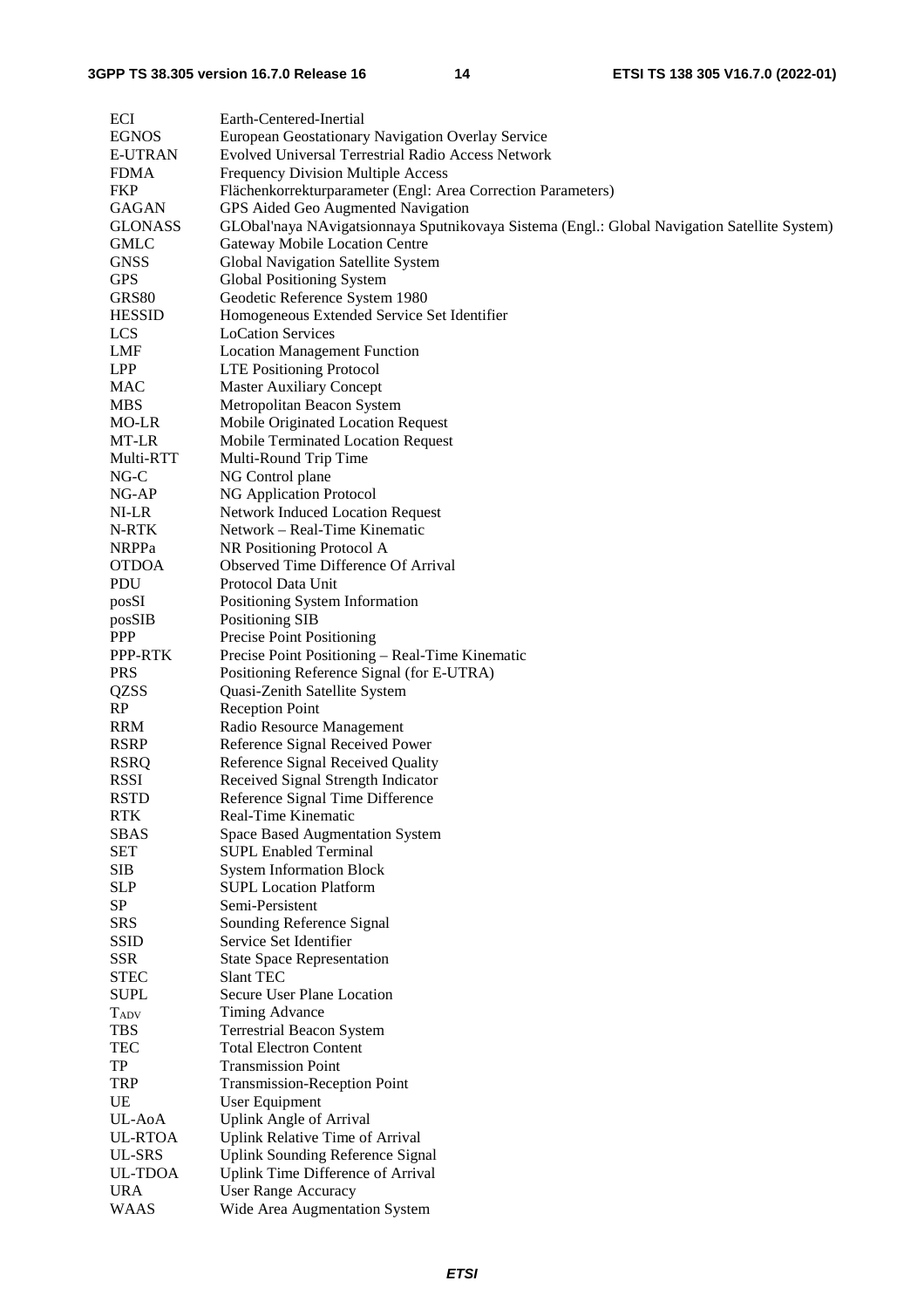| <b>WGS-84</b> | World Geodetic System 1984  |
|---------------|-----------------------------|
| <b>WLAN</b>   | Wireless Local Area Network |
| Z-AoA         | Zenith Angles of Arrival    |

## 4 Main concepts and requirements

#### 4.1 Assumptions and Generalities

The stage 1 description of LCS at the service level is provided in TS 22.071 [3]; the stage 2 LCS functional description, including the LCS system architecture and message flows, is provided in TS 23.501 [2], TS 23.502 [26] and TS 23.273 [35].

Positioning functionality provides a means to determine the geographic position and/or velocity of the UE based on measuring radio signals. The position information may be requested by and reported to a client (e.g., an application) associated with the UE, or by a client within or attached to the core network. The position information shall be reported in standard formats, such as those for cell-based or geographical co-ordinates, together with the estimated errors (uncertainty) of the position and velocity of the UE and, if available, the positioning method (or the list of the methods) used to obtain the position estimate.

Restrictions on the geographic shape encoded within the 'position information' parameter may exist for certain LCS client types. The 5GS, including NG-RAN, shall comply with any shape restrictions defined in 5GS and, in a particular country, with any shape restrictions defined for a specific LCS client type in relevant national standards. For example, in the US, national standard J-STD-036-C-2 restricts the geographic shape for an emergency services LCS client to minimally either an "ellipsoid point" or an "ellipsoid point with uncertainty circle" as defined in TS 23.032 [4].

It shall be possible for the majority of the UEs within a network to use the LCS feature without compromising the radio transmission or signalling capabilities of the NG-RAN.

The uncertainty of the position measurement shall be network-implementation-dependent, at the choice of the network operator. The uncertainty may vary between networks as well as from one area within a network to another. The uncertainty may be hundreds of metres in some areas and only a few metres in others. In the event that a particular position measurement is provided through a UE-assisted process, the uncertainty may also depend on the capabilities of the UE. In some jurisdictions, there is a regulatory requirement for location service accuracy that is part of an emergency service. Further details of the accuracy requirements can be found in TS 22.071 [3].

The uncertainty of the position information is dependent on the method used, the position of the UE within the coverage area and the activity of the UE. Several design options of the NG-RAN system (e.g., size of cell, adaptive antenna technique, pathloss estimation, timing accuracy, ng-eNB and gNB surveys) shall allow the network operator to choose a suitable and cost-effective UE positioning method for their market.

There are many different possible uses for the positioning information. The positioning functions may be used internally by the 5GS, by value-added network services, by the UE itself or through the network, and by "third party" services. The feature may also be used by an emergency service (which may be mandated or "value-added"), but the location service is not exclusively for emergencies.

Design of the NG-RAN positioning capability as documented in this specification includes position methods, protocols and procedures that are either adapted from capabilities already supported for E-UTRAN, UTRAN and GERAN, or created separately from first principles. In contrast to GERAN and UTRAN but similarly to E-UTRAN, the NG-RAN positioning capabilities are intended to be forward compatible to other access types and other position methods, in an effort to reduce the amount of additional positioning support needed in the future. This goal also extends to user plane location solutions such as OMA SUPL ([15], [16]), for which NG-RAN positioning capabilities are intended to be compatible where appropriate.

As a basis for the operation of UE Positioning in NG-RAN, the following assumptions apply:

- both TDD and FDD will be supported;
- the provision of the UE Positioning function in NG-RAN and 5GC is optional through support of the specified method(s) in the ng-eNB, gNB and the LMF;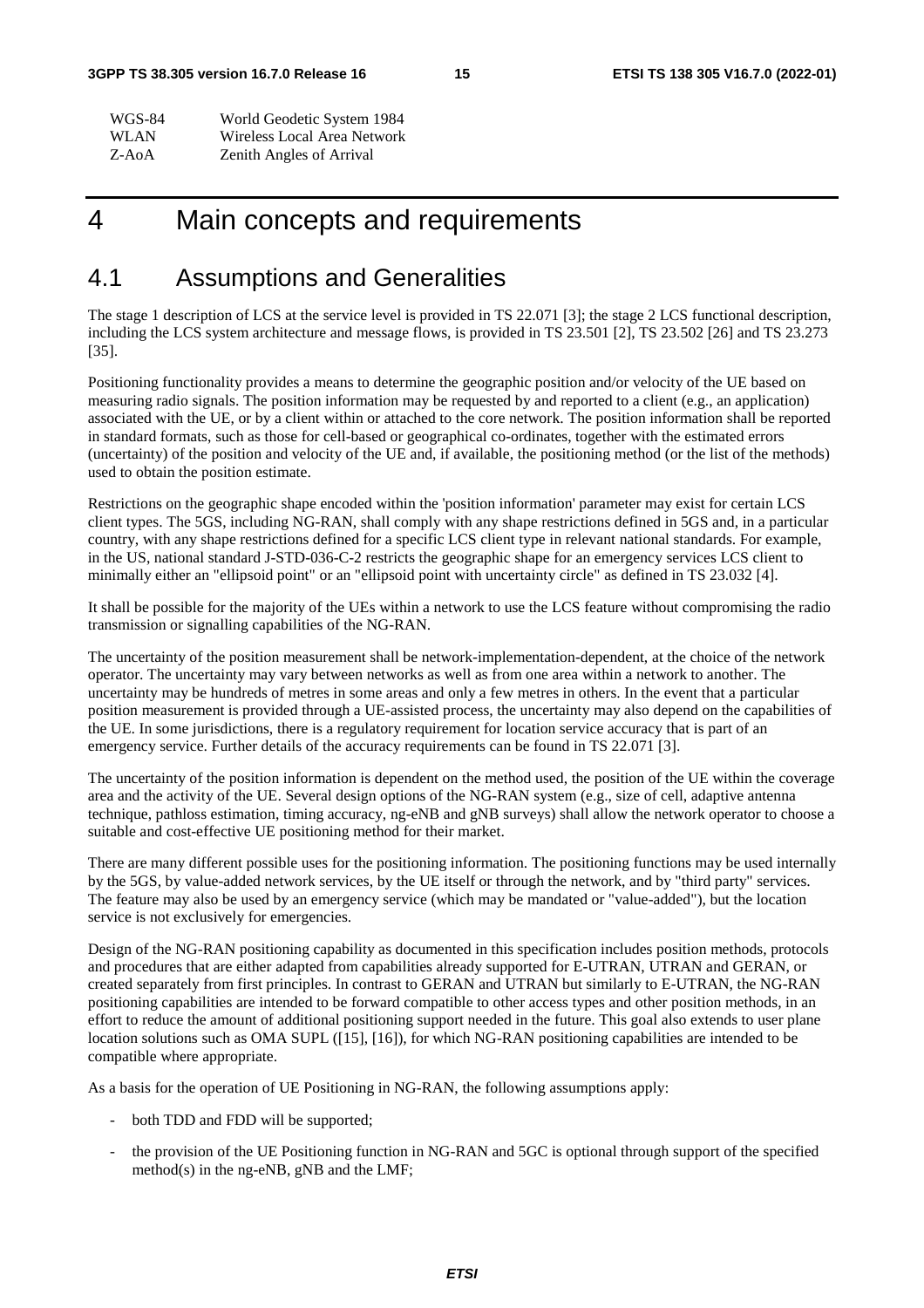- UE Positioning is applicable to any target UE, whether or not the UE supports LCS, but with restrictions on the use of certain positioning methods depending on UE capability (e.g. as defined within the LPP protocol);
- the positioning information may be used for internal system operations to improve system performance;
- the UE Positioning architecture and functions shall include the option to accommodate several techniques of measurement and processing to ensure evolution to follow changing service requirements and to take advantage of advancing technology.

## 4.2 Role of UE Positioning Methods

The NG-RAN may utilise one or more positioning methods in order to determine the position of an UE.

Positioning the UE involves two main steps:

- signal measurements; and
- position estimate and optional velocity computation based on the measurements.

The signal measurements may be made by the UE or by the serving ng-eNB or gNB. The basic signals measured for terrestrial position methods are typically the LTE or NR radio transmissions; however, other methods may make use of other transmissions such as general radio navigation signals including those from Global Navigation Satellites Systems (GNSSs).

The positioning function should not be limited to a single method or measurement. That is, it should be capable of utilising other standard methods and measurements, as such methods and measurements are available and appropriate, to meet the required service needs of the location service client. This additional information could consist of readily available E-UTRAN or NG-RAN measurements.

The position estimate computation may be made by the UE or by the LMF.

## 4.3 Standard UE Positioning Methods

#### 4.3.1 Introduction

The standard positioning methods supported for NG-RAN access are:

- network-assisted GNSS methods;
- observed time difference of arrival (OTDOA) positioning based on LTE signals;
- enhanced cell ID methods based on LTE signals;
- WLAN positioning;
- Bluetooth positioning;
- terrestrial beacon system (TBS) positioning;
- sensor based methods:
	- barometric Pressure Sensor;
	- motion sensor.
- NR enhanced cell ID methods (NR E-CID) based on NR signals;
- Multi-Round Trip Time Positioning (Multi-RTT based on NR signals);
- Downlink Angle-of-Departure (DL-AoD) based on NR signals;
- Downlink Time Difference of Arrival (DL-TDOA) based on NR signals;
- Uplink Time Difference of Arrival (UL-TDOA) based on NR signals;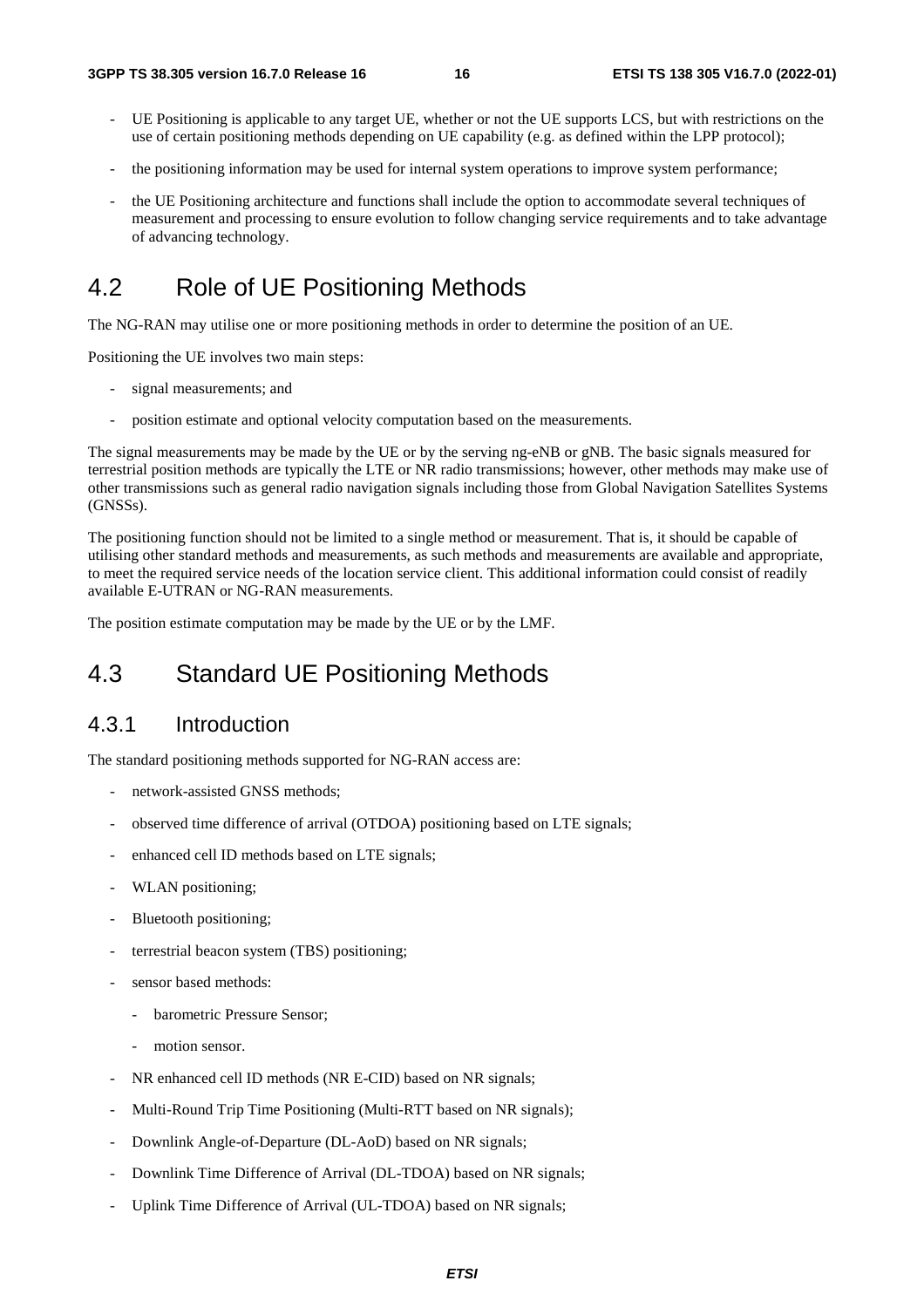Uplink Angle-of-Arrival (UL-AoA), including A-AoA and Z-AoA based on NR signals.

Hybrid positioning using multiple methods from the list of positioning methods above is also supported.

Standalone mode (e.g. autonomous, without network assistance) using one or more methods from the list of positioning methods above is also supported.

These positioning methods may be supported in UE-based, UE-assisted/LMF-based, and NG-RAN node assisted versions. Table 4.3.1-1 indicates which of these versions are supported in this version of the specification for the standardised positioning methods.

| <b>Method</b>                                                                               | <b>UE-based</b> | UE-assisted,     | <b>NG-RAN node</b>                                                                 | SUPL Note 8       |  |
|---------------------------------------------------------------------------------------------|-----------------|------------------|------------------------------------------------------------------------------------|-------------------|--|
|                                                                                             |                 | <b>LMF-based</b> | assisted                                                                           |                   |  |
| A-GNSS                                                                                      | Yes             | Yes              | No.                                                                                | Yes               |  |
| OTDOA Note1, Note 2                                                                         | No              | Yes              | <b>No</b>                                                                          | Yes               |  |
| E-CID Note 4, Note 7                                                                        | No              | Yes              | Yes                                                                                | Yes for E-UTRA    |  |
| Sensor                                                                                      | Yes             | Yes              | No.                                                                                | No.               |  |
| <b>WLAN</b>                                                                                 | Yes             | Yes              | No.                                                                                | Yes               |  |
| <b>Bluetooth</b>                                                                            | No              | Yes              | <b>No</b>                                                                          | <b>No</b>         |  |
| TBS Note 5                                                                                  | Yes             | Yes              | No.                                                                                | Yes (MBS)         |  |
| <b>DL-TDOA</b>                                                                              | Yes             | Yes              | <b>No</b>                                                                          | Yes               |  |
| DL-AoD                                                                                      | Yes             | Yes              | No.                                                                                | Yes               |  |
| Multi-RTT                                                                                   | No              | Yes              | Yes                                                                                | Yes               |  |
| NR E-CID                                                                                    | No              | Yes              | <b>Yes</b>                                                                         | Yes (DL NR E-CID) |  |
| UL-TDOA                                                                                     | No              | No.              | Yes                                                                                | Yes               |  |
| UL-AoA                                                                                      | No              | <b>No</b>        | Yes                                                                                | Yes               |  |
| NOTE 1: This includes TBS positioning based on PRS signals.                                 |                 |                  |                                                                                    |                   |  |
| NOTE 2:                                                                                     |                 |                  | In this version of the specification only OTDOA based on LTE signals is supported. |                   |  |
| NOTE 3: Void                                                                                |                 |                  |                                                                                    |                   |  |
| NOTE 4: This includes Cell-ID for NR method when UE is served by gNB.                       |                 |                  |                                                                                    |                   |  |
| NOTE 5: In this version of the specification only for TBS positioning based on MBS signals. |                 |                  |                                                                                    |                   |  |
| NOTE 6: Void                                                                                |                 |                  |                                                                                    |                   |  |
| NOTE 7: Enhanced Cell ID based on LTE signals.                                              |                 |                  |                                                                                    |                   |  |
| NOTE 8: This shows whether the positioning method is supported by SUPL ULP [16].            |                 |                  |                                                                                    |                   |  |

**Table 4.3.1-1: Supported versions of UE positioning methods** 

Sensor, WLAN, Bluetooth, and TBS positioning methods based on MBS signals are also supported in standalone mode, as described in the corresponding clauses.

#### 4.3.2 Network-assisted GNSS methods

These methods make use of UEs that are equipped with radio receivers capable of receiving GNSS signals. In 3GPP specifications the term GNSS encompasses both global and regional/augmentation navigation satellite systems.

Examples of global navigation satellite systems include GPS, Modernized GPS, Galileo, GLONASS, and BeiDou Navigation Satellite System (BDS). Regional navigation satellite systems include Quasi Zenith Satellite System (QZSS) while the many augmentation systems, listed in 8.1.1, are classified under the generic term of Space Based Augmentation Systems (SBAS) and provide regional augmentation services.

In this concept, different GNSSs (e.g. GPS, Galileo, etc.) can be used separately or in combination to determine the location of a UE.

The operation of the network-assisted GNSS methods is described in clause 8.1.

#### 4.3.3 OTDOA positioning

The OTDOA positioning method makes use of the measured timing of downlink signals received from multiple TPs, comprising eNBs, ng-eNBs and PRS-only TPs, at the UE. The UE measures the timing of the received signals using assistance data received from the positioning server, and the resulting measurements are used to locate the UE in relation to the neighbouring TPs.

The operation of the OTDOA method is described in clause 8.2.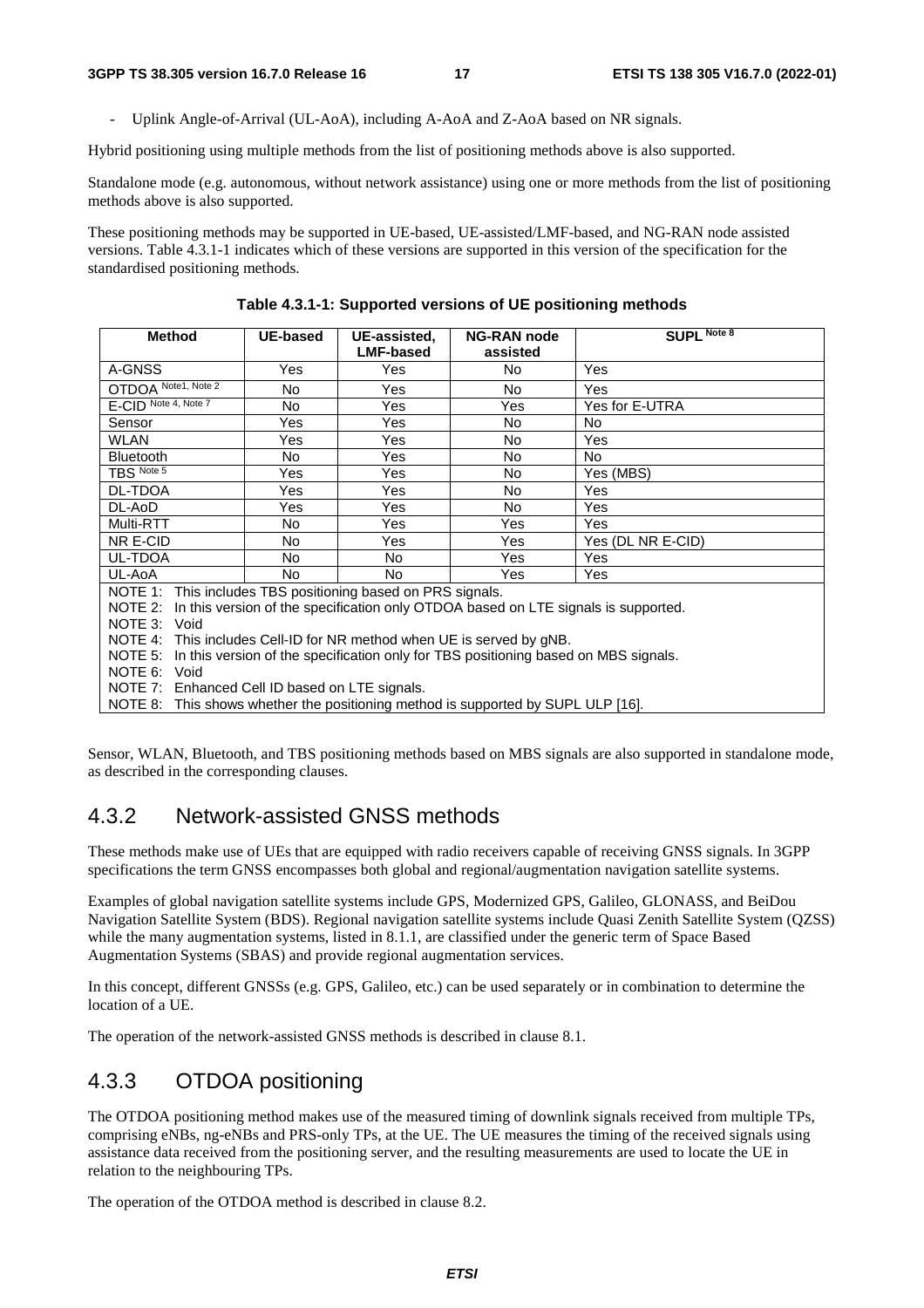#### 4.3.4 Enhanced Cell ID methods

In the Cell ID (CID) positioning method, the position of an UE is estimated with the knowledge of its serving ng-eNB, gNB and cell. The information about the serving ng-eNB, gNB and cell may be obtained by paging, registration, or other methods.

Enhanced Cell ID (E-CID) based on LTE signals positioning refers to techniques which use additional UE measurements and/or NG-RAN radio resource and other measurements to improve the UE location estimate. In the case of a serving ng-eNB, uplink E-CID may be supported based on NR, GERAN, UTRA or WLAN signals.

Although E-CID based on LTE signals positioning may utilise some of the same measurements as the measurement control system in the RRC protocol, the UE generally is not expected to make additional measurements for the sole purpose of positioning; i.e., the positioning procedures do not supply a measurement configuration or measurement control message, and the UE reports the measurements that it has available rather than being required to take additional measurement actions.

In cases with a requirement for close time coupling between UE and ng-eNB measurements (e.g.,  $T_{ADV}$  type 1 and UE E-UTRA Rx-Tx time difference), the ng-eNB configures the appropriate RRC measurements and is responsible for maintaining the required coupling between the measurements.

The operation of the Enhanced Cell ID based on LTE signals method is described in clause 8.3.

#### 4.3.5 Barometric pressure sensor positioning

The barometric pressure sensor method makes use of barometric sensors to determine the vertical component of the position of the UE. The UE measures barometric pressure, optionally aided by assistance data, to calculate the vertical component of its location or to send measurements to the positioning server for position calculation.

This method should be combined with other positioning methods to determine the 3D position of the UE.

The operation of the Barometric pressure sensor positioning method is described in clause 8.4.

#### 4.3.6 WLAN positioning

The WLAN positioning method makes use of the WLAN measurements (AP identifiers and optionally other measurements) and databases to determine the location of the UE. The UE measures received signals from WLAN [21] access points, optionally aided by assistance data, to send measurements to the positioning server for position calculation. Using the measurement results and a references database, the location of the UE is calculated.

Alternatively, the UE makes use of WLAN measurements and optionally WLAN AP assistance data provided by the positioning server, to determine its location.

The operation of the WLAN positioning method is described in clause 8.5.

#### 4.3.7 Bluetooth positioning

The Bluetooth positioning method makes use of Bluetooth measurements (beacon identifiers and optionally other measurements) to determine the location of the UE. The UE measures received signals from Bluetooth [22] beacons. Using the measurement results and a references database, the location of the UE is calculated. The Bluetooth methods may be combined with other positioning methods (e.g. WLAN) to improve positioning accuracy of the UE.

The operation of the Bluetooth positioning method is described in clause 8.6.

#### 4.3.8 TBS positioning

A Terrestrial Beacon System (TBS) consists of a network of ground-based transmitters, broadcasting signals only for positioning purposes. The current type of TBS positioning signals are the MBS (Metropolitan Beacon System) signals [23] and Positioning Reference Signals (PRS) (TS 36.211 [24]). The UE measures received TBS signals, optionally aided by assistance data, to calculate its location or to send measurements to the positioning server for position calculation.

The operation of the TBS positioning method based on MBS signals is described in clause 8.7.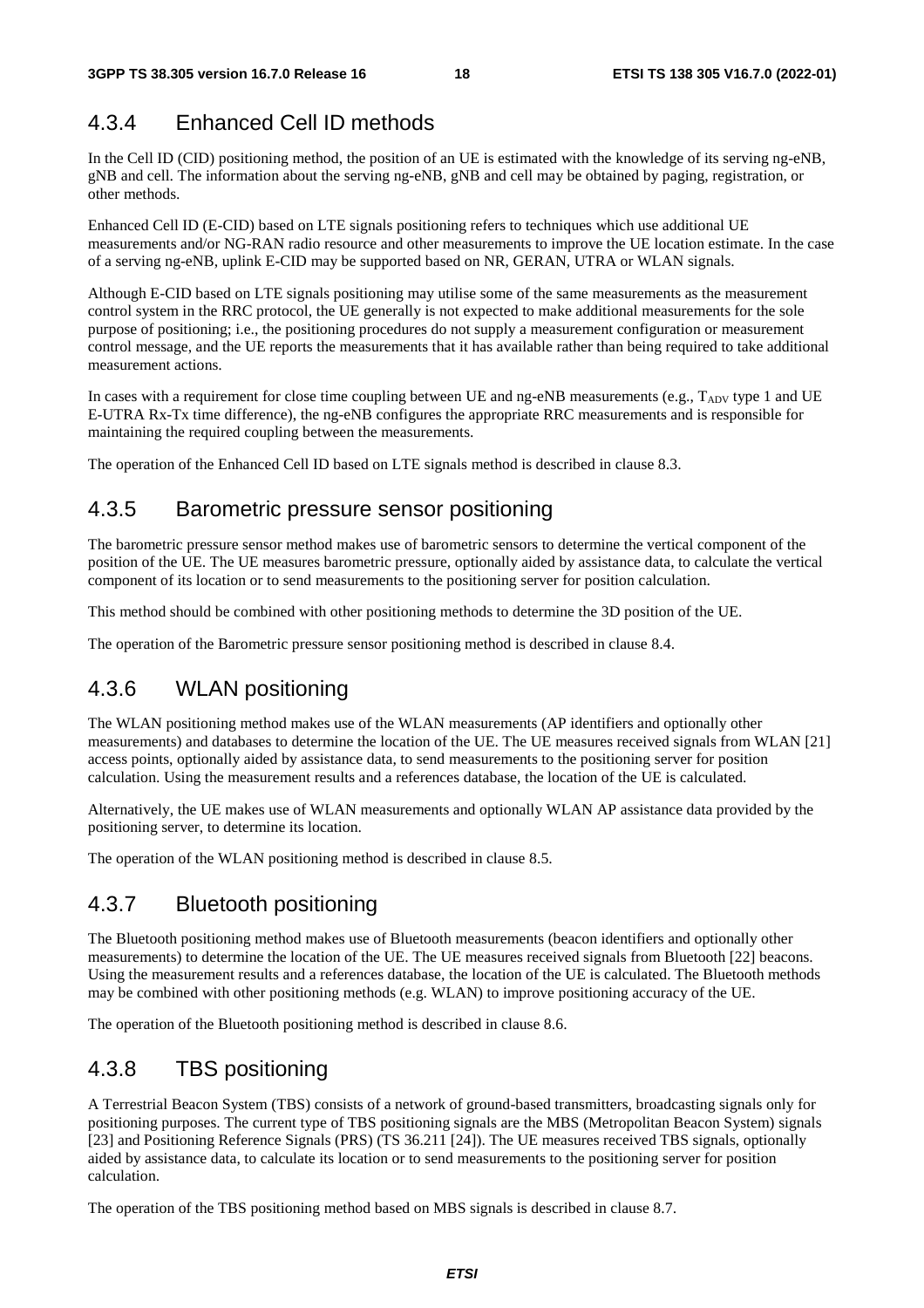TBS positioning based on PRS signals is part of OTDOA positioning and described in clause 8.2.

#### 4.3.9 Motion sensor positioning

The motion sensor method makes use of different sensors such as accelerometers, gyros, magnetometers, to calculate the displacement of UE. The UE estimates a relative displacement based upon a reference position and/or reference time. UE sends a report comprising the determined relative displacement which can be used to determine the absolute position.

This method should be used with other positioning methods for hybrid positioning.

The operation of the sensor positioning method is described in clause 8.8.

#### 4.3.10 NR Enhanced Cell ID methods

NR Enhanced Cell ID (NR E-CID) positioning refers to techniques which use additional UE measurements and/or gNB measurements to improve the UE location estimate.

Although NR E-CID positioning may utilise some of the same measurements as the measurement control system in the RRC protocol, the UE generally is not expected to make additional measurements for the sole purpose of positioning; i.e., the positioning procedures do not supply a measurement configuration or measurement control message, and the UE reports the measurements that it has available rather than being required to take additional measurement actions.

The operation of the NR Enhanced Cell ID method is described in clause 8.9.

#### 4.3.11 Multi-RTT positioning

The Multi-RTT positioning method makes use of the UE Rx-Tx time difference measurements and DL-PRS-RSRP of downlink signals received from multiple TRPs, measured by the UE and the measured gNB Rx-Tx time difference measurements and UL-SRS-RSRP at multiple TRPs of uplink signals transmitted from UE.

The UE measures the UE Rx-Tx time difference measurements (and optionally DL-PRS-RSRP of the received signals) using assistance data received from the positioning server, and the TRPs measure the gNB Rx-Tx time difference measurements (and optionally UL-SRS-RSRP of the received signals) using assistance data received from the positioning server. The measurements are used to determine the RTT at the positioning server which are used to estimate the location of the UE.

The operation of the Multi-RTT positioning method is described in clause 8.10.

#### 4.3.12 DL-AoD positioning

The DL-AoD positioning method makes use of the measured DL-PRS-RSRP of downlink signals received from multiple TPs, at the UE. The UE measures the DL-PRS-RSRP of the received signals using assistance data received from the positioning server, and the resulting measurements are used along with other configuration information to locate the UE in relation to the neighbouring TPs.

The operation of the DL-AoD positioning method is described in clause 8.11.

#### 4.3.13 DL-TDOA positioning

The DL-TDOA positioning method makes use of the DL RSTD (and optionally DL-PRS-RSRP) of downlink signals received from multiple TPs, at the UE. The UE measures the DL RSTD (and optionally DL-PRS-RSRP) of the received signals using assistance data received from the positioning server, and the resulting measurements are used along with other configuration information to locate the UE in relation to the neighbouring TPs.

The operation of the DL-TDOA positioning method is described in clause 8.12.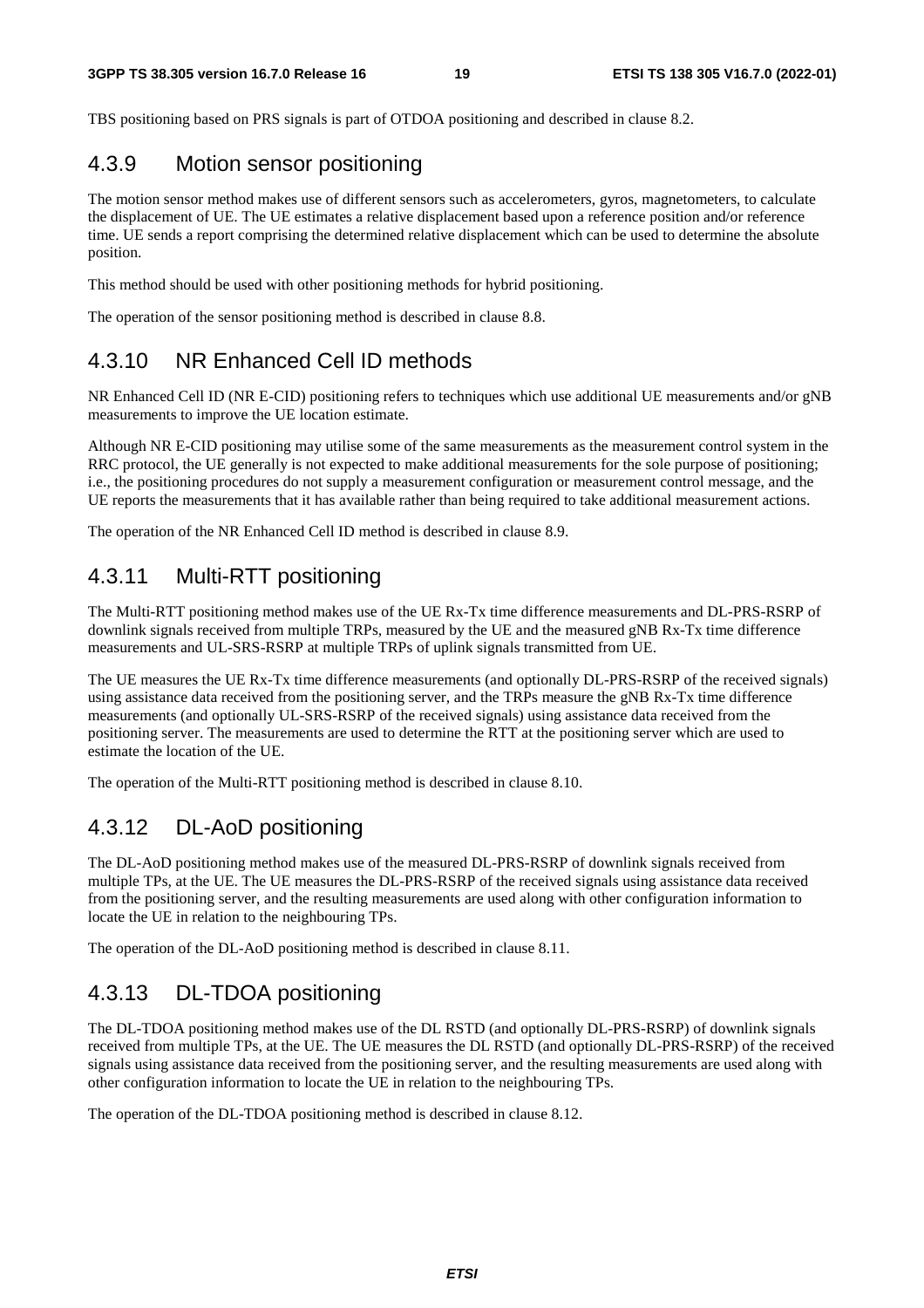#### 4.3.14 UL-TDOA positioning

The UL-TDOA positioning method makes use of the UL-RTOA (and optionally UL-SRS-RSRP) at multiple RPs of uplink signals transmitted from UE. The RPs measure the UL-RTOA (and optionally UL-SRS-RSRP) of the received signals using assistance data received from the positioning server, and the resulting measurements are used along with other configuration information to estimate the location of the UE.

The operation of the UL-TDOA positioning method is described in clause 8.13.

## 4.3.15 UL-AoA

The UL-AoA positioning method makes use of the measured azimuth angle of arrival (A-AoA) and zenith angle of arrival (Z-AoA) at multiple RPs of uplink signals transmitted from the UE. The RPs measure A-AoA and Z-AoA of the received signals using assistance data received from the positioning server, and the resulting measurements are used along with other configuration information to estimate the location of the UE.

The operation of the UL-AoA positioning method is described in clause 8.14.

## 5 NG-RAN UE Positioning Architecture

#### 5.1 Architecture

Figure 5.1-1 shows the architecture in 5GS applicable to positioning of a UE with NR or E-UTRA access.

The AMF receives a request for some location service associated with a particular target UE from another entity (e.g., GMLC or UE) or the AMF itself decides to initiate some location service on behalf of a particular target UE (e.g., for an IMS emergency call from the UE) as described in TS 23.502 [26] and TS 23.273 [35]. The AMF then sends a location services request to an LMF. The LMF processes the location services request which may include transferring assistance data to the target UE to assist with UE-based and/or UE-assisted positioning and/or may include positioning of the target UE. The LMF then returns the result of the location service back to the AMF (e.g., a position estimate for the UE. In the case of a location service requested by an entity other than the AMF (e.g., a GMLC or UE), the AMF returns the location service result to this entity.

An NG-RAN node may control several TRPs/TPs, such as remote radio heads, or DL-PRS-only TPs for support of PRS-based TBS.

An LMF may have a proprietary signalling connection to an E-SMLC which may enable an LMF to access information from E-UTRAN (e.g. to support the OTDOA for E-UTRA positioning method using downlink measurements obtained by a target UE of signals from eNBs and/or PRS-only TPs in E-UTRAN). Details of the signalling interaction between an LMF and E-SMLC are outside the scope of this specification.

An LMF may have a proprietary signalling connection to an SLP. The SLP is the SUPL entity responsible for positioning over the user plane. Further details of user-plane positioning are provided in [15][16]. Details of the signalling interaction between an LMF and SLP are outside the scope of this specification.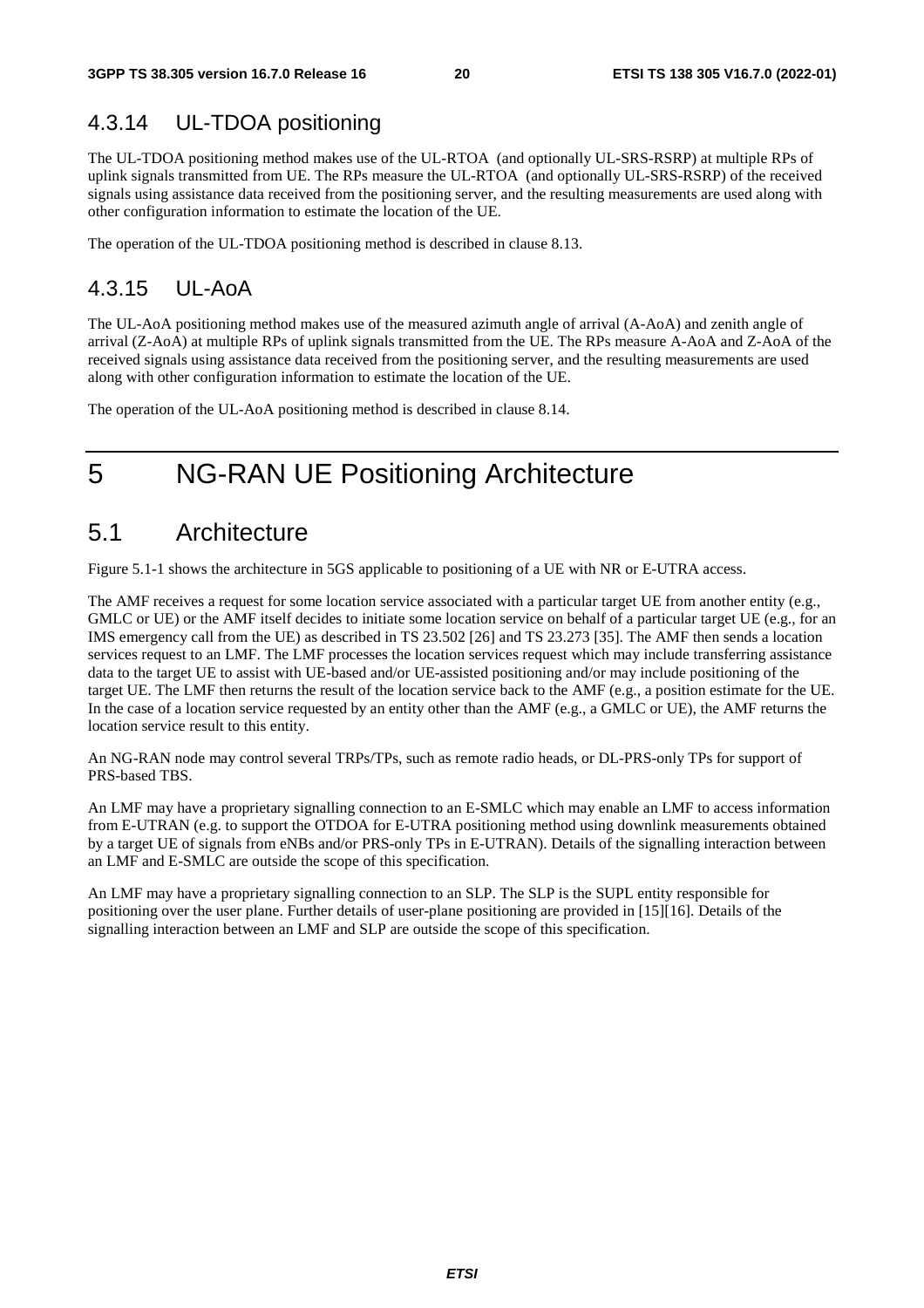

**Figure 5.1-1: UE Positioning Overall Architecture applicable to NG-RAN** 

- NOTE 1: Void
- NOTE 2: Void
- NOTE 3: Void

In case of split gNB architecture, a gNB-DU may include TRP functionality where the TRP functionality may support functions for a TP, RP or both TP and RP. A gNB-DU which includes TRP functionality does not need to offer cell services.

## 5.2 UE Positioning Operations

To support positioning of a target UE and delivery of location assistance data to a UE with NG-RAN access in 5GS, location related functions are distributed as shown in the architecture in Figure 5.1-1 and as clarified in greater detail in TS 23.501 [2] and TS 23.273 [35]. The overall sequence of events applicable to the UE, NG-RAN and LMF for any location service is shown in Figure 5.2-1.

Note that when the AMF receives a Location Service Request in case of the UE is in CM-IDLE state, the AMF performs a network triggered service request as defined in TS 23.502 [26] and TS 23.273 [35] in order to establish a signalling connection with the UE and assign a specific serving gNB or ng-eNB. The UE is assumed to be in connected mode before the beginning of the flow shown in the Figure 5.2-1; that is, any signalling that might be required to bring the UE to connected mode prior to step 1a is not shown. The signalling connection may, however, be later released (e.g. by the NG-RAN node as a result of signalling and data inactivity) while positioning is still ongoing.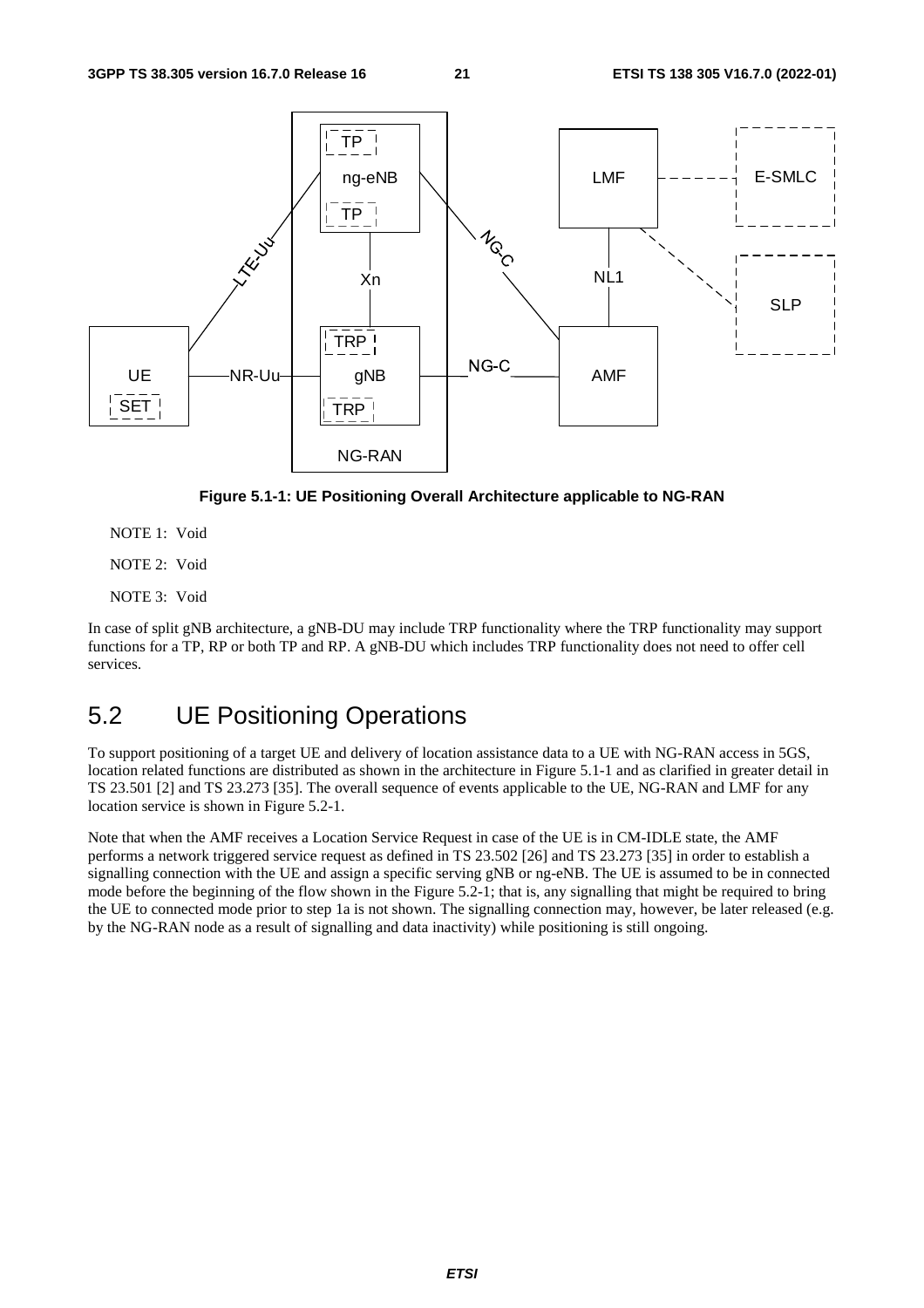

**Figure 5.2-1: Location Service Support by NG-RAN** 

- 1a. Either: some entity in the 5GC (e.g. GMLC) requests some location service (e.g. positioning) for a target UE to the serving AMF.
- 1b. Or: the serving AMF for a target UE determines the need for some location service (e.g. to locate the UE for an emergency call).
- 1c. Or: the UE requests some location service (e.g. positioning or delivery of assistance data) to the serving AMF at the NAS level.
- 2. The AMF transfers the location service request to an LMF.
- 3a. The LMF instigates location procedures with the serving and possibly neighbouring ng-eNB or gNB in the NG-RAN – e.g. to obtain positioning measurements or assistance data.
- 3b. In addition to step 3a or instead of step 3a, the LMF instigates location procedures with the UE e.g. to obtain a location estimate or positioning measurements or to transfer location assistance data to the UE.
- 4. The LMF provides a location service response to the AMF and includes any needed results e.g. success or failure indication and, if requested and obtained, a location estimate for the UE.
- 5a. If step 1a was performed, the AMF returns a location service response to the 5GC entity in step 1a and includes any needed results – e.g. a location estimate for the UE.
- 5b. If step 1b occurred, the AMF uses the location service response received in step 4 to assist the service that triggered this in step 1b (e.g. may provide a location estimate associated with an emergency call to a GMLC).
- 5c. If step 1c was performed, the AMF returns a location service response to the UE and includes any needed results – e.g. a location estimate for the UE.

Location procedures applicable to NG-RAN occur in steps 3a and 3b in Figure 5.2-1 and are defined in greater detail in this specification. Other steps in Figure 5.2-1 are applicable only to the 5GC and are described in greater detail and in TS 23.502 [26] and TS 23.273 [35].

Steps 3a and 3b can involve the use of different position methods to obtain location related measurements for a target UE and from these compute a location estimate and possibly additional information like velocity. Positioning methods supported in this release are summarized in clause 4.3 and described in detail in clause 8.

The case that the NG-RAN node functions as an LCS client is not supported in this version of the specification.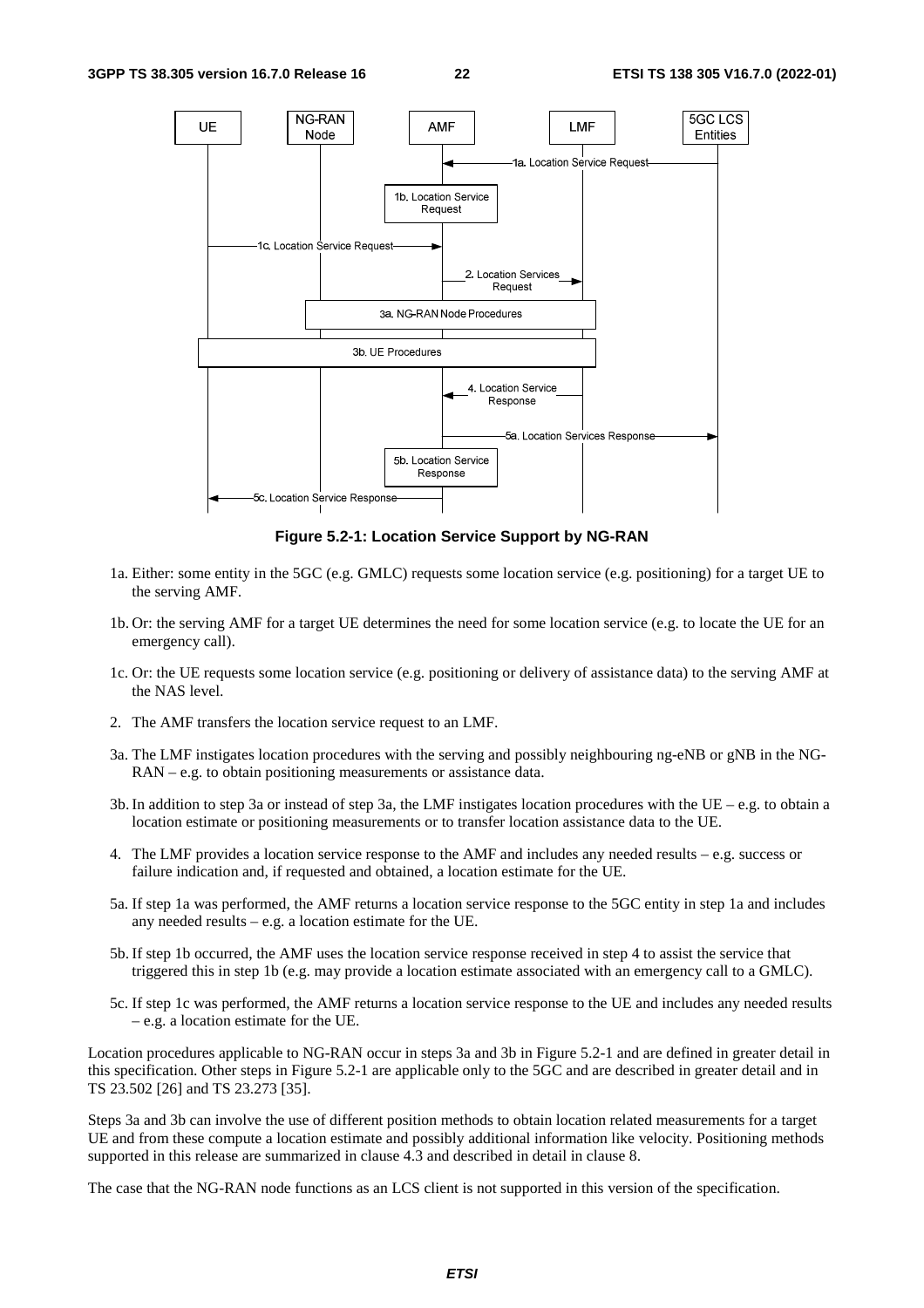## 5.3 NG-RAN Positioning Operations

#### 5.3.1 General NG-RAN Positioning Operations

Separately from location service support for particular UEs, an LMF may interact with elements in the NG-RAN in order to obtain measurement information to help assist one or more position methods for all UEs. An LMF may also interact with NG-RAN node to provide assistance data information for broadcasting.

#### 5.3.2 OTDOA Positioning Support

An LMF can interact with any ng-eNB reachable from any of the AMFs with signalling access to the LMF in order to obtain location related information to support the OTDOA for E-UTRA positioning method, including PRS-based TBS for E-UTRA. The information can include timing information for the TP in relation to either absolute GNSS time or timing of other TPs and information about the supported cells and TPs including PRS schedule.

Signalling access between the LMF and ng-eNB may be via any AMF with signalling access to both the LMF and ng-eNB.

An LMF can also interact with any gNB reachable from any of the AMFs with signalling access to the LMF in order to obtain NR cell timing information to support the OTDOA for E-UTRA positioning method, in case the UE is served by a NR cell.

#### 5.3.3 Assistance Information Broadcast Support

An LMF can interact with any NG-RAN node reachable from any of the AMFs with signalling access to the LMF in order to provide assistance data information for broadcasting. The information can include positioning System Information Blocks (posSIBs) together with assistance information meta data, broadcast cells and broadcast periodicity.

Signalling access between the LMF and NG-RAN node is via any AMF with signalling access to both the LMF and NG-RAN node.

#### 5.3.4 NR RAT-Dependent Positioning Support

An LMF can interact with any gNB reachable from any of the AMFs with signalling access to the LMF in order to obtain location related information to support the NR RAT-Dependent positioning methods. The information can include timing information for the TRP in relation to either absolute GNSS time or timing of other TRPs and information about the supported cells and TRPs including PRS schedule.

When an LMF determines a positioning method for a UE, which requires gNB measurements, the LMF can interact with the gNB to support the positioning method. The LMF can request the gNB for SRS configuration for the UE and the gNB can respond with the SRS configuration to the LMF. The gNB can provide an updated SRS configuration to the LMF when the SRS configuration changes. If semi-persistent or aperiodic SRS is configured to the UE, the LMF may activate/deactivate the SRS. When the SRS is transmitted by the UE, the LMF can request multiple TRPs to perform uplink measurements and report the results.

Signalling access between the LMF and gNB for non-UE associated NRPPa procedure in Clause 7.2.1 may be via any AMF with signalling access to both the LMF and gNB. Signalling access between the LMF and gNB for UE associated NRPPa procedure in Clause 7.2.1 is via the serving AMF, as in TS 23.273 [35].

## 5.4 Functional Description of Elements Related to UE Positioning in NG-RAN

#### 5.4.1 User Equipment (UE)

The UE may make measurements of downlink signals from NG-RAN and other sources such as E-UTRAN, different GNSS and TBS systems, WLAN access points, Bluetooth beacons, UE barometric pressure and motion sensors. The measurements to be made will be determined by the chosen positioning method.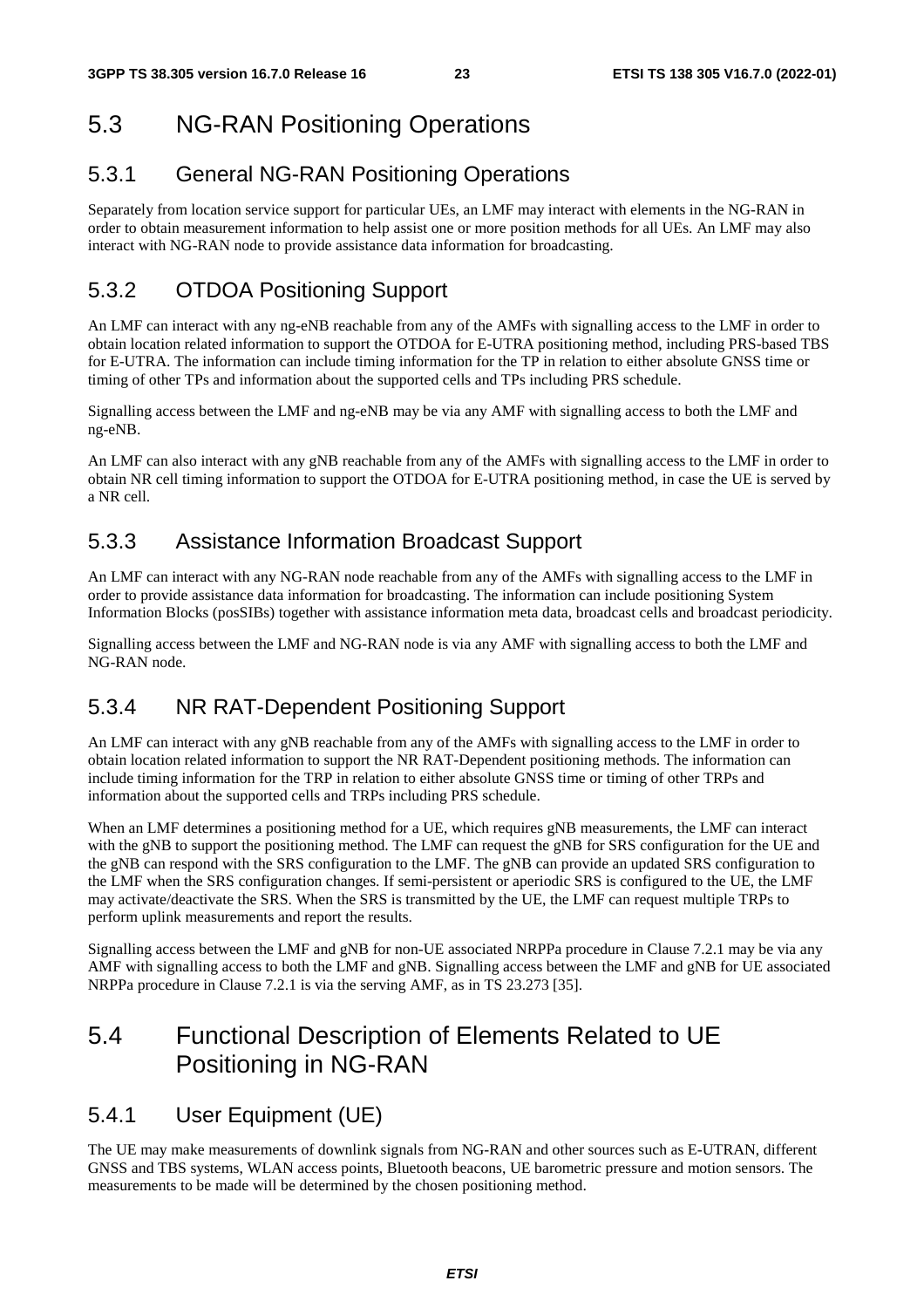The UE may also contain LCS applications, or access an LCS application either through communication with a network accessed by the UE or through another application residing in the UE. This LCS application may include the needed measurement and calculation functions to determine the UE's position with or without network assistance. This is outside of the scope of this specification.

The UE may also, for example, contain an independent positioning function (e.g., GPS) and thus be able to report its position, independent of the NG-RAN transmissions. The UE with an independent positioning function may also make use of assistance information obtained from the network.

#### 5.4.2 gNB

The gNB is a network element of NG-RAN that may provide measurement information for a target UE and communicates this information to an LMF.

To support NR RAT-Dependent positioning, the gNB may make measurements of radio signals for a target UE, and provide measurement results for position estimation. A gNB may serve several TRPs, including for example remote radio heads, and UL-SRS only RPs and DL-PRS-only TPs.

A gNB may broadcast assistance data information, received from an LMF, in positioning System Information messages.

#### 5.4.3 ng-eNB

The ng-eNB is a network element of NG-RAN that may provide measurement results for position estimation and makes measurements of radio signals for a target UE and communicates these measurements to an LMF.

The ng-eNB makes its measurements in response to requests from the LMF (on demand or periodically).

An ng-eNB may serve several TPs, including for example remote radio heads and PRS-only TPs for PRS-based TBS positioning for E-UTRA.

An ng-eNB may broadcast assistance data information, received from an LMF, in positioning System Information messages.

#### 5.4.4 Location Management Function (LMF)

The LMF manages the support of different location services for target UEs, including positioning of UEs and delivery of assistance data to UEs. The LMF may interact with the serving gNB or serving ng-eNB for a target UE in order to obtain position measurements for the UE, including uplink measurements made by an NG-RAN and downlink measurements made by the UE that were provided to an NG-RAN as part of other functions such as for support of handover.

The LMF may interact with a target UE in order to deliver assistance data if requested for a particular location service, or to obtain a location estimate if that was requested.

The LMF may interact with multiple NG-RAN nodes to provide assistance data information for broadcasting. The assistance data information for broadcast may optionally be segmented and/or ciphered by the LMF. The LMF may also interact with AMFs to provide ciphering key data information to the AMF as described in greater detail in TS 23.273 [35].

For positioning of a target UE, the LMF decides on the position methods to be used, based on factors that may include the LCS Client type, the required QoS, UE positioning capabilities, gNB positioning capabilities and ng-eNB positioning capabilities. The LMF then invokes these positioning methods in the UE, serving gNB and/or serving ng-eNB. The positioning methods may yield a location estimate for UE-based position methods and/or positioning measurements for UE-assisted and network-based position methods. The LMF may combine all the received results and determine a single location estimate for the target UE (hybrid positioning). Additional information like accuracy of the location estimate and velocity may also be determined.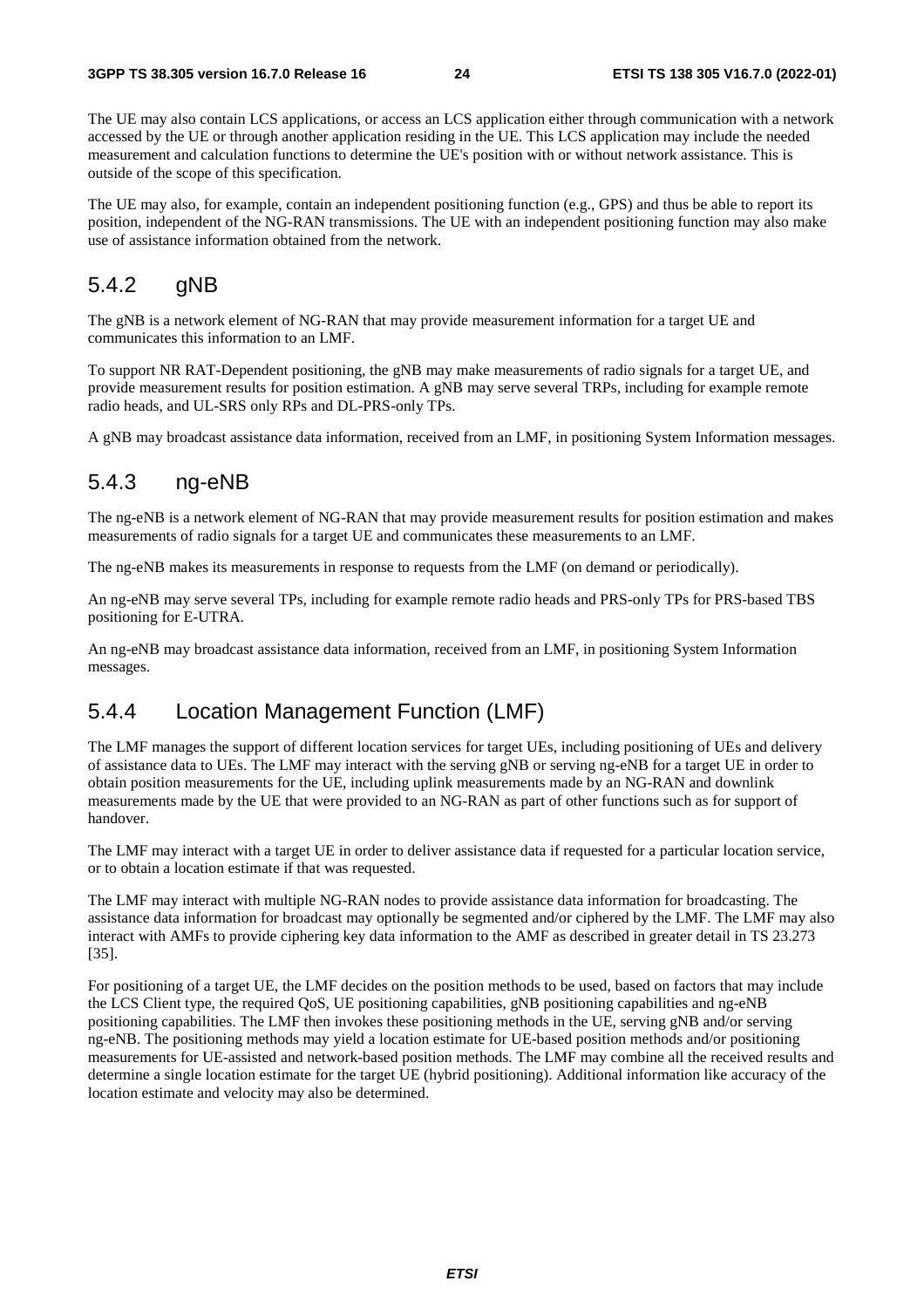## 6 Signalling protocols and interfaces

#### 6.1 Network interfaces supporting positioning operations

#### 6.1.1 General LCS control plane architecture

The general LCS control plane architecture in the 5GS applicable to a target UE with NG-RAN access is defined in TS 23.501 [2] and TS 23.273 [35].

#### 6.1.2 NR-Uu interface

The NR-Uu interface, connecting the UE to the gNB over the air, is used as one of several transport links for the NR positioning protocol(s) for a target UE with NR access to NG-RAN.

#### 6.1.3 LTE-Uu interface

The LTE-Uu interface, connecting the UE to the ng-eNB over the air, is used as one of several transport links for the LTE positioning protocol(s) for a target UE with LTE access to NG-RAN.

#### 6.1.4 NG-C interface

The NG-C interface between the gNB and the AMF and between the ng-eNB and the AMF is transparent to all UEpositioning-related procedures. It is involved in these procedures only as a transport link for the NR positioning protocol(s).

For gNB related positioning procedures, the NG-C interface transparently transports both positioning requests from the LMF to the gNB and positioning results from the gNB to the LMF.

For ng-eNB related positioning procedures, the NG-C interface transparently transports both positioning requests from the LMF to the ng-eNB and positioning results from the ng-eNB to the LMF.

For delivery of broadcast assistance data information, the NG-C interface transparently transports both the assistance data information from the LMF to the NG-RAN node for broadcasting and the feedback information on assistance information broadcasting from the NG-RAN node to the LMF. The NG-C interface is also used by an AMF to transparently transport ciphering keys via NG-RAN node to UEs using a NAS message. The ciphering keys are used to decipher broadcast assistance data information, if the broadcast assistance data information is ciphered.

#### 6.1.5 NL1 interface

The NL1 interface, between the LMF and the AMF, is transparent to all UE related, gNB related and ng-eNB related positioning procedures. It is used only as a transport link for the LTE Positioning Protocols LPP and NR Positioning Protocol A NRPPa.

#### 6.1.6 F1 interface

In case of split gNB architecture, the F1 interface is used to support the exchange of positioning information between the gNB-DU and the gNB-CU; it is also used transparently as a transport link for the LPP.

## 6.2 UE-terminated protocols

#### 6.2.1 LTE Positioning Protocol (LPP)

The LTE Positioning Protocol (LPP) is terminated between a target device (the UE in the control-plane case or SET in the user-plane case) and a positioning server (the LMF in the control-plane case or SLP in the user-plane case). It may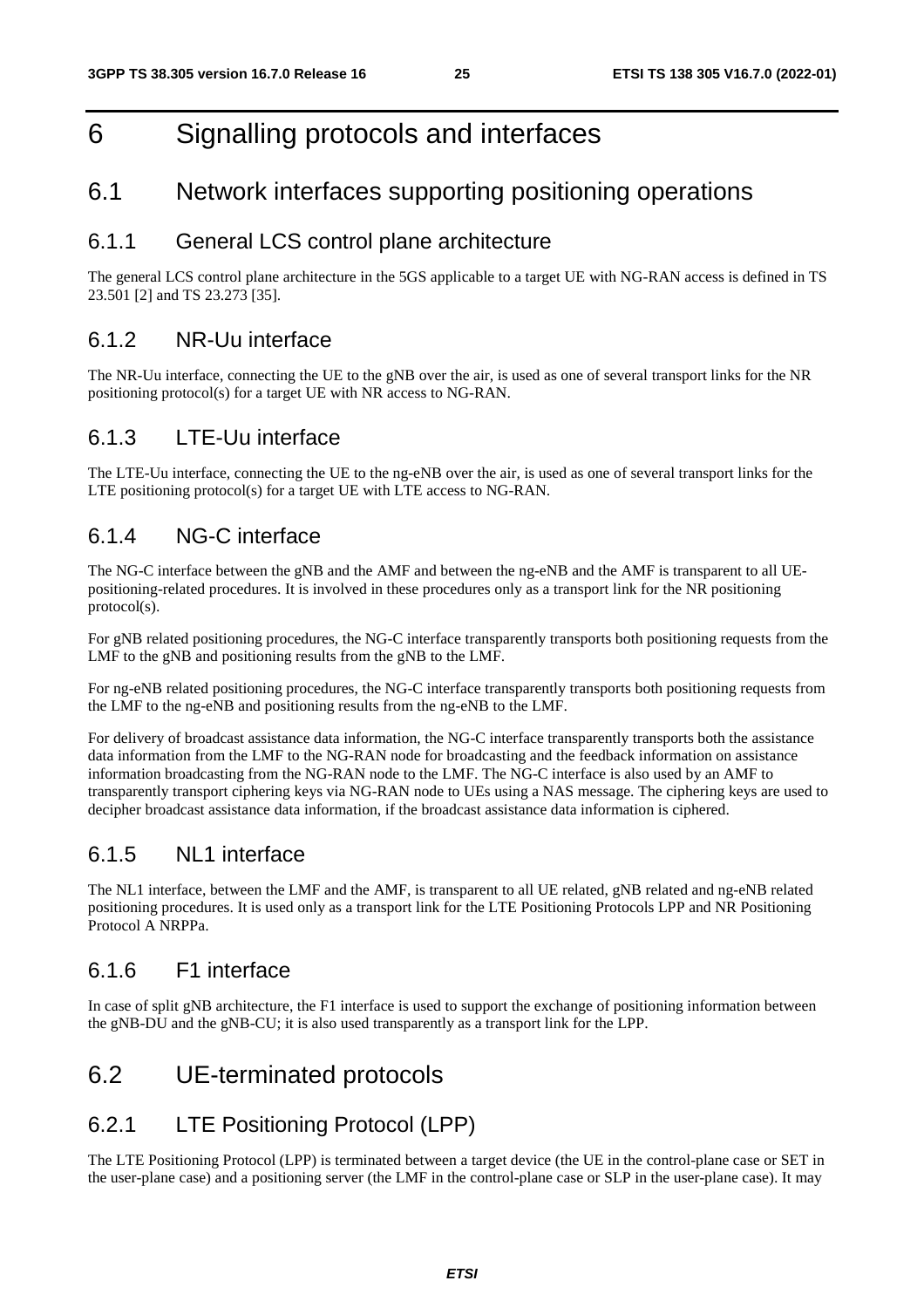use either the control- or user-plane protocols as underlying transport. In this specification, only control plane use of LPP is defined. User plane support of LPP is defined in [15] and [16].

LPP messages are carried as transparent PDUs across intermediate network interfaces using the appropriate protocols (e.g., NGAP over the NG-C interface, NAS/RRC over the LTE-Uu and NR-Uu interfaces). The LPP protocol is intended to enable positioning for NR and LTE using a multiplicity of different position methods, while isolating the details of any particular positioning method and the specifics of the underlying transport from one another.

The protocol operates on a transaction basis between a target device and a server, with each transaction taking place as an independent procedure. More than one such procedure may be in progress at any given moment. An LPP procedure may involve a request/response pairing of messages or one or more "unsolicited" messages. Each procedure has a single objective (e.g., transfer of assistance data, exchange of LPP related capabilities, or positioning of a target device according to some QoS and use of one or more positioning methods). Multiple procedures, in series and/or in parallel, can be used to achieve more complex objectives (e.g., positioning of a target device in association with transfer of assistance data and exchange of LPP related capabilities). Multiple procedures also enable more than one positioning attempt to be ongoing at the same time (e.g., to obtain a coarse location estimate with low delay while a more accurate location estimate is being obtained with higher delay).

An LPP session is defined between a positioning server and the target device, the details of its relation with transactions are described in clause 4.1.2 of TS 36.355 [19].

For the 3GPP 5GS Control Plane solution defined in TS 23.501 [2], TS 23.502 [26] and TS 23.273 [35], the UE is the target device and the LMF is the server. For SUPL 2.0 support, the SUPL Enabled Terminal (SET) is the target device and the SUPL Location Platform (SLP) is the server. The operations controlled through LPP are described further in clause 7.1.

LPP defined data structures for assistance data information are reused for supporting RRC broadcast of assistance data information which are embedded in positioning SIBs. This enables broadcast assistance data using the same data structures which are used for point to point location.

## 6.2.2 Radio Resource Control (RRC) for NR

The RRC protocol for NR is terminated between the gNB and the UE. It provides transport for LPP messages over the NR-Uu interface.

In addition to providing transport for LPP messages over the NR-Uu interface, it supports transfer of measurements that may be used for positioning purposes through the existing measurement systems specified in TS 38.331 [14].

The RRC protocol for NR also supports broadcasting of assistance data via positioning System Information messages.

The RRC protocol for NR is also used to configure UEs with a sounding reference signal (SRS) to support NG-RAN measurements for NR positioning.

## 6.2.3 Radio Resource Control (RRC) for LTE

The RRC protocol for LTE is terminated between the ng-eNB and the UE. In addition to providing transport for LPP messages over the LTE-Uu interface, it supports transfer of measurements that may be used for positioning purposes through the existing measurement systems specified in TS 36.331 [13].

The RRC protocol for LTE also supports broadcasting of assistance data via positioning System Information messages.

## 6.2.4 Medium Access Control (MAC) for NR

The MAC protocol for NR supports activation and deactivation of configured semi-persistent SRS resource sets as specified in TS 38.321 [39] to support NG-RAN measurements for NR positioning.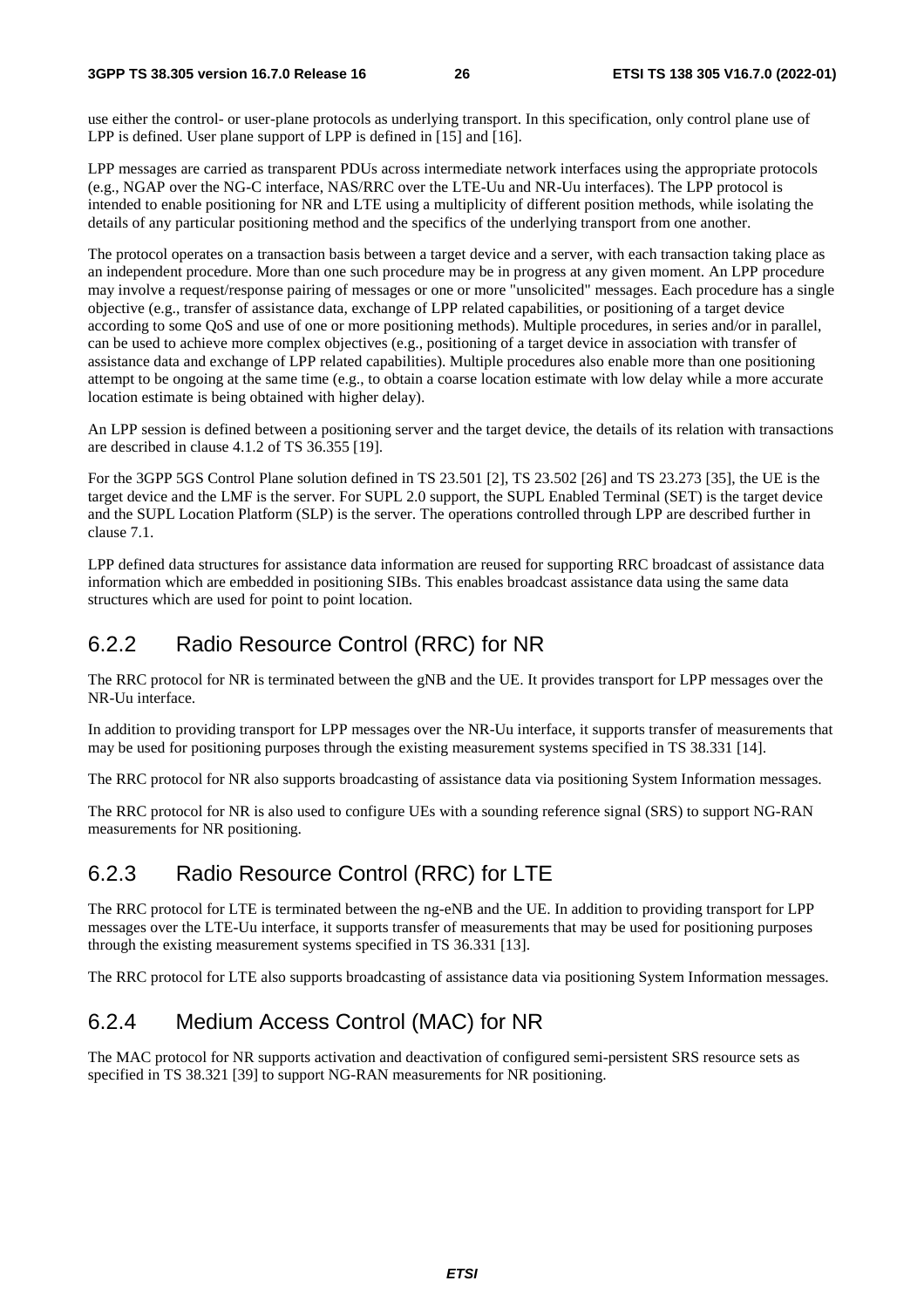## 6.3 NG-RAN Node terminated protocols

#### 6.3.1 NR Positioning Protocol A (NRPPa)

The NR Positioning Protocol A (NRPPa) carries information between the NG-RAN Node and the LMF. It is used to support the following positioning functions:

- E-CID for E-UTRA where measurements are transferred from the ng-eNB to the LMF.
- Data collection from ng-eNB's and gNB's for support of OTDOA positioning for E-UTRA.
- Cell-ID and Cell Portion ID retrieval from gNB's for support of NR Cell ID positioning method.
- Exchange of information between LMF and NG-RAN node for the purpose of assistance data broadcasting.
- NR E-CID where measurements are transferred from the gNB to the LMF.
- NR Multi-RTT where measurements are transferred from the gNB to the LMF.
- NR UL-AoA where measurements are transferred from the gNB to the LMF.
- NR UL-TDOA where measurements are transferred from the gNB to the LMF.
- Data collection from gNBs for support of DL-TDOA, DL-AoD, Multi-RTT, UL-TDOA, UL-AoA.

The NRPPa protocol is transparent to the AMF. The AMF routes the NRPPa PDUs transparently based on a Routing ID corresponding to the involved LMF over NG-C interface without knowledge of the involved NRPPa transaction. It carries the NRPPa PDUs over NG-C interface either in UE associated mode or non-UE associated mode.

In case of a split gNB architecture, the NRPPa protocol is terminated at the gNB-CU.

#### 6.3.2 NG Application Protocol (NGAP)

The NGAP protocol, terminated between the AMF and the NG-RAN Node, is used as transport for LPP and NRPPa messages over the NG-C interface. The NGAP protocol is also used to instigate and terminate NG-RAN Node related positioning procedures.

## 6.4 Signalling between an LMF and UE

#### 6.4.1 Protocol Layering

Figure 6.4.1-1 shows the protocol layering used to support transfer of LPP messages between an LMF and UE. The LPP PDU is carried in NAS PDU between the AMF and the UE.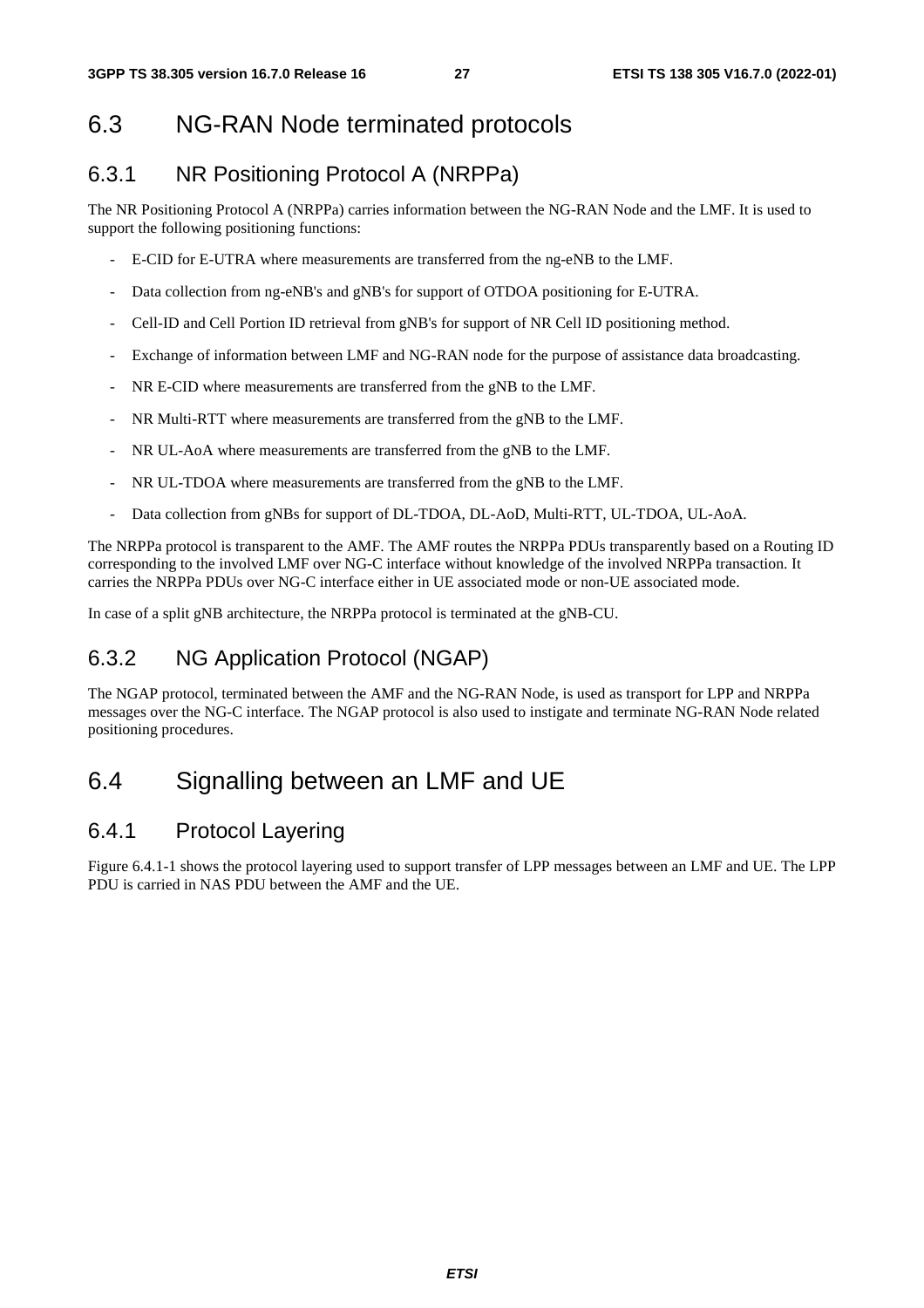

**Figure 6.4.1-1: Protocol Layering for LMF to UE Signalling** 

#### 6.4.2 LPP PDU Transfer

Figure 6.4.2-1 shows the transfer of an LPP PDU between an LMF and UE, in the network- and UE-triggered cases. These two cases may occur separately or as parts of a single more complex operation.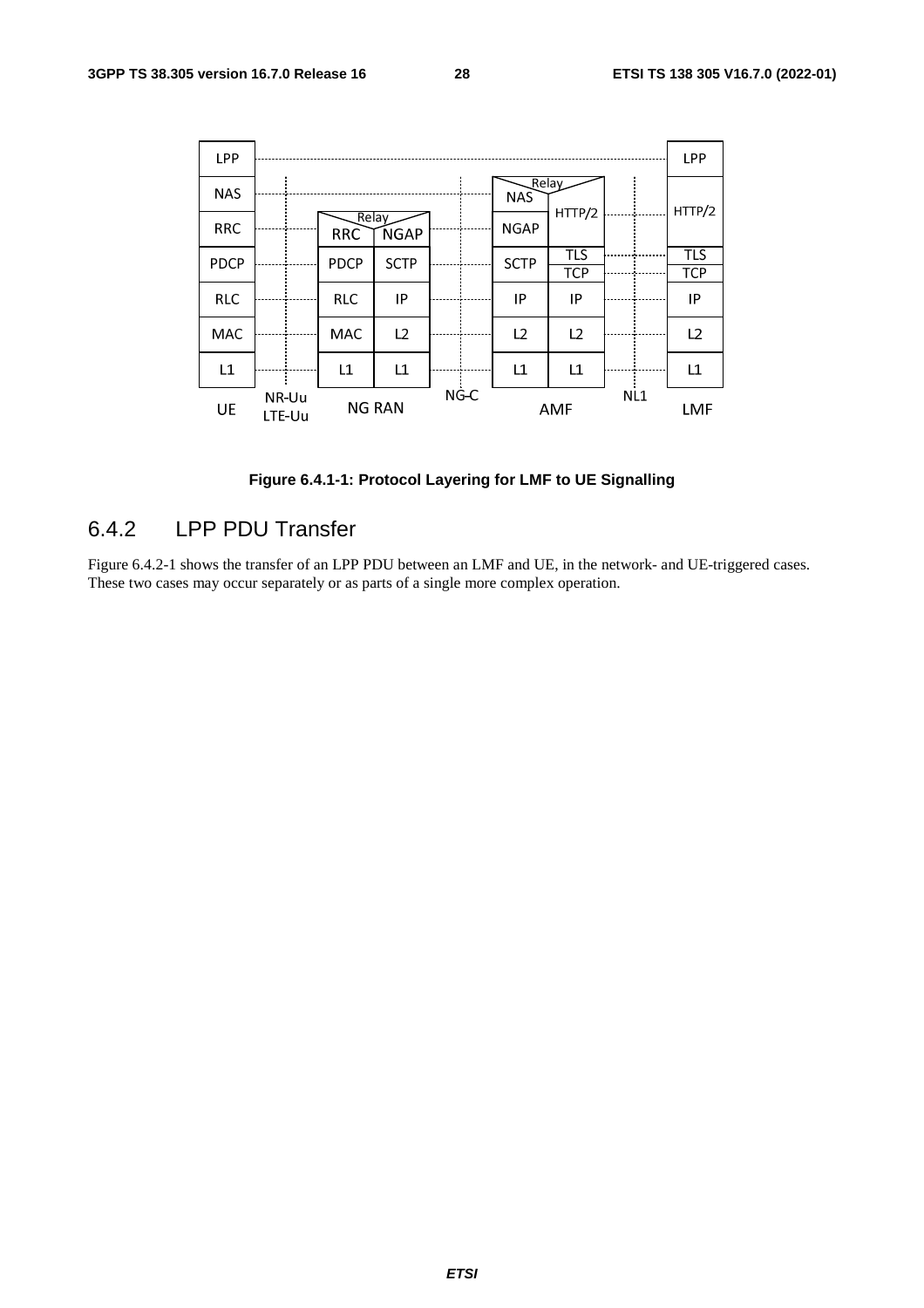

#### **Figure 6.4.2-1: LPP PDU transfer between LMF and UE (network- and UE-triggered cases)**

- 1. Steps 1 to 4 may occur before, after, or at the same time as steps 5 to 8. Steps 1 to 4 and steps 5 to 8 may also be repeated. Steps 1 to 4 are triggered when the LMF needs to send an LPP message to the UE as part of some LPP positioning activity. The LMF then invokes the Namf\_Communication \_N1N2MessageTransfer service operation towards the AMF to request the transfer of a LPP PDU to the UE. The service operation includes the LPP PDU together with the LCS Correlation ID in the N1 Message Container as defined in TS 29.518 [28].
- 2. If the UE is in CM-IDLE state (e.g. if the NG connection was previously released due to data and signalling inactivity), the AMF initiates a network triggered service request as defined in TS 23.502 [26] in order to establish a signalling connection with the UE and assign a serving NG-RAN node.
- 3. The AMF includes the LPP PDU in the payload container of a DL NAS Transport message, and a Routing Identifier identifying the LMF in the Additional Information of the DL NAS Transport message defined in TS 24.501 [29]. The AMF then sends the DL NAS Transport message to the serving NG-RAN Node in an NGAP Downlink NAS Transport message defined in TS 38.413 [30]. The AMF need not retain state information for this transfer; it can treat any response in step 7 as a separate non-associated transfer.
- 4. The NG-RAN Node forwards the DL NAS Transport message to the UE in an RRC DL Information Transfer message.
- 5. Steps 5 to 8 are triggered when the UE needs to send an LPP PDU to the LMF as part of some LPP positioning activity. If the UE is in CM-IDLE state, the UE instigates a UE triggered service request as defined in TS 23.502 [26] in order to establish a signalling connection with the AMF and assign a serving NG-RAN node.
- 6. The UE includes the LPP PDU in the payload container of an UL NAS Transport message, and the Routing Identifier, which has been received in step 4, in the Additional Information of the UL NAS Transport message defined in TS 24.501 [29]. The UE then sends the UL NAS Transport message to the serving NG-RAN node in an RRC UL Information Transfer message.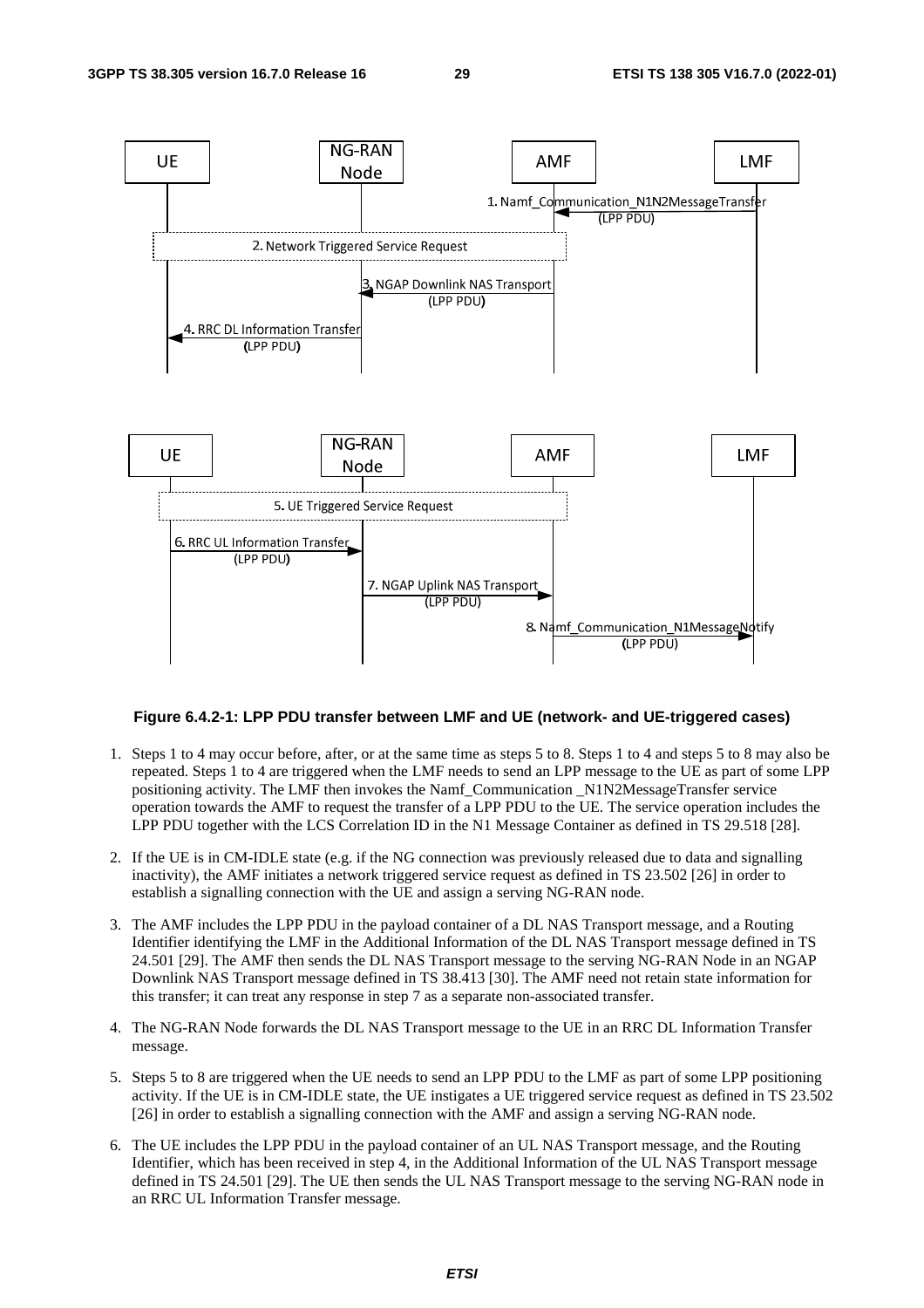- 7. The NG-RAN node forwards the UL NAS Transport Message to the AMF in an NGAP Uplink NAS Transport message.
- 8. The AMF invokes the Namf\_Communication\_N1MessageNotify service operation towards the LMF indicated by the Routing Identifier received in step 7. The service operation includes the LPP PDU received in step 7 together with the LCS Correlation ID in the N1 Message Container as defined in TS 29.518 [28].

#### 6.5 Signalling between an LMF and NG-RAN node

#### 6.5.1 Protocol Layering

Figure 6.5.1-1 shows the protocol layering used to support transfer of NRPPa PDUs between an LMF and NG-RAN Node.

The NRPPa protocol is transparent to the AMF. The AMF routes the NRPPa PDUs transparently based on a Routing ID which corresponds to the involved LMF node over the NG interface without knowledge of the involved NRPPa transaction. It carries the NRPPa PDUs over NG interface either in UE associated mode or non-UE associated mode.

| <b>NRPPa</b>          |  |  |             |                |                 | <b>NRPPa</b> |
|-----------------------|--|--|-------------|----------------|-----------------|--------------|
| <b>NGAP</b>           |  |  | <b>NGAP</b> | HTTP/2         |                 | HTTP/2       |
| <b>SCTP</b>           |  |  | <b>SCTP</b> | TLS            |                 | <b>TLS</b>   |
|                       |  |  |             | <b>TCP</b>     |                 | <b>TCP</b>   |
| IP                    |  |  | IP          | IP             |                 | IP           |
| L2                    |  |  | L2          | L <sub>2</sub> |                 | L2           |
| L1                    |  |  | L1          | L1             |                 | L1           |
| NG-C<br><b>NG RAN</b> |  |  |             | <b>AMF</b>     | NL <sub>1</sub> | <b>LMF</b>   |

#### **Figure 6.5.1-1: Protocol Layering for LMF to NG-RAN Signalling**

#### 6.5.2 NRPPa PDU Transfer for UE Positioning

Figure 6.5.2-1 shows NRPPa PDU transfer between an LMF and NG-RAN Node to support positioning of a particular UE.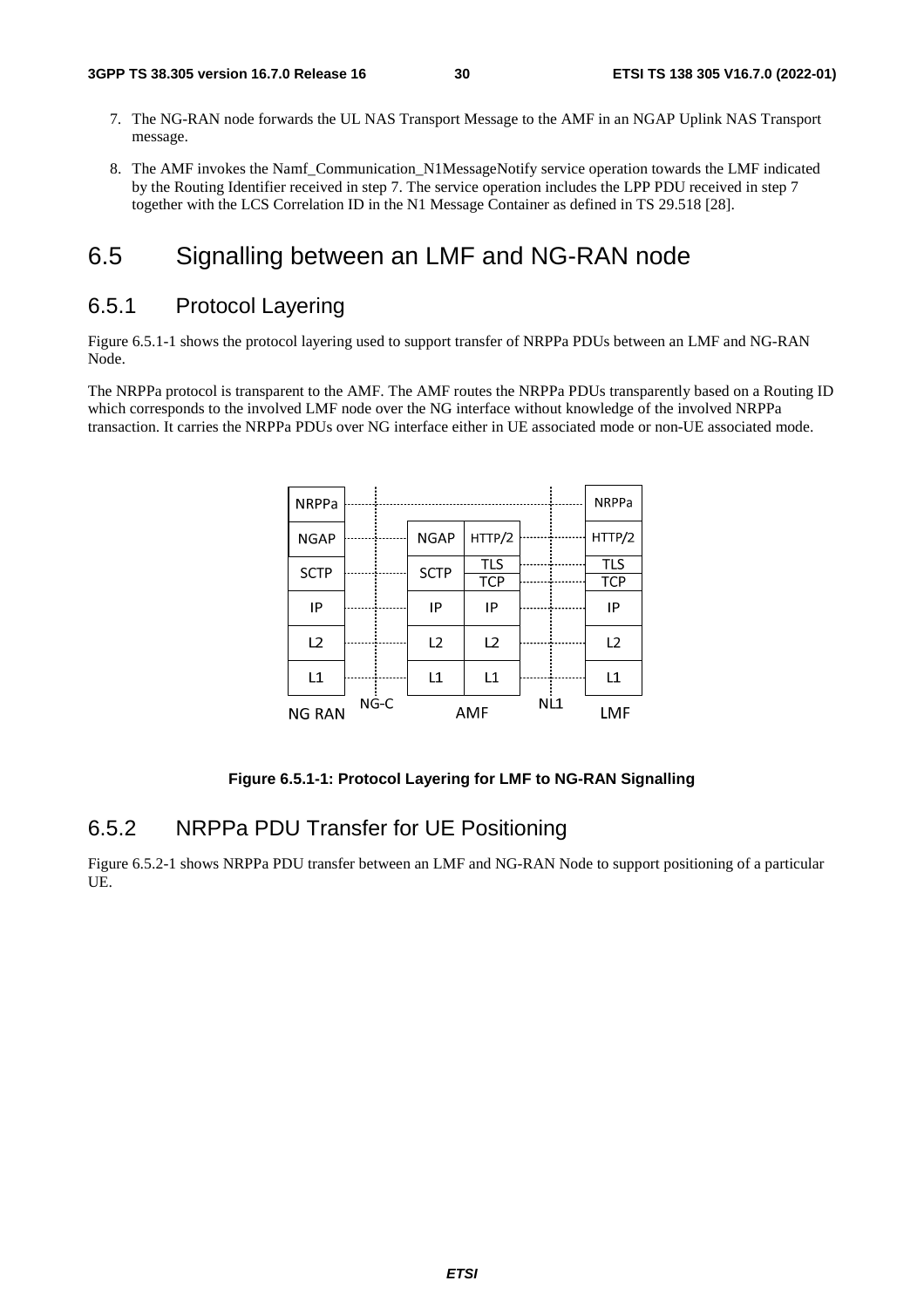

#### **Figure 6.5.2-1: NRPPa PDU Transfer between an LMF and NG-RAN node for UE Positioning**

- 1. Steps 1 to 3 are triggered when the LMF needs to send an NRPPa message to the serving NG-RAN Node for a target UE as part of a NRPPa positioning activity. The LMF then invokes the Namf\_Communication\_N1N2MessageTransfer service operation towards the AMF to request the transfer of a NRPPa PDU to the serving NG-RAN Node for the UE. The service operation includes the NRPPa PDU together with the LCS Correlation ID in the N2 Message Container as defined in TS 29.518 [28].
- 2. If the UE is in CM-IDLE state (e.g. if the NG connection was previously released due to data and signalling inactivity), the AMF performs a network triggered service request as defined in TS 23.502 [26] in order to establish a signalling connection with the UE and assign a serving NG-RAN Node.
- 3. The AMF forwards the NRPPa PDU to the serving NG-RAN Node in an NGAP Downlink UE Associated NRPPa Transport message over the NG signalling connection corresponding to the UE and includes the Routing ID related to the LMF. The AMF need not retain state information for this transfer – e.g. can treat any response in step 4 as a separate non-associated transfer.
- 4. Steps 4 and 5 are triggered when a serving NG-RAN Node needs to send an NRPPa message to the LMF for a target UE as part of an NRPPa positioning activity. The NG-RAN Node then sends an NRPPa PDU to the AMF in an NGAP Uplink UE Associated NRPPa Transport message and includes the Routing ID received in step 3.
- 5. The AMF invokes the Namf Communication N2InfoNotify service operation towards the LMF indicated by the Routing ID received in step 4. The service operation includes the NRPPa PDU received in step 4 together with the LCS Correlation ID in the N2 Info Container as defined in TS 29.518 [28]. Steps 1 to 5 may be repeated.

#### 6.5.3 NRPPa PDU Transfer for Positioning Support

Figure 6.5.3-1 shows NRPPa PDU transfer between an LMF and NG-RAN Node when related to gathering data from the NG-RAN Node for positioning support for all UEs.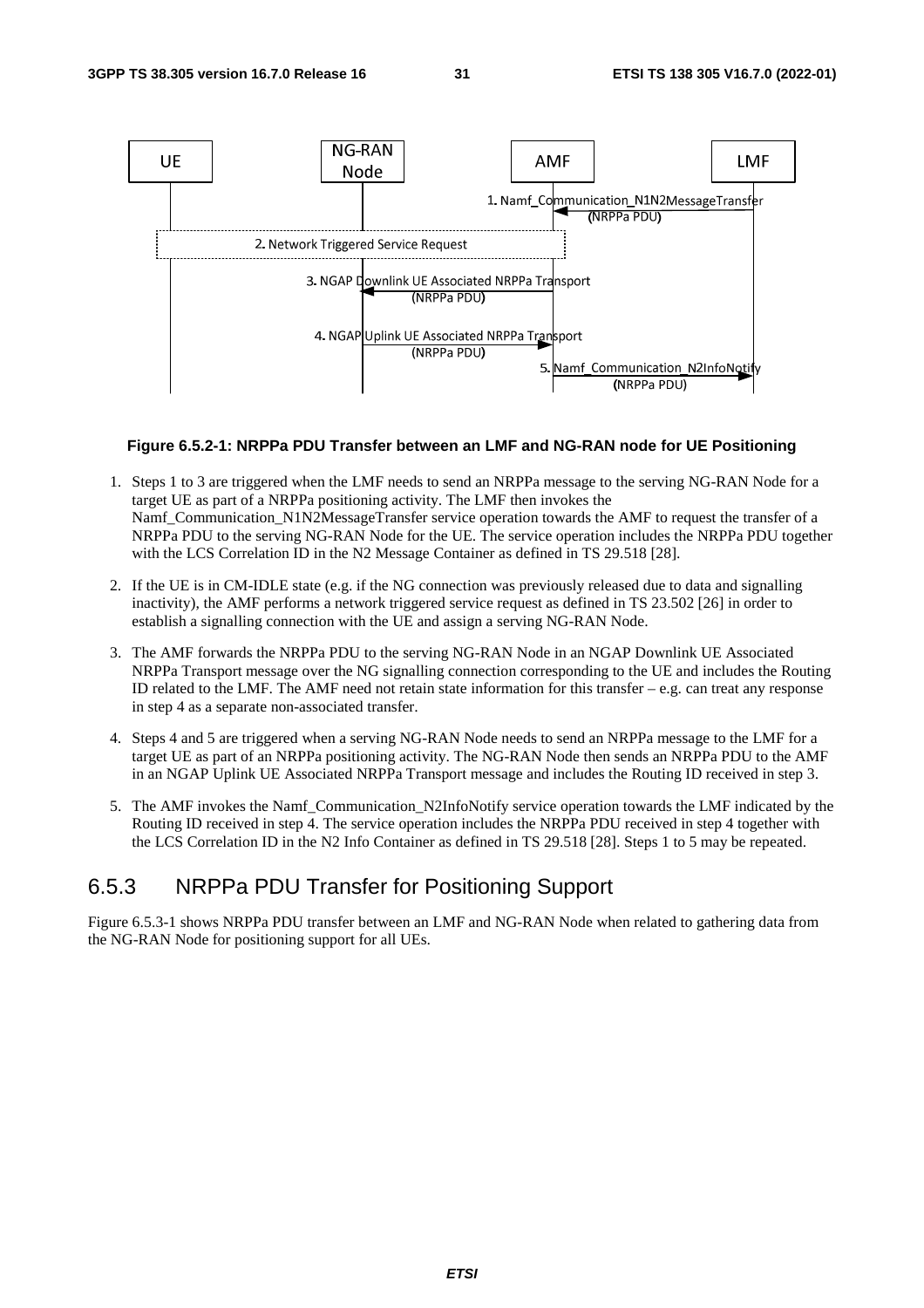

#### **Figure 6.5.3-1: NRPPa PDU Transfer between an LMF and NG-RAN for obtaining NG-RAN Data**

0. An ng-eNB in the NG-RAN may communicate with several TPs (including PRS-only TPs in case of PRS-based TBS is supported) to configure TPs, obtain TP configuration information, etc.

A gNB in the NG-RAN may communicate with several TRPs (including PRS-only TPs) to configure TRPs, obtain TRP configuration information, etc.

NOTE: NG-RAN–TP/TPR signalling and configuration is outside the scope of this specification.

- 1. Steps 1 and 2 are triggered when the LMF needs to send an NRPPa message to an NG-RAN Node to obtain data related to the NG-RAN Node, and possibly associated TPs. The LMF invokes the Namf Communication NonUeN2MessageTransfer service operation towards the AMF to request the transfer of a NRPPa PDU to a NG-RAN node (gNB or ng-eNB) in the NG-RAN. The service operation includes the target NG-RAN node identity and the NRPPa PDU in the N2 Information Container as defined in TS 29.518 [28].
- 2. The AMF forwards the NRPPa PDU to the identified NG-RAN Node in an NGAP Downlink Non UE Associated NRPPa Transport message and includes a Routing ID identifying the LMF. The AMF need not retain state information for this transfer – e.g. can treat any response in step 3 as a separate non-associated transfer.
- 3. Steps 3 and 4 are triggered when an NG-RAN Node needs to send an NRPPa PDU to an LMF containing data applicable to the NG-RAN Node, and possibly associated TPs. The NG-RAN Node then sends an NRPPa PDU to the AMF in an NGAP Uplink Non UE Associated NRPPa Transport message and includes the Routing ID received in step 2.
- 4. The AMF invokes the Namf\_Communication\_NonUeN2InfoNotify service operation towards the LMF indicated by the Routing Identifier received in step 3. The service operation includes the NRPPa PDU received in step 3 in the N2 Info Container as defined in TS 29.518 [28]. Steps 1 to 4 may be repeated.

#### 6.5.4 NRPPa PDU Transfer for Assistance Information Broadcast

Figure 6.5.4-1 shows NRPPa PDU transfer between an LMF and NG-RAN node to support broadcast of assistance data.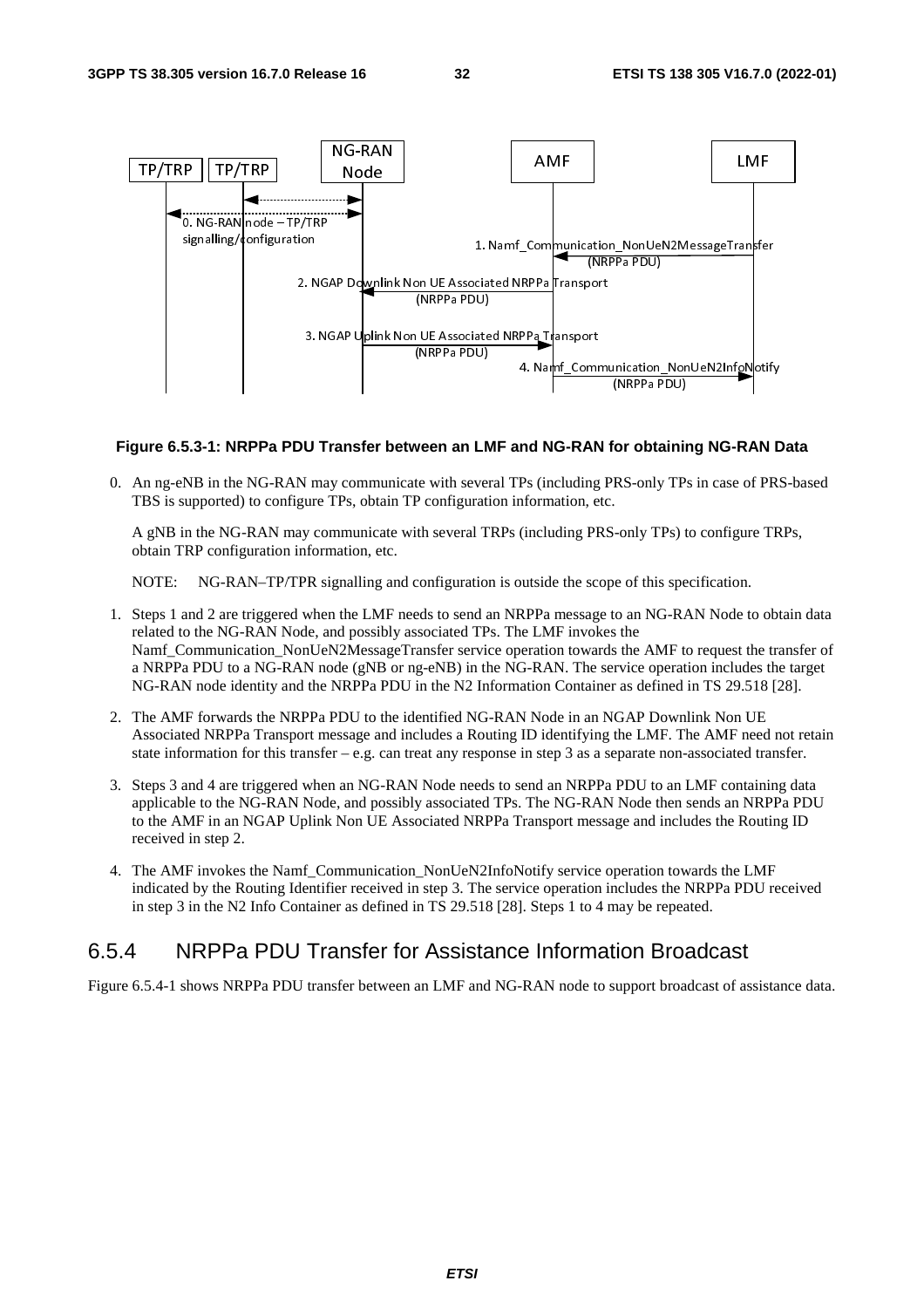

#### **Figure 6.5.4-1: NRPPa PDU Transfer between an LMF and NG-RAN Node for providing assistance information for broadcasting.**

- 1. Step 1 is triggered when the LMF needs to send new or updated assistance information to an NG-RAN node for broadcasting in positioning system information messages. The LMF invokes the Namf Communication NonUeN2MessageTransfer service operation towards the AMF to request the transfer of a NRPPa PDU to a NG-RAN node (gNB or ng-eNB) in the NG-RAN. The service operation includes the target NG-RAN node identity and the NRPPa PDU in the N2 Information Container as defined in TS 29.518 [28].
- 2. The AMF forwards the NRPPa PDU to the identified NG-RAN node in an NGAP Downlink Non UE Associated NRPPa Transport message and includes the Routing ID identifying the LMF. The AMF need not retain state information for this transfer.

Figure 6.5.4-2 shows NRPPa PDU transfer between an NG-RAN node and LMF for providing feedback to the LMF on assistance data broadcasting.



#### **Figure 6.5.4-2: NRPPa PDU Transfer between an NG-RAN node and LMF for providing feedback on assistance data broadcasting.**

- 1. Step 1 is triggered when an NG-RAN node needs to send an NRPPa PDU to an LMF for providing feedback on assistance data broadcasting. Step 1 may only be triggered if the procedure in Figure 6.5.4-1 has already been performed. The NG-RAN node sends an NRPPa PDU to the AMF in an NGAP Uplink Non UE Associated NRPPa Transport message. The NG-RAN node includes the previously received Routing ID related to the LMF (Figure 6.5.4-1).
- 2. The AMF invokes the Namf\_Communication\_NonUeN2InfoNotify service operation towards the LMF indicated by the Routing identifier received at step 1. The service operation includes the NRPPa PDU received in step 1 in the N2 Info Container as defined in TS 29.518 [28].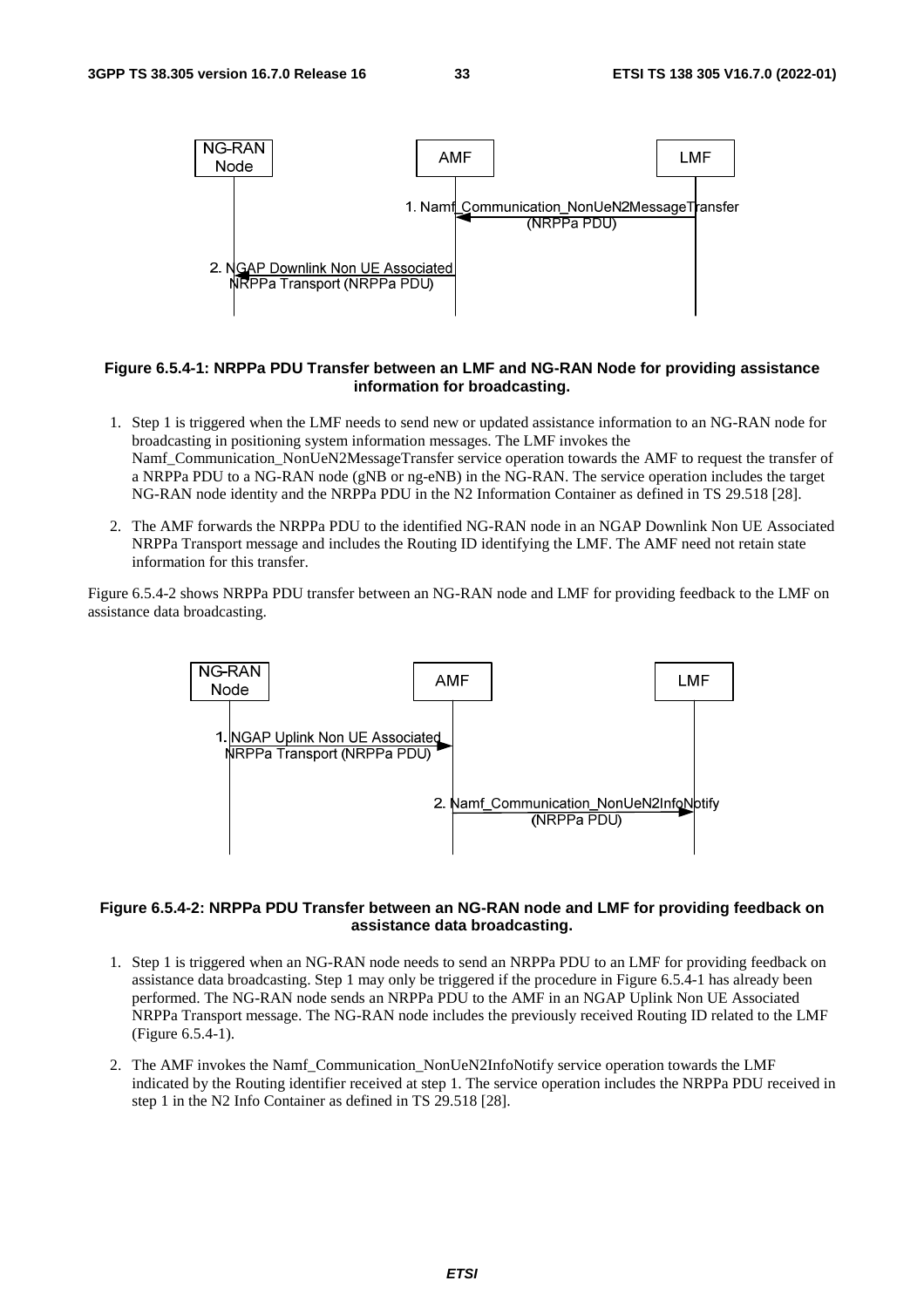#### 6.6 Void

## 7 General NG-RAN UE Positioning procedures

## 7.1 General LPP procedures for UE Positioning

#### 7.1.1 LPP procedures

Positioning procedures in the NG-RAN are modelled as transactions of the LPP protocol using the procedures defined in this specification. A procedure consists of a single operation of one of the following types:

- Exchange of positioning capabilities;
- Transfer of assistance data:
- Transfer of location information (positioning measurements and/or position estimate);
- Error handling;
- Abort.

Parallel transactions are permitted (i.e. a new LPP transaction may be initiated, while another one is outstanding).

As described in clause 6.2.1, the protocol operates between a "target" and a "server". In the control-plane context, these entities are the UE and LMF respectively; in the SUPL context they are the SET and the SLP. A procedure may be initiated by either the target or the server.

#### 7.1.2 Positioning procedures

#### 7.1.2.1 Capability transfer

The capability transfer procedure between a "target" and a "server" is specified in clause 7.1.2.1 of TS 36.305 [25].

#### 7.1.2.2 Assistance data transfer

The assistance data transfer procedure between a "target" and a "server" is specified in clause 7.1.2.2 of TS 36.305 [25].

#### 7.1.2.3 Location information transfer

The location information transfer procedure between a "target" and a "server" is specified in clause 7.1.2.3 of TS 36.305 [25].

#### 7.1.2.4 Multiple transactions

Multiple LPP transactions may be in progress simultaneously as specified in clause 7.1.2.4 of TS 36.305 [25].

#### 7.1.2.5 Sequence of procedures

LPP procedures are not required to occur in any fixed order, in order to provide greater flexibility in positioning. Thus, a UE may request assistance data at any time in order to comply with a previous request for location measurements from the LMF; an LMF may instigate more than one request for location information (e.g., measurements or a location estimate) in case location results from a previous request were not adequate for the requested QoS; and the target device may transfer capability information to the server at any time if not already performed.

Despite the flexibility allowed by LPP, it is expected that procedures will normally occur in the following order:

1. Capability Transfer;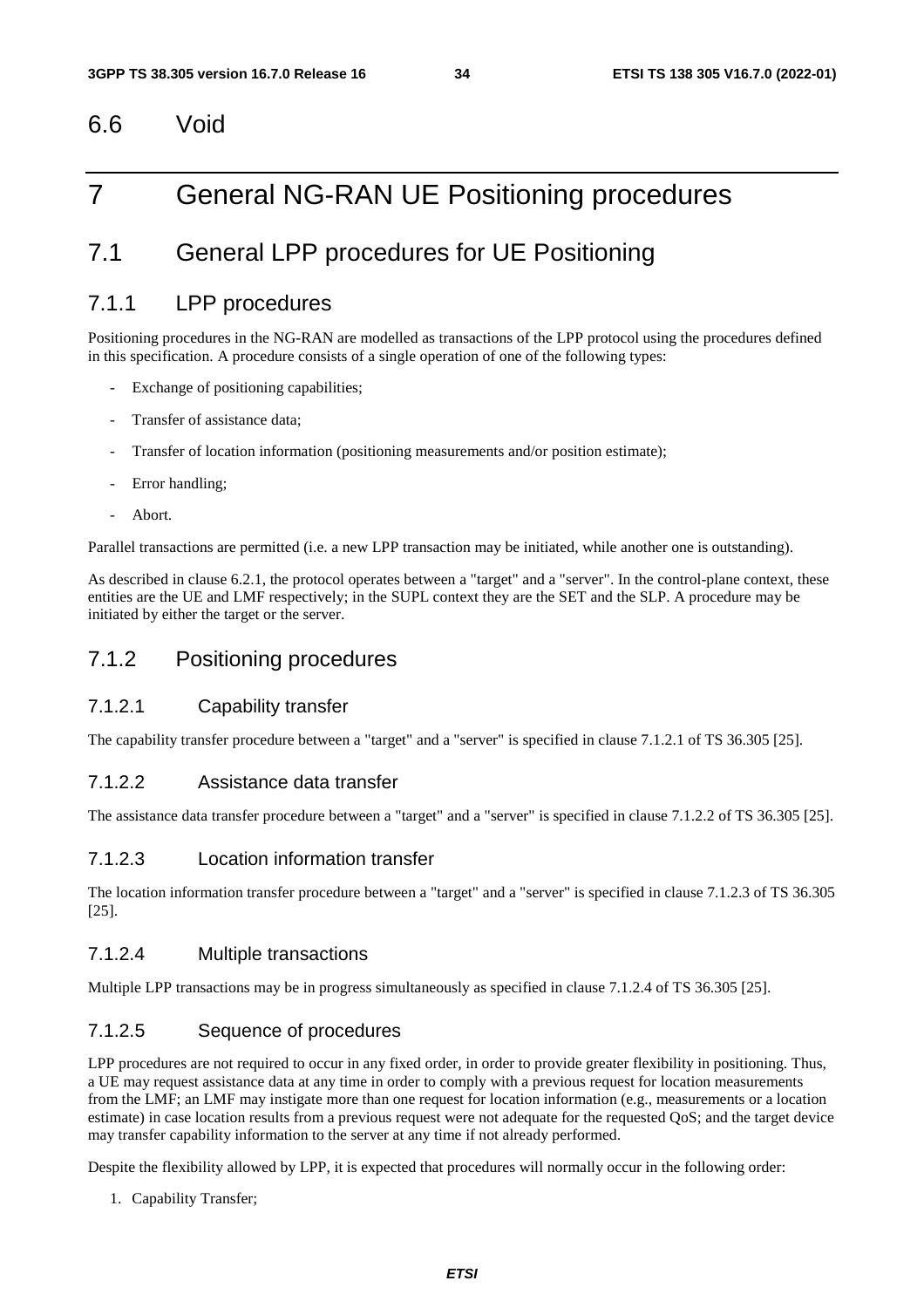- 2. Assistance Data Transfer;
- 3. Location Information Transfer (measurements and/or location estimate).

Specific examples for each positioning method are shown in clause 8.

#### 7.1.2.6 Error handling

The error handling procedure is specified in clause 7.1.2.6 of TS 36.305 [25].

#### 7.1.2.7 Abort

The abort procedure is specified in clause 7.1.2.7 of TS 36.305 [25].

#### 7.1.3 UE positioning measurements in RRC\_IDLE state for NB-IoT

NB-IoT UEs may perform measurements for some positioning methods only when in RRC\_IDLE state.

Figure 7.1.3-1 shows the general positioning procedure where the UE performs positioning measurements in RRC\_IDLE state.



**Figure 7.1.3-1: UE positioning measurements in RRC\_IDLE state.** 

- 1. The LMF is aware of the UE access type and/or coverage level if applicable from the Location Service Request message received from the AMF. The LMF may send a LPP Request Capabilities message to the UE to obtain the UE positioning method capabilities from the UE, as described in clause 7.1.2.1.
- 2. The UE sends its positioning method capabilities to the LMF in a LPP Provide Capabilities message, including an indication of position methods for which the UE needs to make measurements in RRC\_IDLE state.
- 3. The LMF may determine the assistance data required for the selected position method or methods, and sends them in one or more LPP Provide Assistance data messages to the UE, as described in clause 7.1.2.2. If an LPP acknowledgement was requested, the UE sends an LPP acknowledgment for each received LPP Provide Assistance data message to the LMF.
- 4. If the UE capabilities from step 2 indicate that RRC\_IDLE state is required for positioning measurements, the LMF may allow additional response time to the UE to obtain the location measurements, and sends one or more LPP Request Location Information messages to the UE requesting positioning measurements or a location estimate, and including the required response time, as described in clause 7.1.2.3. For E-CID positioning method, when NRSRP/NRSRQ measurements are requested the UE is requested to provide NRSRP/NRSRQ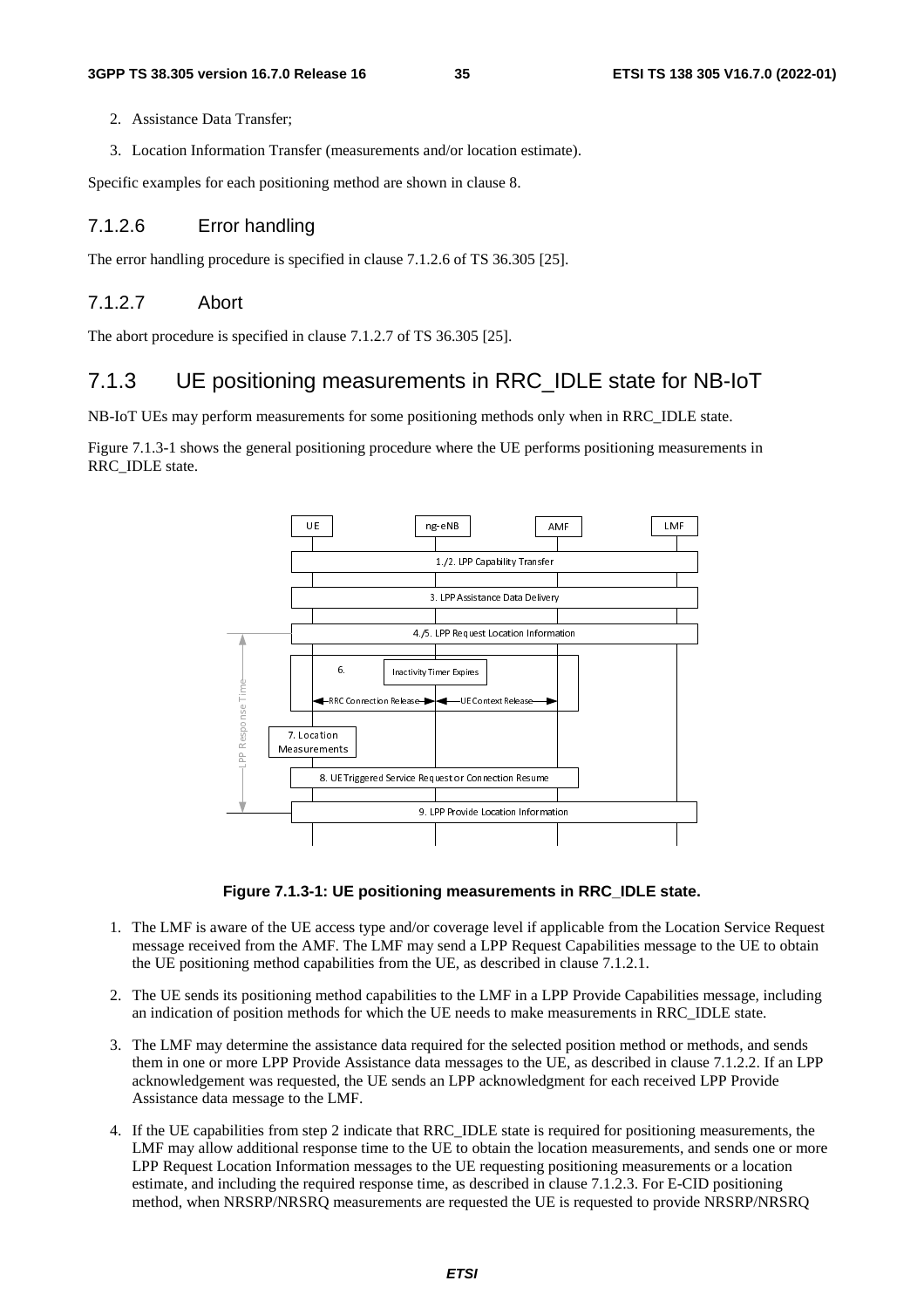measurements for intra-frequency neighbour cells and for inter-frequency neighbour cells. The UE may use inter-frequency information in system information of the serving cell specified in TS 36.331 [13] to decide on which inter-frequency cells to measure.

- 5. The UE sends an LPP acknowledgement for each received LPP Request Location Information message to the LMF, if an LPP acknowledgement was requested at step 4 but does not perform the requested measurements.
- 6. The UE may finish any other activities in progress (e.g., SMS or data transfer), and waits until the network releases or suspends the connection (after a certain period of inactivity). The UE will then receive an RRC connection release or suspend from the ng-eNB due to the expiration of the inactivity timer.
- 7. When the UE has entered RRC\_IDLE state, the UE performs the measurements requested in step 4.
- 8. Before the location measurements are to be sent to the LMF, the UE instigates a UE-triggered service request or, when User Plane CIoT 5GC optimization applies, the Connection Resume procedure as defined in TS 23.501 [2], if the UE is not using Control Plane CIoT 5GC Optimisation, in order to establish a signalling connection with the AMF. If the UE is using Control Plane CIoT 5GC Optimisation, procedures for Mobile Originated Data Transport in Control Plane CIoT 5GC optimisation as defined in TS 23.501 [2] are performed by the UE to establish a signalling connection with the AMF.
- 9. When the LPP response time received in step 4 expires (or when location measurements are available before expiry), the UE sends one or more LPP Provide Location Information messages containing the requested location measurements or location estimate obtained in step 7 to the LMF.

# 7.2 General NRPPa Procedures for UE Positioning

## 7.2.1 NRPPa procedures

Positioning and data acquisition transactions between a LMF and NG-RAN node are modelled by using procedures of the NRPPa protocol. There are two types of NRPPa procedures:

- UE associated procedure, i.e. transfer of information for a particular UE, including the procedures supporting the Positioning Information Transfer and E-CID Location Information Transfer functions;
- Non UE associated procedure, i.e. transfer of information applicable to the NG-RAN node and associated TRP, including the procedures supporting the OTDOA Information Transfer, Assistance Information Transfer, TRP Information Transfer, and Measurement Information Transfer functions.

Parallel transactions between the same LMF and NG-RAN node are supported; i.e. a pair of LMF and NG-RAN node may have more than one instance of an NRPPa procedure in execution at the same time.

For possible extensibility, the protocol is considered to operate between a generic "access node" (e.g. gNB, ng-eNB) and a "server" (e.g. LMF). An NRPPa transaction is only initiated by the server.



**Figure 7.2.1-1: A single NRPPa transaction** 

Figure 7.2.1-1 shows a single NRPPa transaction. The transaction is terminated in step 2 in procedures including OTDOA Information Exchange and TRP Information Exchange. For procedures such as Positioning Information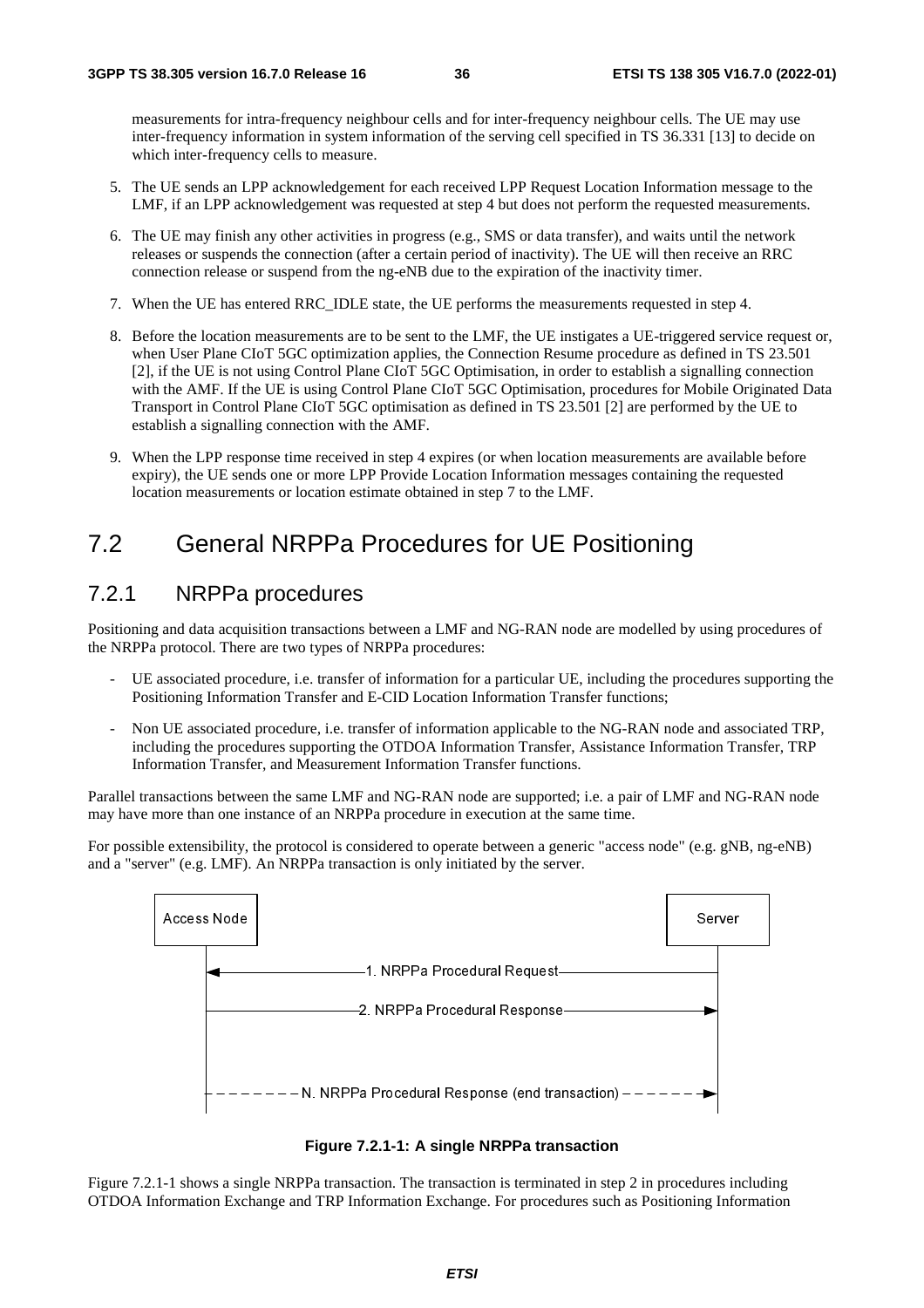Exchange, Measurement and E-CID Measurement Initiation, additional responses may be allowed (e.g. sending of updated information periodically and/or whenever there is some significant change). In this case, the transaction may be ended after some additional responses. In the NRPPa protocol, the described transaction may be realized by the execution of one procedure defined as a request and a response, followed by one or several procedures initiated by the NG-RAN node (each procedure defined as a single message) to realize the additional responses. The Correlation ID, as specified in TS 29.572 [33], included by the LMF when it invokes the Namf\_Communication\_N1N2MessageTransfer AMF service operation to transfer the NRPPa PDU may be used by the LMF to identify the target UE positioning session.

## 7.2.2 NRPPa transaction types

## 7.2.2.1 Location information transfer

The term "location information" in this clause refers to the information used in, or used for assisting in, computing position (e.g., cell information, SRS configurations, radio measurements or positioning measurements). It is delivered in response to a request.



**Figure 7.2.2-1: Location information transfer** 

- 1. The server sends a request for location related information to the NG-RAN node, and indicates the type of location information needed. The request may refer to a particular UE.
- 2. In response to step 1, the NG-RAN Node transfers location related information to the server. The location related information transferred should match the location related information requested in step 1.
- 3. If requested in step 1, the NG-RAN node may transfer additional location related information to the server in one or more additional NRPPa messages.

# 7.3 Service Layer Support using combined LPP and NRPPa Procedures

## 7.3.1 General

As described in TS 23.502 [26] and TS 23.273 [35], UE-positioning-related services can be instigated from the 5GC for an NI-LR or MT-LR location service, or from the UE in case of an MO-LR location service. The complete sequence of operations in the 5GC is defined in TS 23.502 [26] and TS 23.273 [35]. This clause defines the overall sequences of operations that occur in the LMF, NG-RAN and UE as a result of the 5GC operations.

## 7.3.2 NI-LR and MT-LR Service Support

Figure 7.3.2-1 shows the sequence of operations for an NI-LR or MT-LR location service, starting at the point where the AMF initiates the service in the LMF.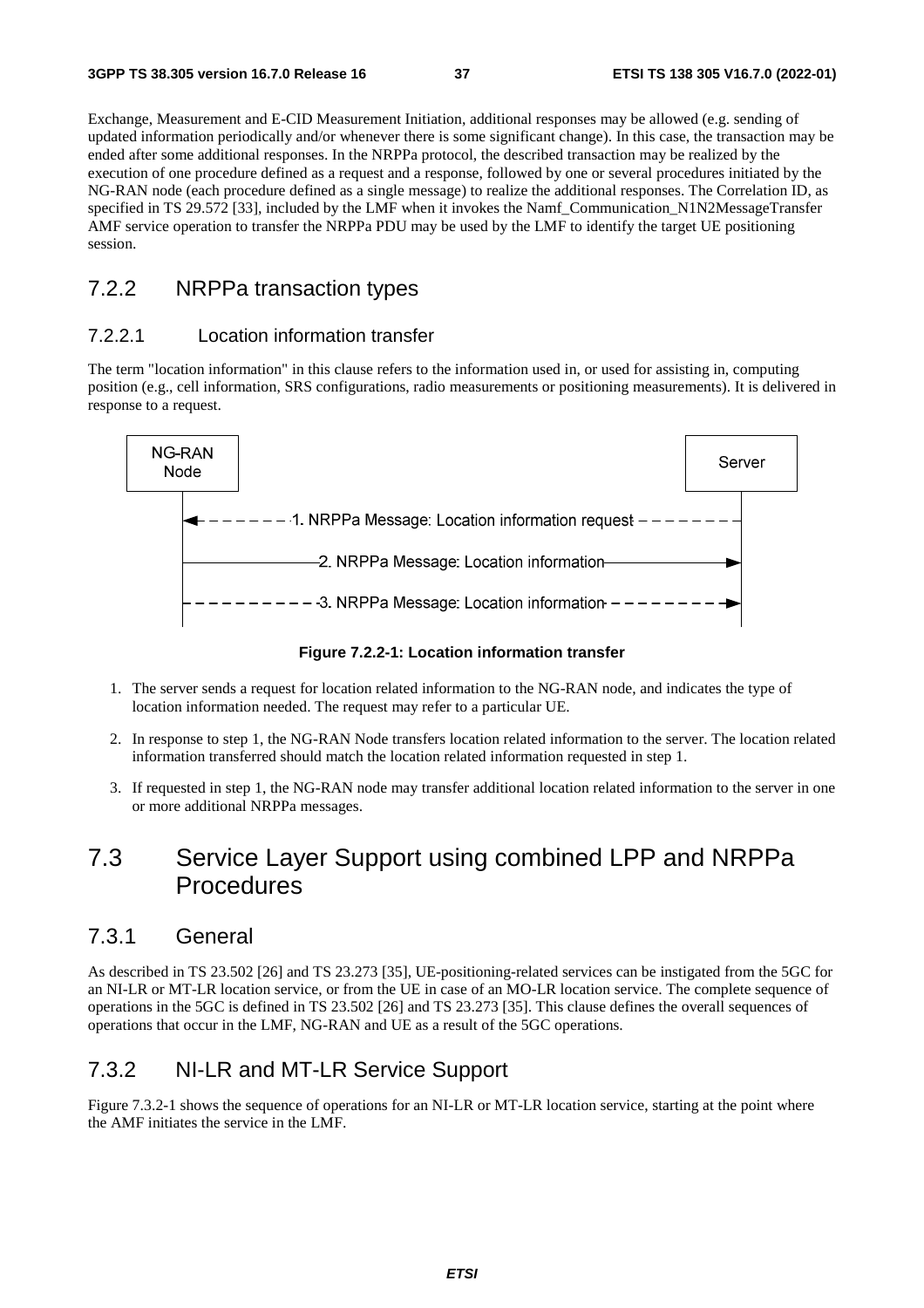

#### **Figure 7.3.2-1: UE Positioning Operations to support an MT-LR or NI-LR**

- 1. The AMF sends a location request to the LMF for a target UE and may include associated QoS.
- 2. The LMF may obtain location related information from the UE and/or from the serving NG-RAN Node. In the former case, the LMF instigates one or more LPP procedures to transfer UE positioning capabilities, provide assistance data to the UE and/or obtain location information from the UE. The UE may also instigate one or more LPP procedures after the first LPP message is received from the LMF (e.g., to request assistance data from the LMF).
- 3. If the LMF needs location related information for the UE from the NG-RAN, the LMF instigates one or more NRPPa procedures. Step 3 is not necessarily serialised with step 2; if the LMF and NG-RAN Node have the information to determine what procedures need to take place for the location service, step 3 could precede or overlap with step 2.
- 4. The LMF returns a location response to the AMF with any location estimate obtained as a result of steps 2 and 3.

## 7.3.3 MO-LR Service Support

Figure 7.3.3-1 shows the sequence of operations for an MO-LR service, starting at the point where an LCS Client in the UE or the user has requested some location service (e.g., retrieval of the UE's location or transfer of the UE's location to a third party).



**Figure 7.3.3-1: UE Positioning Operations to support an MO-LR** 

- 1. The UE sends an MO-LR location service request message included in a UL NAS TRANSPORT message as specified in TS 24.501 [29] to the AMF. The MO-LR location service request message may carry an LPP PDU to instigate one or more LPP procedures to transfer capabilities, request assistance data, and/or transfer location information.
- 2. The AMF invokes the Nlmf Determine Location Request service operation towards the LMF as specified in TS 29.572 [33] and includes any LPP PDU received in step 1.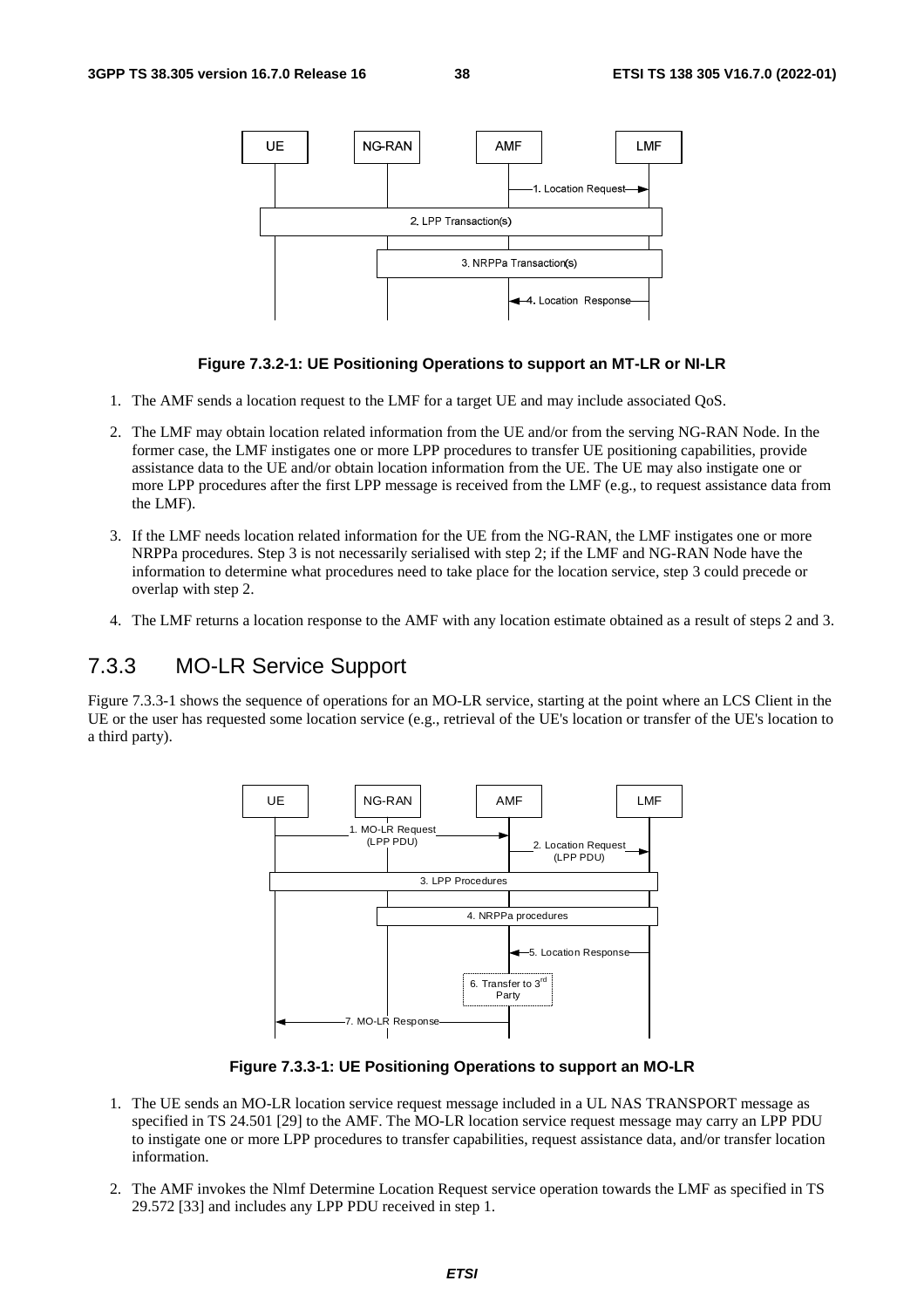- 3. The LMF may obtain location related information from the UE and/or from the serving NG-RAN node. In the former case or if an immediate response is needed to any LPP procedure instigated by the UE in step 1 (e.g., a request for assistance data), the LMF instigates one or more LPP procedures to transfer UE positioning capabilities, provide assistance data to the UE and/or obtain location information from the UE. The UE may also instigate further LPP procedures after the first LPP message is received from the LMF (e.g., to request assistance data or to request further assistance data).
- 4. If the LMF needs location related information for the UE from the NG-RAN, the LMF instigates one or more NRPPa procedures. Step 4 may also precede step 3 or occur in parallel with it.
- 5. The LMF invokes the Nlmf Determine Location Response service operation towards the AMF as specified in TS 29.572 [33] which includes any location estimate obtained as a result of steps 3 and 4.
- 6. If the UE requested location transfer to a third party the AMF transfers the location received from the LMF in step 5 to the third party as defined in TS 23.273 [35].
- 7. The AMF sends an MO-LR location service response message included in a DL NAS TRANSPORT message as specified in TS 24.501 [29].

## 7.3.4 Deferred MT-LR Event Reporting Support

Figure 7.3.4-1 shows the sequence of operations for an Deferred MT-LR Event Reporting starting at the point where the UE reports an event to the LMF.



**Figure 7.3.4-1: UE Positioning Operations to support a Deferred MT-LR** 

- 1. The UE sends a supplementary services event report message to the LMF as described in TS 24.571 [41] which is transferred via the serving AMF and is delivered to the LMF using an Namf\_Communication\_N1MessageNotify service operation. The event report may indicate the type of event being reported and may include an embedded positioning message which includes any location measurements or location estimate.
- 2. If LMF determines no positioning procedure is needed, steps 3 and 4 are skipped.
- 3. The LMF may utilize any location information received in step 1. The LMF may also retrieve location related information from the UE and/or from the serving NG-RAN Node. In the former case, the LMF instigates one or more LPP procedures to provide assistance data to the UE and/or obtain location information from the UE. The UE may also instigate one or more LPP procedures after the first LPP message is received from the LMF (e.g., to request assistance data from the LMF).
- 4. If the LMF needs location related information for the UE from the NG-RAN, the LMF instigates one or more NRPPa procedures. Step 3 is not necessarily serialised with step 2; if the LMF and NG-RAN Node have the information to determine what procedures need to take place for the location service, step 3 could precede or overlap with step 2.
- 5. The LMF invokes an Nlmf\_Location\_EventNotify service operation towards the GMLC with an indication of the type of event being reported and any location estimate obtained as a result of steps 2 and 3.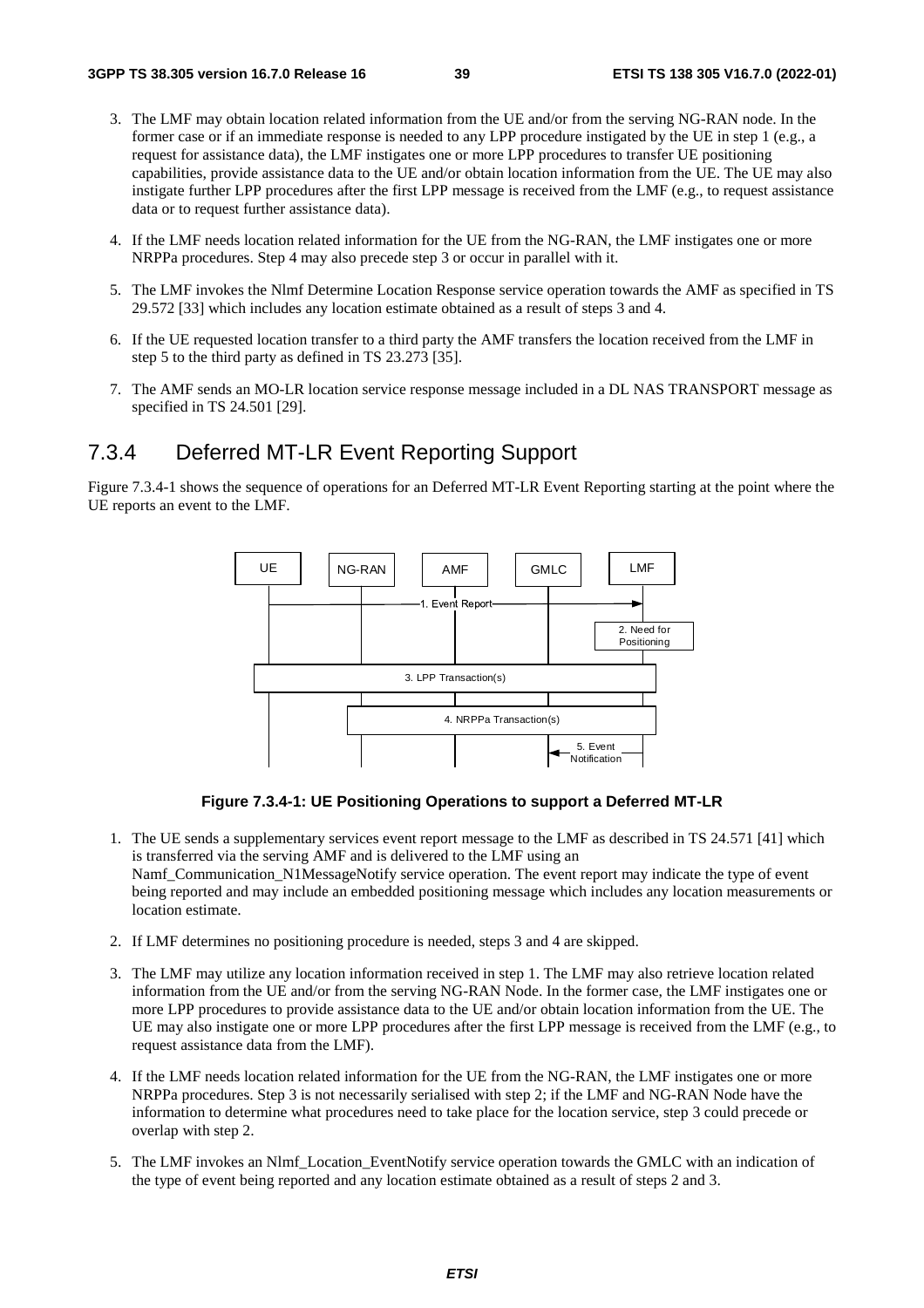# 7.4 General RRC procedures for UE Positioning

## 7.4.1 NR RRC Procedures

NR RRC supports the following positioning related procedures:

Location Measurement Indication.

## 7.4.1.1 Location Measurement Indication

The location measurement indication procedure is used by the UE to request measurement gaps for OTDOA RSTD measurements, for subframe and slot timing detection for inter-RAT E-UTRA RSTD measurements, or for NR DL-PRS measurements.



#### **Figure 7.4.1.1-1: Location measurement indication procedure**

**Precondition:** The UE served by a gNB has received a LPP message from an LMF requesting inter-RAT RSTD measurements for OTDOA positioning or NR DL-PRS measurements.

- 1. If the UE requires measurement gaps for performing the requested location measurements while measurement gaps are either not configured or not sufficient, or if the UE needs gaps to acquire the subframe and slot timing of the target E-UTRA system before requesting measurement gaps for the inter-RAT RSTD measurements (see TS 38.133 [32], the UE sends an RRC Location Measurement Indication message to the serving gNB. The message indicates that the UE is going to start location measurements, or that the UE is going to acquire subframe and slot timing of the target E-UTRA system, and includes information required for the gNB to configure the appropriate measurement gaps. When the gNB has configured the required measurement gaps the UE performs the location measurements or timing acquisition procedures.
- 2. When the UE has completed the location procedures which required measurement gaps, the UE sends another RRC Location Measurement Indication message to the serving gNB. The message indicates that the UE has completed the location measurements or timing acquisition procedures.

## 7.4.2 LTE RRC Procedures

LTE RRC supports the following positioning related procedures:

Inter-frequency RSTD measurement indication.

## 7.4.2.1 Inter-frequency RSTD measurement indication

The Inter-frequency RSTD measurement indication procedure is used by the UE to request measurement gaps for OTDOA RSTD measurements.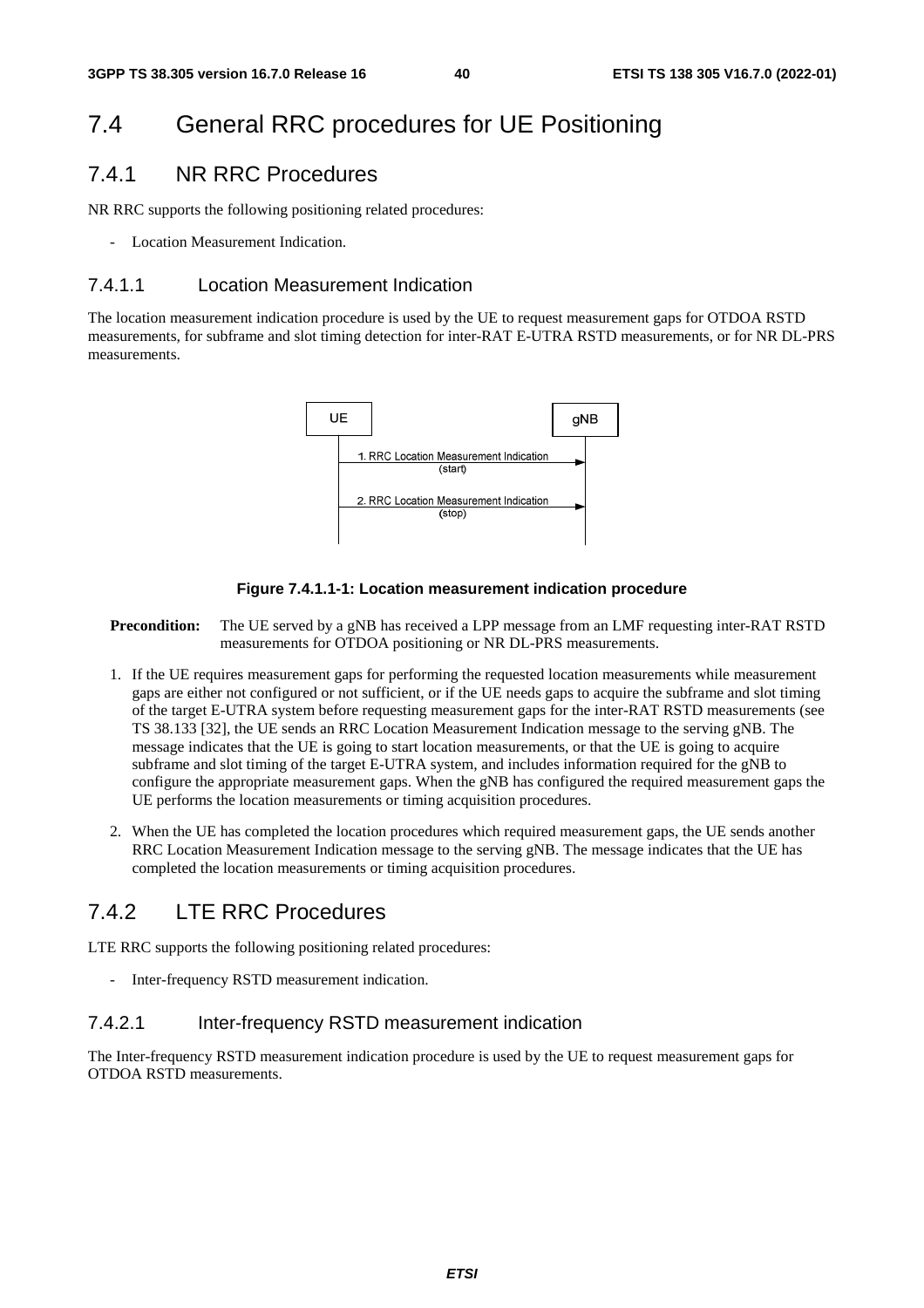

#### **Figure 7.4.2.1-1: Inter-frequency RSTD measurement indication procedure**

**Precondition:** The UE served by an ng-eNB has received a LPP message from an LMF requesting inter-frequency RSTD measurements for OTDOA positioning.

- 1. If the UE requires measurement gaps for performing the requested inter-frequency RSTD measurements for OTDOA positioning while measurement gaps are either not configured or not sufficient, the UE sends an RRC Inter-frequency RSTD Measurement Indication message to the serving ng-eNB. The message indicates that the UE is going to start inter-frequency RSTD measurements and includes information required for the ng-eNB to configure the appropriate measurement gaps. When the ng-eNB has configured the required measurement gaps the UE performs the inter-frequency RSTD measurements.
- 2. When the UE has completed the inter-frequency RSTD measurements which required measurement gaps, the UE sends another RRC Inter-frequency RSTD Measurement Indication message to the serving ng-eNB. The message indicates that the UE has completed the inter-frequency RSTD measurements.

# 7.5 Procedures for Broadcast of Assistance Data

## 7.5.1 General

Positioning assistance data can be included in positioning System Information Blocks (posSIBs) as described in TS 36.331 [13], TS 38.331 [14] and TS 36.355 [19]. The posSIBs are carried in RRC System Information (SI) messages. The mapping of posSIBs (assistance data) to SI messages is flexibly configurable and provided to the UE in SIB1 for NG-RAN node TS 36.331 [13], TS 38.331 [14].

The UE may request posSI by means of on-demand SI request in RRC\_IDLE/RRC\_INACTIVE and also request posSIBs by means of on-demand SI request in RRC\_CONNECTED as described in TS 38.331 [14].

For each assistance data element, a separate posSIB-type is defined in TS 36.355 [19]. Each posSIB may be ciphered by the LMF using the 128-bit Advanced Encryption Standard (AES) algorithm (with counter mode) as described in TS 36.355 [19], either with the same or different ciphering key. The posSIBs which exceed the maximum size limit defined in TS 36.331 [13], TS 38.331 [14] shall be segmented by the LMF.

## 7.5.2 Broadcast Procedures

The general procedures for broadcast of positioning assistance data and delivery of ciphering keys to UEs is described in TS 23.273 [35]. This clause defines the overall sequences of operations that occur in the LMF, NG-RAN node and UE.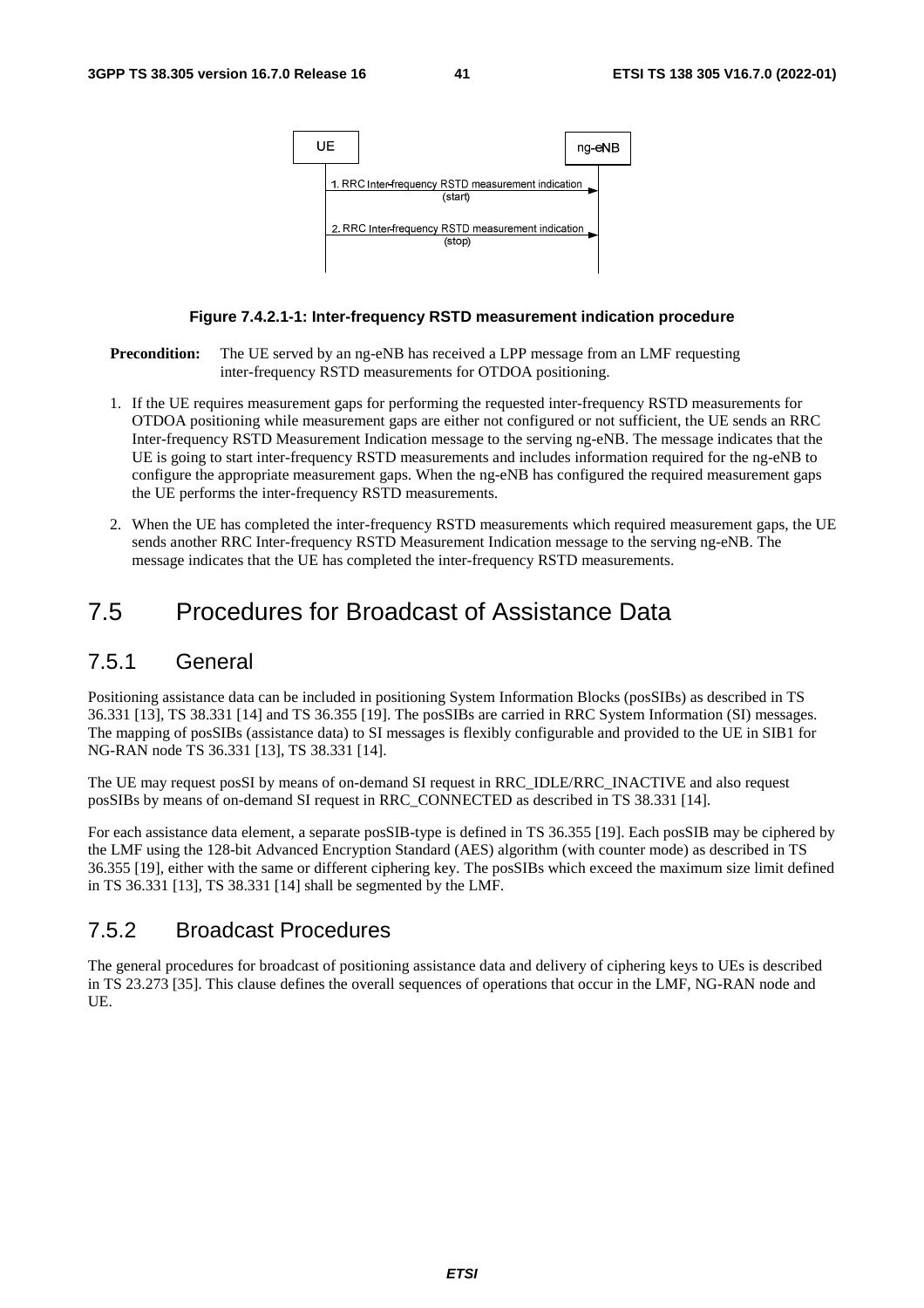

#### **Figure 7.5.2-1: Procedures to support broadcast of assistance data.**

- 1. The LMF sends an NRPPa Assistance Information Control message to the NG-RAN node with an indication to start broadcasting assistance information. The message includes one or more System Information groups, where each group contains the broadcast periodicity and one or more posSIB types together with meta data to be scheduled in the same SI message. Each posSIB type may be ciphered and/or segmented at the LMF. The meta data may include an indication whether the posSIB type in the System Information group is ciphered or not, as well as an indication of an applicable GNSS type.
- 2. The NG-RAN node includes the received System Information groups in RRC System Information Messages and corresponding scheduling information in SIB1 as described in TS 36.331 [13], TS 38.331 [14]. The UE applies the system information acquisition procedure according to TS 36.331 [13], TS 38.331 [14] for acquiring the assistance data information that is broadcasted.
- 3. If the posSIB types were ciphered by the LMF, the LMF invokes the Nlmf\_Broadcast\_CipheringKeyData Notify service operation towards the AMF carrying one or more ciphering keys. For each ciphering key, the LMF includes a ciphering key value, a ciphering key identifier, a validity period, a set of applicable tracking areas, and a set of applicable posSIB types. The AMF may then distribute successfully stored ciphering keys and their validity times and validity areas to suitably subscribed UEs using a mobility management message as described in TS 23.273 [35]. The LMF repeats this procedure whenever a ciphering key changes.
- 4. At any time after Step 1, the NG-RAN node may send a NRPPa Assistance Information Feedback message to the LMF providing feedback on assistance information broadcasting. The message may include an assistance information failure list indicating that certain posSIB types could not be configured for broadcasting by the NG-RAN node.
- 5. If the assistance information in a System Information group changes, the LMF provides updated information in a NRPPa Assistance Information Control message.
- 6. The NG-RAN node replaces the previously stored System Information groups with the new information received at Step 5 and includes the new System Information groups in RRC System Information Messages.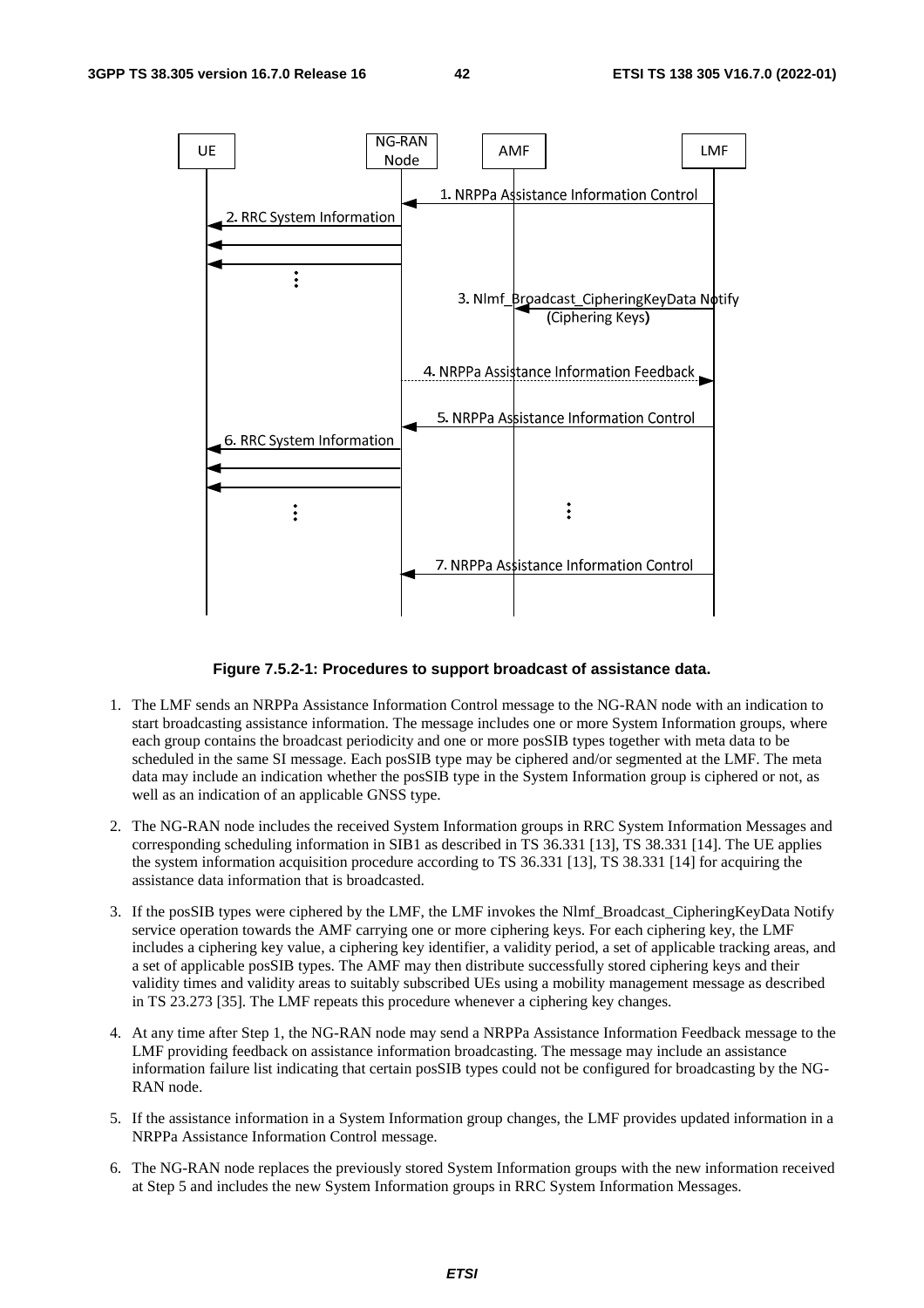7. If the LMF wants to abort the broadcast of a System Information Group, it sends a NRPPa Assistance Information Control message to the NG-RAN node including an indication to stop broadcasting the assistance information.

# 8 Positioning methods and Supporting Procedures

# 8.1 GNSS positioning methods

## 8.1.1 General

A navigation satellite system provides autonomous geo-spatial positioning with either global or regional coverage. Augmentation systems, such as SBAS, are navigation satellite systems that provide regional coverage to augment the navigation systems with global coverage.

By definition, GNSS refers to satellite constellations that achieve global coverage, however, in 3GPP specifications the term GNSS is used to encompass global, regional, and augmentation satellite systems. The following GNSSs are supported in this version of the specification:

- GPS and its modernization [5], [6], [7]; (global coverage)
- Galileo [8]; (global coverage)
- GLONASS [9]; (global coverage)
- Satellite Based Augmentation Systems (SBAS), including WAAS, EGNOS, MSAS, and GAGAN [11]; (regional coverage)
- Quasi-Zenith Satellite System (QZSS) [10]; (regional coverage)
- BeiDou Navigation Satellite System (BDS) [20] [34]. (global coverage)

Each global GNSS can be used individually or in combination with others, including regional navigation systems and augmentation systems. When used in combination, the effective number of navigation satellite signals would be increased:

- extra satellites can improve availability (of satellites at a particular location) and results in an improved ability to work in areas where satellite signals can be obscured, such as in urban canyons;
- extra satellites and signals can improve reliability, i.e., with extra measurements the data redundancy is increased, which helps identify any measurement outlier problems;
- extra satellites and signals can improve accuracy due to improved measurement geometry and improved ranging signals from modernized satellites.

When GNSS is designed to inter-work with the NG-RAN, the network assists the UE GNSS receiver to improve the performance in several respects. These performance improvements will:

- reduce the UE GNSS start-up and acquisition times; the search window can be limited and the measurements speed up significantly;
- increase the UE GNSS sensitivity; positioning assistance messages are obtained via NG-RAN so the UE GNSS receiver can operate also in low SNR situations when it is unable to demodulate GNSS satellite signals;
- allow the UE to consume less handset power than with stand-alone GNSS; this is due to rapid start-up times as the GNSS receiver can be in idle mode when it is not needed;
- allow the UE to compute its position with a better accuracy; RTK corrections (for N-RTK) and GNSS physical models (for SSR/PPP) are obtained via NG-RAN so the UE can use these assistance data, together with its own measurements, i.e., code and carrier phase measurements, to enable computation of a position with a high accuracy.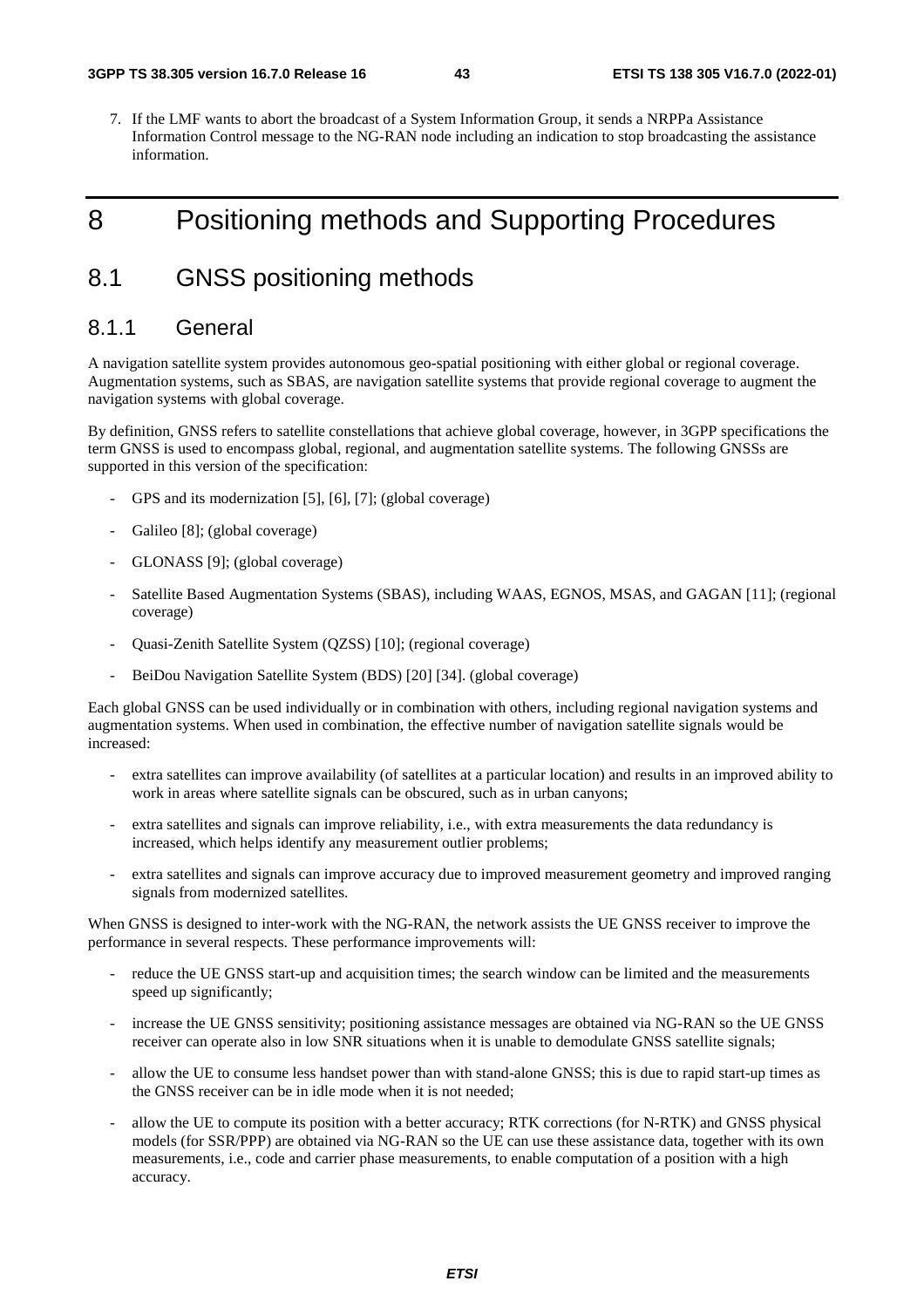The network-assisted GNSS methods rely on signalling between UE GNSS receivers (possibly with reduced complexity) and a continuously operating GNSS reference receiver network, which has clear sky visibility of the same GNSS constellation as the assisted UEs. Two assisted modes are supported:

- *UE-Assisted*: The UE performs GNSS measurements (pseudo-ranges, pseudo Doppler, carrier phase ranges, etc.) and sends these measurements to the LMF where the position calculation takes place, possibly using additional measurements from other (non GNSS) sources;
- *UE-Based*: The UE performs GNSS measurements and calculates its own location, possibly using additional measurements from other (non GNSS) sources and assistance data from the LMF.

The assistance data content may vary depending on whether the UE operates in UE-Assisted or UE-Based mode.

The assistance data signalled to the UE can be broadly classified into:

- data assisting the measurements: e.g. reference time, visible satellite list, satellite signal Doppler, code phase, Doppler and code phase search windows;
- data providing means for position calculation: e.g. reference time, reference position, satellite ephemeris, clock corrections, code and carrier phase measurements from a GNSS reference receiver or network of receivers;
- *data increasing the position accuracy*: e.g. satellite code biases, satellite orbit corrections, satellite clock corrections, atmospheric models, RTK residuals, gradients.

A UE with GNSS measurement capability may also operate in an autonomous (standalone) mode. In autonomous mode the UE determines its position based on signals received from GNSS without assistance from the network.

## 8.1.2 Information to be transferred between NG-RAN/5GC Elements

This clause defines the information that may be transferred between LMF and UE.

### 8.1.2.1 Information that may be transferred from the LMF to UE

Table 8.1.2.1-1 lists assistance data for both UE-assisted and UE-based modes that may be sent from the LMF to the UE.

NOTE: The provision of these assistance data elements and the usage of these elements by the UE depend on the NG-RAN/5GC and UE capabilities, respectively.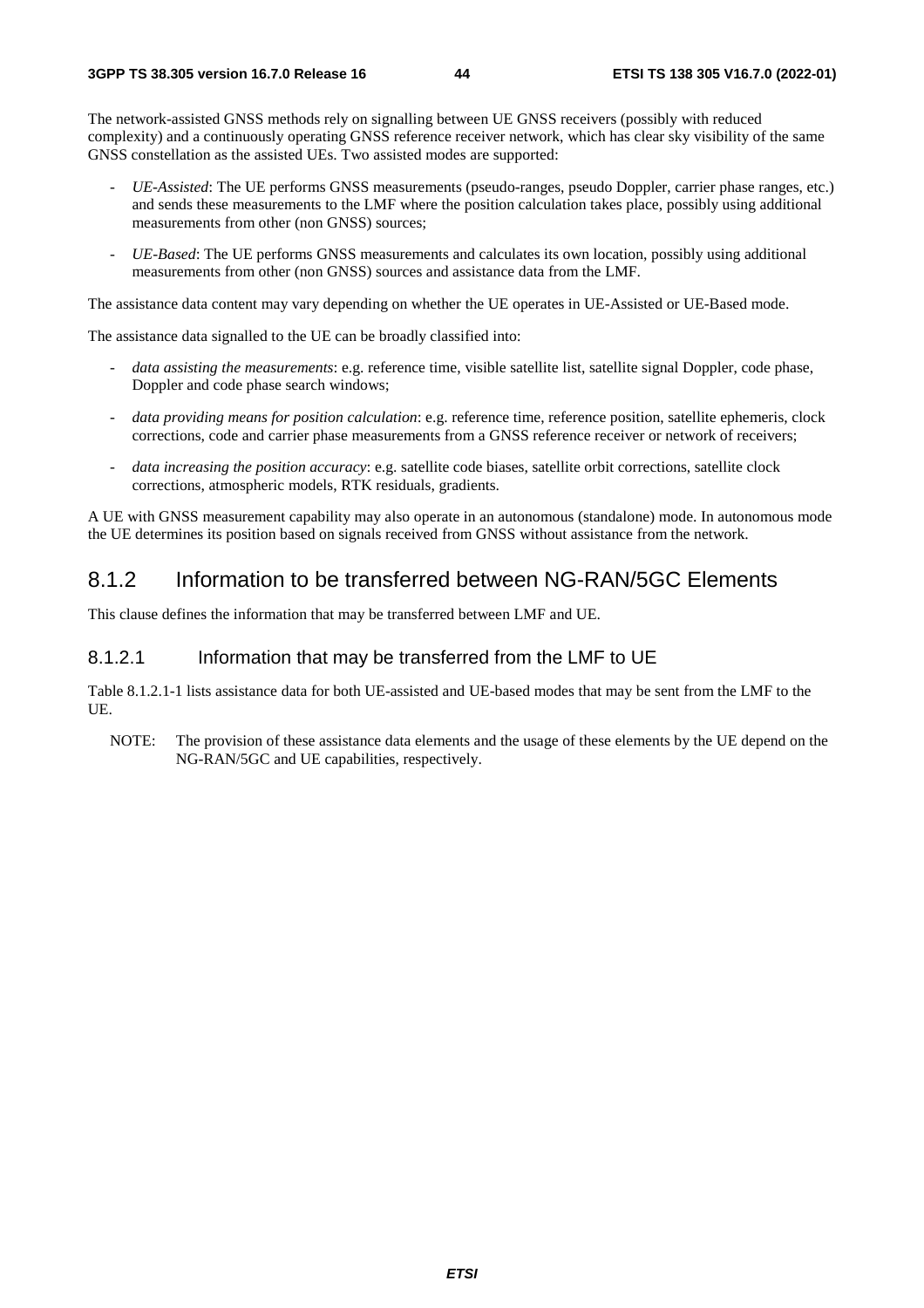| 3GPP TS 38.305 version 16.7.0 Release 16 |  | ETSI TS 138 305 V16.7.0 (2022-01) |
|------------------------------------------|--|-----------------------------------|
|------------------------------------------|--|-----------------------------------|

**Table 8.1.2.1-1: Information that may be transferred from the LMF to UE** 

| <b>Assistance Data</b>                   |  |
|------------------------------------------|--|
| Reference Time                           |  |
| <b>Reference Location</b>                |  |
| Ionospheric Models                       |  |
| <b>Earth Orientation Parameters</b>      |  |
| <b>GNSS-GNSS Time Offsets</b>            |  |
| <b>Differential GNSS Corrections</b>     |  |
| <b>Ephemeris and Clock Models</b>        |  |
| Real-Time Integrity                      |  |
| Data Bit Assistance                      |  |
| <b>Acquisition Assistance</b>            |  |
| Almanac                                  |  |
| <b>UTC Models</b>                        |  |
| <b>RTK Reference Station Information</b> |  |
| <b>RTK Auxiliary Station Data</b>        |  |
| <b>RTK Observations</b>                  |  |
| RTK Common Observation Information       |  |
| <b>GLONASS RTK Bias Information</b>      |  |
| <b>RTK MAC Correction Differences</b>    |  |
| <b>RTK Residuals</b>                     |  |
| <b>RTK FKP Gradients</b>                 |  |
| <b>SSR Orbit Corrections</b>             |  |
| SSR Clock Corrections                    |  |
| <b>SSR Code Bias</b>                     |  |
| <b>SSR Phase Bias</b>                    |  |
| <b>SSR STEC Corrections</b>              |  |
| <b>SSR Gridded Correction</b>            |  |
| <b>SSR URA</b>                           |  |
| <b>SSR Correction Points</b>             |  |

#### 8.1.2.1.1 Reference Time

Reference Time assistance provides the GNSS receiver with coarse or fine GNSS time information. The specific GNSS system times (e.g., GPS, Galileo, GLONASS, BDS system time) shall be indicated with a GNSS ID.

In case of coarse time assistance only, the Reference Time provides an estimate of the current GNSS system time (where the specific GNSS is indicated by a GNSS ID). The LMF should achieve an accuracy of  $\pm 3$  seconds for this time including allowing for the transmission delay between LMF and UE.

In case of fine time assistance, the Reference Time provides the relation between GNSS system time (where the specific GNSS is indicated by a GNSS ID) and NG-RAN air-interface timing.

### 8.1.2.1.2 Reference Location

Reference Location assistance provides the GNSS receiver with an a priori estimate of its location (e.g., obtained via Cell-ID, OTDOA positioning, etc.) together with its uncertainty.

The geodetic reference frame shall be WGS-84, as specified in TS 23.032 [4].

### 8.1.2.1.3 Ionospheric Models

Ionospheric Model assistance provides the GNSS receiver with parameters to model the propagation delay of the GNSS signals through the ionosphere. Ionospheric Model parameters as specified by GPS [5], Galileo [8], QZSS [10], and BDS [20] [34] may be provided.

### 8.1.2.1.4 Earth Orientation Parameters

Earth Orientation Parameters (EOP) assistance provides the GNSS receiver with parameters needed to construct the ECEF-to-ECI coordinate transformation as specified by GPS [5].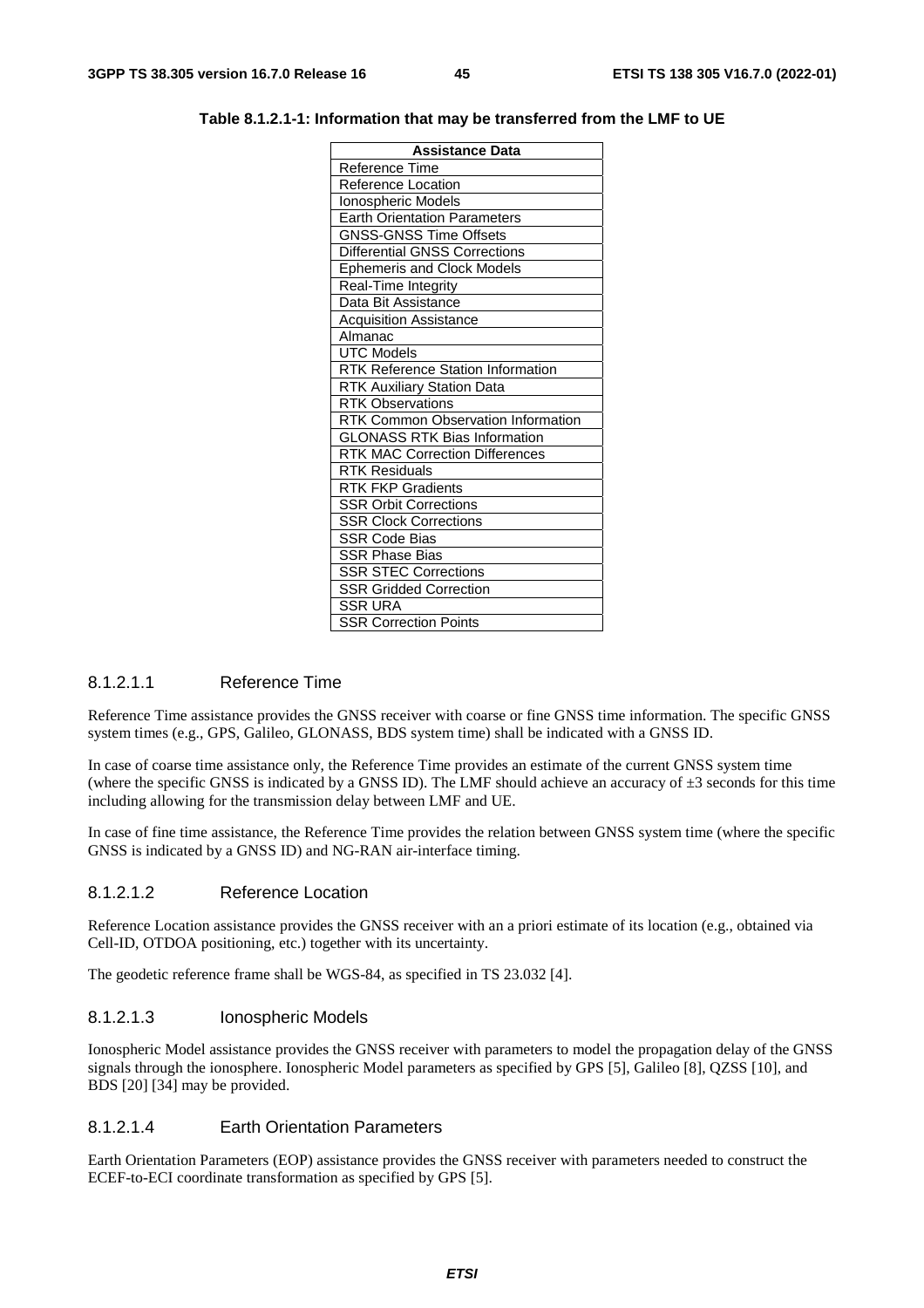## 8.1.2.1.5 GNSS-GNSS Time Offsets

GNSS-GNSS Time Offsets assistance provides the GNSS receiver with parameters to correlate GNSS time (where the specific GNSS is indicated by a GNSS-1 ID) of one GNSS with other GNSS time (where the specific GNSS is indicated by a GNSS-2 ID). GNSS-GNSS Time Offsets parameters as specified by GPS [5], Galileo [8], GLONASS [9], QZSS [10], and BDS [20] [34] may be provided.

### 8.1.2.1.6 Differential GNSS Corrections

Differential GNSS Corrections assistance provides the GNSS receiver with pseudo-range and pseudo-range-rate corrections to reduce biases in GNSS receiver measurements as specified in [12]. The specific GNSS for which the corrections are valid is indicated by a GNSS-ID.

## 8.1.2.1.7 Ephemeris and Clock Models

Ephemeris and Clock Models assistance provides the GNSS receiver with parameters to calculate the GNSS satellite position and clock offsets. The various GNSSs use different model parameters and formats, and all parameter formats as defined by the individual GNSSs are supported by the signalling.

## 8.1.2.1.8 Real-Time Integrity

Real-Time Integrity assistance provides the GNSS receiver with information about the health status of a GNSS constellation (where the specific GNSS is indicated by a GNSS ID).

## 8.1.2.1.9 Data Bit Assistance

Data Bit Assistance provides the GNSS receiver with information about data bits or symbols transmitted by a GNSS satellite at a certain time (where the specific GNSS is indicated by a GNSS ID). This information may be used by the UE for sensitivity assistance (data wipe-off) and time recovery.

### 8.1.2.1.10 Acquisition Assistance

Acquisition Assistance provides the GNSS receiver with information about visible satellites, reference time, expected code-phase, expected Doppler, search windows (i.e., code and Doppler uncertainty) and other information of the GNSS signals (where the specific GNSS is indicated by a GNSS ID) to enable a fast acquisition of the GNSS signals.

### 8.1.2.1.11 Almanac

Almanac assistance provides the GNSS receiver with parameters to calculate the coarse (long-term) GNSS satellite position and clock offsets. The various GNSSs use different model parameters and formats, and all parameter formats as defined by the individual GNSSs are supported by the signalling.

### 8.1.2.1.12 UTC Models

UTC Models assistance provides the GNSS receiver with parameters needed to relate GNSS system time (where the specific GNSS is indicated by a GNSS ID) to Universal Coordinated Time. The various GNSSs use different model parameters and formats, and all parameter formats as defined by the individual GNSSs are supported by the signalling.

### 8.1.2.1.13 RTK Reference Station Information

RTK Reference Station Information provides the GNSS receiver with the Earth-Centered, Earth-Fixed (ECEF) coordinates of the Reference Station's installed antenna's ARP, and the height of the ARP above the survey monument. Additionally, this assistance data provides information about the antenna type installed at the reference site.

NOTE: With the MAC N-RTK technique this assistance data is used to provide information regarding the Master Reference Station (see clause 8.1.2.1a).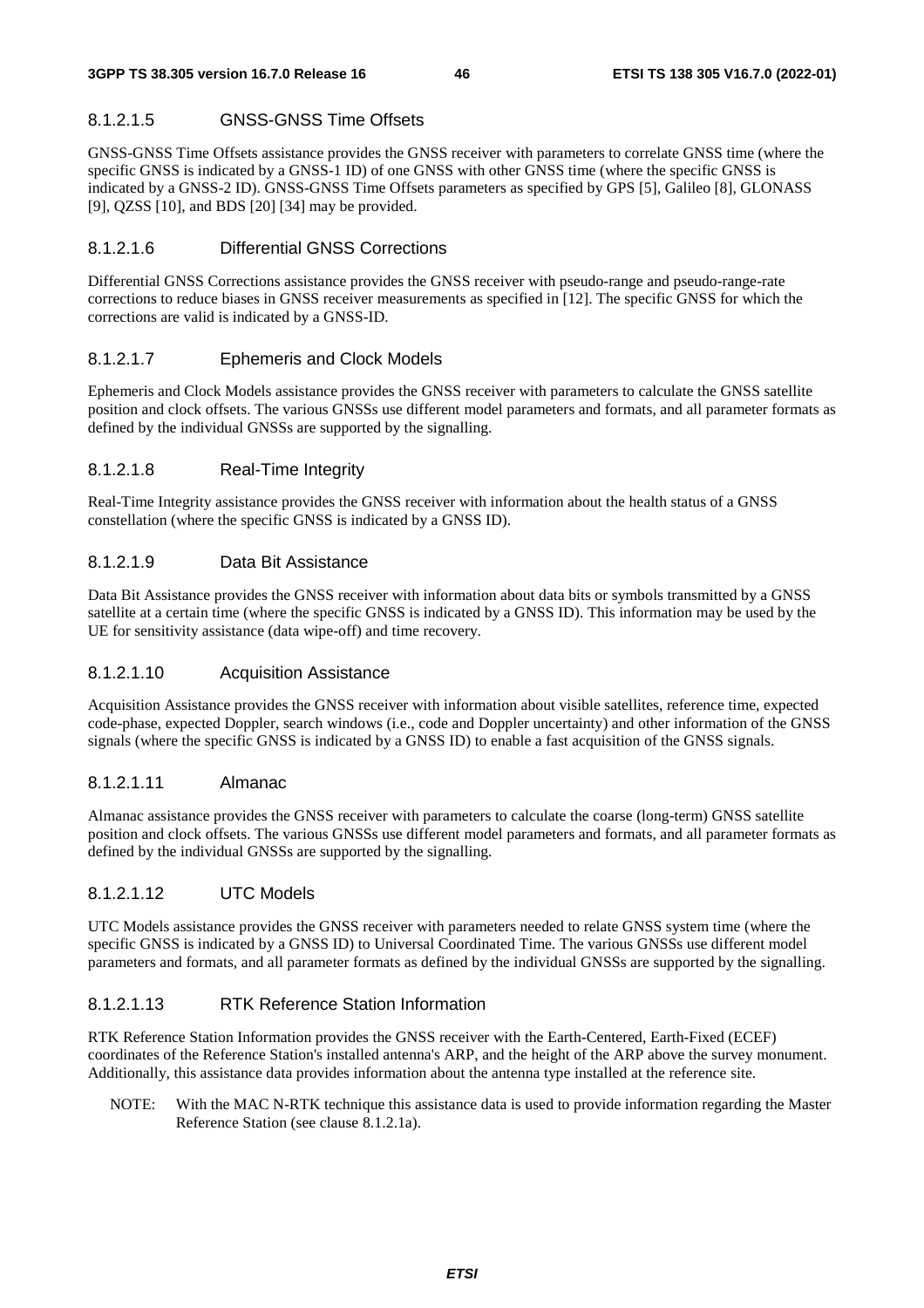## 8.1.2.1.14 RTK Auxiliary Station Data

RTK Auxiliary Station Data provides the GNSS receiver with the location for all Auxiliary Reference Stations (see clause 8.1.2.1a) within the assistance data. These values are expressed as relative geodetic coordinates (latitude, longitude, and height) with respect to a Master Reference Station (see clause 8.1.2.1a) and based on the GRS80 ellipsoid. This type of assistance data is relevant only with the MAC N-RTK technique [31].

### 8.1.2.1.15 RTK Observations

RTK Observations provides the GNSS receiver with all primary observables (pseudo-range, phase-range, phase-range rate (Doppler), and carrier-to-noise ratio) generated at the Reference Station for each GNSS signal. The signal generation from the reference station is in compliance with [31]: as an example, the phase measurements of different signals in the same band must be phased aligned. More examples can be found in [31].

The pseudo-range is the distance between the satellite and GNSS receiver antennas, expressed in metres, equivalent to the difference of the time of reception (expressed in the time frame of the GNSS receiver) and the time of transmission (expressed in the time frame of the satellite) of a distinct satellite signal.

The phase-range measurement is a measurement of the range between a satellite and receiver expressed in units of cycles of the carrier frequency. This measurement is more precise than the pseudo-range (of the order of millimetres), but it is ambiguous by an unknown integer number of wavelengths.

The phase-range rate is the rate at which the phase-range between a satellite and a GNSS receiver changes over a particular period of time.

The carrier-to-noise ratio is the ratio of the received modulated carrier signal power to the noise power after the GNSS receiver filters.

NOTE: With the MAC N-RTK technique this assistance data is used to provide raw observables recorded at the Master Reference Station (see clause 8.1.2.1a).

### 8.1.2.1.16 RTK Common Observation Information

RTK Common Observation Information provides the GNSS receiver with common information applicable to any GNSS, e.g. clock steering indicator. This assistance data is always used together GNSS RTK Observations (see clause 8.1.2.1.15).

## 8.1.2.1.17 GLONASS RTK Bias Information

RTK Bias Information provides the GNSS receiver with information which is intended to compensate for the first-order inter-frequency phase-range biases introduced by the reference receiver code-phase biases. This information is applicable only for GLONASS FDMA signals. In the case that the MAC Network RTK method is used, GLONASS RTK Bias Information defines the code-phase biases related to the Master Reference Station [31].

### 8.1.2.1.18 RTK MAC Correction Differences

RTK MAC Correction Differences provides the GNSS receiver with information about ionospheric (dispersive) and geometric (non-dispersive) corrections generated between a Master Reference Station and its Auxiliary Reference Stations [31].

### 8.1.2.1.19 RTK Residuals

RTK Residuals provides the GNSS receiver with network error models generated for the interpolated corrections disseminated in Network RTK techniques. With sufficient redundancy in the RTK network, the location server process can provide an estimate for residual interpolation errors. Such quality estimates may be used by the target UE to optimize the performance of RTK solutions. The values may be considered by the target UE as a priori estimates only, with sufficient tracking data available the target UE might be able to judge residual geometric and ionospheric errors itself. According to [31], RTK Residual error information should be transmitted every 10-60 seconds.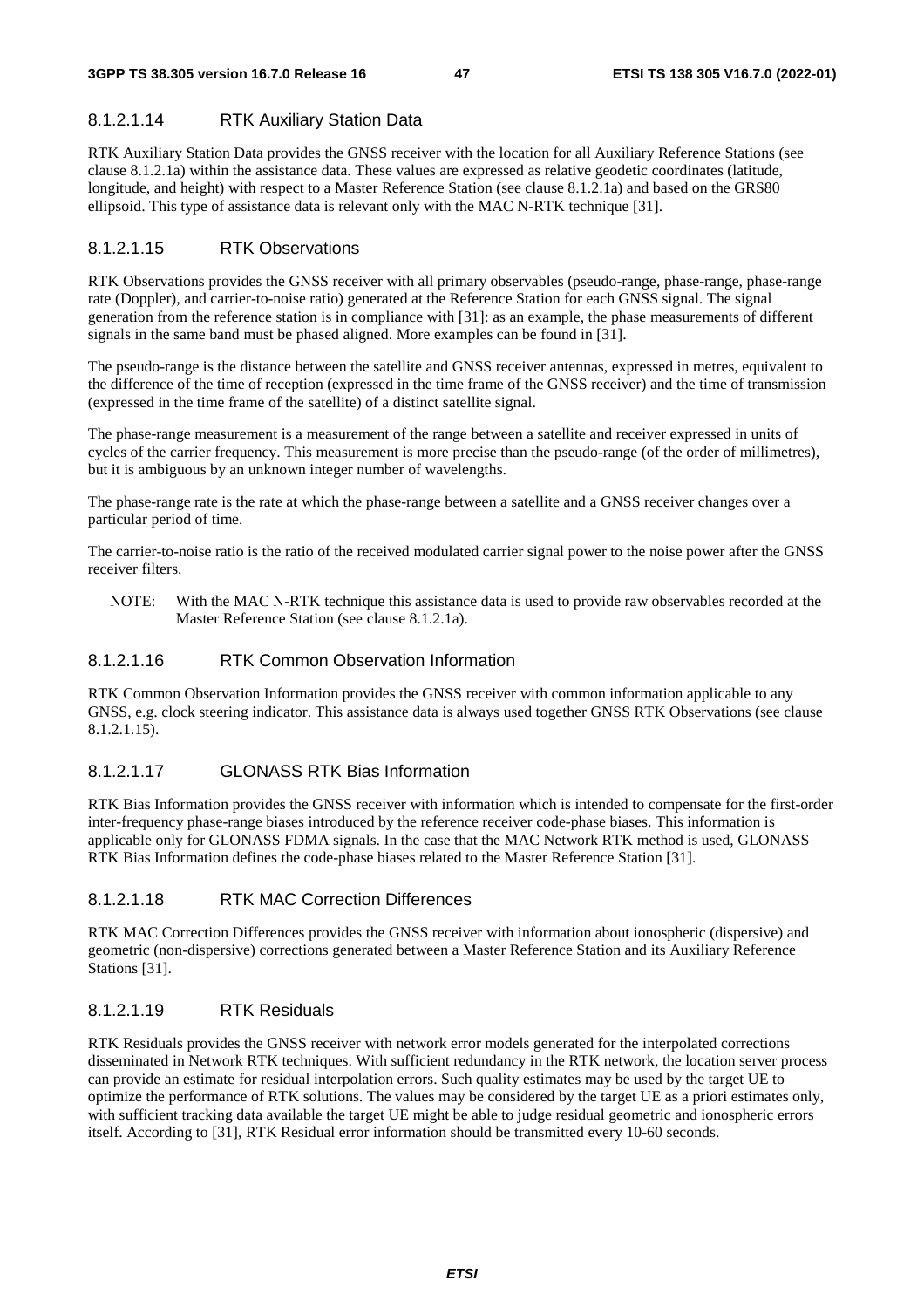## 8.1.2.1.20 RTK FKP Gradients

RTK FKP Gradients provides the GNSS receiver with horizontal gradients for the geometric (troposphere and satellite orbits) and ionospheric signal components in the observation space. According to [31], RTK FKP gradient information should be typically transmitted every 10-60 seconds.

## 8.1.2.1.21 SSR Orbit Corrections

SSR Orbit Corrections provides the GNSS receiver with parameters for orbit corrections in radial, along-track and cross-track components. These orbit corrections are used to compute a satellite position correction, to be combined with satellite position calculated from broadcast ephemeris (see clause 8.1.2.1.7).

## 8.1.2.1.22 SSR Clock Corrections

SSR Clock Corrections provides the GNSS receiver with parameters to compute the GNSS satellite clock correction applied to the broadcast satellite clock (see clause 8.1.2.1.7). A polynomial of order 2 describes the clock differences for a certain time period: clock offset, drift, and drift rate.

## 8.1.2.1.23 SSR Code Bias

SSR Code Bias provides the GNSS receiver with the Code Biases that must be added to the pseudo range measurements of the corresponding code signal to get corrected pseudo ranges. SSR Code Bias contains absolute values, but also enables the alternative use of Differential Code Biases by setting one of the biases to zero. A UE can consistently use signals for which a code bias is transmitted. It is not reliable for a UE to use a signal without retrieving a corresponding code bias from the assistance data message.

### 8.1.2.1.24 SSR Phase Bias

SSR Phase Bias provides the GNSS receiver with the GNSS signal phase bias that are added to the carrier phase measurements of the corresponding signal to get corrected phase ranges. An indicator used to count events when phase bias is discontinuous is provided. An optional indicator is also provided to indicate whether fixed, widelane fixed or float PPP-RTK positioning modes are supported on a per signal basis.

- NOTE 1: On the UE side, phase bias corrections of appropriate type are needed to restore the integer nature of the phase ambiguities in PPP-RTK. Their absence will affect the quality of the positioning solution and prevent a fast convergence time.
- NOTE 2: PPP-RTK Fixed position mode corresponds to the UE fixing the carrier phase ambiguity to an integer value. The PPP-RTK Widelane Fixed positioning mode corresponds to forming the widelane combination of carrier phase measurements and fixing the resulting ambiguity as an integer value. In PPP-RTK Float positioning mode the carrier phase ambiguity is not treated as an integer value.

### 8.1.2.1.25 SSR STEC Corrections

SSR STEC Corrections provides the GNSS receiver with the parameters to compute the ionosphere slant delay correction based on a variable order polynomial on a per satellite basis and applied to the code and phase measurements.

## 8.1.2.1.26 SSR Gridded Correction

SSR Gridded Corrections provides the GNSS receiver with STEC residuals and Troposphere delays at a series of correction points and expressed as hydrostatic and wet vertical delays.

NOTE: The final ionosphere slant delay (STEC) consists of the polynomial part provided in SSR STEC Correction and the residual part provided in SSR Gridded Corrections.

## 8.1.2.1.27 SSR URA

SSR URA provides the receiver with information about the estimated accuracy of the corrections for each satellite.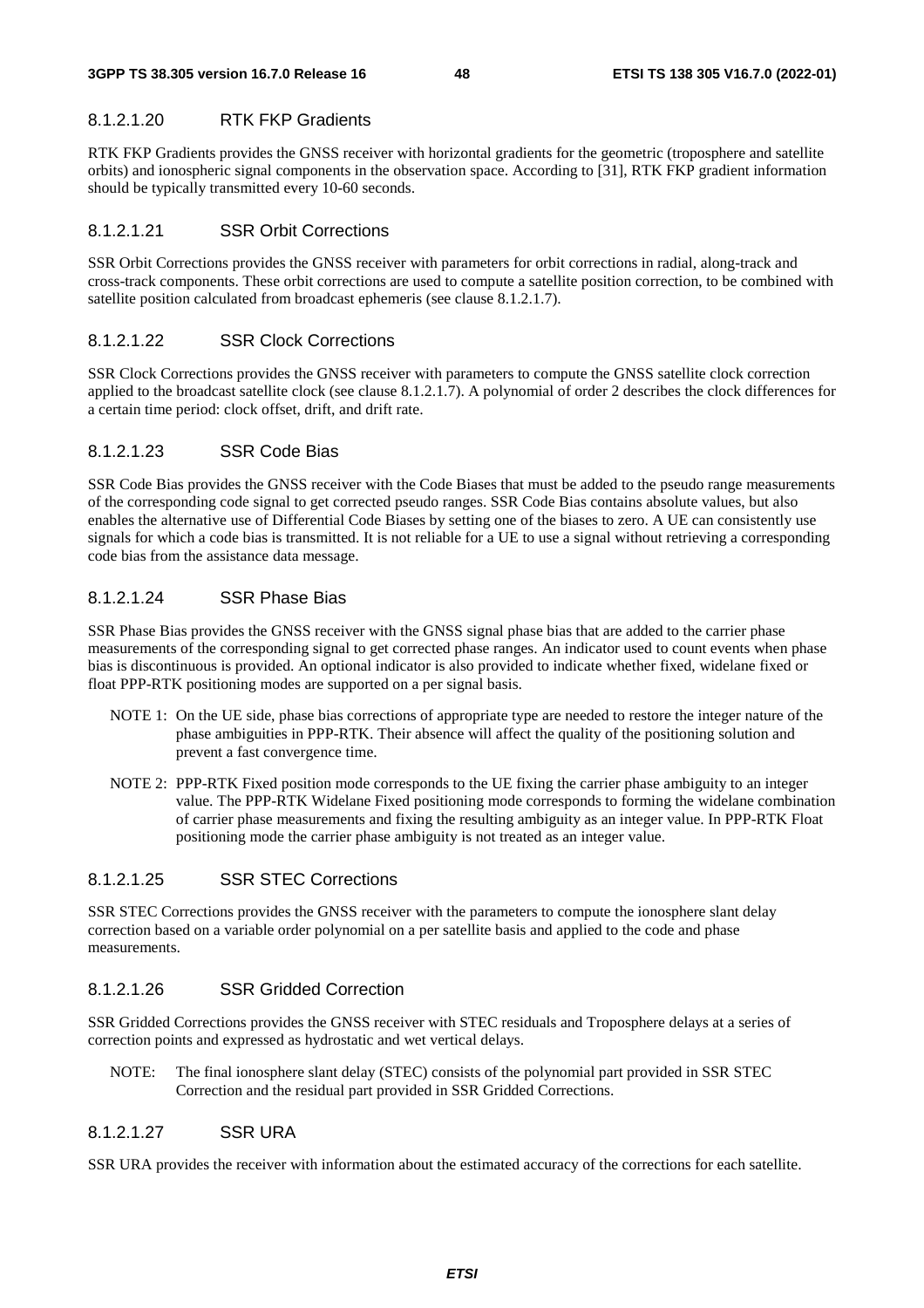#### 8.1.2.1.28 SSR Correction Points

The SSR Correction Points provides a list of correction point coordinates or an array of correction points ("grid") for which the SSR Gridded Corrections are valid.

### 8.1.2.1a Recommendations for grouping of assistance data to support different RTK service levels

This clause provides recommendations for the different high-accuracy GNSS service levels: RTK, N-RTK, PPP and PPP-RTK.

The high-accuracy GNSS methods can be classified as:

- *Single base RTK service*: RTK is a technique that uses carrier-based ranging measurements i.e., phase-range to improve the positioning accuracy in a differential approach. The basic concept is to reduce and remove errors common to a Reference Station, with known position, and UE pair. When only pseudo ranges (code-based measurements) are used to compute the UE location, this method is known as DGNSS (Differential GNSS).

#### **Table 8.1.2.1a-1: Single base RTK service: Specific information that may be transferred from the LMF to the UE**

| <b>Assistance Data</b>                    |  |
|-------------------------------------------|--|
| <b>RTK Reference Station Information</b>  |  |
| <b>RTK Observations</b>                   |  |
| <b>RTK Common Observation Information</b> |  |
| <b>GLONASS RTK Bias Information (if</b>   |  |
| GLONASS data is transmitted)              |  |
| Ephemeris and Clock (if UE did not        |  |
| acquire the navigation message)           |  |

- *Non-Physical Reference Station Network RTK service*: In this approach the target UE receives synthetic observations from a fictitious Reference Station. The Network RTK software at the location server is performing the error estimation and creates a virtual Reference Station close to the initial location of the target device (provided a priori to the location server). The target UE interprets and uses the data just as if it had come from a single, real Reference Station. Additionally, the target UE can also receive network information such as RTK Network Residuals (see clause 8.1.2.1.19) or even FKP gradients (see clause 8.1.2.1.20).

#### **Table 8.1.2.1a-2: Non-Physical Reference Station Network RTK service: Specific information that may be transferred from the LMF to the UE**

| <b>Assistance Data</b>                    |  |
|-------------------------------------------|--|
| <b>RTK Reference Station Information</b>  |  |
| <b>RTK Observations</b>                   |  |
| <b>RTK Common Observation Information</b> |  |
| <b>GLONASS RTK Bias Information (if</b>   |  |
| GLONASS data is transmitted)              |  |
| <b>RTK Residuals</b>                      |  |
| <b>RTK FKP Gradients</b>                  |  |
| Ephemeris and Clock (if UE did not        |  |
| acquire the navigation message)           |  |

- *MAC Network RTK service*: In MAC network RTK, a group of Reference Stations are used and one of them is chosen as a Master station. The other stations are then called Auxiliary stations. In this service, the location server sends full raw observations and coordinate information for a single Reference Station, the Master Station. For all auxiliary stations in the network (or a suitable subset of stations) the information is provided to the UE in a highly compact form: their reduced ambiguity-levelled observations, coordinate differences (to the Master Station observations and coordinates), and network residuals. Two Reference Stations are said to be on a common ambiguity level if the integer ambiguities for each phase range (satellite-receiver pair) have been removed (or adjusted) so that the integer ambiguities cancel when double-differences (involving two receivers and two satellites) are formed during processing. The maintenance of a common ambiguity level at a specific set of stations rather than across the whole GNSS network will lead to a grouping in network clusters or subnetworks of all ambiguity-levelled Reference Stations. If one network has only one subnetwork, this indicates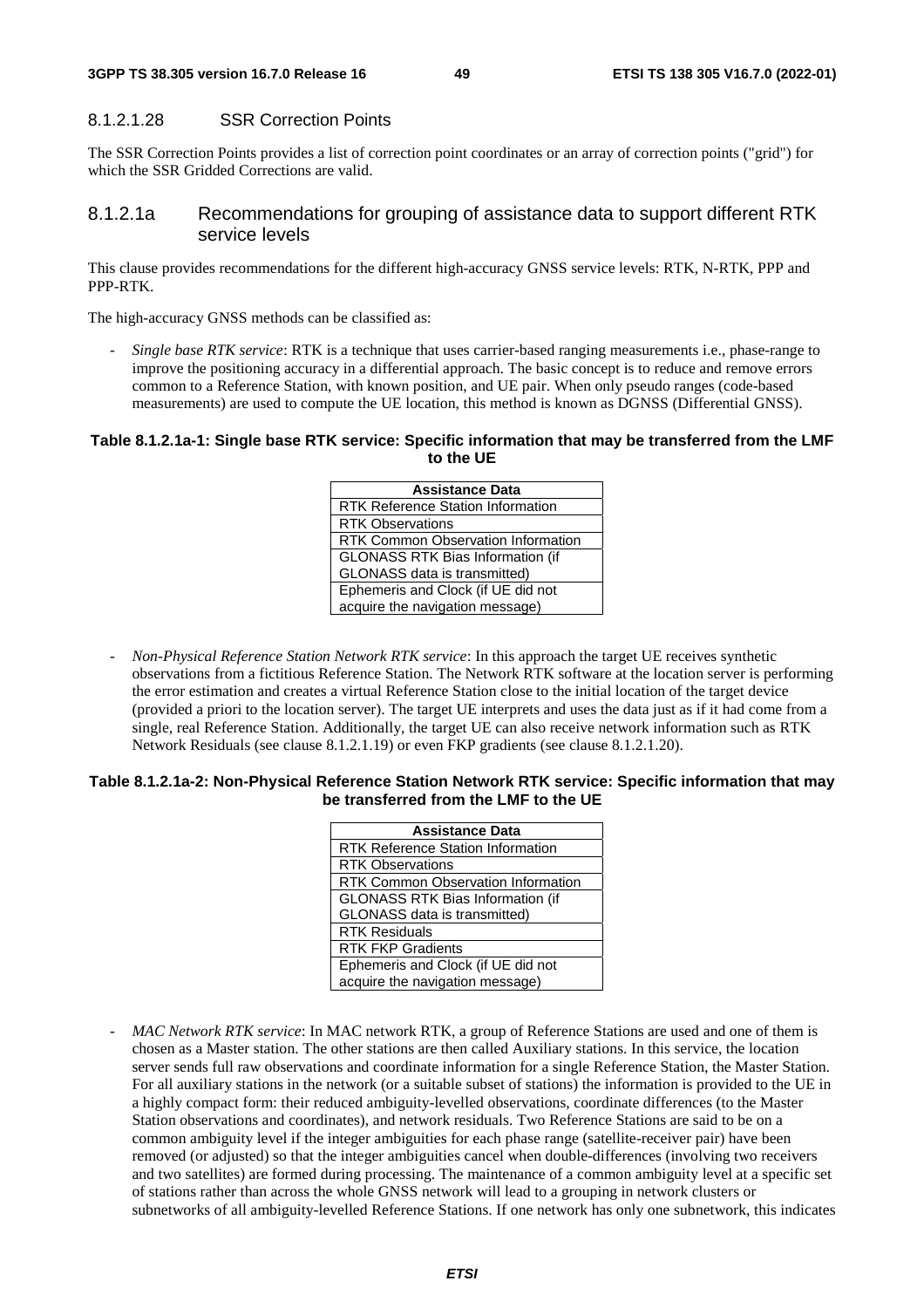that an ambiguity level throughout the whole network is established. When subnetworks are predefined, the assistance data can be broadcast to all UEs located in the assigned sub-network. More details on the usage of subnetworks can be found in [31].

#### **Table 8.1.2.1a-3: MAC Network RTK service: Specific Information that may be transferred from the LMF to the UE**

| <b>Assistance Data</b>                    |  |  |
|-------------------------------------------|--|--|
| <b>RTK Reference Station Information</b>  |  |  |
| <b>RTK Auxiliary Station Data</b>         |  |  |
| <b>RTK Observations</b>                   |  |  |
| <b>RTK Common Observation Information</b> |  |  |
| <b>GLONASS RTK Bias Information (if</b>   |  |  |
| GLONASS data is transmitted)              |  |  |
| <b>RTK MAC Correction Differences</b>     |  |  |
| <b>RTK Residuals</b>                      |  |  |
| Ephemeris and Clock (if UE did not        |  |  |
| acquire the navigation message)           |  |  |
|                                           |  |  |

- *FKP Network RTK service*: With the concept of FKP, horizontal gradients of distance-dependent errors like ionosphere, troposphere and orbits are derived from a network of GNSS Reference Stations and transmitted to a target device together with raw or correction data of a corresponding Reference Station (physical or non physical). The target UE may use the gradients to compute the effect of the distance-dependent errors for its own position.

#### **Table 8.1.2.1a-4: FKP Network RTK service: Information that may be transferred from the LMF to the UE**

| <b>Assistance Data</b>                    |  |
|-------------------------------------------|--|
| <b>RTK Reference Station Information</b>  |  |
| <b>RTK Observations</b>                   |  |
| <b>RTK Common Observation Information</b> |  |
| <b>GLONASS RTK Bias Information (if</b>   |  |
| GLONASS data is transmitted)              |  |
| <b>RTK Residuals</b>                      |  |
| <b>RTK FKP Gradients</b>                  |  |
| Ephemeris and Clock (if UE did not        |  |
| acquire the navigation message)           |  |

*PPP service*: This concept uses precise satellite orbit and clock parameters derived from global networks of Reference Stations as well as atmospheric models to perform single station positioning [31]. Compared to RTK and Network RTK, PPP is not a differential technique as there is no baseline limitation. When the orbits and clocks assistance data elements are provided in real-time, with no latency, the method is called Real-Time PPP.

#### **Table 8.1.2.1a-5: SSR PPP service: Information that may be transferred from the LMF to the UE**

| <b>Assistance Data</b>             |  |
|------------------------------------|--|
| <b>SSR Orbit Corrections</b>       |  |
| <b>SSR Clock corrections</b>       |  |
| <b>SSR Code Bias</b>               |  |
| Ephemeris and Clock (if UE did not |  |
| acquire the navigation message)    |  |

- *PPP-RTK service*: This concept uses precise satellite orbits and clock parameters, the satellite signal biases derived from global networks of Reference Stations as well as ionosphere and troposphere corrections to perform single station positioning IS-QZSS-L6-001 [36]. Therefore, PPP-RTK services compensate the global and local corrections for a more accurate location information. Compared to PPP, PPP-RTK requires the UE to be located within the region covered by the ionosphere and troposphere corrections.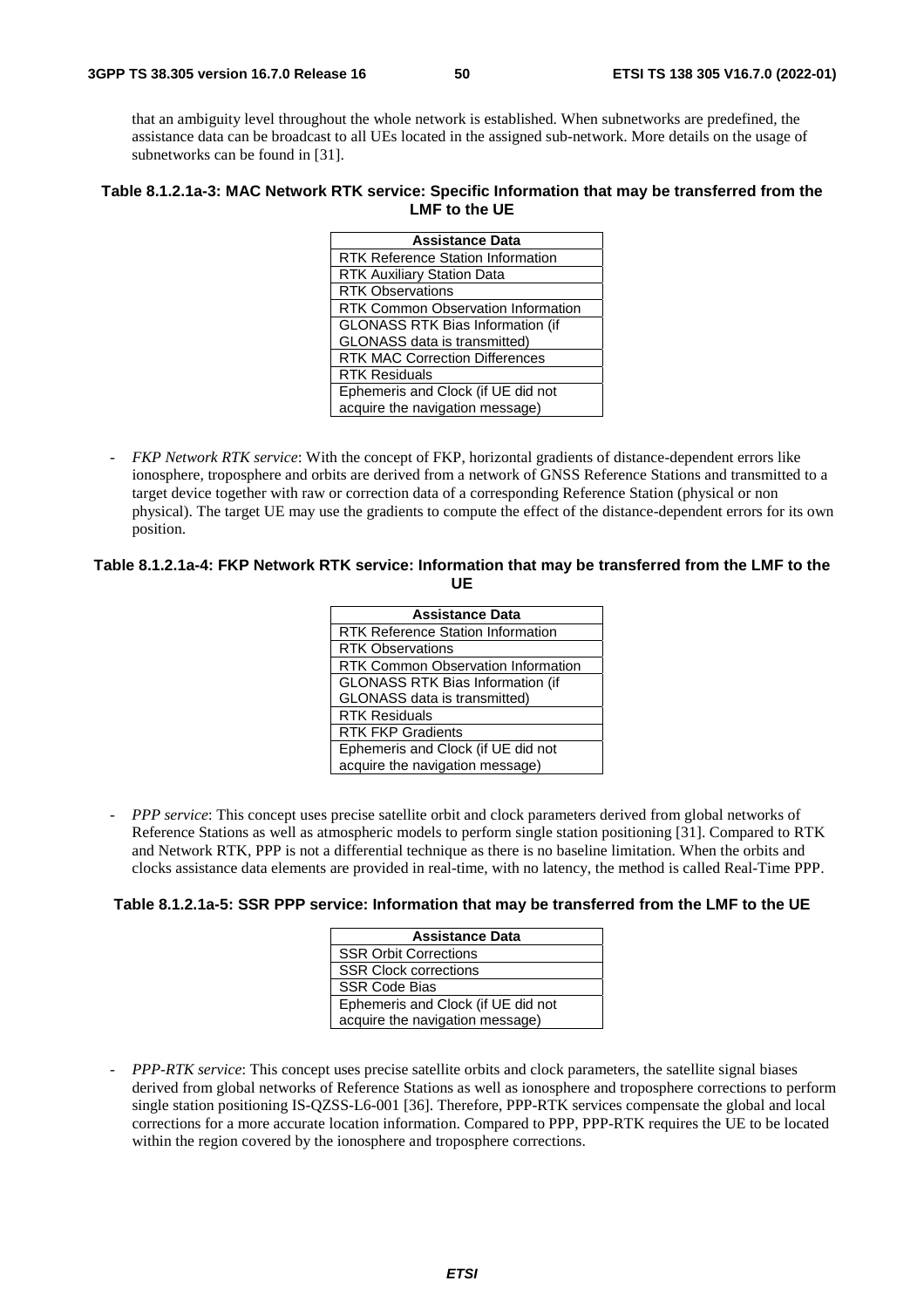| <b>Assistance Data</b>             |  |
|------------------------------------|--|
| <b>SSR Orbit Corrections</b>       |  |
| <b>SSR Clock corrections</b>       |  |
| <b>SSR Code Bias</b>               |  |
| Ephemeris and Clock (if UE did not |  |
| acquire the navigation message)    |  |
| <b>SSR Phase Bias</b>              |  |
| <b>SSR STEC Corrections</b>        |  |
| <b>SSR Gridded Correction</b>      |  |
| <b>SSR URA</b>                     |  |
| <b>SSR Correction Points</b>       |  |

### 8.1.2.2 Information that may be transferred from the UE to LMF

The information that may be signalled from UE to the LMF is listed in table 8.1.2.2-1.

| Information                                                                               | <b>UE-assisted</b> | UE-based/<br>standalone |
|-------------------------------------------------------------------------------------------|--------------------|-------------------------|
| Latitude/Longitude/Altitude, together with uncertainty shape                              | <b>No</b>          | Yes                     |
| Velocity, together with uncertainty shape                                                 | No.                | Yes                     |
| Reference Time, possibly together with GNSS to NG-RAN<br>time association and uncertainty | Yes                | Yes                     |
| Indication of used positioning methods in the fix                                         | No.                | Yes                     |
| Code phase measurements, also called pseudorange                                          | Yes                | <b>No</b>               |
| Doppler measurements                                                                      | Yes                | No                      |
| Carrier phase measurements, also called Accumulated<br>Delta Range (ADR)                  | <b>Yes</b>         | <b>No</b>               |
| Carrier-to-noise ratio of the received signal                                             | Yes                | No.                     |
| Measurement quality parameters for each measurement                                       | Yes                | No.                     |
| Additional, non-GNSS related measurement information                                      | Yes                | <b>No</b>               |

#### 8.1.2.2.1 GNSS Measurement Information

The GNSS measurement information reported from the UE to the LMF depends on the GNSS mode (i.e., UE-based, autonomous (standalone), or UE-assisted).

#### 8.1.2.2.1.1 UE-based mode

In UE-based or standalone mode, the GNSS receiver reports the latitude, longitude and possibly altitude, together with an estimate of the location uncertainty, if available.

If requested by the LMF and supported by the UE, the GNSS receiver may report its velocity, possibly together with an estimate of the uncertainty, if available.

If requested by the LMF and supported by the UE, the GNSS receiver may report the relation between GNSS system time (where the specific GNSS is indicated by a GNSS ID; the specific GNSS system time may be selected by the UE) and NG-RAN air-interface timing. This information may be used by the LMF to assist other UEs in the network.

The UE should also report an indication of which GNSSs and possibly other location methods have been used to calculate a fix.

#### 8.1.2.2.1.2 UE-assisted mode

In UE-assisted mode, the GNSS receiver reports the Code Phase and Doppler measurements together with associated quality estimates. These measurements enable the LMF to calculate the location of the UE, possibly using other measurements and data.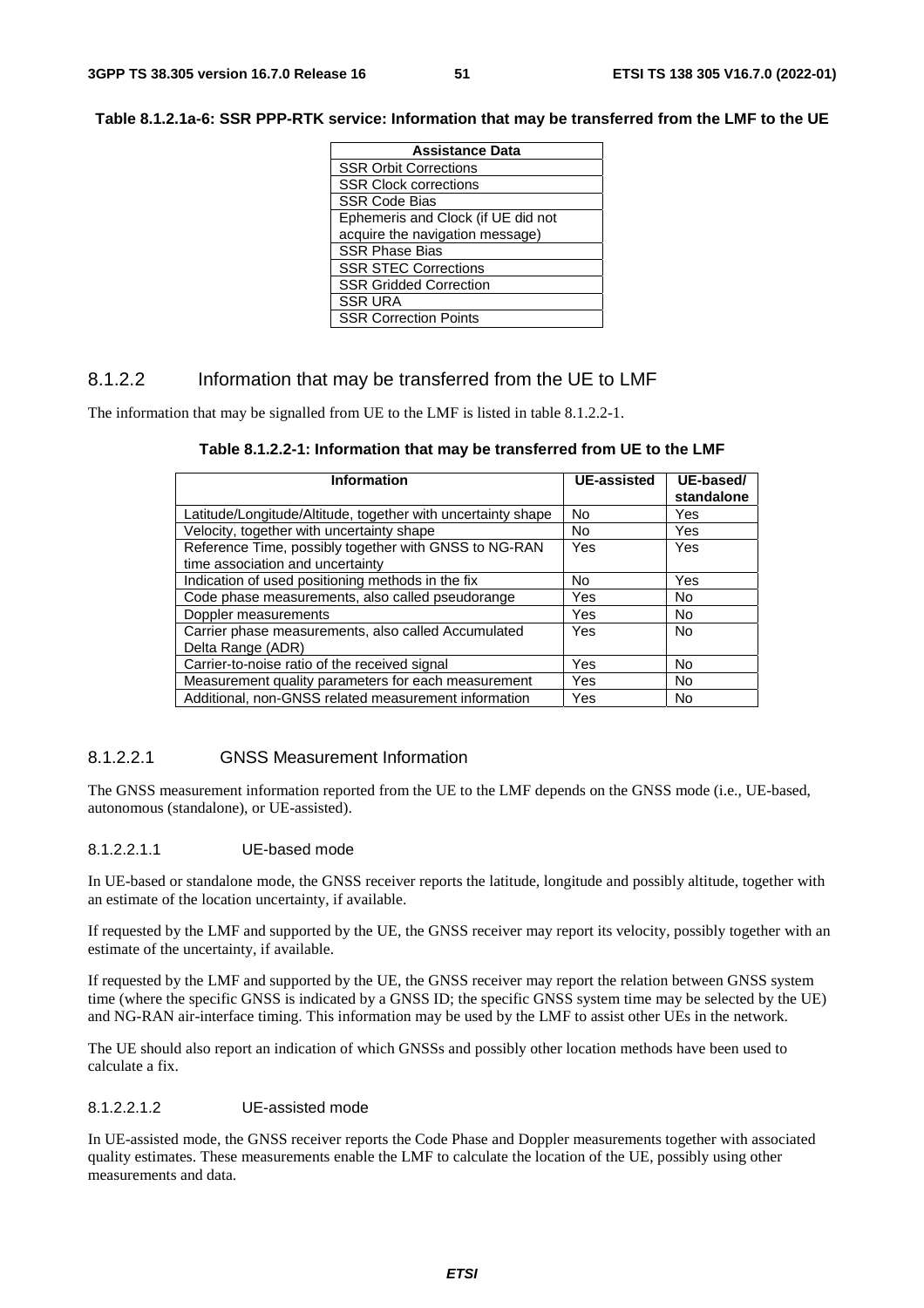If requested by the LMF and supported by the UE, the GNSS receiver may report Carrier Phase measurements (also called Accumulated Delta Range), together with associated quality measurements, if available.

If requested by the LMF and supported by the UE, the GNSS receiver may report the relation between GNSS system time (where the specific GNSS is indicated by a GNSS ID; the specific GNSS system time may be selected by the UE) and NG-RAN air-interface timing. This information may be used by the LMF to assist other UEs in the network.

## 8.1.2.2.2 Additional Non-GNSS Related Information

Additional non-GNSS measurements performed by NG-RAN or UE may be used by the LMF or UE to calculate or verify a location estimate. This information may include OTDOA positioning measurements, pathloss and signal strength related measurements, etc.

# 8.1.3 Assisted-GNSS Positioning Procedures

## 8.1.3.1 Capability Transfer Procedure

The Capability Transfer procedure for Assisted-GNSS positioning is described in clause 7.1.2.1.

## 8.1.3.2 Assistance Data Transfer Procedure

The purpose of this procedure is to enable the LMF to provide assistance data to the UE (e.g., as part of a positioning procedure) and the UE to request assistance data from the LMF (e.g., as part of a positioning procedure). In the case of high-accuracy GNSS positioning techniques (e.g., RTK), the LMF can provide unsolicited periodic assistance data to the UE and the UE can request periodic assistance data from the LMF.

## 8.1.3.2.1 LMF initiated Assistance Data Delivery

Figure 8.1.3.2.1-1 shows the Assistance Data Delivery operations for the network-assisted GNSS method when the procedure is initiated by the LMF.



## **Figure 8.1.3.2.1-1: LMF-initiated Assistance Data Delivery Procedure**

(1) The LMF determines that assistance data needs to be provided to the UE (e.g., as part of a positioning procedure) and sends an LPP Provide Assistance Data message to the UE. This message may include any of the GNSS assistance data defined in clause 8.1.2.1.

## 8.1.3.2.1a LMF initiated Periodic Assistance Data Delivery

The Periodic Assistance Data Delivery procedure allows the server to provide unsolicited periodic assistance data to the target and is shown in Figure 8.1.3.2.1a-1.

NOTE: In this version of the specification, periodic assistance data delivery is supported for HA GNSS (e.g., RTK) positioning only.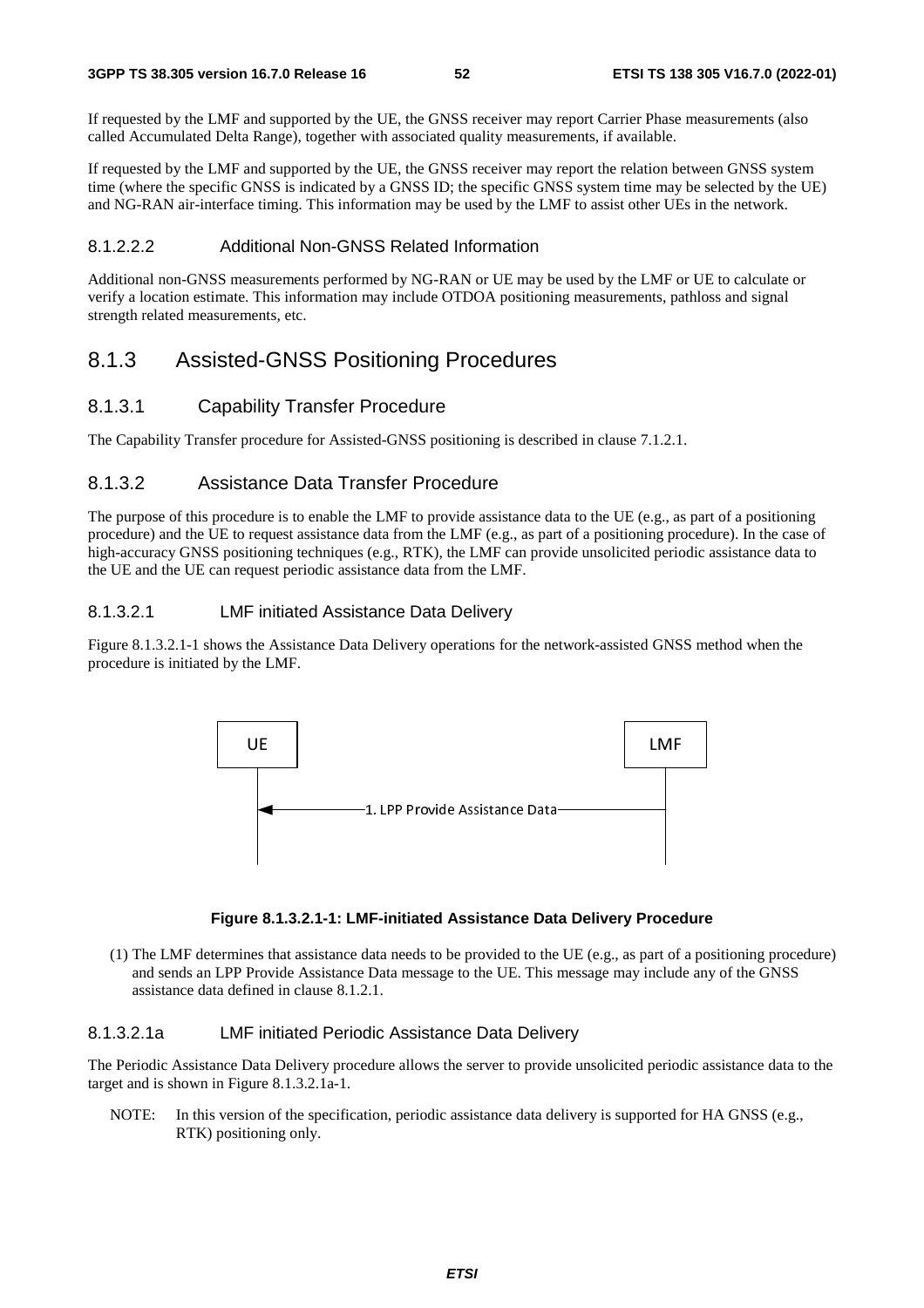

#### **Figure 8.1.3.2.1a-1: LPP Periodic Assistance data delivery procedure**

- (1) The LMF determines that assistance data needs to be provided to the UE and sends an LPP Provide Assistance Data message to the UE. This message includes information to identify the type of periodic assistance data and a duration for ending the assistance data delivery. The message indicates the end of the control transaction.
- (2) When the first periodic message is available, the LMF sends an unsolicited LPP Provide Assistance Data message to the UE containing the periodic assistance data announced in step (1).
- (3) The LMF may continue to send further LPP Provide Assistance Data messages to the target containing the periodic assistance data announced in step (1) when each additional periodicity condition occurs. When the duration for ending the periodic assistance data transfer occurs, the last LPP Provide Assistance Data message transferred indicates the end of transaction. Additionally, the session can be ended on request by the UE or by the LMF with the help of an Abort message.

#### 8.1.3.2.2 UE initiated Assistance Data Transfer

Figure 8.1.3.2.2-1 shows the Assistance Data Transfer operations for the network-assisted GNSS method when the procedure is initiated by the UE.



#### **Figure 8.1.3.2.2-1: UE-initiated Assistance Data Transfer Procedure**

(1) The UE determines that certain A-GNSS assistance data are desired (e.g., as part of a positioning procedure when the LMF provided assistance data are not sufficient for the UE to fulfil the request) and sends a LPP Request Assistance Data message to the LMF. This request includes an indication of which specific A-GNSS assistance data are requested for each GNSS, possibly together with additional information (e.g., for which GNSS signal types, or satellites, or times the assistance is requested, etc.). Additional information concerning the UE's approximate location and serving and neighbour cells may also be provided in the Request Assistance Data message and/or in an accompanying Provide Location Information message to help the LMF provide appropriate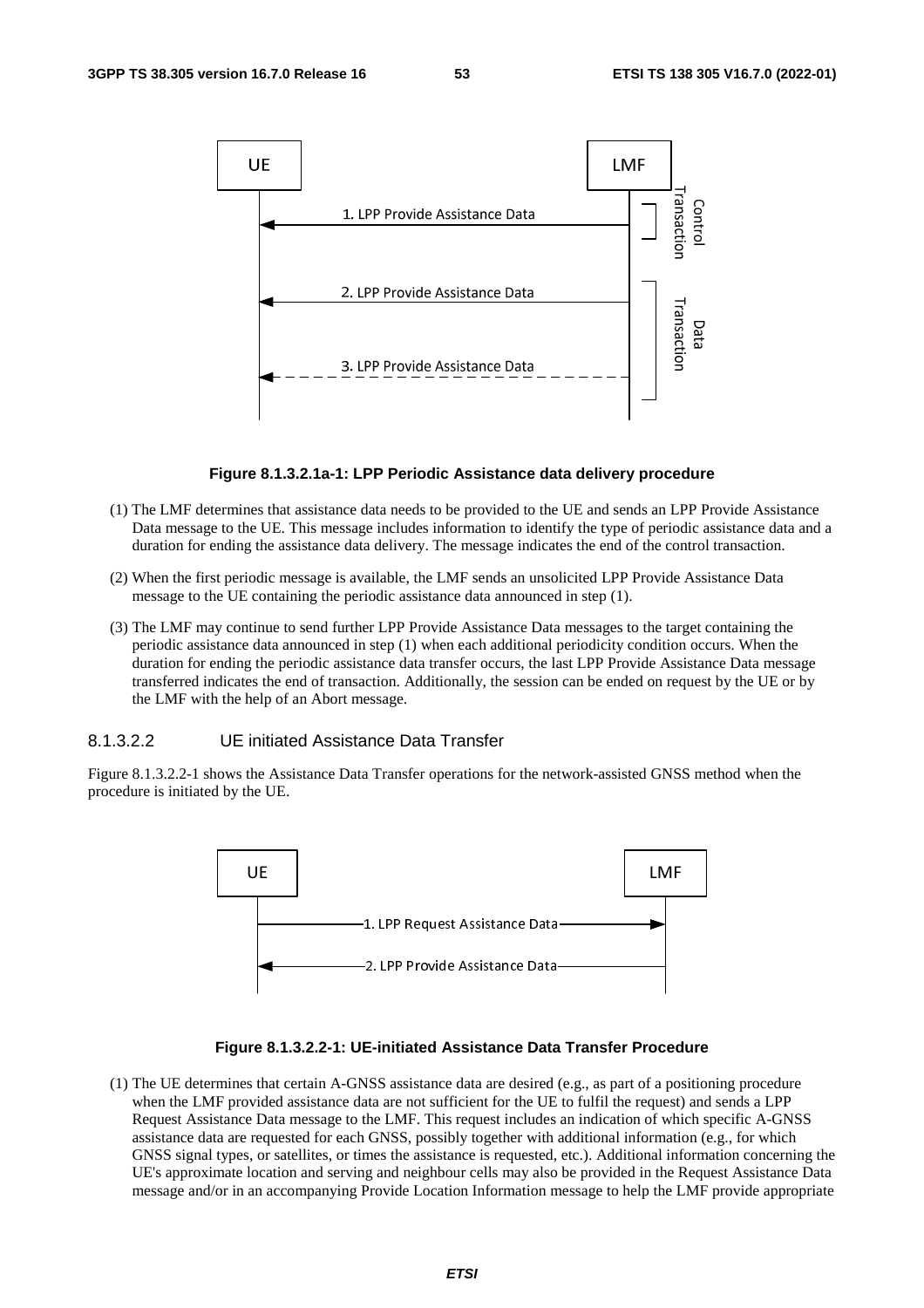assistance data. This additional data may include the UE's last known location if available, the cell IDs of the UE serving NG-RAN node and possibly neighbour NG-RAN nodes, as well as E-UTRA E-CID measurements.

(2) The LMF provides the requested assistance data in a LPP Provide Assistance Data message, if available at the LMF. The entire set of assistance data may be delivered in one or several LPP messages, e.g., one message per GNSS. In this case, this step may be repeated by the LMF several times. If any of the UE requested assistance data in step (1) are not provided in step 2, the UE shall assume that the requested assistance data are not supported, or currently not available at the LMF. If none of the UE requested assistance data in step (1) can be provided by the LMF, return any information that can be provided in an LPP message of type Provide Assistance Data which includes a cause indication for the not provided assistance data.

## 8.1.3.2.2a UE initiated Periodic Assistance Data Transfer

Figure 8.1.3.2.2a-1 shows the Periodic Assistance Data Transfer operations for the high-accuracy GNSS methods (e.g., RTK) when the procedure is initiated by the UE.

NOTE: In this version of the specification, periodic assistance data transfer is supported for HA GNSS (e.g., RTK) positioning only.



#### **Figure 8.1.3.2.2a-1: UE-initiated Periodic Assistance Data Transfer Procedure**

- (1) The UE determines that periodic assistance data are desired and sends a LPP Request Assistance Data message to the LMF. This request includes an indication of which specific assistance data are requested together with additional information such as desired periodicity for sending the assistance data and a duration for ending the periodic assistance data delivery session.
- (2) The LMF responds with a LPP Provide Assistance Data message to the UE. If the UE request can be supported, the message contains information which may confirm or redefine the type of assistance data or periodicity parameters requested at step (1). This response indicates the end of the control transaction.
- (3) When available, the LMF provides the requested assistance data in a LPP Provide Assistance Data message to the UE. If any of the requested assistance data in step (1) or redefined in step (2) are not provided the UE assumes that the requested assistance data are not supported, or currently not available at the LMF.
- (4) The LMF may transmit one or more additional LPP Provide Assistance Data messages to the UE containing further periodic assistance data confirmed or redefined in step (2). When the duration for ending the periodic assistance data transfer occur, the last LPP Provide Assistance Data message transferred indicates the end of the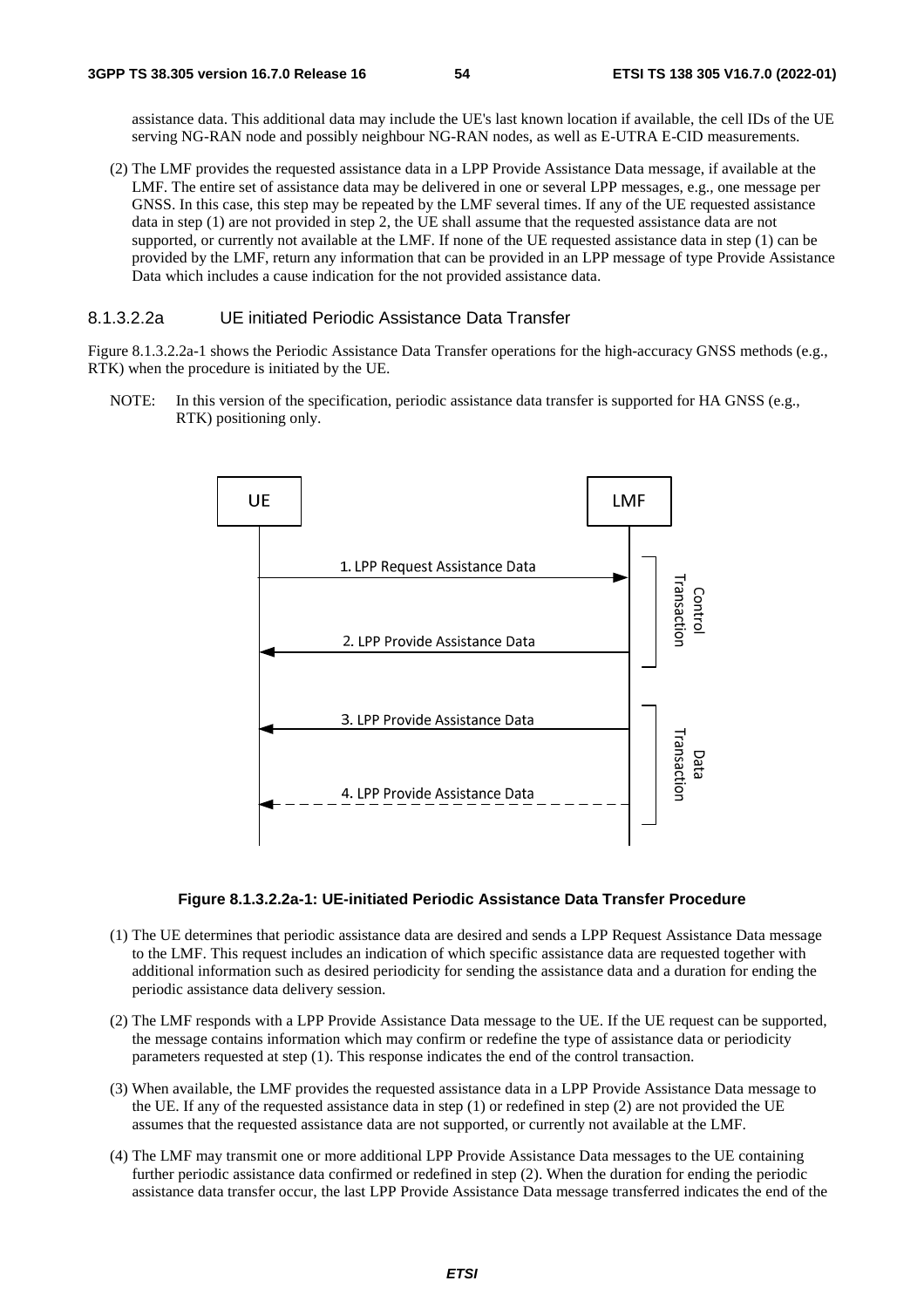transaction. Additionally, the periodic assistance data delivery session can be ended on request by the UE or by the LMF with the help of an Abort message.

## 8.1.3.3 Location Information Transfer Procedure

The purpose of this procedure is to enable the LMF to request position measurements or location estimate from the UE, or to enable the UE to provide location measurements to the LMF for position calculation.

### 8.1.3.3.1 LMF initiated Location Information Transfer Procedure

Figure 8.1.3.3.1-1 shows the Location Information Transfer operations for the network-assisted GNSS method when the procedure is initiated by the LMF.



### **Figure 8.1.3.3.1-1: LMF-initiated Location Information Transfer Procedure**

- (1) The LMF sends a LPP Request Location Information message to the UE for invocation of A-GNSS positioning. This request includes positioning instructions such as the GNSS mode (UE-assisted, UE-based, UE-based preferred but UE-assisted allowed, UE-assisted preferred, but UE-based allowed, standalone), positioning methods (GPS, Galileo, GLONASS, BDS, etc. and possibly non-GNSS methods, such as OTDOA positioning or E-CID positioning), specific UE measurements requested if any, such as fine time assistance measurements, velocity, carrier phase, multi-frequency measurements, and quality of service parameters (accuracy, response time).
- (2) The UE performs the requested measurements and possibly calculates its own location. The UE sends an LPP Provide Location Information message to the LMF before the Response Time provided in step (1) elapsed. If the UE is unable to perform the requested measurements, or if the Response Time provided in step 1 elapsed before any of the requested measurements have been obtained, the UE returns any information that can be provided in an LPP message of type Provide Location Information which includes a cause indication for the not provided location information.

### 8.1.3.3.2 UE-initiated Location Information Delivery Procedure

Figure 8.1.3.3.2-1 shows the Location Information delivery operations for the UE-assisted GNSS method when the procedure is initiated by the UE.



**Figure 8.1.3.3.2-1: UE-initiated Location Information Delivery Procedure**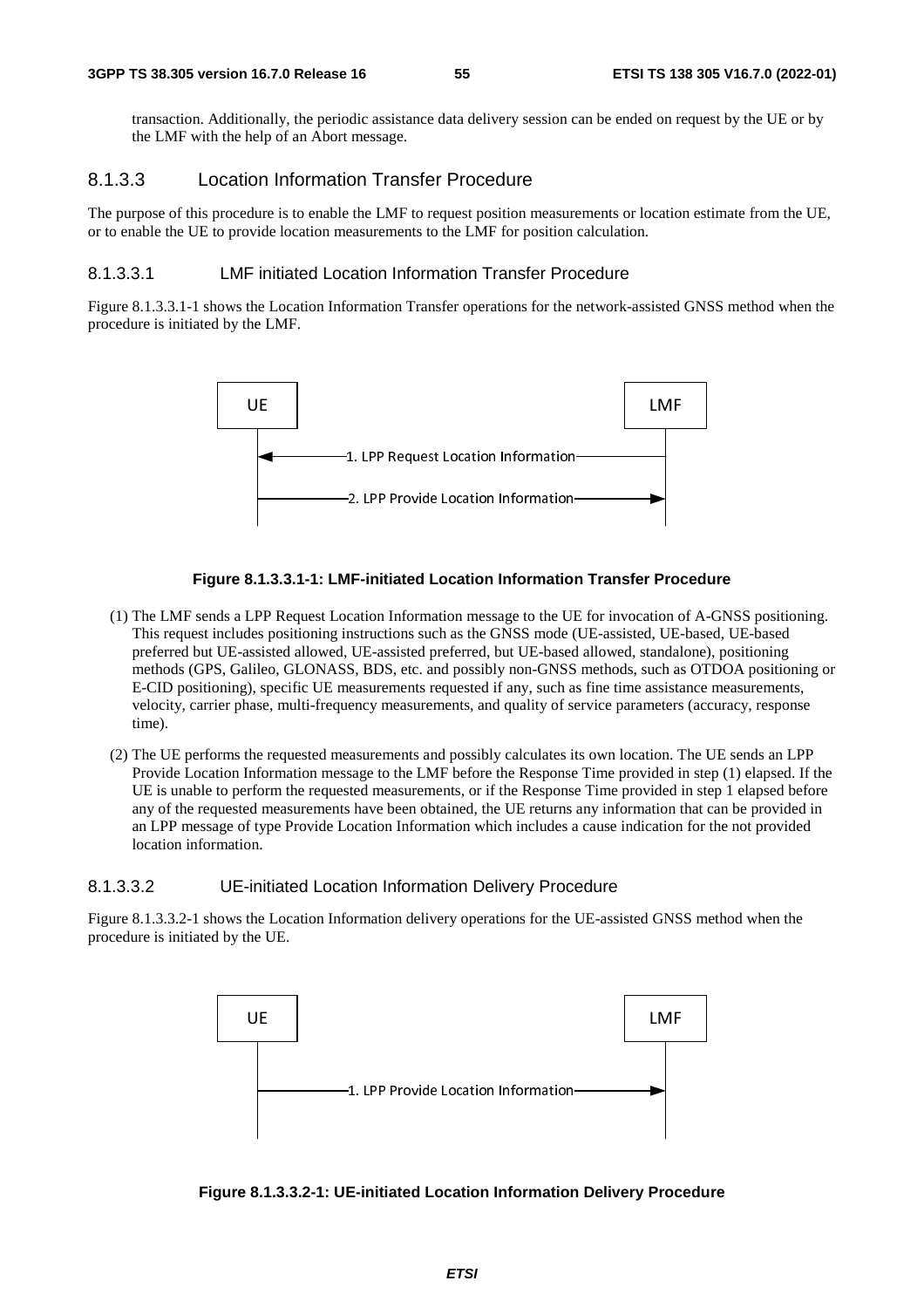#### **3GPP TS 38.305 version 16.7.0 Release 16 56 ETSI TS 138 305 V16.7.0 (2022-01)**

(1) The UE sends an LPP Provide Location Information message to the LMF. The Provide Location Information message may include any UE measurements (GNSS pseudo-ranges, carrier phase-ranges, and other measurements) already available at the UE.

# 8.2 OTDOA positioning

## 8.2.1 General

In this version of the specification, only OTDOA based on LTE signals is supported.

In the OTDOA positioning method, the UE position is estimated based on measurements taken at the UE of downlink radio signals from multiple E-UTRA TPs (possibly including PRS-only E-UTRA TPs from a PRS-based TBS), along with knowledge of the geographical coordinates of the measured TPs and their relative downlink timing.

The UE while connected to a gNB may require measurement gaps to perform the OTDOA measurements from E-UTRA TPs. The UE may request measurement gaps from a gNB using the procedure described in clause 7.4.1.1. If the UE is not aware of the SFN of at least one E-UTRA TP in the OTDOA assistance data, the UE may use autonomous gaps to acquire SFN of the E-UTRA OTDOA reference cell prior to requesting measurement gaps for performing the requested E-UTRA RSTD measurements.

The UE while connected to a ng-eNB may require measurement gaps to perform inter-frequency RSTD measurements for OTDOA from E-UTRA TPs (see TS 38.133 [32]). The UE may request measurement gaps from a ng-eNB using the procedure described in clause 7.4.2.1.

The specific positioning techniques used to estimate the UE's location from this information are beyond the scope of this specification.

## 8.2.2 Information to be transferred between NG-RAN/5GC Elements

This clause defines the information that may be transferred between LMF and UE/ng-eNB.

#### 8.2.2.1 Information that may be transferred from the LMF to UE

The following assistance data may be transferred from the LMF to the UE:

- Physical cell IDs (PCIs), global cell IDs (GCIs), and TP IDs of candidate E-UTRA TPs for measurement;
- Timing relative to the reference E-UTRA TP of candidate E-UTRA TPs;
- PRS configuration of candidate E-UTRA TPs;
- If known, the SFN timing offset between the serving NR cell and the E-UTRA assistance data reference cell.
- NOTE: The LMF can provide the UE with a list of E-UTRA TP candidates for measurement, even if the LMF does not know the SFN or frame timing of the E-UTRA TPs.

#### 8.2.2.2 Information that may be transferred from the ng-eNB to LMF

The following assistance data may be transferred from the ng-eNB to the LMF:

- PCI, GCI, and TP IDs of the TPs served by the ng-eNB;
- Timing information of TPs served by the ng-eNB;
- PRS configuration of the TPs served by the ng-eNB;
- Geographical coordinates of the TPs served by the ng-eNB.

An ng-eNB may provide assistance data relating only to itself and served TPs via NRPPa signalling, although assistance data from several ng-eNBs and served TPs may be acquired through other mechanisms, see NOTE below.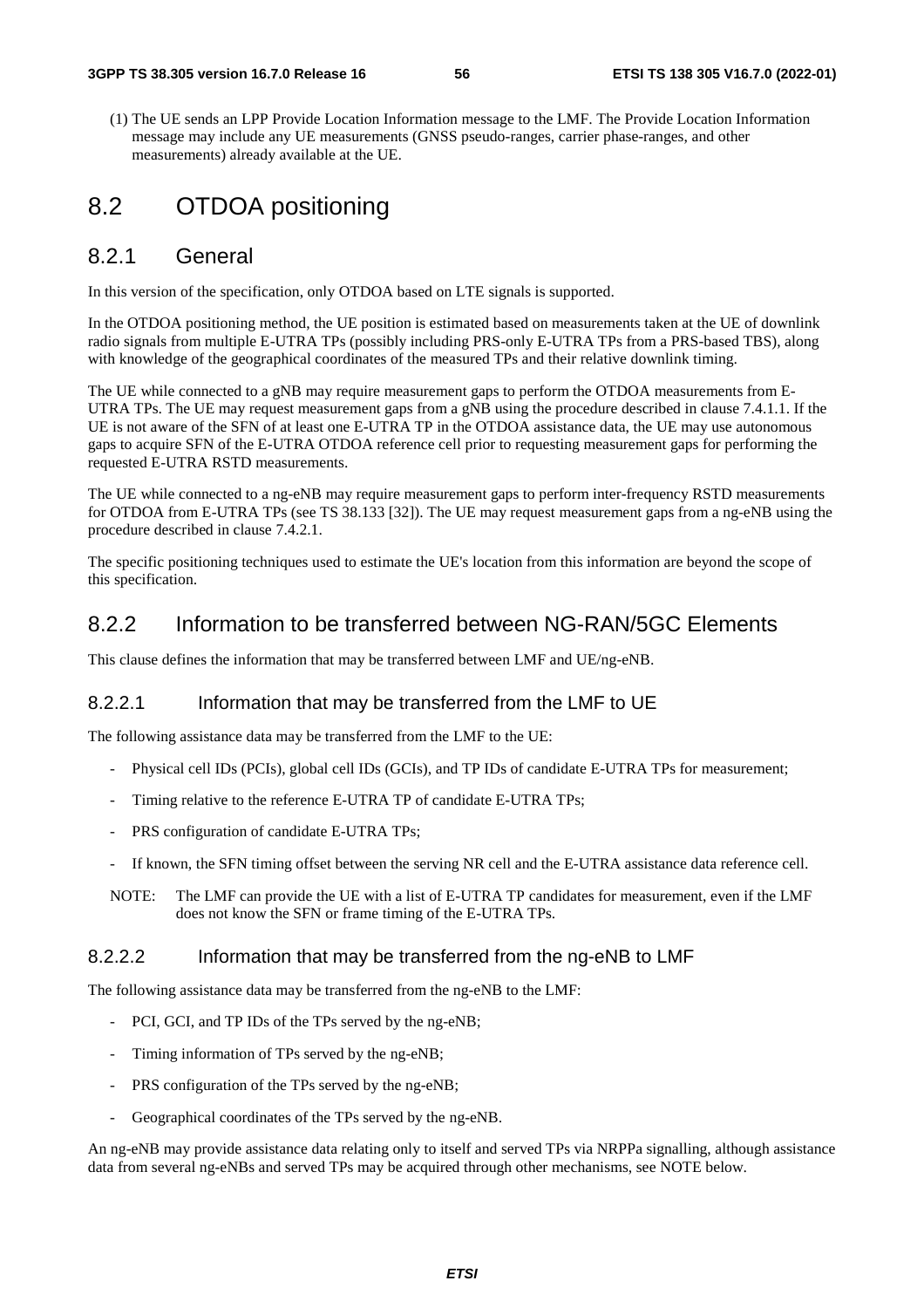NOTE: The assistance data described in this clause are not necessarily transferred only from the ng-eNB, and in some deployment options may not be delivered from the ng-eNB at all; they may also be delivered to the LMF through OAM or other mechanisms external to the NG-RAN. In addition, in cases where assistance data are delivered from the ng-eNB, how the ng-eNB acquires the data is outside the scope of this specification.

### 8.2.2.3 Information that may be transferred from the UE to LMF

The information that may be signalled from UE to the LMF is listed in Table 8.2.2.3-1. The individual UE measurements are defined in TS 36.214 [17].

| <b>Information</b>                                                                                                                                                                                                                    | <b>Measurements</b>                      |
|---------------------------------------------------------------------------------------------------------------------------------------------------------------------------------------------------------------------------------------|------------------------------------------|
| Downlink Measurement Results List for                                                                                                                                                                                                 | Physical cell IDs                        |
| <b>EUTRA TPS</b>                                                                                                                                                                                                                      | Global cell IDs                          |
|                                                                                                                                                                                                                                       | TP IDs                                   |
|                                                                                                                                                                                                                                       | Downlink timing measurements             |
| Information used to compute a reference<br>time corresponding to the downlink timing<br>measurements to allow correlation of<br>downlink timing measurements with<br>motion information independently<br>obtained from motion sensors | Delta SFN for each E-UTRA neighbour cell |

#### **Table 8.2.2.3-1: Information that may be transferred from UE to the LMF**

### 8.2.2.4 Information that may be transferred from the gNB to LMF

The following assistance data may be transferred from the gNB to the LMF:

- NR CGI and timing information of the cells served by the gNB;
- Geographical coordinates of the access points associated with each cell served by the gNB.

## 8.2.3 OTDOA Positioning Procedures

The procedures described in this clause support OTDOA positioning measurements obtained by the UE and provided to the LMF using LPP.

In this version of the specification only the UE-assisted OTDOA positioning is supported.

## 8.2.3.1 Capability Transfer Procedure

The Capability Transfer procedure for OTDOA positioning is described in clause 7.1.2.1.

### 8.2.3.2 Assistance Data Transfer Procedure

#### 8.2.3.2.1 Assistance Data Transfer between LMF and UE

The purpose of this procedure is to enable the LMF to provide assistance data to the UE (e.g., as part of a positioning procedure) and the UE to request assistance data from the LMF (e.g., as part of a positioning procedure).

### 8.2.3.2.1.1 LMF initiated Assistance Data Delivery

Figure 8.2.3.2.1.1-1 shows the Assistance Data Delivery operations for the OTDOA positioning method when the procedure is initiated by the LMF.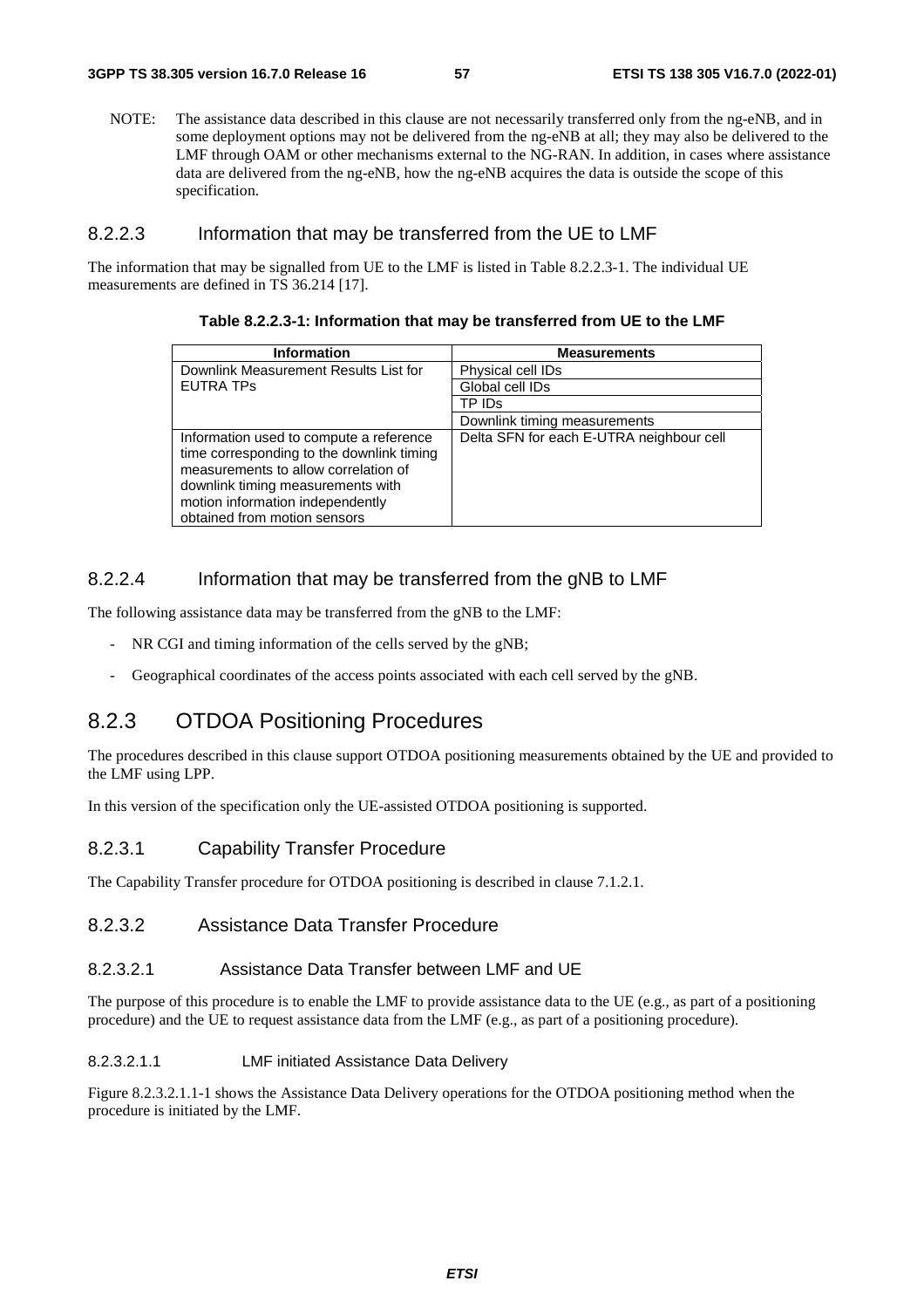

#### **Figure 8.2.3.2.1.1-1: LMF-initiated Assistance Data Delivery Procedure**

(1) The LMF determines that assistance data needs to be provided to the UE (e.g., as part of a positioning procedure) and sends an LPP Provide Assistance Data message to the UE. This message may include any of the OTDOA positioning assistance data defined in clause 8.2.2.1.

#### 8.2.3.2.1.2 UE initiated Assistance Data Transfer

Figure 8.2.3.2.1.2-1 shows the Assistance Data Transfer operations for the OTDOA positioning method when the procedure is initiated by the UE.



#### **Figure 8.2.3.2.1.2-1: UE-initiated Assistance Data Transfer Procedure**

- (1) The UE determines that certain OTDOA positioning assistance data are desired (e.g., as part of a positioning procedure when the LMF provided assistance data are not sufficient for the UE to fulfil the request) and sends an LPP Request Assistance Data message to the LMF. This request includes an indication of which specific OTDOA assistance data are requested. Additional information concerning the UE's approximate location and serving and neighbour cells may also be provided in the Request Assistance Data message and/or in an accompanying Provide Location Information message to help the LMF provide appropriate assistance data. This additional data may include the UE's last known location if available, the cell IDs of the UE serving NG-RAN node and possibly neighbour NG-RAN nodes, as well as E-UTRA E-CID measurements.
- (2) The LMF provides the requested assistance in an LPP Provide Assistance Data message, if available at the LMF. If any of the UE requested assistance data in step (1) are not provided in step 2, the UE shall assume that the requested assistance data are not supported, or currently not available at the LMF. If none of the UE requested assistance data in step (1) can be provided by the LMF, return any information that can be provided in an LPP message of type Provide Assistance Data which includes a cause indication for the not provided assistance data.

#### 8.2.3.2.2 Assistance Data Delivery between LMF and NG-RAN node

The purpose of this procedure is to enable the NG-RAN node to provide assistance data to the LMF, for subsequent delivery to the UE using the procedures of clause 8.2.3.2.1 or for use in the calculation of positioning estimates at the LMF.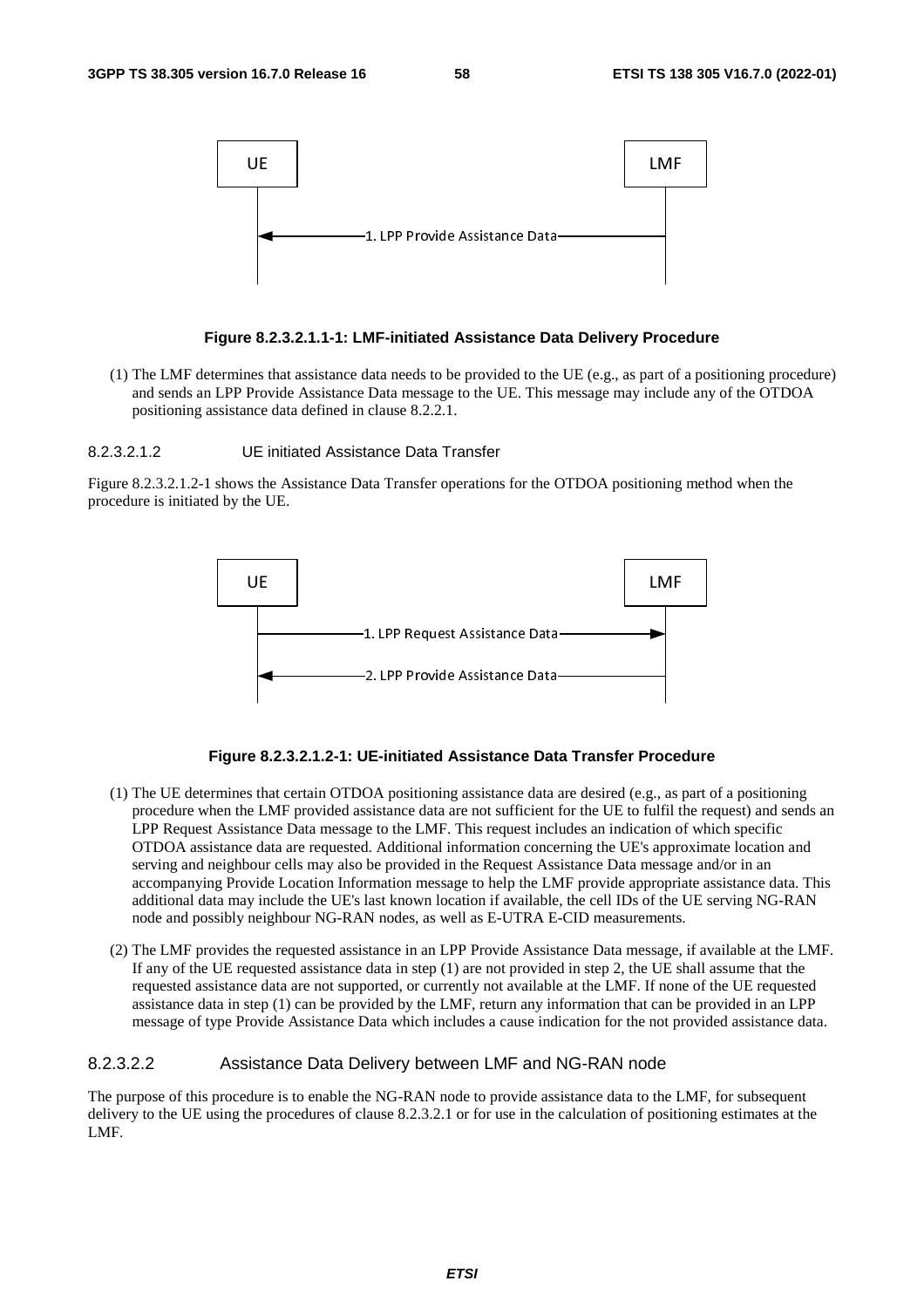#### 8.2.3.2.2.1 LMF-initiated assistance data delivery to the LMF

Figure 8.2.3.2.2.1-1 shows the Assistance Data Delivery operation from the NG-RAN node to the LMF for the OTDOA positioning method, in the case that the procedure is initiated by the LMF.



**Figure 8.2.3.2.2.1-1: LMF-initiated Assistance Data Delivery Procedure** 

- (1) The LMF determines that certain OTDOA positioning assistance data are desired (e.g., as part of a periodic update or as triggered by OAM) and sends an NRPPa OTDOA INFORMATION REQUEST message to the NG-RAN node. This request includes an indication of which specific OTDOA assistance data are requested.
- (2) The NG-RAN node provides the requested assistance in an NRPPa OTDOA INFORMATION RESPONSE message, if available at the NG-RAN node. If the NG-RAN node is not able to provide any information, it returns an OTDOA INFORMATION FAILURE message indicating the cause of the failure.

### 8.2.3.3 Location Information Transfer Procedure

The purpose of this procedure is to enable the LMF to request position measurements from the UE, or to enable the UE to provide location measurements to the LMF for position calculation.

### 8.2.3.3.1 LMF-initiated Location Information Transfer Procedure

Figure 8.2.3.3.1-1 shows the Location Information Transfer operations for the OTDOA positioning method when the procedure is initiated by the LMF.



#### **Figure 8.2.3.3.1-1: LMF-initiated Location Information Transfer Procedure**

- (1) The LMF sends an LPP Request Location Information message to the UE. This request includes indication of OTDOA measurements requested, including any needed measurement configuration information, and required response time.
- (2) The UE obtains OTDOA measurements as requested in step 1. The UE then sends an LPP Provide Location Information message to the LMF, before the Response Time provided in step (1) elapsed, and includes the obtained OTDOA measurements. If the UE is unable to perform the requested measurements, or the Response Time elapsed before any of the requested measurements were obtained, the UE returns any information that can be provided in an LPP message of type Provide Location Information which includes a cause indication for the not provided location information.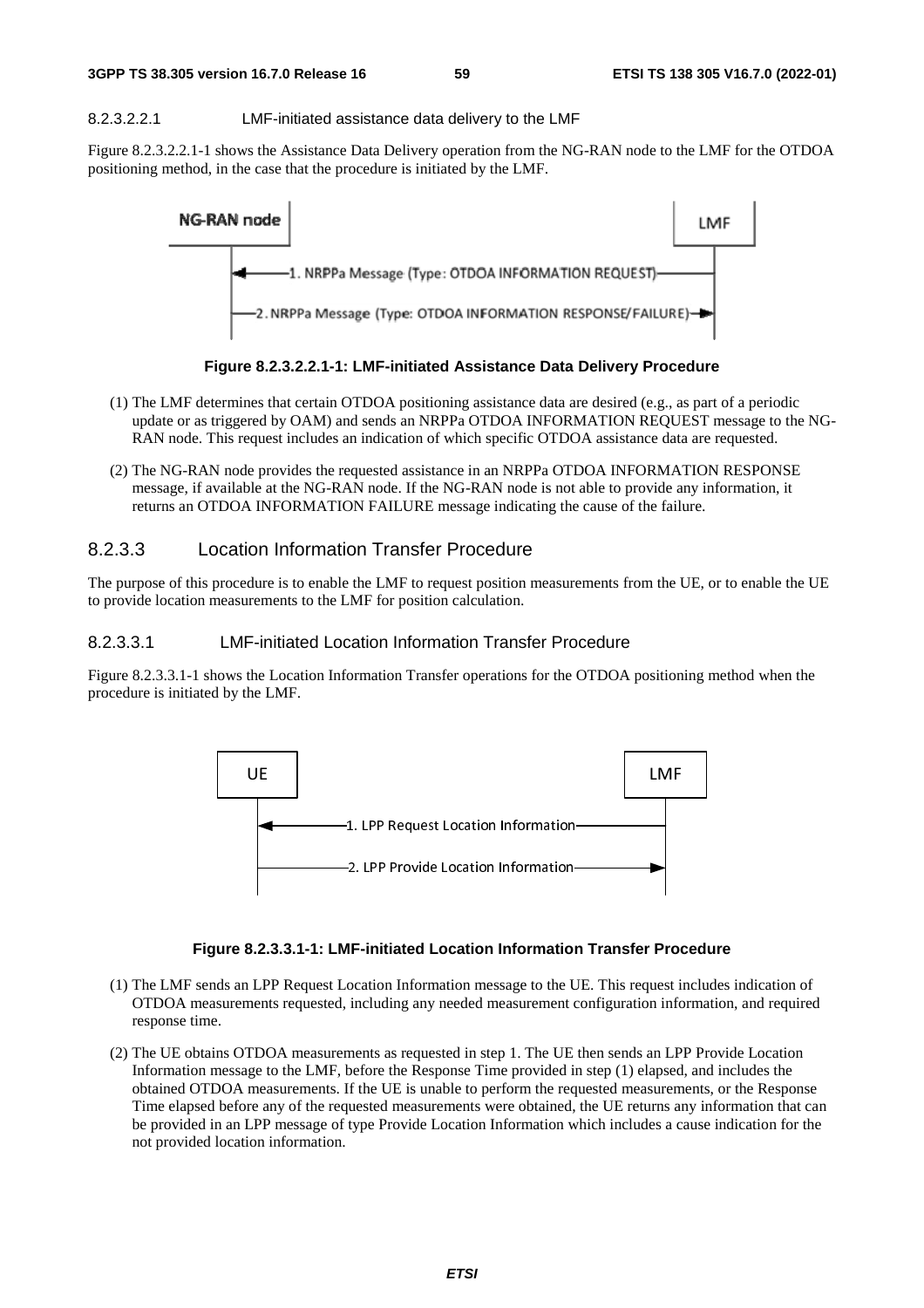#### 8.2.3.3.2 UE-initiated Location Information Delivery procedure

Figure 8.2.3.3.2-1 shows the Location Information Delivery procedure operations for the OTDOA positioning method when the procedure is initiated by the UE.



#### **Figure 8.2.3.3.2-1: UE-initiated Location Information Delivery Procedure.**

(1) The UE sends an LPP Provide Location Information message to the LMF. The Provide Location Information message may include any UE OTDOA measurements already available at the UE.

## 8.3 Enhanced cell ID positioning methods

## 8.3.1 General

In the Cell ID (CID) positioning method, the UE position is estimated with the knowledge of the geographical coordinates of its serving ng-eNB or gNB.

Enhanced Cell ID (E-CID) based on LTE signals positioning refers to techniques which use UE and/or NG-RAN radio resource related measurements to improve the UE location estimate. In the case of a serving ng-eNB, uplink E-CID may use inter-RAT NR, GERAN, UTRA or WLAN measurements reported by UE.

NOTE 1: For E-CID positioning methods the UE reports only the measurements that it has available rather than being required to take additional measurement actions. Therefore, the measurement gap request procedure described in clause 7.4.1.1 is not applicable for E-CID positioning methods.

E-CID measurements for E-UTRA may include [17, 18]:

UE measurements (TS 36.214 [17], TS 36.302 [18]):

- E-UTRA Reference signal received power (RSRP);
- E-UTRA Reference Signal Received Quality (RSRQ);
- UE E-UTRA  $Rx Tx$  time difference:

E-CID UE measurements for other RAT may include:

- **GERAN RSSI:**
- UTRAN CPICH RSCP:
- UTRAN CPICH Ec/Io;
- WLAN RSSI.
- SS Reference signal received power (SS-RSRP);
- SS Reference Signal Received Quality (SS-RSRQ);
- NOTE 2: The above GERAN, UTRAN, WLAN and NR measurements by UE are only used for Uplink E-CID positioning.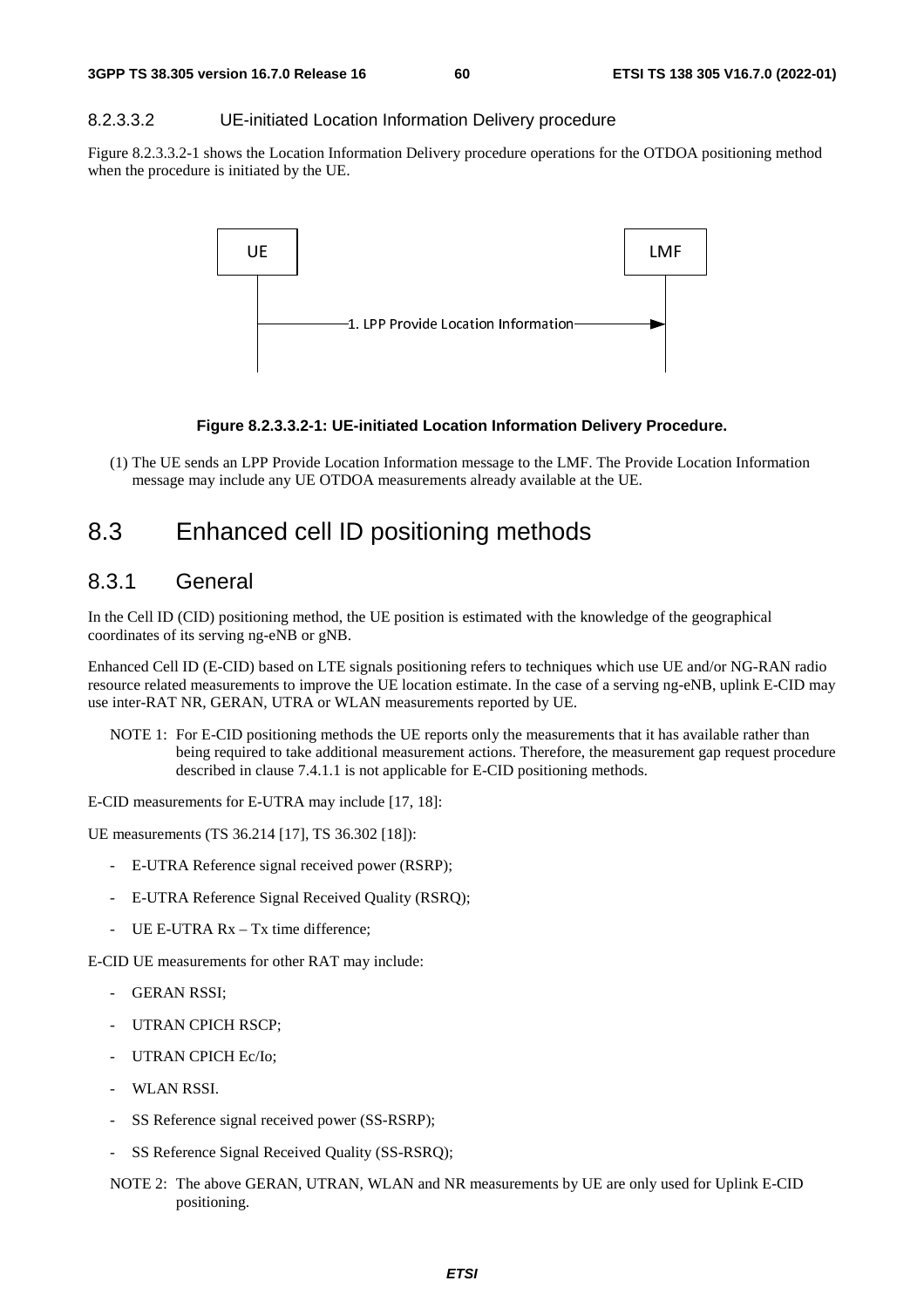ng-eNB measurements (TS 36.214 [17], TS 36.302 [18]):

- ng-eNB Rx Tx time difference;
- Timing Advance  $(T_{ADV})$ :
	- Type1:  $T_{ADV} = (ng-eNB Rx Tx$  time difference) + (UE E-UTRA  $Rx Tx$  time difference);
	- Type2:  $T_{ADV}$  = ng-eNB Rx Tx time difference;
- Angle of Arrival (AoA).

Various techniques exist to use these measurements to estimate the location of the UE. The specific techniques are beyond the scope of this specification.

## 8.3.2 Information to be transferred between NG-RAN/5GC Elements

This clause defines the information that may be transferred between LMF and UE/NG-RAN node.

## 8.3.2.1 Information that may be transferred from the LMF to UE

UE-assisted Enhanced Cell-ID location does not require any assistance data to be transferred from the LMF to the UE.

UE-Based Enhanced Cell-ID location is not supported in this version of the specification.

### 8.3.2.2 Information that may be transferred from the ng-eNB to LMF

The information that may be signalled from ng-eNB to the LMF is listed in table 8.3.2.2-1.

#### **Table 8.3.2.2-1: Information that may be transferred from ng-eNB to the LMF**

| <b>Information</b>                                       |
|----------------------------------------------------------|
| Timing Advance (TADV)                                    |
| Angle of Arrival (AoA)                                   |
| <b>E-UTRA Measurement Results List:</b>                  |
| - Evolved Cell Global Identifier (ECGI)/Physical Cell ID |
| - E-UTRA Reference signal received power (RSRP)          |
| - E-UTRA Reference Signal Received Quality (RSRQ)        |
| <b>GERAN Measurement Results List:</b>                   |
| - Base Station Identity Code (BSIC)                      |
| - ARFCN of Base Station Control Channel (BCCH)           |
| - Received Signal Strength Indicator (RSSI)              |
| <b>UTRA Measurement Results List:</b>                    |
| - UTRAN Physical ID                                      |
| - Common Pilot Channel Received Signal Code Power        |
| (RSCP)                                                   |
| - Common Pilot Channel Ec/lo                             |
| <b>WLAN Measurement Results List:</b>                    |
| - WLAN Received Signal Strength Indicator (RSSI)         |
| - SSID                                                   |
| - BSSID                                                  |
| - HESSID                                                 |
| - Operating Class                                        |
| - Country Code                                           |
| - WLAN Channel(s)                                        |
| - WLAN Band                                              |
| NR Measurement Results List:                             |
| - SS Reference Signal Received Power (SS-RSRP)           |
| - SS Reference Signal Received Quality (SS-RSRQ)         |
| - NR Physical Cell ID                                    |

Both cell-level and beam-level measurements for SS-RSRP and SS-RSRQ are supported.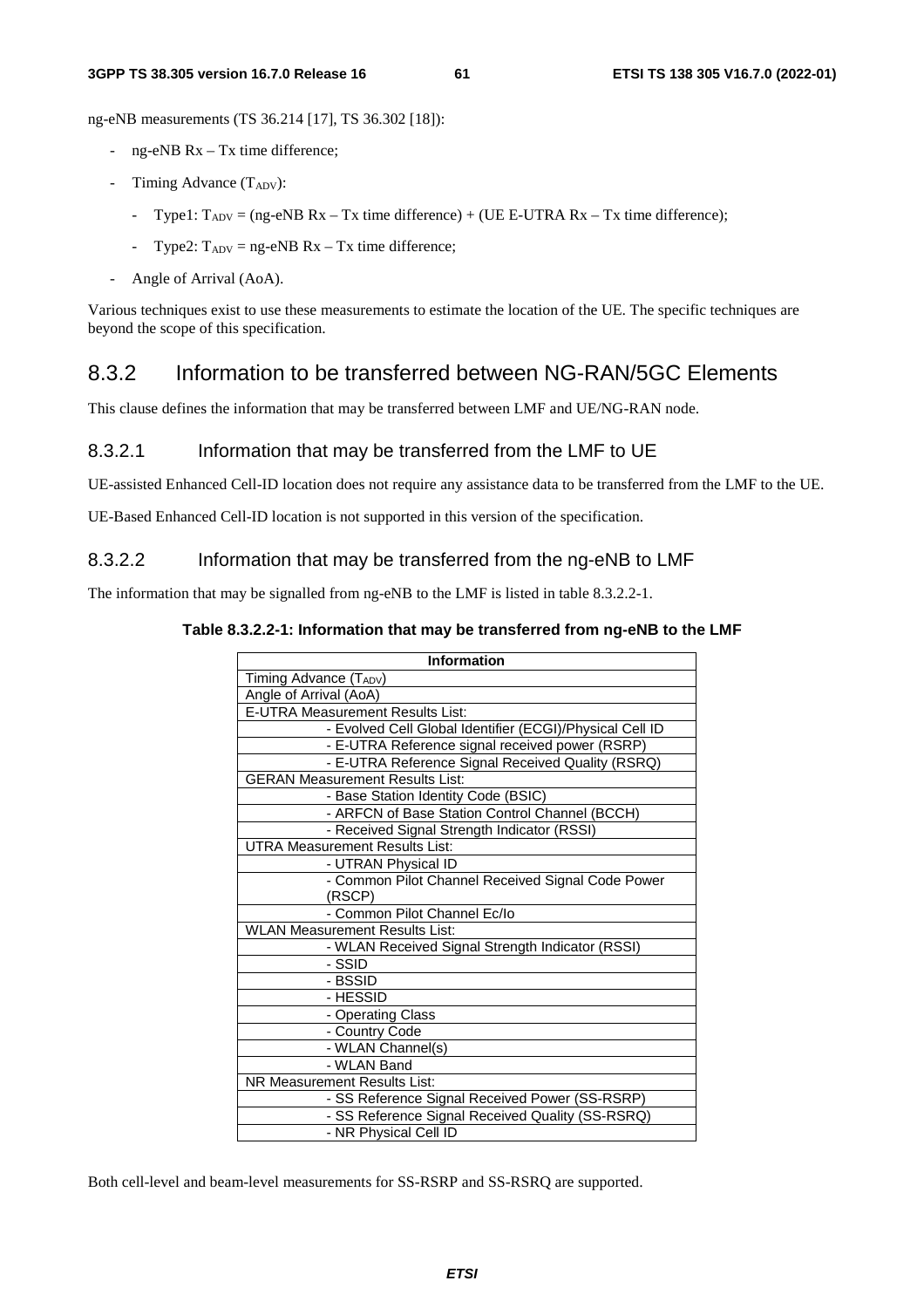## 8.3.2.3 Information that may be transferred from the gNB to LMF

The information that may be signalled from gNB to the LMF is listed in table 8.3.2.3-1.

#### **Table 8.3.2.3-1: Information that may be transferred from gNB to the LMF**

| <b>Information</b>                          |
|---------------------------------------------|
| NR Measurement Results List:                |
| - Cell Global Identifier / Physical Cell ID |
| - Cell Portion ID                           |

## 8.3.2.4 Information that may be transferred from the UE to LMF

The information that may be signalled from UE to the LMF is listed in table 8.3.2.4-1.

#### **Table 8.3.2.4-1: Information that may be transferred from UE to the LMF**

| <b>Information</b>                                     | <b>UE-assisted</b> |
|--------------------------------------------------------|--------------------|
| Evolved Cell Global Identifier (ECGI)/Physical Cell ID | Yes                |
| E-UTRA Reference signal received power (RSRP)          | Yes                |
| E-UTRA Reference Signal Received Quality (RSRQ)        | Yes                |
| UE E-UTRA Rx - Tx time difference                      | Yes                |

## 8.3.3 Downlink E-CID Positioning Procedures

The procedures described in this clause support E-CID related measurements obtained by the UE and provided to the LMF using LPP. The term "downlink" is intended to indicate that from the LMF perspective the involved measurements are provided by the UE; this set of procedures might also be considered as "UE-assisted, LMF-based E-CID".

## 8.3.3.1 Capability Transfer Procedure

The Capability Transfer procedure for E-CID positioning is described in clause 7.1.2.1.

## 8.3.3.2 Assistance Data Transfer Procedure

Assistance data transfer is not required for E-CID positioning.

## 8.3.3.3 Location Information Transfer Procedure

The purpose of this procedure is to enable the LMF to request position measurements from the UE, or to enable the UE to provide location measurements to the LMF for position calculation.

### 8.3.3.3.1 LMF-initiated Location Information Transfer

Figure 8.3.3.3-1 shows the Location Information Transfer operations for the E-CID method when the procedure is initiated by the LMF.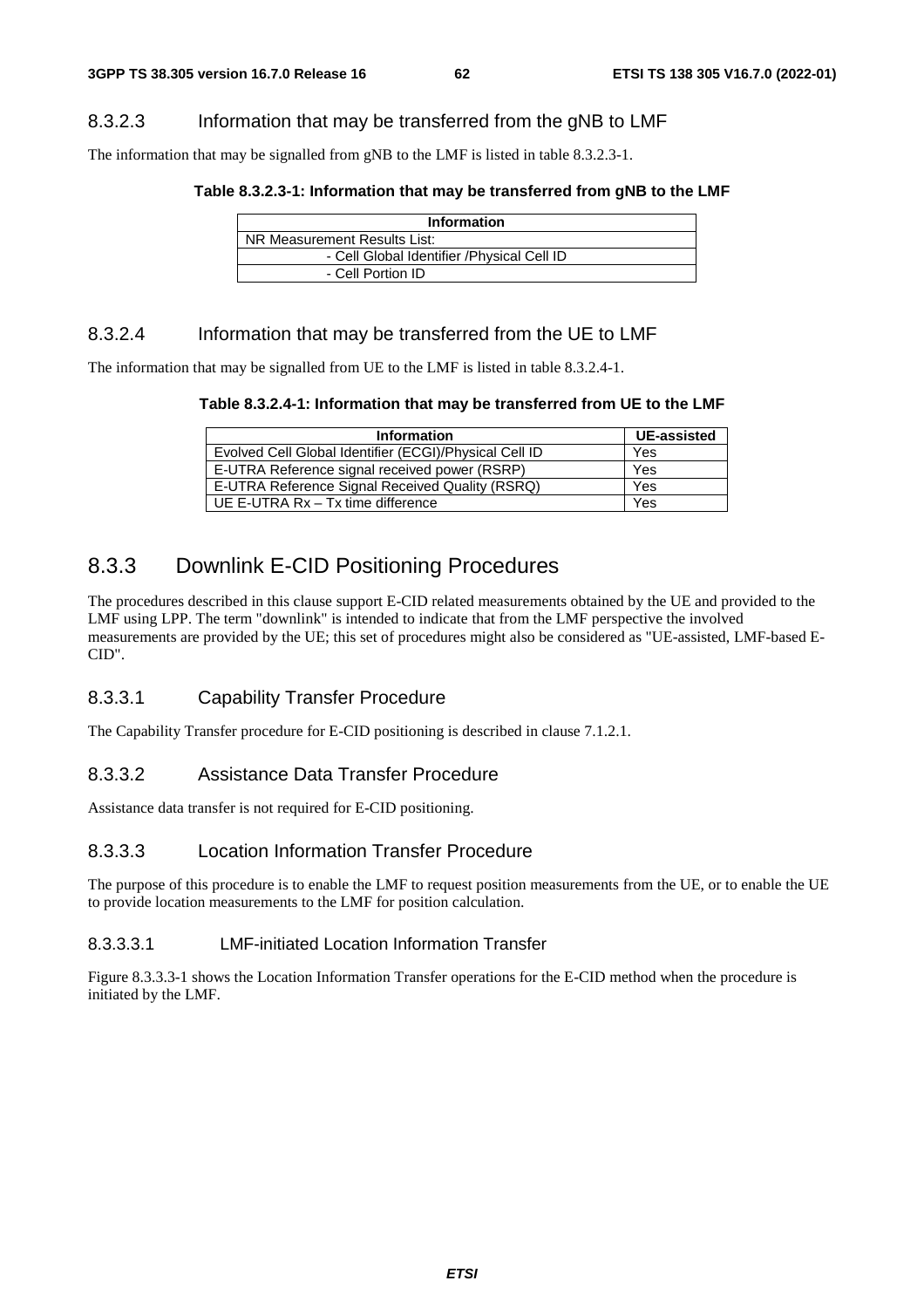

#### **Figure 8.3.3.3-1: LMF-initiated Location Information Transfer Procedure.**

- (1) The LMF sends a LPP Request Location Information message to the UE for invocation of E-CID positioning. This request includes the E-CID measurements requested by the LMF and supported by the UE as listed in Table 8.3.2.4-1 together with a required response time.
- (2) The UE sends an LPP Provide Location Information message to the LMF and reports the requested measurements that are available in the UE before the Response Time provided in step (1) elapsed. If the requested measurements are not available, or if the Response Time provided in step 1 elapsed before any of the requested measurements have been obtained, the UE returns any information that can be provided in an LPP message of type Provide Location Information which includes a cause indication for the not provided location information.

#### 8.3.3.3.2 UE-initiated Location Information Delivery procedure

Figure 8.3.3.3.2-1 shows the Location Information Delivery procedure operations for the E-CID method when the procedure is initiated by the UE.



#### **Figure 8.3.3.3.2-1: UE-initiated Location Information Delivery Procedure.**

(1) The UE sends an LPP Provide Location Information message to the LMF. The Provide Location Information message may include any UE measurements already available at the UE.

## 8.3.4 Uplink E-CID Positioning Procedures

The procedures described in this clause support E-CID related measurements obtained by the NG-RAN node and provided to the LMF using NRPPa. The term "uplink" is intended to indicate that from the LMF point of view, the involved measurements are provided by the NG-RAN node; this set of procedures might also be considered as "NG-RAN node-assisted E-CID". An example of this uplink E-CID positioning method for E-UTRA is AoA+T<sub>ADV</sub>.

### 8.3.4.1 Capability Transfer Procedure

The Capability Transfer procedure is not applicable to uplink E-CID positioning not using E-UTRA T<sub>ADV</sub> type 1. For uplink E-CID positioning using E-UTRA TADV type 1, the Capability Transfer procedure for E-CID positioning is described in clause 7.1.2.1.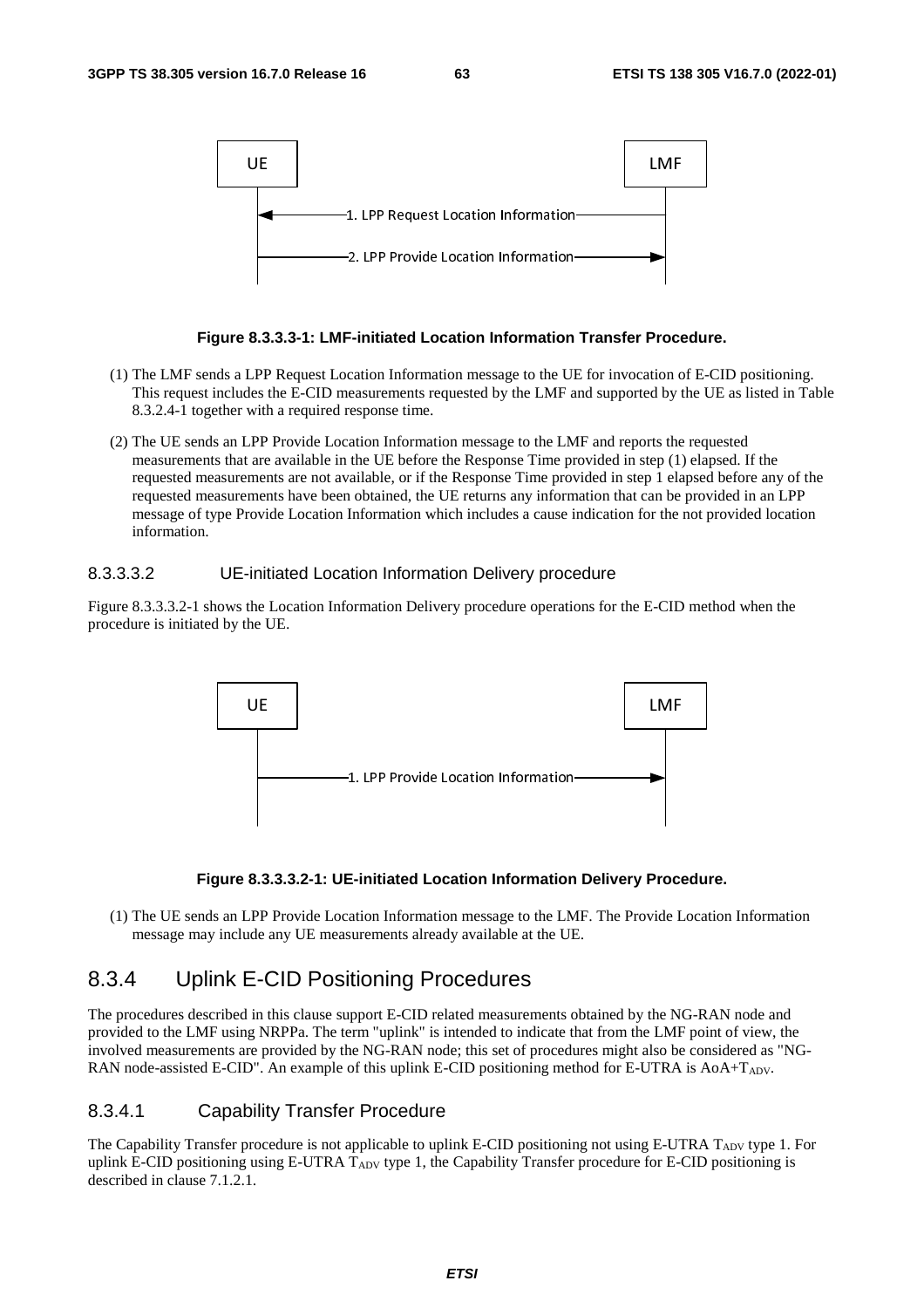## 8.3.4.2 Assistance Data Transfer Procedure

The assistance data transfer procedure is not applicable to uplink E-CID positioning.

## 8.3.4.3 Position Measurement Procedure

The purpose of this procedure is to enable the LMF to request position measurements from the NG-RAN node.

## 8.3.4.3.1 LMF-initiated Position Measurement

Figure 8.3.4.3.1-1 shows the position measurement operations for the uplink E-CID method when the procedure is initiated by the LMF.



### **Figure 8.3.4.3.1-1: LMF-initiated Position Measurement Procedure**

- (1) The LMF sends a NRPPa E-CID MEASUREMENT INITIATION REQUEST message to the NG-RAN node. This request includes indication of E-CID measurements requested and whether the result is expected only once or periodically.
- (2) If the LMF in step (1) requested UE measurements (e.g., E-UTRA RSRP, E-UTRA RSRQ measurements, etc.), the NG-RAN node may configure the UE to report the measurement information requested as specified in TS 36.331 [13], TS 38.331 [14].
- (3) If the result is expected only once and the NG-RAN node initiates at least one of the E-CID measurements as requested, the NG-RAN node sends an NRPPa E-CID MEASUREMENT INITIATION RESPONSE to the LMF, which includes the obtained E-CID measurements. If the result is expected periodically and the NG-RAN node is able to initiate at least one of the E-CID measurements as requested, the NG-RAN node sends an NRPPa E-CID MEASUREMENT INITIATION RESPONSE to the LMF, which does not include any result. The NG-RAN node reports then the obtained measurements by initiating the E-CID Measurement Report procedure, with the requested periodicity. If the NG-RAN node is unable to initiate any of the requested measurements as requested from the LMF, or is unable to instigate any of the required RRC procedures to obtain the requested measurements from the UE, the NG-RAN node sends an NRPPa E-CID MEASUREMENT INITIATION FAILURE message providing the error reason. If the failure occurs during a periodic reporting, the NG-RAN node sends an NRPPa E-CID MEASUREMENT FAILURE INDICATION message.

# 8.4 Barometric pressure sensor positioning

## 8.4.1 General

In the barometric pressure sensor positioning method, the UE vertical component of the position is estimated by combining the measured atmospheric pressure and a reference atmospheric pressure. This is accomplished through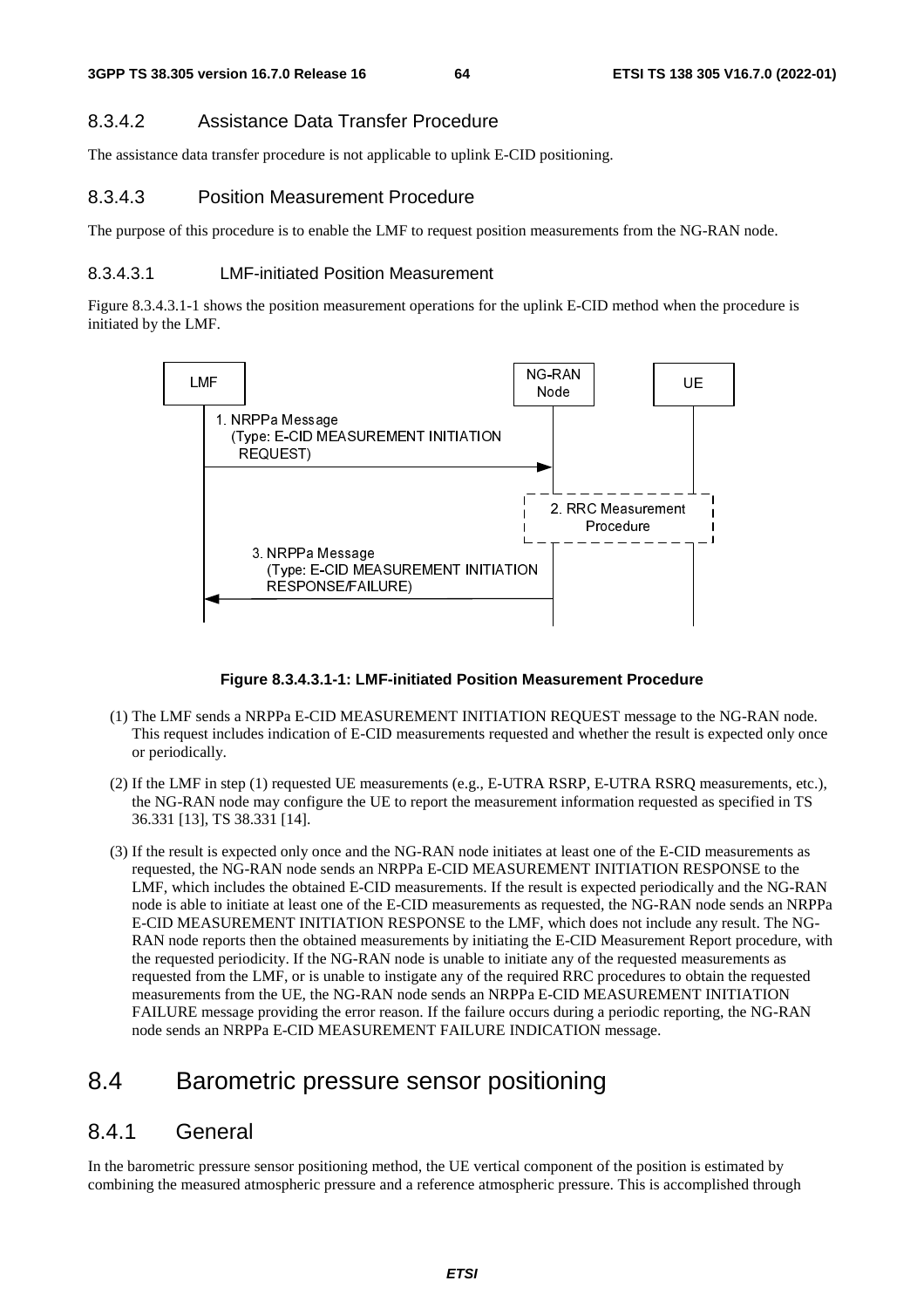barometric sensors measuring atmospheric pressure at the UE, and applying a height determination algorithm using the reference atmospheric pressure.

Three positioning modes are supported:

- *UE-Assisted*: The UE performs barometric pressure sensor measurements with or without assistance from the network and sends these measurements to the LMF where the vertical component of the position calculation may take place, possibly using additional measurements from other sources;
- *UE-Based*: The UE performs barometric pressure sensor measurements and calculates its own vertical component of the position, possibly using additional measurements from other sources.
- *Standalone*: The UE performs barometric pressure sensor measurements and calculates its own vertical component of the position, possibly using additional measurements from other sources, without network assistance.

## 8.4.2 Information to be transferred between NG-RAN/5GC Elements

This clause defines the information that may be transferred between LMF and UE.

### 8.4.2.1 Information that may be transferred from the LMF to UE

Table 8.4.2.1-1 lists assistance data for both UE-assisted and UE-based modes that may be sent from the LMF to the UE.

NOTE: The provision of these assistance data elements and the usage of these elements by the UE depend on the NG-RAN/5GC and UE capabilities, respectively.

#### **Table 8.4.2.1-1: Information that may be transferred from the LMF to UE**

| <b>Assistance Data</b>    |
|---------------------------|
| Reference pressure        |
| Additional reference data |

### 8.4.2.1.1 Barometric pressure sensor assistance data

The barometric pressure sensor assistance data may include reference pressure, along with other reference data, such as the reference point where the reference barometric pressure is valid and reference temperature at the reference point.

#### 8.4.2.2 Information that may be transferred from the UE to LMF

The information that may be signalled from the UE to the LMF is summarized in Table 8.4.2.2-1.

| Table 8.4.2.2-1: Information that may be transferred from UE to the LMF |  |  |
|-------------------------------------------------------------------------|--|--|
|-------------------------------------------------------------------------|--|--|

| <b>Information</b>                                | UE-assisted | UE-based/<br><b>Standalone</b> |
|---------------------------------------------------|-------------|--------------------------------|
| UE position estimate with uncertainty shape       | No          | Yes                            |
| Indication of used positioning methods in the fix | No          | Yes                            |
| Timestamp                                         | Yes         | Yes                            |
| Barometric pressure sensor measurements           | Yes         | No                             |

### 8.4.2.2.1 Standalone mode

In Standalone mode, the UE reports the vertical component of the position, together with an estimate of the location uncertainty, if available.

The UE should also report an indication of which positioning method(s) have been used to calculate a fix.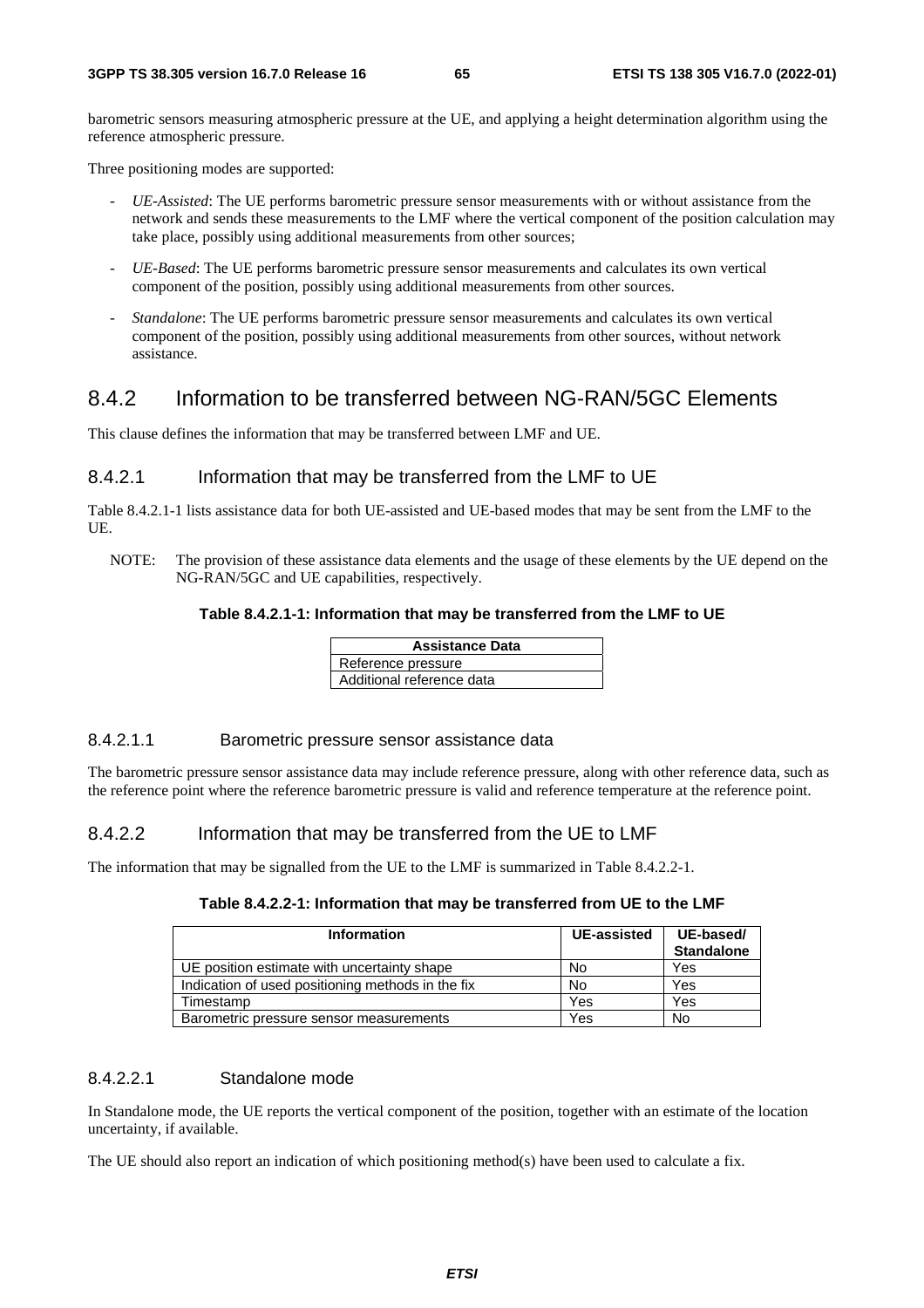## 8.4.2.2.2 UE-assisted mode

In UE-assisted mode, the UE reports the barometric pressure sensor measurements together with associated quality estimates. These measurements enable the LMF to calculate the vertical component of the location of the UE, possibly using other measurements and data.

If requested by the LMF and supported by the UE, the UE may report barometric pressure sensor measurements together with associated quality measurements, if available.

## 8.4.2.2.3 UE-based mode

In UE-based mode, the UE reports the vertical component of the position, together with an estimate of the location uncertainty, if available.

The UE should also report an indication of which positioning method(s) have been used to calculate a fix.

# 8.4.3 Barometric Pressure Sensor Positioning Procedures

## 8.4.3.1 Capability Transfer Procedure

The Capability Transfer procedure for Barometric Pressure Sensor positioning is described in clause 7.1.2.1.

## 8.4.3.2 Assistance Data Transfer Procedure

The purpose of this procedure is to enable the LMF to provide assistance data to the UE (e.g., as part of a positioning procedure) and the UE to request assistance data from the LMF (e.g., as part of a positioning procedure).

## 8.4.3.2.1 LMF initiated Assistance Data Delivery

Figure 8.4.3.2.1-1 shows the Assistance Data Delivery operations for the network-assisted barometric pressure sensor method when the procedure is initiated by the LMF.



### **Figure 8.4.3.2.1-1: LMF-initiated Assistance Data Delivery Procedure**

(1) The LMF determines that assistance data needs to be provided to the UE (e.g., as part of a positioning procedure) and sends an LPP Provide Assistance Data message to the UE. This message may include any of the barometric pressure sensor assistance data defined in clause 8.4.2.1.

## 8.4.3.2.2 UE initiated Assistance Data Transfer

Figure 8.4.3.2.2-1 shows the Assistance Data Transfer operations for the network-assisted Barometric pressure sensor method when the procedure is initiated by the UE.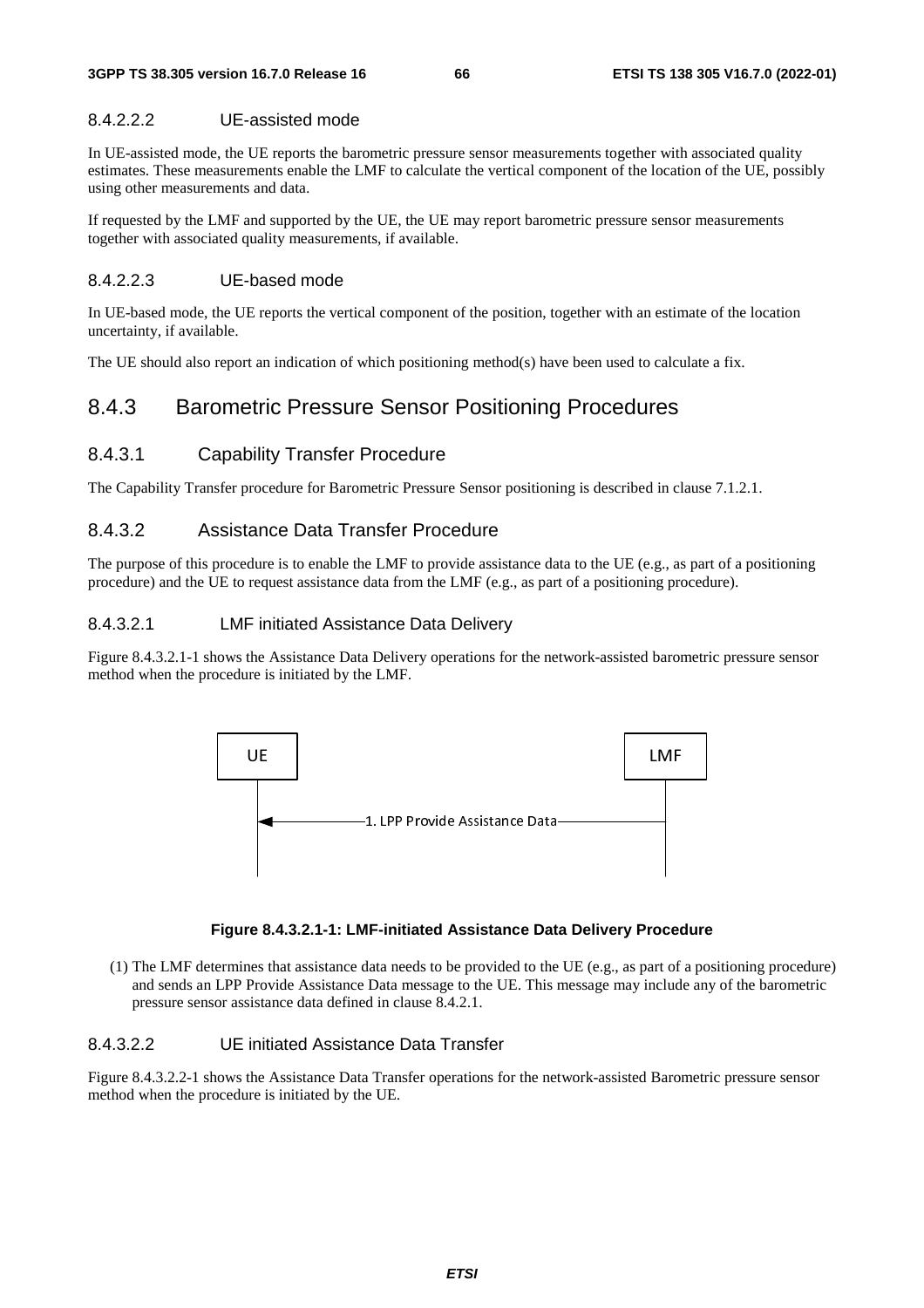

#### **Figure 8.4.3.2.2-1: UE-initiated Assistance Data Transfer Procedure**

- (1) The UE determines that certain barometric pressure sensor assistance data is desired (e.g., as part of a positioning procedure when the LMF provided assistance data are not sufficient for the UE to fulfil the request) and sends a LPP Request Assistance Data message to the LMF. This request includes an indication of which specific barometric pressure sensor assistance data is requested.
- (2) The LMF provides the requested assistance data in a LPP Provide Assistance Data message, if available at the LMF. The entire set of assistance data may be delivered in one or several LPP messages. In this case, this step may be repeated by the LMF several times. If any of the UE requested assistance data in step (1) are not provided in step 2, the UE shall assume that the requested assistance data are not supported, or currently not available at the LMF. If none of the UE requested assistance data in step (1) can be provided by the LMF, return any information that can be provided in an LPP message of type Provide Assistance Data which includes a cause indication for the not provided assistance data.

## 8.4.3.3 Location Information Transfer Procedure

The purpose of this procedure is to enable the LMF to request barometric pressure sensor measurements or position estimate from the UE, or to enable the UE to provide barometric pressure sensor measurements to the LMF for position calculation.

### 8.4.3.3.1 LMF initiated Location Information Transfer Procedure

Figure 8.4.3.3.1-1 shows the Location Information Transfer operations when the procedure is initiated by the LMF.



#### **Figure 8.4.3.3.1-1: LMF-initiated Location Information Transfer Procedure**

- (1) The LMF sends a LPP Request Location Information message to the UE for invocation of barometric pressure sensor positioning. This request includes positioning instructions such as the positioning mode (UE-assisted, UE-based, standalone), specific requested UE measurements if any, and quality of service parameters (accuracy, response time).
- (2) The UE performs the requested measurements and possibly calculates its own position. The UE sends an LPP Provide Location Information message to the LMF before the Response Time provided in step (1) elapsed. If the UE is unable to perform the requested measurements, or if the Response Time provided in step 1 elapsed before any of the requested measurements have been obtained, the UE returns any information that can be provided in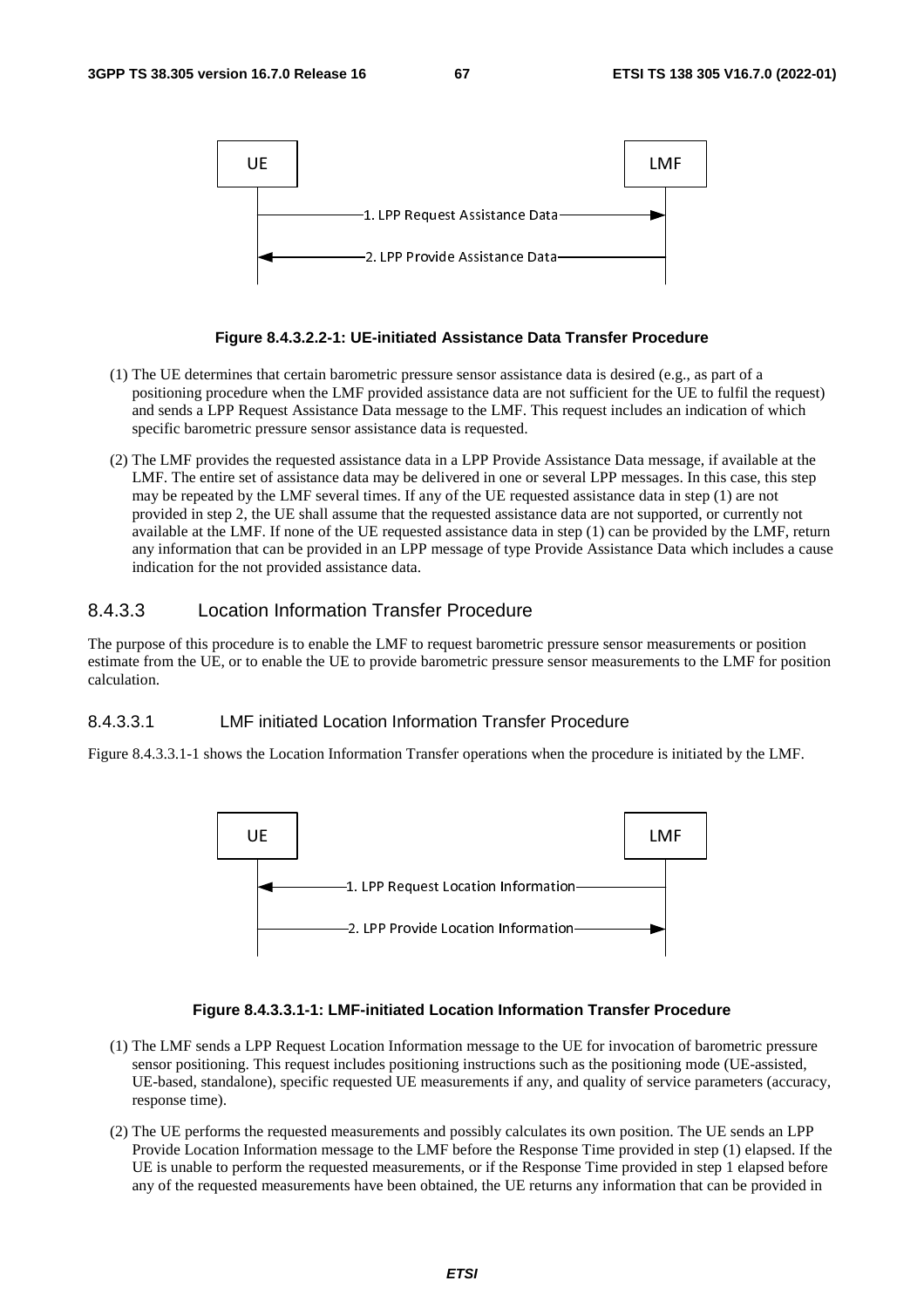an LPP message of type Provide Location Information which includes a cause indication for the not provided location information.

### 8.4.3.3.2 UE-initiated Location Information Delivery Procedure

Figure 8.4.3.3.2-1 shows the Location Information delivery operations for the barometric pressure sensor method when the procedure is initiated by the UE.



#### **Figure 8.4.3.3.2-1: UE-initiated Location Information Delivery Procedure**

(1) The UE sends an LPP Provide Location Information message to the LMF. The Provide Location Information message may include UE barometric pressure sensor measurements or location estimate already available at the UE.

# 8.5 WLAN positioning

## 8.5.1 General

In the WLAN positioning method, the UE position is estimated with the knowledge of geographical coordinate of reference WLAN access points. This is accomplished by collecting a certain amount of measurements from UE's WLAN receivers, and applying a location determination algorithm using databases of the estimated position's references points.

The UE WLAN measurements may include:

- WLAN Received Signal Strength (RSSI);
- Round Trip Time (RTT) between WLAN Access Point and the UE.

Three positioning modes are supported:

- *Standalone*:

The UE performs WLAN position measurements and location computation, without network assistance.

- *UE-assisted*:

The UE provides WLAN position measurements with or without assistance from the network to the LMF for computation of a location estimate by the network.

- *UE-based*:

The UE performs WLAN position measurements and computation of a location estimate with network assistance.

## 8.5.2 Information to be transferred between NG-RAN/5GC Elements

This clause defines the information that may be transferred between LMF and UE.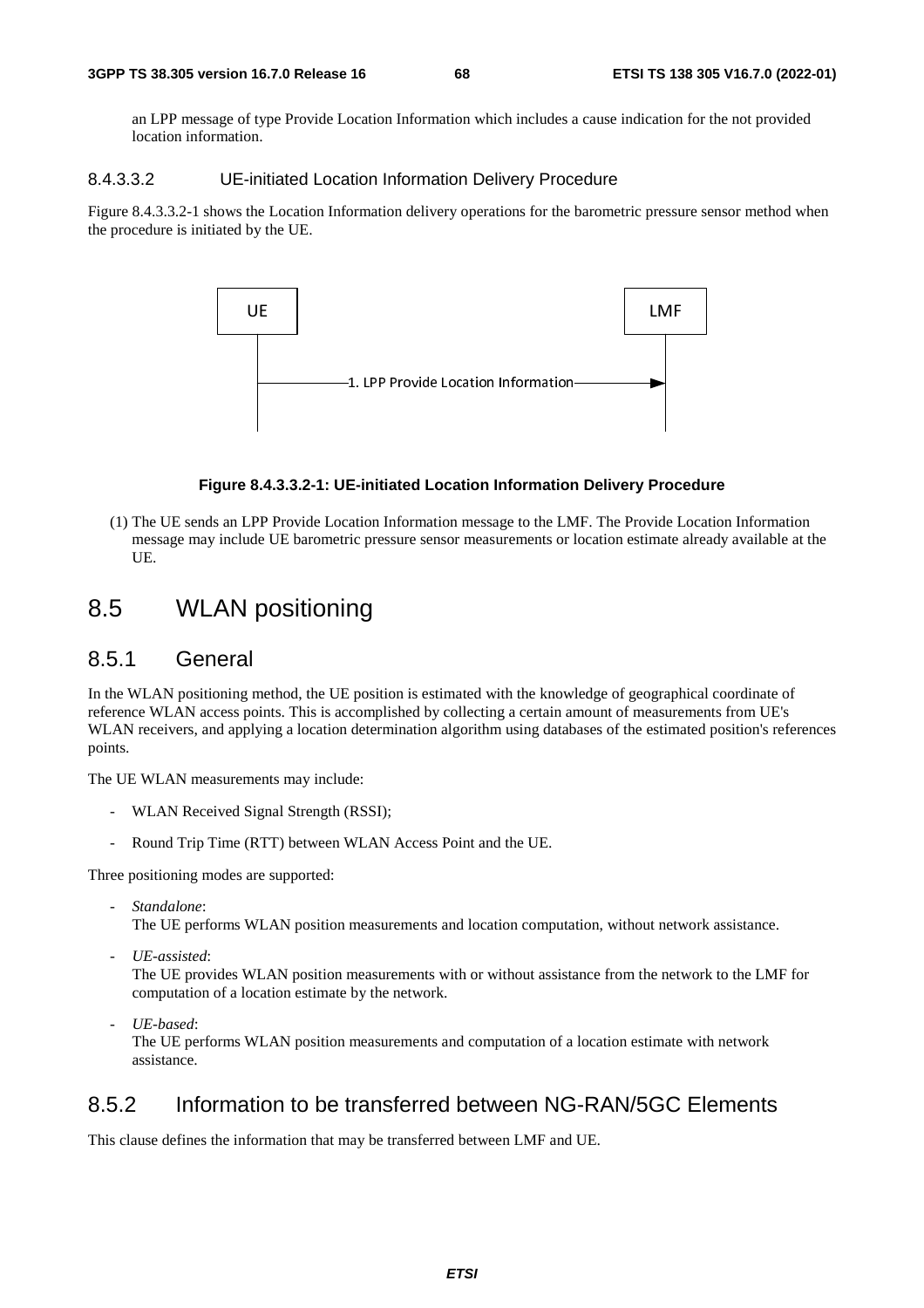## 8.5.2.1 Information that may be transferred from the LMF to UE

Table 8.5.2.1-1 lists assistance data for both UE-assisted and UE-based modes that may be sent from the LMF to the UE.

NOTE: The provision of these assistance data elements and the usage of these elements by the UE depend on the NG-RAN/5GC and UE capabilities, respectively.

#### **Table 8.5.2.1-1: Information that may be transferred from the LMF to UE**

| <b>Assistance Data</b>                                                                                                                     |  |  |
|--------------------------------------------------------------------------------------------------------------------------------------------|--|--|
| <b>WLAN AP List</b>                                                                                                                        |  |  |
| <b>BSSID</b>                                                                                                                               |  |  |
| <b>SSID</b>                                                                                                                                |  |  |
| AP Type Data <sup>(1)</sup>                                                                                                                |  |  |
| <b>AP Location</b>                                                                                                                         |  |  |
| NOTE 1: WLAN AP Type Data may include WLAN Type (e.g.,<br>802.11a/b/g/n/ac/ad, etc.), transmit power, antenna gain,<br>coverage area, etc. |  |  |

#### 8.5.2.1.1 WLAN AP BSSID

This assistance data provides the BSSID of the WLAN access point [21].

### 8.5.2.1.2 WLAN AP SSID

This assistance data provides the SSID of the WLAN access point [21].

### 8.5.2.1.3 WLAN AP Type Data

This assistance data provides additional information about the access point and may include WLAN Type (e.g., 802.11a/b/g/n/ac/ad, etc.), transmit power, antenna gain, coverage area, etc. [21]

### 8.5.2.1.4 WLAN AP Location

This assistance data provides the location (possibly including altitude information) of the access point [21].

### 8.5.2.2 Information that may be transferred from the UE to LMF

The information that may be signalled from the UE to the LMF is summarized in Table 8.5.2.2-1.

#### **Table 8.5.2.2-1: Information that may be transferred from the UE to the LMF**

| <b>Information</b>                                      | <b>UE-Assisted</b> | UE-based/<br><b>Standalone</b> |
|---------------------------------------------------------|--------------------|--------------------------------|
| <b>WLAN Location Information</b>                        |                    |                                |
| <b>BSSID</b>                                            | Yes                | No.                            |
| <b>SSID</b>                                             | Yes                | No                             |
| Received Signal Strength (RSSI)                         | Yes                | <b>No</b>                      |
| Round Trip Time (RTT)                                   | Yes                | <b>No</b>                      |
| Time Stamp                                              | Yes                | No                             |
| Measurement characteristics                             | Yes                | <b>No</b>                      |
| <b>UE Location Information</b>                          |                    |                                |
| UE position estimate with uncertainty shape             | <b>No</b>          | Yes                            |
| <b>Position Time Stamp</b>                              | No                 | Yes                            |
| Location Source (method(s) used to compute<br>location) | No                 | Yes                            |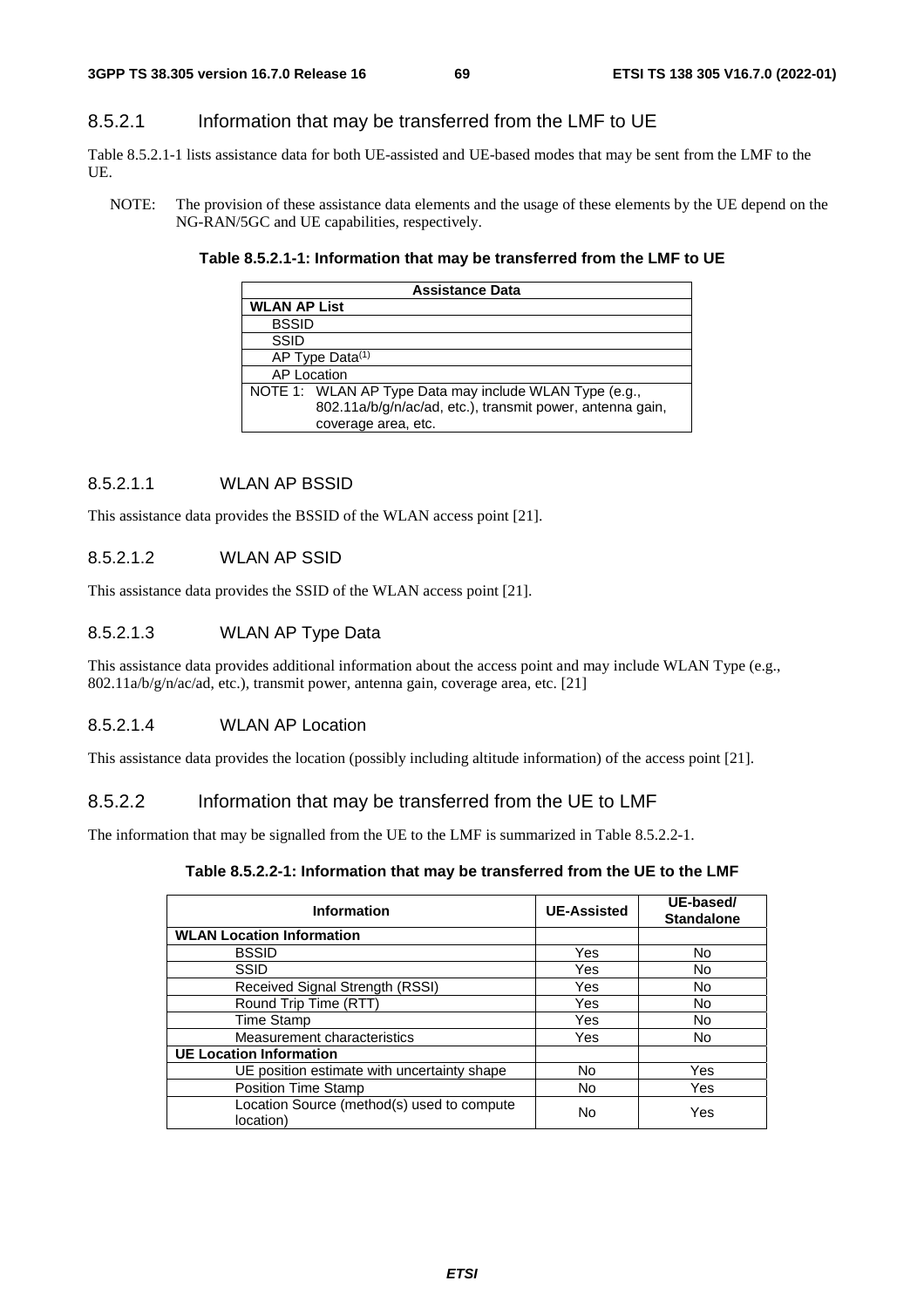#### 8.5.2.2.1 Standalone mode

In Standalone mode, the UE reports the latitude, longitude and possibly altitude, together with an estimate of the location uncertainty, if available.

The UE should also report an indication of WLAN method and possibly other positioning methods used to calculate a fix.

### 8.5.2.2.2 UE-assisted mode

In UE-assisted mode, the UE should report:

The BSSID/SSID of the measured WLAN access points, and associated RSSI or RTT.

#### 8.5.2.2.3 UE-based mode

In UE-based mode, the UE reports the latitude, longitude, and possibly altitude, together with an estimate of the location uncertainty, if available.

The UE should also report an indication that WLAN method is used and possibly other positioning methods used to calculate the fix.

## 8.5.3 WLAN Positioning Procedures

#### 8.5.3.1 Capability Transfer Procedure

The Capability Transfer procedure for WLAN positioning is described in clause 7.1.2.1.

## 8.5.3.2 Assistance Data Transfer Procedure

The purpose of this procedure is to enable the UE to request assistance data from the LMF (e.g., as part of a positioning procedure) and the LMF to provide assistance data to the UE (e.g., as part of a positioning procedure).

#### 8.5.3.2.1 LMF initiated Assistance Data Delivery

Figure 8.5.3.2.1-1 shows the Assistance Data Delivery operations for the network-assisted WLAN method when the procedure is initiated by the LMF.



#### **Figure 8.5.3.2.1: LMF-initiated Assistance Data Delivery Procedure**

(1) The LMF determines that assistance data needs to be provided to the UE (e.g., as part of a positioning procedure) and sends an LPP Provide Assistance Data message to the UE. This message may include any of the WLAN assistance data defined in clause 8.5.2.1.

#### 8.5.3.2.2 UE initiated Assistance Data Transfer

Figure 8.5.3.2.2-1 shows the Assistance Data Transfer operations for the network-assisted WLAN method when the procedure is initiated by the UE.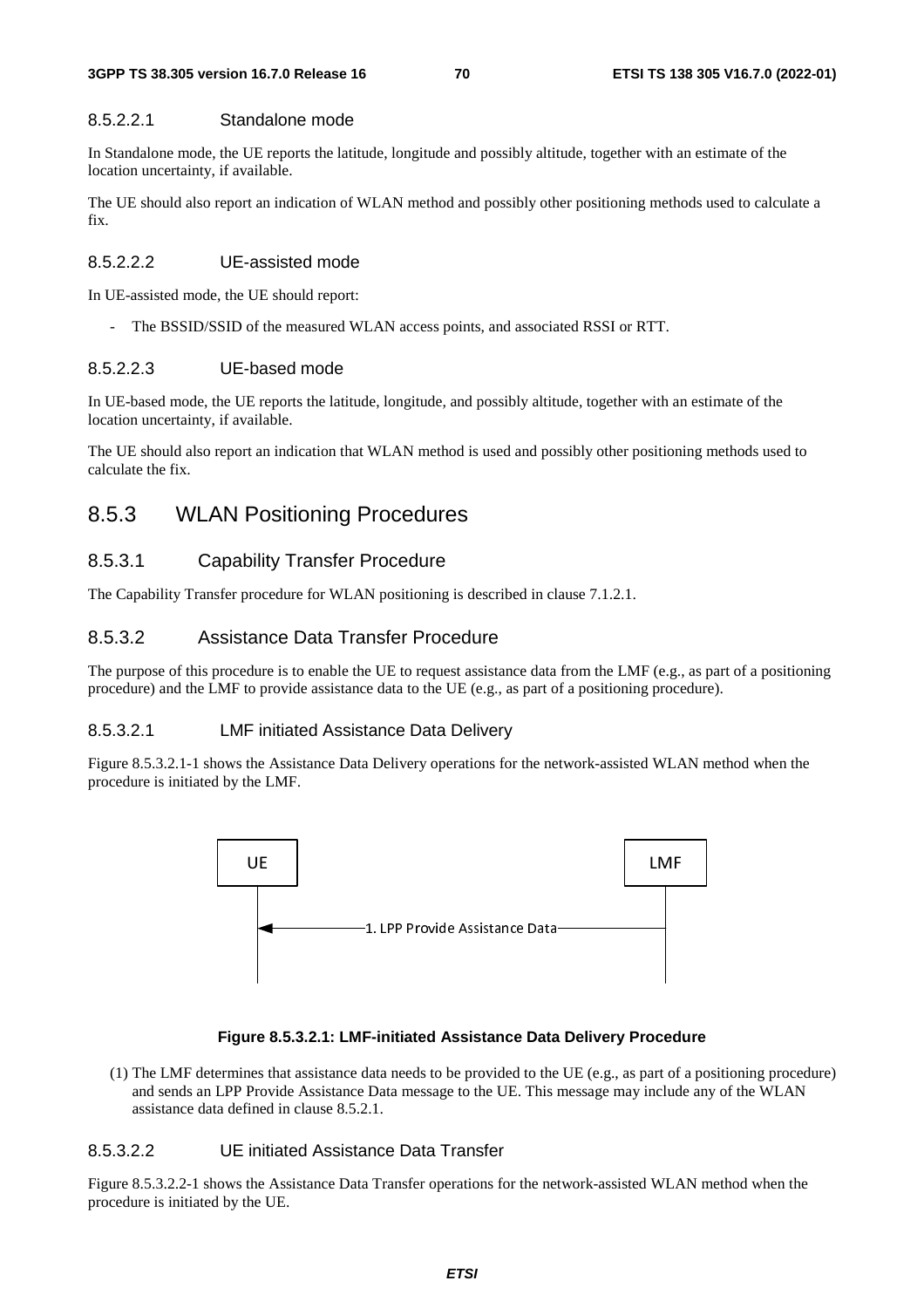

#### **Figure 8.5.3.2.2-1: UE-initiated Assistance Data Transfer Procedure**

- (1) The UE determines that certain WLAN assistance data is desired (e.g., as part of a positioning procedure when the LMF provided assistance data are not sufficient for the UE to fulfil the request) and sends a LPP Request Assistance Data message to the LMF. This request includes an indication of which specific WLAN assistance data is requested.
- (2) The LMF provides the requested assistance data in a LPP Provide Assistance Data message, if available at the LMF. The entire set of assistance data may be delivered in one or several LPP messages. In this case, this step may be repeated by the LMF several times. If any of the UE requested assistance data in step (1) are not provided in step 2, the UE shall assume that the requested assistance data are not supported, or currently not available at the LMF. If none of the UE requested assistance data in step (1) can be provided by the LMF, return any information that can be provided in an LPP message of type Provide Assistance Data which includes a cause indication for the not provided assistance data.

### 8.5.3.3 Location Information Transfer Procedure

The purpose of this procedure is to enable the LMF to request position measurements or location estimate from the UE, or to enable the UE to provide location measurements to the LMF for position calculation.

#### 8.5.3.3.1 LMF initiated Location Information Transfer Procedure

Figure 8.5.3.3.1-1 shows the Location Information Transfer operations for the WLAN method when the procedure is initiated by the LMF.



#### **Figure 8.5.3.3.1-1: LMF-initiated Location Information Transfer Procedure**

- (1) The LMF sends a LPP Request Location Information message to the UE for invocation of WLAN positioning. This request includes positioning instructions such as the positioning mode (UE-assisted, UE-based, Standalone), specific requested UE measurements if any, and quality of service parameters (accuracy, response time).
- (2) The UE performs the requested measurements and possibly calculates its own location. The UE sends an LPP Provide Location Information message to the LMF before the Response Time provided in step (1) elapsed. If the UE is unable to perform the requested measurements, or if the Response Time provided in step 1 elapsed before any of the requested measurements have been obtained, the UE returns any information that can be provided in an LPP message of type Provide Location Information which includes a cause indication for the not provided location information.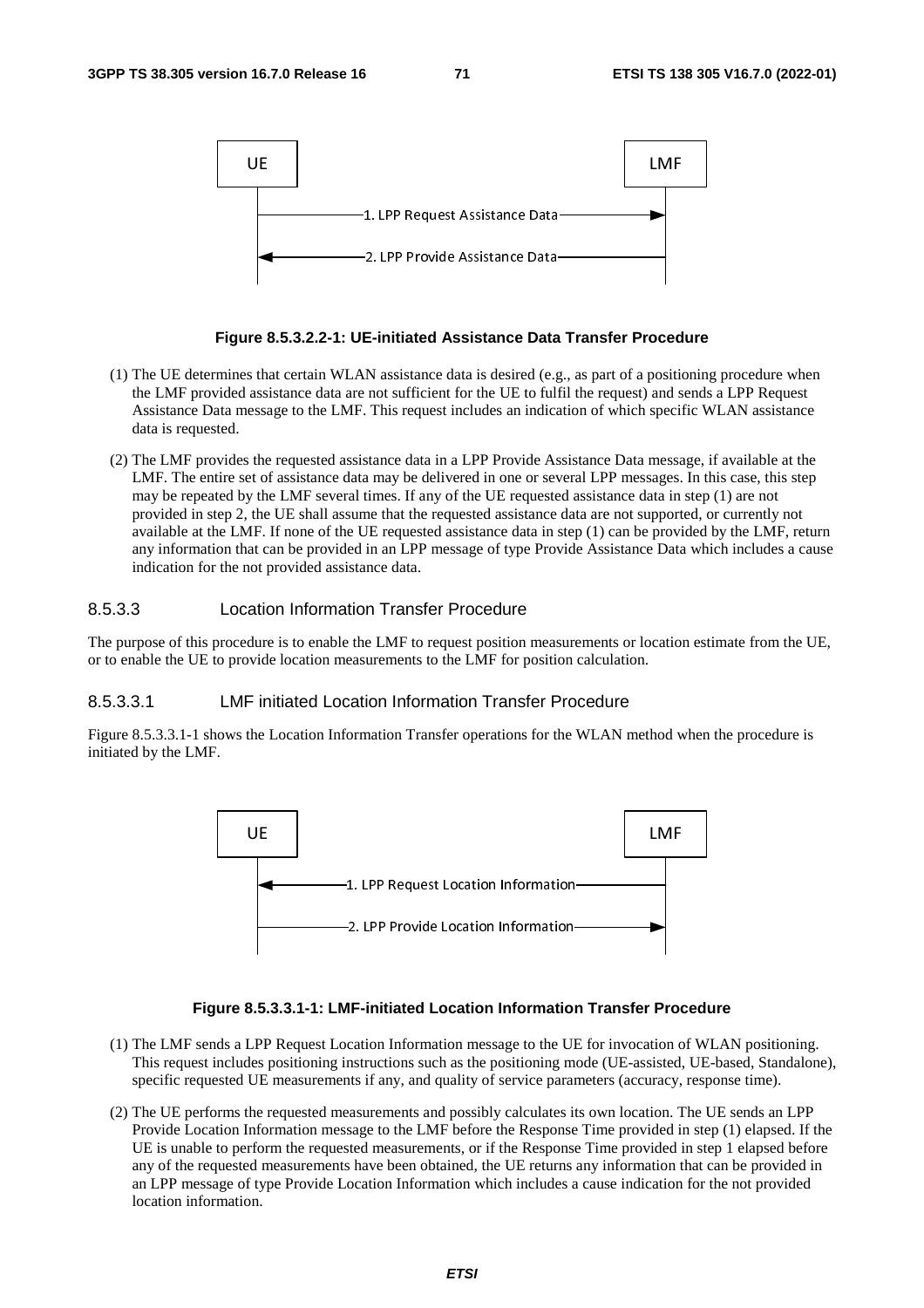#### 8.5.3.3.2 UE-initiated Location Information Delivery Procedure

Figure 8.5.3.3.2-1 shows the Location Information delivery operations for the WLAN method when the procedure is initiated by the UE.



#### **Figure 8.5.3.3.2-1: UE-initiated Location Information Delivery Procedure**

(1) The UE sends an LPP Provide Location Information message to the LMF. The Provide Location Information message may include UE WLAN information or location estimate already available at the UE.

# 8.6 Bluetooth positioning

# 8.6.1 General

In the Bluetooth positioning method, the UE position is estimated with the knowledge of geographical coordinate of reference Bluetooth beacons. This is accomplished by collecting a certain amount of measurements from UE's Bluetooth receiver, and applying a location determination algorithm using databases of the estimated position's references points.

The UE Bluetooth measurements may include:

- Bluetooth beacon's Received Signal Strength (RSSI).

Two positioning modes are supported:

- *Standalone*: The UE performs Bluetooth position measurements and location computation.
- *UE-assisted*: The UE provides Bluetooth position measurements without assistance from the network to the LMF for computation of a location estimate by the network.

# 8.6.2 Information to be transferred between NG-RAN/5GC Elements

This clause defines the information that may be transferred between LMF and UE.

### 8.6.2.1 Information that may be transferred from the LMF to UE

Bluetooth positioning does not require any assistance data to be transferred from the LMF to the UE.

#### 8.6.2.2 Information that may be transferred from the UE to LMF

The information that may be signalled from the UE to the LMF is summarized in Table 8.6.2.2-1.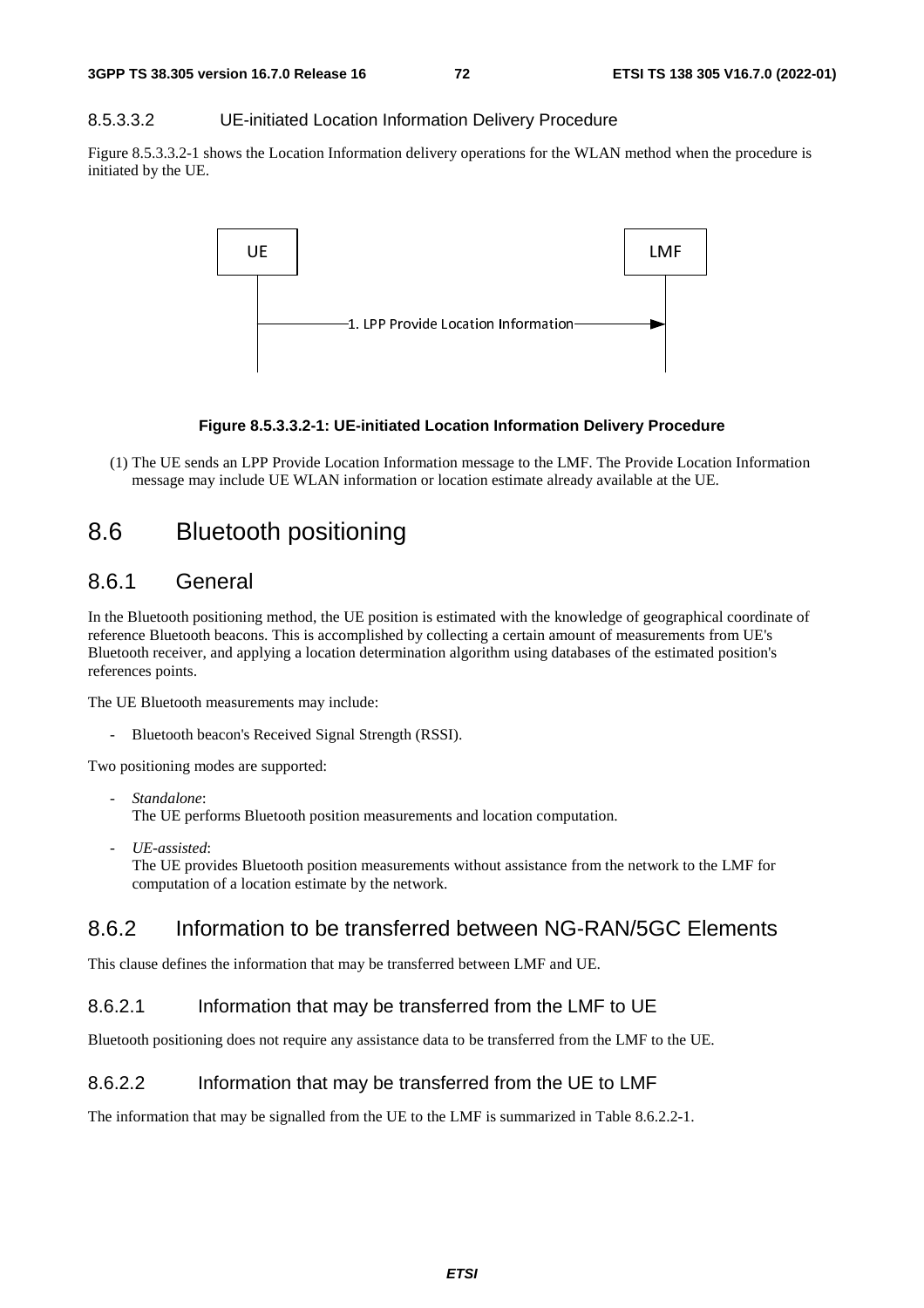| <b>Information</b>                                      | <b>UE-Assisted</b> | <b>Standalone</b> |
|---------------------------------------------------------|--------------------|-------------------|
| <b>Bluetooth Location Information</b>                   |                    |                   |
| <b>MAC Address</b>                                      | Yes                | No                |
| Received Signal Strength (RSSI)                         | Yes                | No                |
| <b>Time Stamp</b>                                       | Yes                | No                |
| Measurement characteristics                             | Yes                | No                |
| <b>UE Location Information</b>                          |                    |                   |
| UE position estimate with uncertainty shape             | No                 | Yes               |
| <b>Position Time Stamp</b>                              | No                 | Yes               |
| Location Source (method(s) used to compute<br>location) | No                 | Yes               |

**Table 8.6.2.2-1: Information that may be transferred from the UE to the LMF** 

#### 8.6.2.2.1 Standalone mode

In Standalone mode, the UE reports the latitude, longitude and possibly altitude, together with an estimate of the location uncertainty, if available.

The UE should also report an indication of Bluetooth method and possibly other location methods have been used to calculate a fix.

### 8.6.2.2.2 UE-assisted mode

In UE-assisted mode, the UE should report:

- The MAC addresses of the measured Bluetooth beacons and associated RSSI.

# 8.6.3 Bluetooth Positioning Procedures

## 8.6.3.1 Capability Transfer Procedure

The Capability Transfer procedure for Bluetooth positioning is described in clause 7.1.2.1.

#### 8.6.3.2 Assistance Data Transfer Procedure

Assistance data transfer is not required for Bluetooth positioning.

# 8.6.3.3 Location Information Transfer Procedure

The purpose of this procedure is to enable the LMF to request position measurements or location estimate from the UE, or to enable the UE to provide location measurements to the LMF for position calculation.

### 8.6.3.3.1 LMF initiated Location Information Transfer Procedure

Figure 8.6.3.3.1-1 shows the Location Information Transfer operations for the Bluetooth method when the procedure is initiated by the LMF.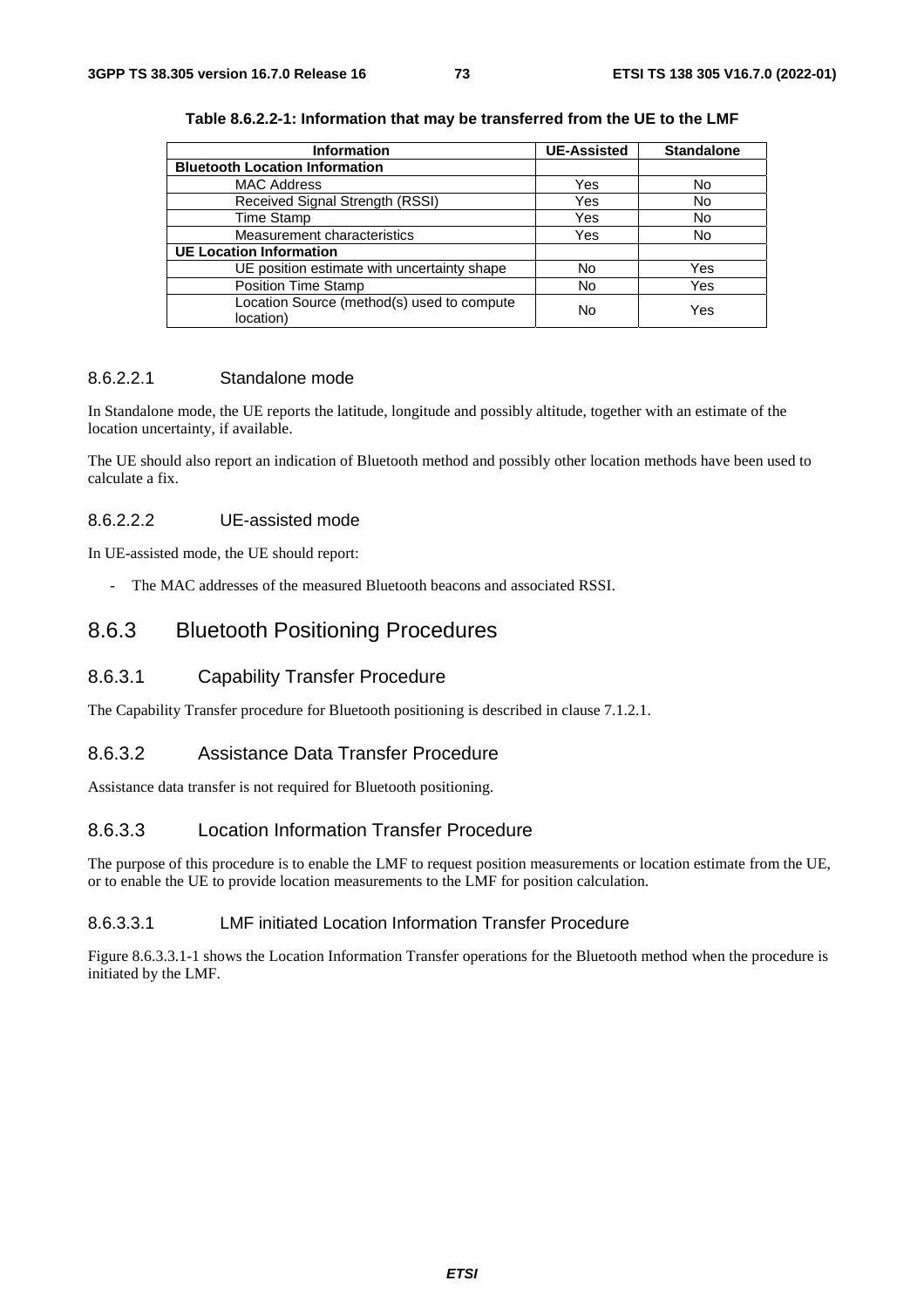

#### **Figure 8.6.3.3.1-1: LMF-initiated Location Information Transfer Procedure**

- (1) The LMF sends a LPP Request Location Information message to the UE for invocation of Bluetooth positioning. This request includes positioning instructions such as the positioning mode (UE-assisted, Standalone), specific requested UE measurements if any, and quality of service parameters (accuracy, response time).
- (2) The UE performs the requested measurements and possibly calculates its own location. The UE sends an LPP Provide Location Information message to the LMF before the Response Time provided in step (1) elapsed. If the UE is unable to perform the requested measurements, or if the Response Time provided in step 1 elapsed before any of the requested measurements have been obtained, the UE returns any information that can be provided in an LPP message of type Provide Location Information which includes a cause indication for the not provided location information.

### 8.6.3.3.2 UE-initiated Location Information Delivery Procedure

Figure 8.6.3.3.2-1 shows the Location Information delivery operations for the Bluetooth method when the procedure is initiated by the UE.



#### **Figure 8.6.3.3.2-1: UE-initiated Location Information Delivery Procedure**

(1) The UE sends an LPP Provide Location Information message to the LMF. The Provide Location Information message may include UE Bluetooth information or location estimate already available at the UE.

# 8.7 TBS positioning

# 8.7.1 General

Terrestrial Beacon Systems (TBS) is the standard generic term for a network of ground-based transmitters broadcasting signals for geo-spatial positioning with wide-area or regional coverage. The following TBSs are supported in this version of the specification:

- Metropolitan Beacon Systems (MBS).
- NOTE: PRS-based TBS is part of downlink OTDOA positioning and described in clause 8.2.

Three positioning modes are supported: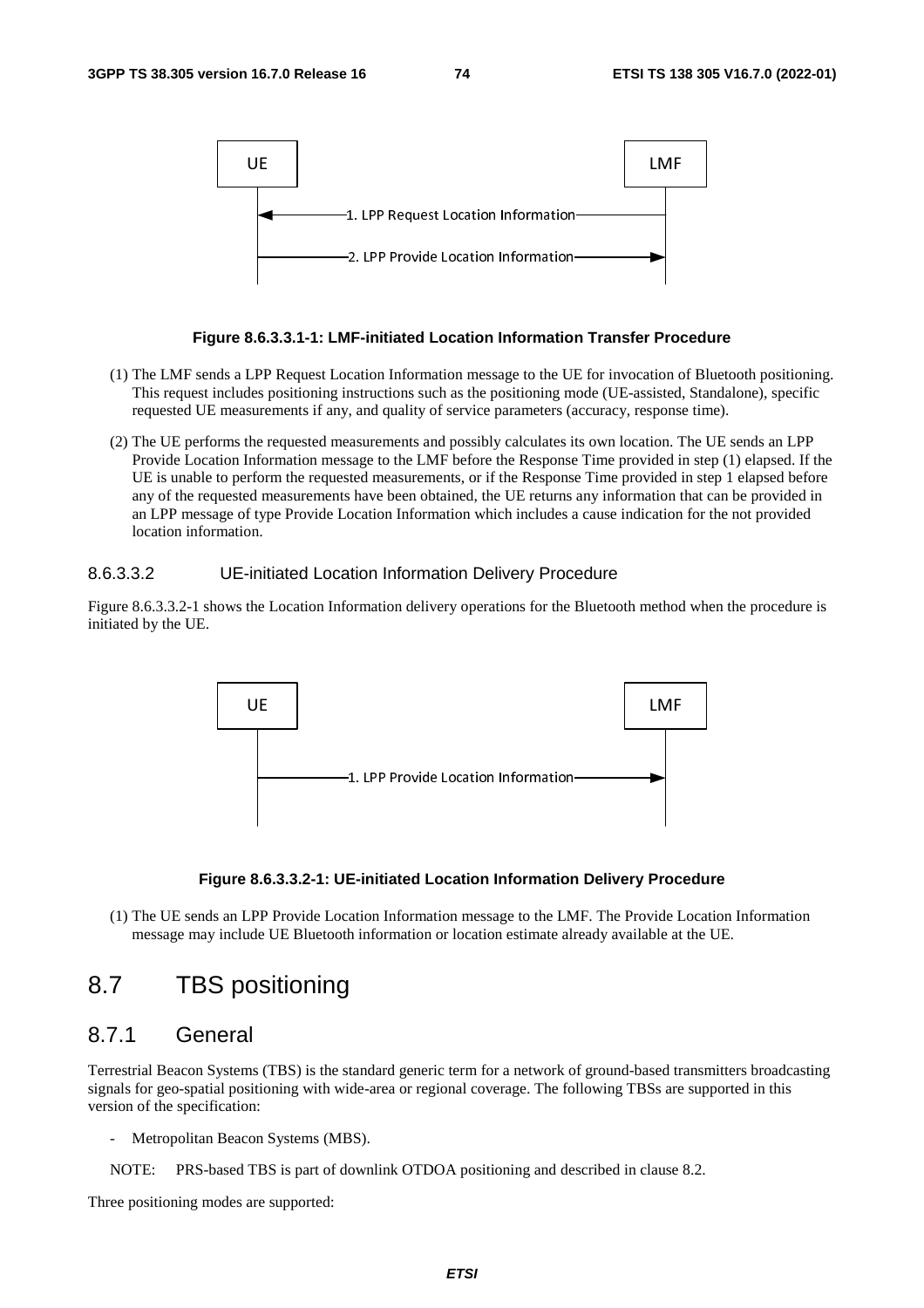- UE-Assisted: The UE performs TBS measurements with or without assistance from the network, and sends these measurements to the LMF where the position calculation takes place, possibly using additional measurements from other (non-TBS) sources;
- *UE-Based*: The UE performs TBS measurements and calculates its own location, possibly using additional measurements from other (non-TBS) sources.
- *Standalone*: The UE performs TBS measurements and calculates its own location, possibly using additional measurements from other (non-TBS) sources, without network assistance.

# 8.7.2 Information to be transferred between NG-RAN/5GC Elements

This clause defines the information that may be transferred between LMF and UE.

#### 8.7.2.1 Information that may be transferred from the LMF to UE

Table 8.7.2.1-1 lists assistance data for both UE-assisted and UE-based modes that may be sent from the LMF to the UE.

NOTE: The provision of these assistance data elements and the usage of these elements by the UE depend on the NG-RAN/5GC and UE capabilities, respectively.

#### **Table 8.7.2.1-1: Information that may be transferred from the LMF to UE**

| <b>Assistance Data</b> |
|------------------------|
| Acquisition assistance |
| Almanac                |

#### 8.7.2.1.1 Acquisition Assistance

Acquisition assistance provides the MBS receiver with information about visible beacons, PN Codes, and other information of the MBS signals to enable a fast acquisition of the MBS signals.

#### 8.7.2.1.2 Almanac

Almanac assistance provides the MBS receiver with MBS beacon parameters that can be used to determine the UE position.

### 8.7.2.2 Information that may be transferred from the UE to LMF

The information that may be signalled from the UE to the LMF is summarized in Table 8.7.2.2-1.

| <b>Information</b>                                  | <b>UE-assisted</b> | UE-based/<br><b>Standalone</b> |
|-----------------------------------------------------|--------------------|--------------------------------|
| UE position estimate with uncertainty shape         | No                 | Yes                            |
| Timestamp                                           | Yes                | Yes                            |
| Indication of used positioning methods in the fix   | No                 | Yes                            |
| TBS measurements (code phase (MBS))                 | Yes                | <b>No</b>                      |
| Measurement quality parameters for each measurement | Yes                | No                             |

### 8.7.2.2.1 Standalone mode

In Standalone mode, the UE reports the latitude, longitude and possibly altitude, together with an estimate of the location uncertainty, if available.

The UE should also report an indication that TBS method is used and possibly other positioning methods used to calculate the fix.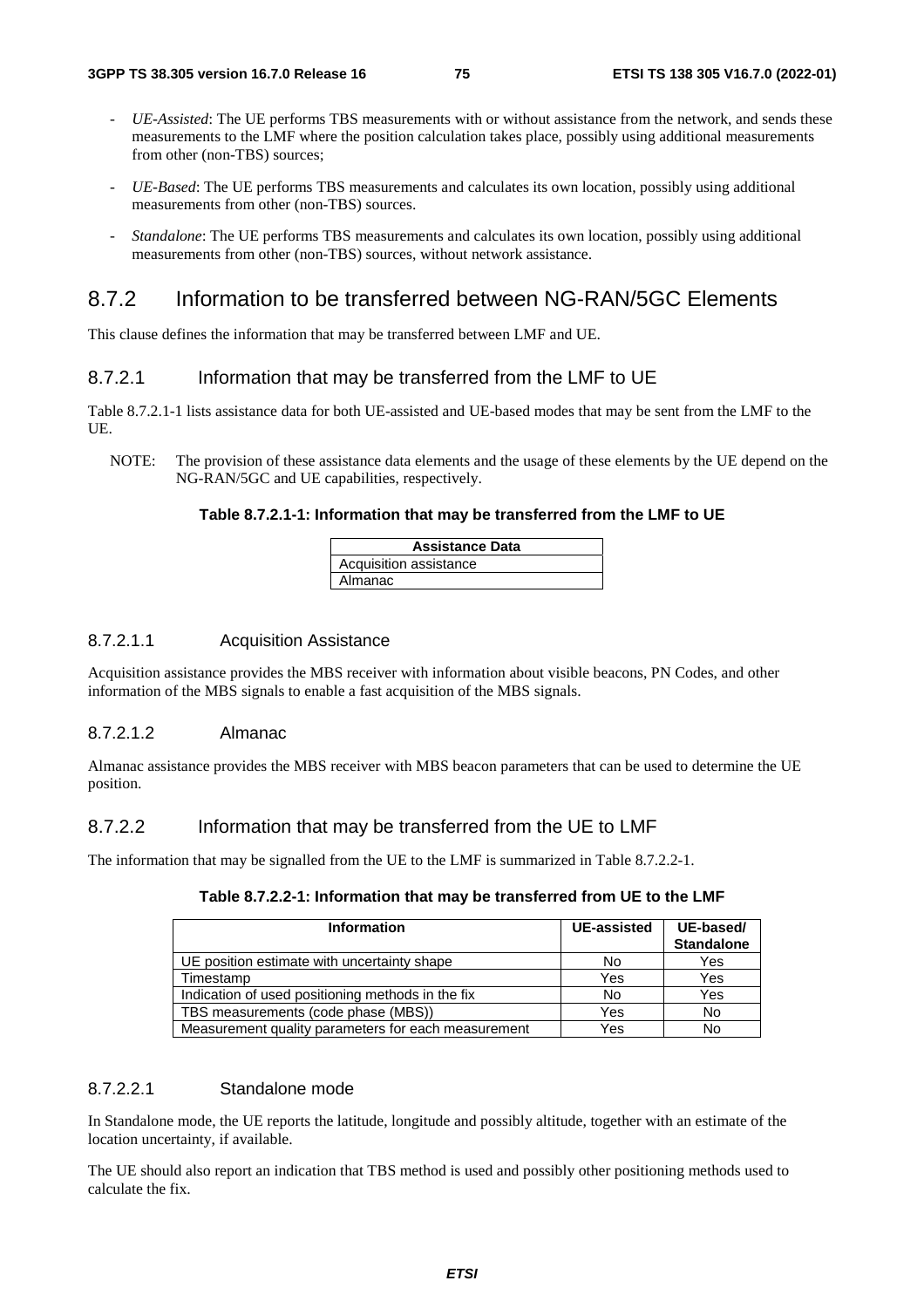# 8.7.2.2.2 UE-assisted mode

In UE-assisted mode, the UE reports the TBS associated measurements, together with associated quality estimates. These measurements enable the LMF to calculate the location of the UE, possibly using other measurements and data.

### 8.7.2.2.3 UE-based mode

In UE-based mode, the UE reports the latitude and longitude, together with an estimate of the location uncertainty, if available.

The UE should also report an indication that TBS method is used and possibly other positioning methods used to calculate the fix.

# 8.7.3 TBS Positioning Procedures

# 8.7.3.1 Capability Transfer Procedure

The Capability Transfer procedure for TBS positioning is described in clause 7.1.2.1.

# 8.7.3.2 Assistance Data Transfer Procedure

The purpose of this procedure is to enable the LMF to provide assistance data to the UE (e.g., as part of a positioning procedure) and the UE to request assistance data from the LMF (e.g., as part of a positioning procedure).

# 8.7.3.2.1 LMF initiated Assistance Data Delivery

Figure 8.7.3.2.1-1 shows the Assistance Data Delivery operations for the network-assisted TBS method when the procedure is initiated by the LMF.



#### **Figure 8.7.3.2.1-1: LMF-initiated Assistance Data Delivery Procedure**

(1) The LMF determines that assistance data needs to be provided to the UE (e.g., as part of a positioning procedure) and sends an LPP Provide Assistance Data message to the UE. This message may include any of the TBS assistance data defined in clause 8.7.2.1.

# 8.7.3.2.2 UE initiated Assistance Data Transfer

Figure 8.7.3.2.2-1 shows the Assistance Data Transfer operations for the network-assisted TBS method when the procedure is initiated by the UE.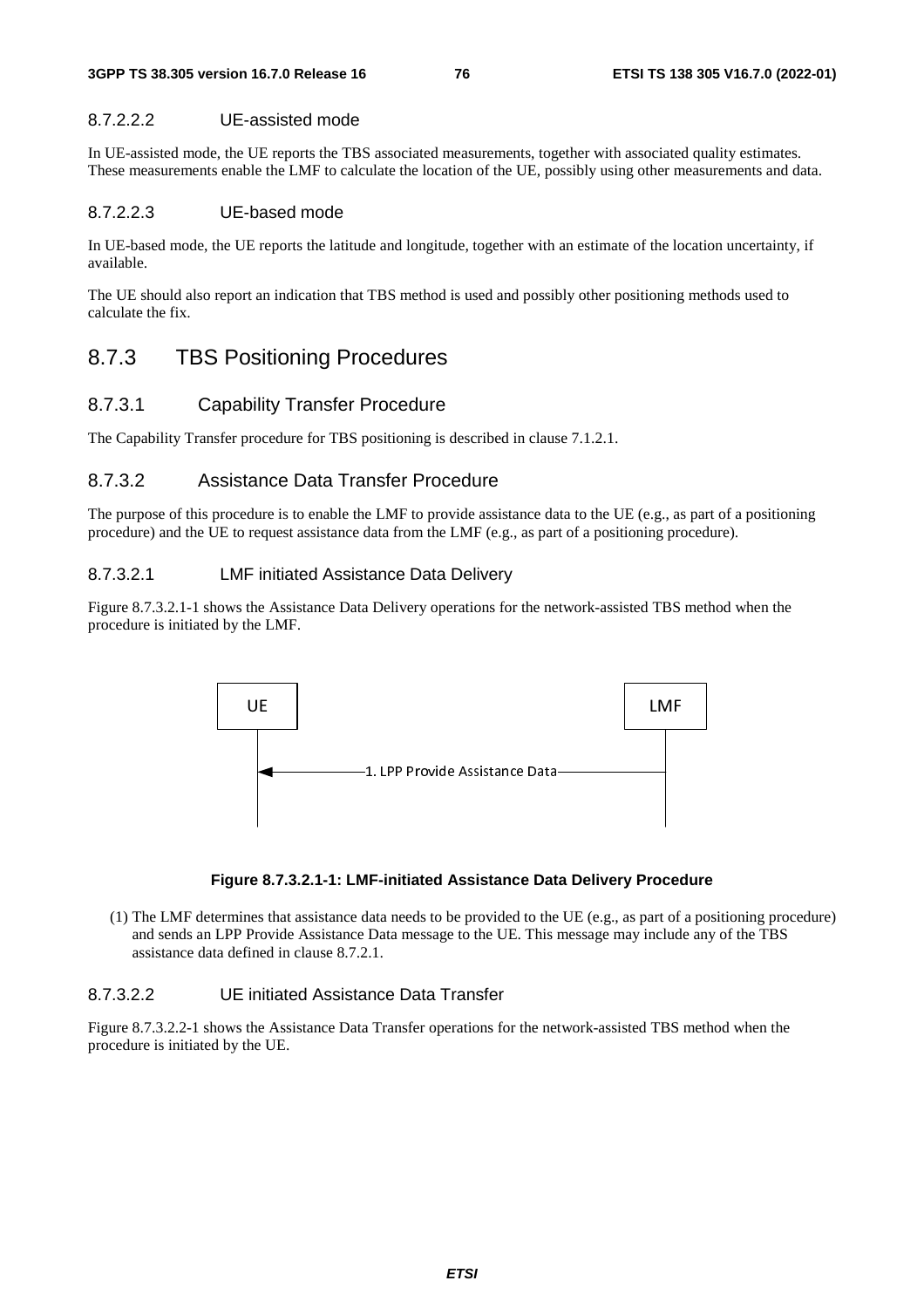

#### **Figure 8.7.3.2.2-1: UE-initiated Assistance Data Transfer Procedure**

- (1) The UE determines that certain TBS assistance data is desired (e.g., when the LMF provided assistance data are not sufficient for the UE to fulfil the request) and sends a LPP Request Assistance Data message to the LMF. This request includes an indication of which specific TBS assistance data is requested.
- (2) The LMF provides the requested assistance data in a LPP Provide Assistance Data message, if available at the LMF. The entire set of assistance data may be delivered in one or several LPP messages. In this case, this step may be repeated by the LMF several times. If any of the UE requested assistance data in step (1) are not provided in step 2, the UE shall assume that the requested assistance data are not supported, or currently not available at the LMF. If none of the UE requested assistance data in step (1) can be provided by the LMF, return any information that can be provided in an LPP message of type Provide Assistance Data which includes a cause indication for the not provided assistance data.

# 8.7.3.3 Location Information Transfer Procedure

The purpose of this procedure is to enable the LMF to request position measurements or location estimate from the UE, or to enable the UE to provide location measurements to the LMF for position calculation.

### 8.7.3.3.1 LMF initiated Location Information Transfer Procedure

Figure 8.7.3.3.1-1 shows the Location Information Transfer operations for the TBS method when the procedure is initiated by the LMF.



#### **Figure 8.7.3.3.1-1: LMF-initiated Location Information Transfer Procedure**

- (1) The LMF sends a LPP Request Location Information message to the UE for invocation of TBS positioning. This request includes positioning instructions such as the positioning mode (UE-assisted, UE-based, Standalone), specific requested UE measurements if any, and quality of service parameters (accuracy, response time).
- (2) The UE performs the requested measurements and possibly calculates its own location. The UE sends an LPP Provide Location Information message to the LMF before the Response Time provided in step (1) elapsed. If the UE is unable to perform the requested measurements, or if the Response Time provided in step 1 elapsed before any of the requested measurements have been obtained, the UE returns any information that can be provided in an LPP message of type Provide Location Information which includes a cause indication for the not provided location information.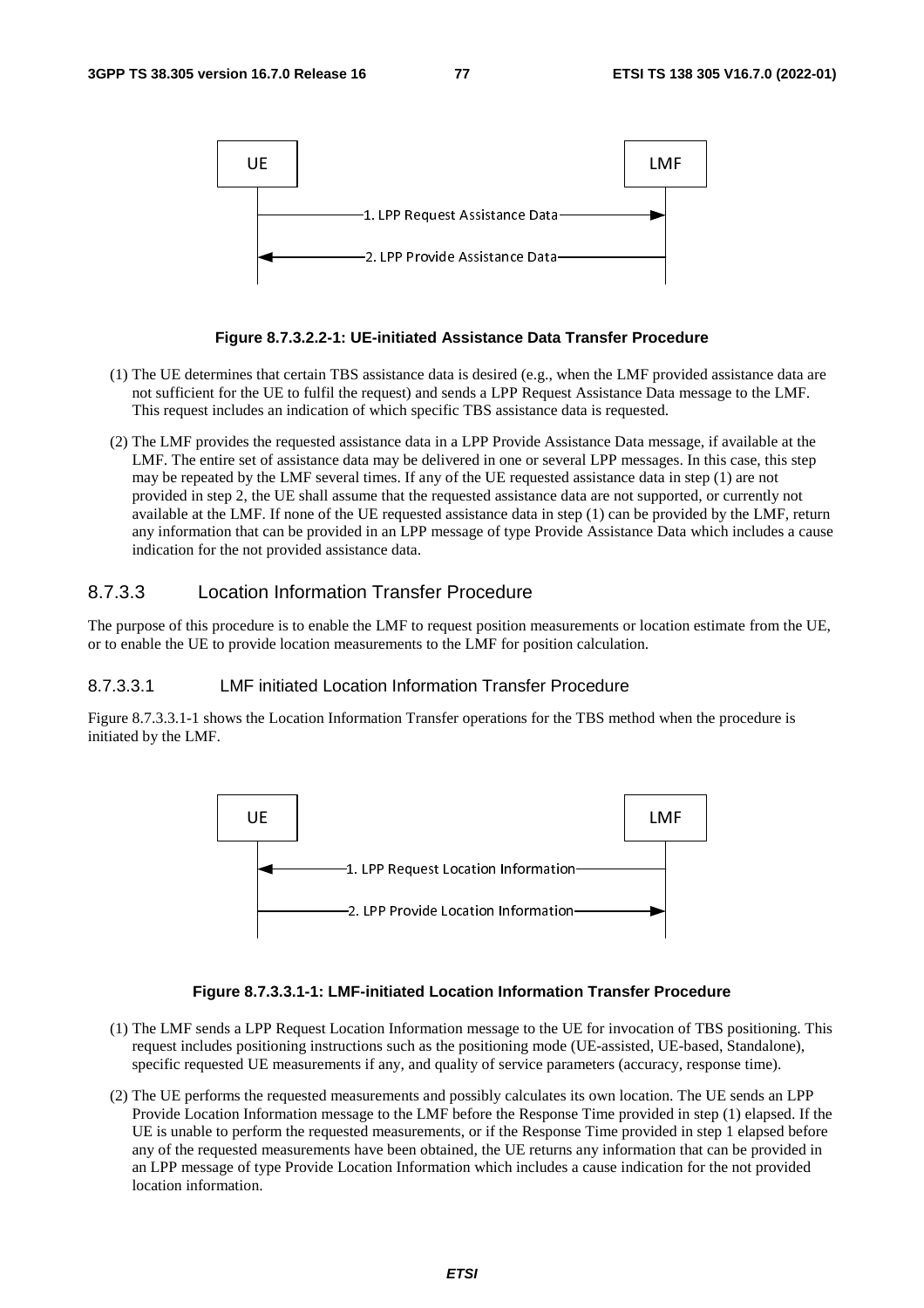#### 8.7.3.3.2 UE-initiated Location Information Delivery Procedure

Figure 8.7.3.3.2-1 shows the Location Information delivery operations for the TBS method when the procedure is initiated by the UE.



#### **Figure 8.7.3.3.2-1: UE-initiated Location Information Delivery Procedure**

(1) The UE sends an LPP Provide Location Information message to the LMF. The Provide Location Information message may include UE TBS measurements or location estimate already available at the UE.

# 8.8 Motion sensor positioning method

# 8.8.1 General

Motion sensors can be used to estimate the location of the UE. With the combination of other positioning methods (hybrid) a more accurate position of the UE can be computed. UE using one or more motion sensors provides the movement information. The movement information comprises displacement results estimated as an ordered series of points.

The positioning modes supported are UE-Assisted, UE-Based, and Standalone*.*

# 8.8.2 Information to be transferred between NG-RAN/5GC Elements

# 8.8.2.1 General

This clause defines the information (e.g., assistance data, position and/or measurement data) that may be transferred between NG-RAN/5GC elements.

### 8.8.2.2 Information that may be transferred from the UE to LMF

The information transferred from the UE to the LMF consists of capability information and location measurements or UE position. The supported information elements are given in Table 8.8.2.2-1.

#### **Table 8.8.2.2-1: Sensor Measurement Information that may be transferred from UE to the LMF**

| <b>Information</b>        | <b>UE-assisted</b> | UE-based/<br><b>Standalone</b> |
|---------------------------|--------------------|--------------------------------|
| Displacement Timestamp    | Yes                | Yes                            |
| Displacement Information  | Yes                | Yes                            |
| <b>Reference Position</b> | Yes                | Yes                            |
| Reference Time            | Yes                | Yes                            |

#### 8.8.2.2.1 UE-assisted, UE-based, Standalone mode

In the UE-assisted, UE-Based, and Standalone mode, the UE reports, displacement information, displacement timestamp, reference position and reference time.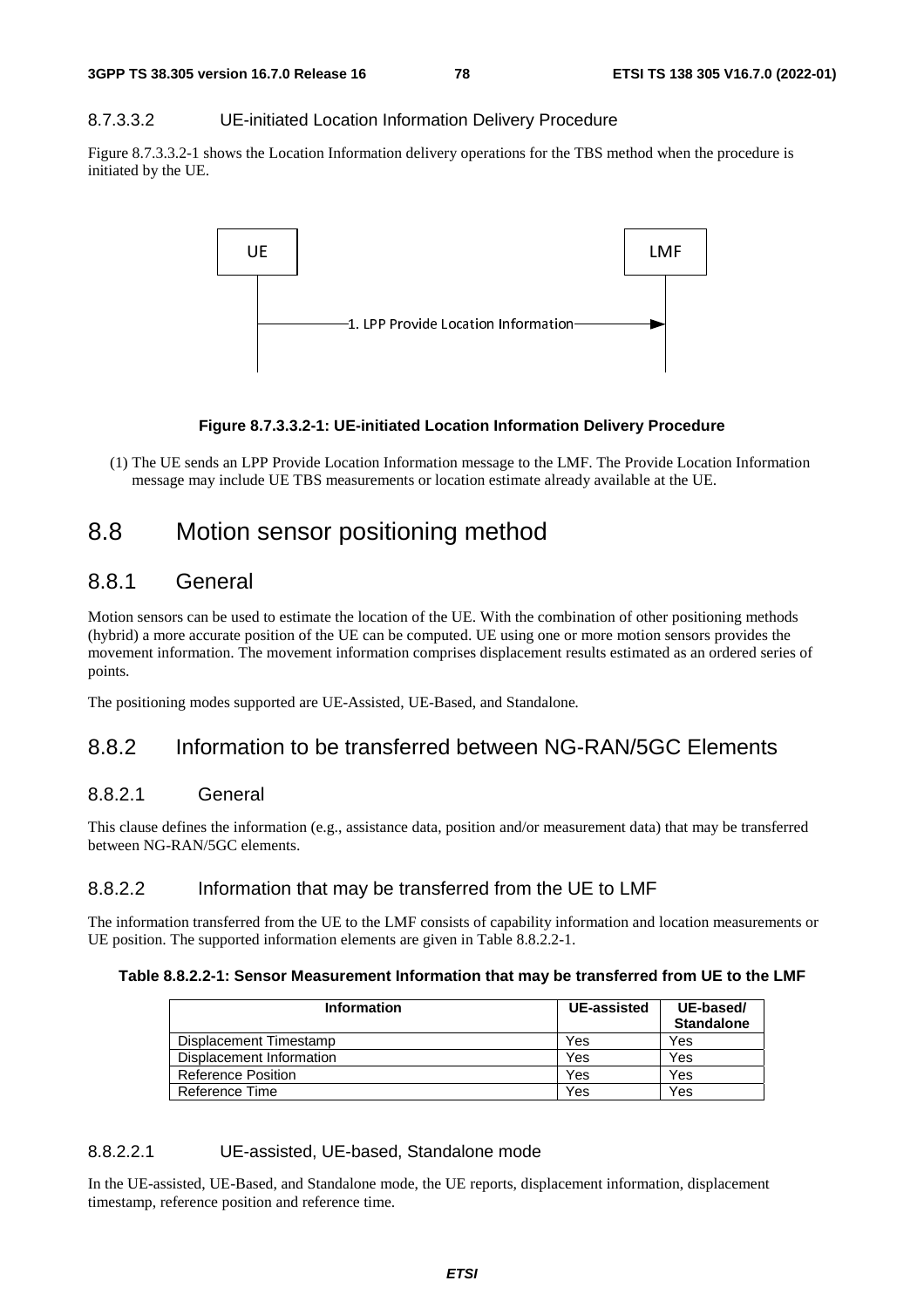#### 8.8.2.2.2 UE Displacement and Movement Information

The UE may report movement and displacement information which comprises an ordered series of direction, distance travelled by the target device and the time intervals when these measurements are taken.

#### 8.8.2.3 Information that may be transferred from the LMF to the UE

In this release, no information, e.g. assistance data is transferred to the UE.

# 8.8.3 Motion Sensors Location Information Transfer Procedure

# 8.8.3.1 General

The purpose of this procedure is to enable the LMF to request additional sensor measurements or to enable the UE to provide sensor measurements to the LMF for position calculation.

### 8.8.3.2 LMF initiated Location Information Transfer Procedure

Figure 8.8.3.2-1 shows the Location Information Transfer operations when the procedure is initiated by the LMF.



**Figure 8.8.3.2-1: LMF-initiated Location Information Transfer Procedure** 

- (1) The LMF sends a LPP Request Location Information message to the UE for invocation of motion sensor positioning. This request includes positioning instructions such as the positioning mode, specific requested UE measurements if any, and quality of service parameters (accuracy, response time).
- (2) The UE performs the requested measurements. The UE sends an LPP Provide Location Information message to the LMF before the Response Time provided in step (1) elapsed. If the UE is unable to perform the requested measurements, or if the Response Time provided in step 1 elapsed before any of the requested measurements have been obtained, the UE returns any information that can be provided in an LPP message of type Provide Location Information which includes a cause indication for the not provided location information.

#### 8.8.3.3 UE-initiated Location Information Delivery Procedure

Figure 8.8.3.3-1 shows the Location Information delivery operations for motion sensor method when the procedure is initiated by the UE.



**Figure 8.8.3.3-1: UE-initiated Location Information Delivery Procedure**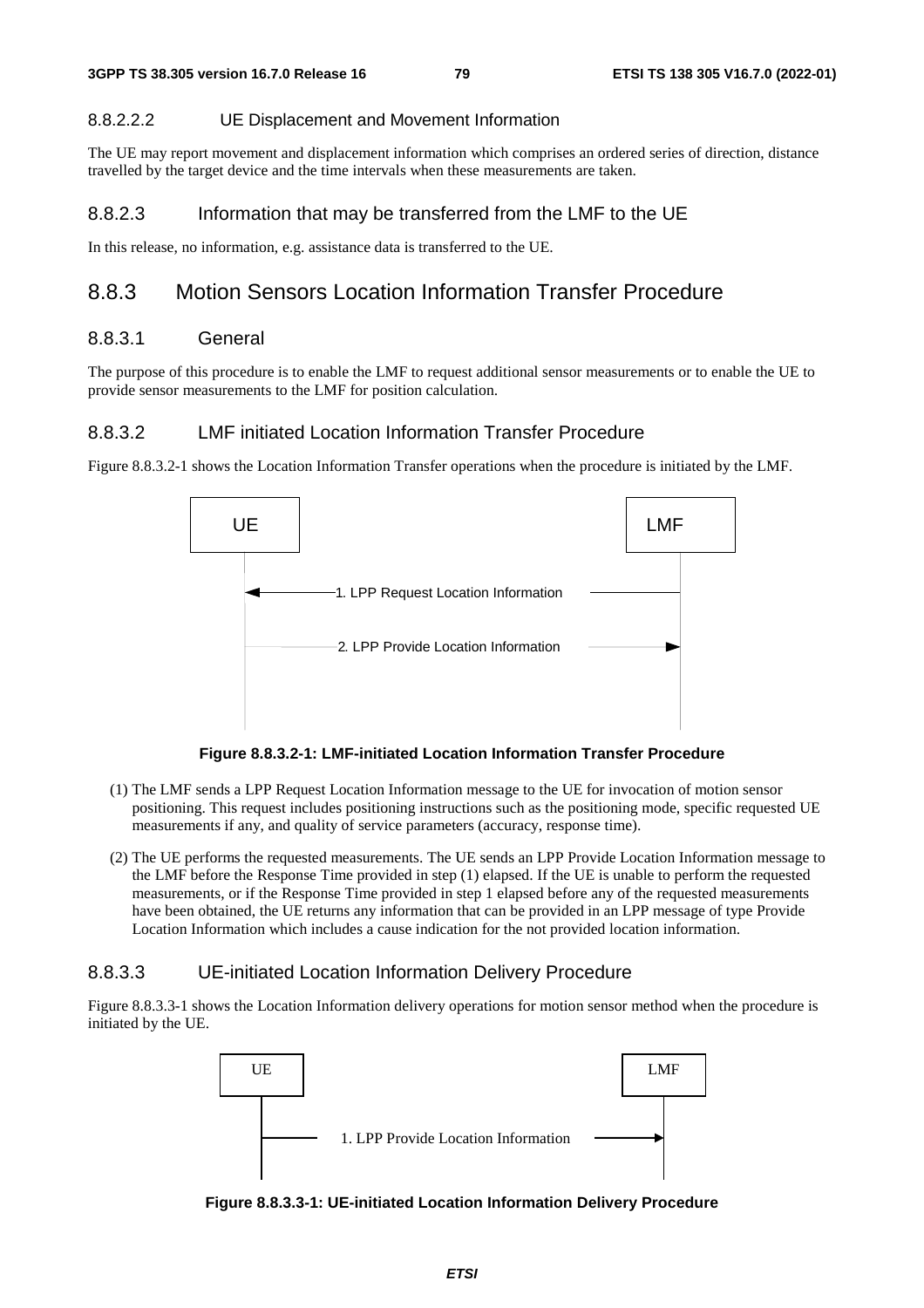(1) The UE sends an LPP Provide Location Information message to the LMF. The Provide Location Information message may include UE sensor measurements or location estimate already available at the UE.

# 8.9 NR Enhanced cell ID positioning methods

# 8.9.1 General

NR Enhanced Cell ID (NR E-CID) positioning refers to techniques which use UE and/or NR radio resource related measurements to improve the UE location estimate. In the case of uplink NR E-CID inter-RAT E-UTRA measurements reported by UE may also be used.

NOTE 1: For NR E-CID positioning methods the UE reports only the measurements that it has available rather than being required to take additional measurement actions. Therefore, the measurement gap request procedure described in clause 7.4.1.1 is not applicable for NR E-CID positioning methods.

NR E-CID measurements may include:

UE measurements (TS 38.215 [37]):

- SS Reference signal received power (SS-RSRP);
- SS Reference Signal Received Quality (SS-RSRQ);
- CSI Reference signal received power (CSI-RSRP);
- CSI Reference Signal Received Quality (CSI-RSRQ).

The UE measurements above may be aggregated at cell level or measured per SSB or CSI-RS resource.

NR E-CID UE measurements for other RAT may include:

- E-UTRA Reference signal received power (RSRP);
- E-UTRA Reference Signal Received Quality (RSRQ);

NOTE 2: The above E-UTRA measurements by UE are only used for Uplink NR E-CID positioning.

gNB measurements (TS 38.215 [37]):

- UL Angle of Arrival (azimuth and elevation).

Various techniques exist to use these measurements to estimate the location of the UE. The specific techniques are beyond the scope of this specification.

# 8.9.2 Information to be transferred between NG-RAN/5GC Elements

This clause defines the information that may be transferred between LMF and UE and from gNB to LMF.

### 8.9.2.1 Information that may be transferred from the LMF to UE

UE-assisted NR Enhanced Cell-ID location does not require any assistance data to be transferred from the LMF to the UE.

UE-Based NR Enhanced Cell-ID location is not supported in this version of the specification.

# 8.9.2.2 Information that may be transferred from the UE to LMF

The information that may be signalled from UE to the LMF is listed in table 8.9.2.2-1.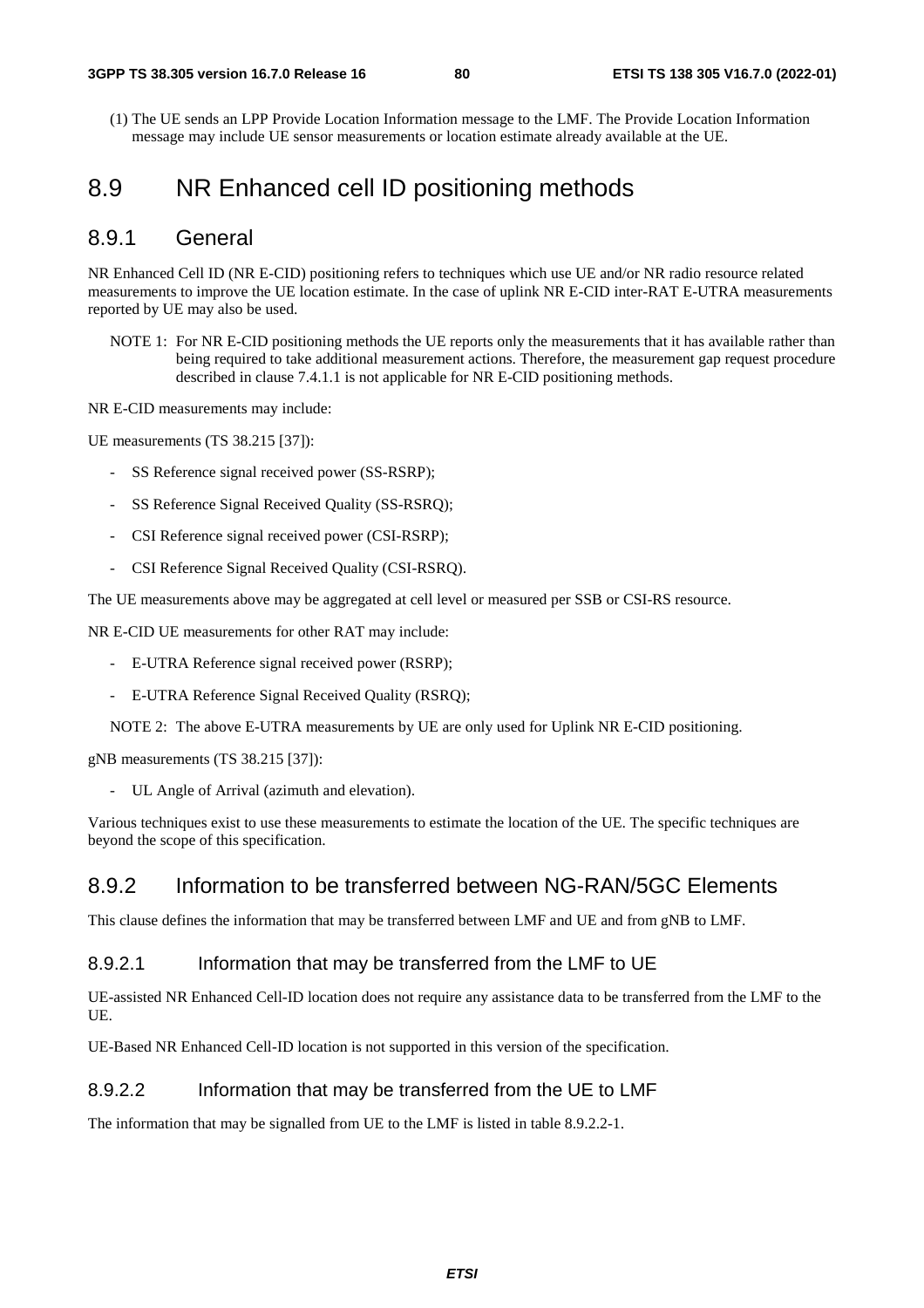| <b>Information</b>                               | <b>UE-assisted</b> |
|--------------------------------------------------|--------------------|
| SS Reference signal received power (SS-RSRP)     | Yes                |
| SS Reference Signal Received Quality (SS-RSRQ)   | Yes                |
| CSI Reference signal received power (CSI-RSRP)   | Yes                |
| CSI Reference Signal Received Quality (CSI-RSRQ) | Yes                |
| NR Cell Global Identifier, Physical Cell ID      | Yes                |

**Table 8.9.2.2-1: Information that may be transferred from UE to the LMF** 

### 8.9.2.3 Information that may be transferred from the gNB to LMF

The information that may be transferred from gNB to the LMF is listed in table 8.9.2.3-1.

**Table 8.9.2.3-1: Information that may be transferred from gNB to the LMF** 

| <b>Information</b>                                 |
|----------------------------------------------------|
| UL Angle of Arrival (azimuth and elevation)        |
| Cell Portion ID                                    |
| NR Measurement Results List:                       |
| - SS Reference signal received power (SS-RSRP)     |
| - SS Reference Signal Received Quality (SS-RSRQ)   |
| - CSI Reference signal received power (CSI-RSRP)   |
| - CSI Reference Signal Received Quality (CSI-RSRQ) |
| - NR Cell Global Identifier / Physical Cell ID     |
| <b>E-UTRA Measurement Results List:</b>            |
| - E-UTRA Physical Cell ID                          |
| - E-UTRA Reference Signal Received Power (RSRP)    |
| - E-UTRA Reference Signal Received Quality (RSRQ)  |

Both cell-level and beam-level measurements for SS-RSRP, SS-RSRQ, CSI-RSRP and CSI-RSRQ are supported.

# 8.9.3 Downlink NR E-CID Positioning Procedures

The procedures described in this clause support NR E-CID related measurements obtained by the UE and provided to the LMF using LPP. The term "downlink" is intended to indicate that from the LMF perspective the involved measurements are provided by the UE; this set of procedures might also be considered as "UE-assisted, LMF-based NR E-CID".

# 8.9.3.1 Capability Transfer Procedure

The Capability Transfer procedure for NR E-CID positioning is described in clause 7.1.2.1.

### 8.9.3.2 Assistance Data Transfer Procedure

Assistance data transfer is not required for NR E-CID positioning.

# 8.9.3.3 Location Information Transfer Procedure

The purpose of this procedure is to enable the LMF to request position measurements from the UE, or to enable the UE to provide location measurements to the LMF for position calculation.

#### 8.9.3.3.1 LMF-initiated Location Information Transfer from UE

Figure 8.9.3.3-1 shows the Location Information Transfer operations for the NR E-CID method from UE when the procedure is initiated by the LMF.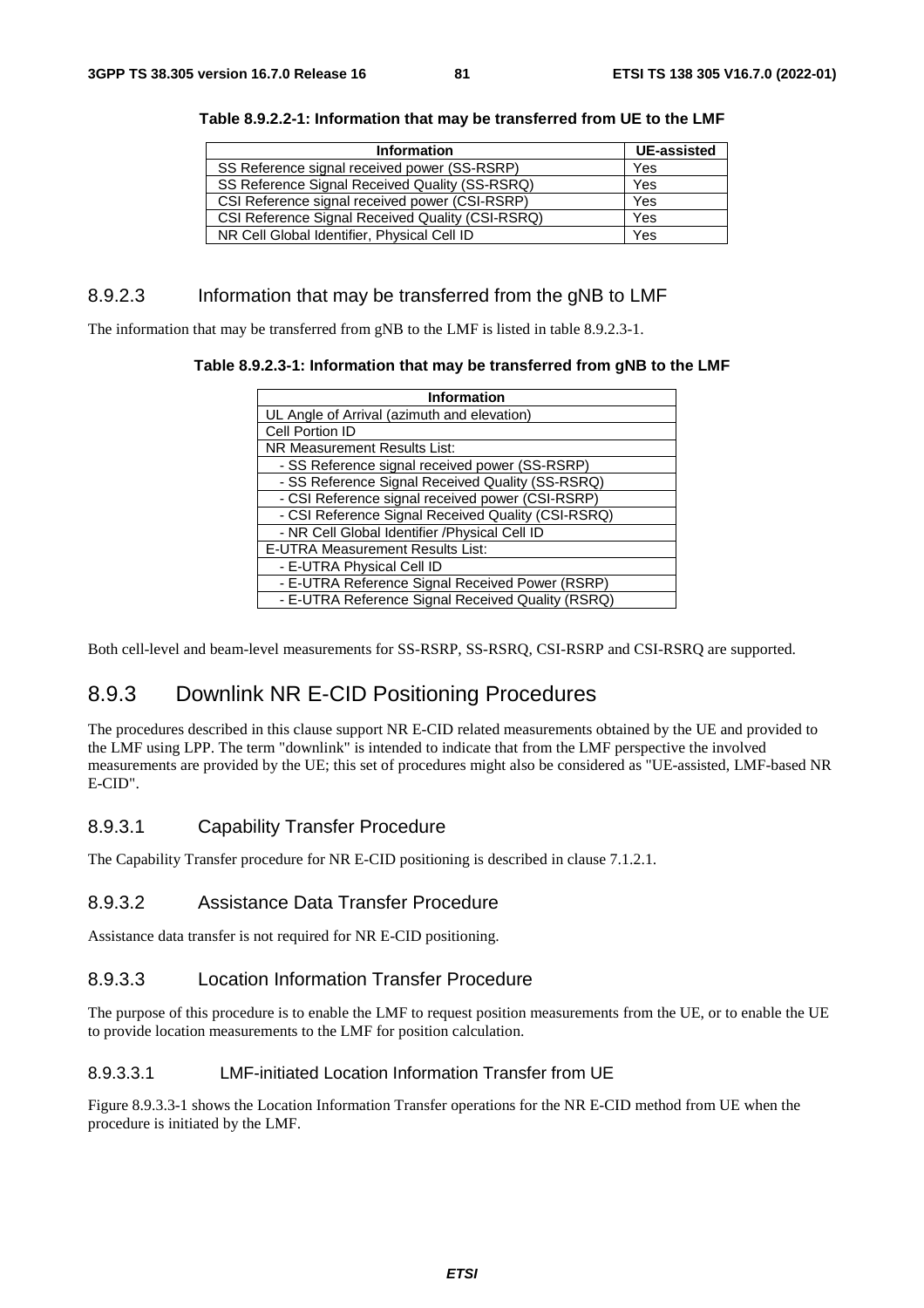

### **Figure 8.9.3.3.1-1: LMF-initiated Location Information Transfer Procedure.**

- (1) The LMF sends a LPP Request Location Information message to the UE for invocation of NR E-CID positioning. This request includes the NR E-CID measurements requested by the LMF and supported by the UE as listed in Table 8.9.2.2-1 together with a required response time.
- (2) The UE sends an LPP Provide Location Information message to the LMF and reports the requested measurements that are available in the UE before the Response Time provided in step (1) elapsed. If the requested measurements are not available, or if the Response Time provided in step 1 elapsed before any of the requested measurements have been obtained, the UE returns any information that can be provided in an LPP message of type Provide Location Information which includes a cause indication for the not provided location information.

#### 8.9.3.3.2 UE-initiated Location Information Delivery procedure

Figure 8.9.3.3.2-1 shows the Location Information Delivery procedure operations for the NR E-CID method when the procedure is initiated by the UE.



#### **Figure 8.9.3.3.2-1: UE-initiated Location Information Delivery Procedure.**

(1) The UE sends an LPP Provide Location Information message to the LMF. The Provide Location Information message may include any UE measurements already available at the UE.

# 8.9.4 Uplink NR E-CID Positioning Procedures

The procedures described in this clause support NR E-CID related measurements obtained by the serving gNB and provided to the LMF using NRPPa. The term "uplink" is intended to indicate that from the LMF perspective the involved measurements are provided by the serving gNB; this set of procedures might also be considered as "NG-RAN node assisted NR E-CID".

# 8.9.4.1 Capability Transfer Procedure

The Capability Transfer procedure is not applicable to UL NR E-CID positioning.

# 8.9.4.2 Assistance Data Transfer Procedure

Assistance data transfer is not required for UL NR E-CID positioning.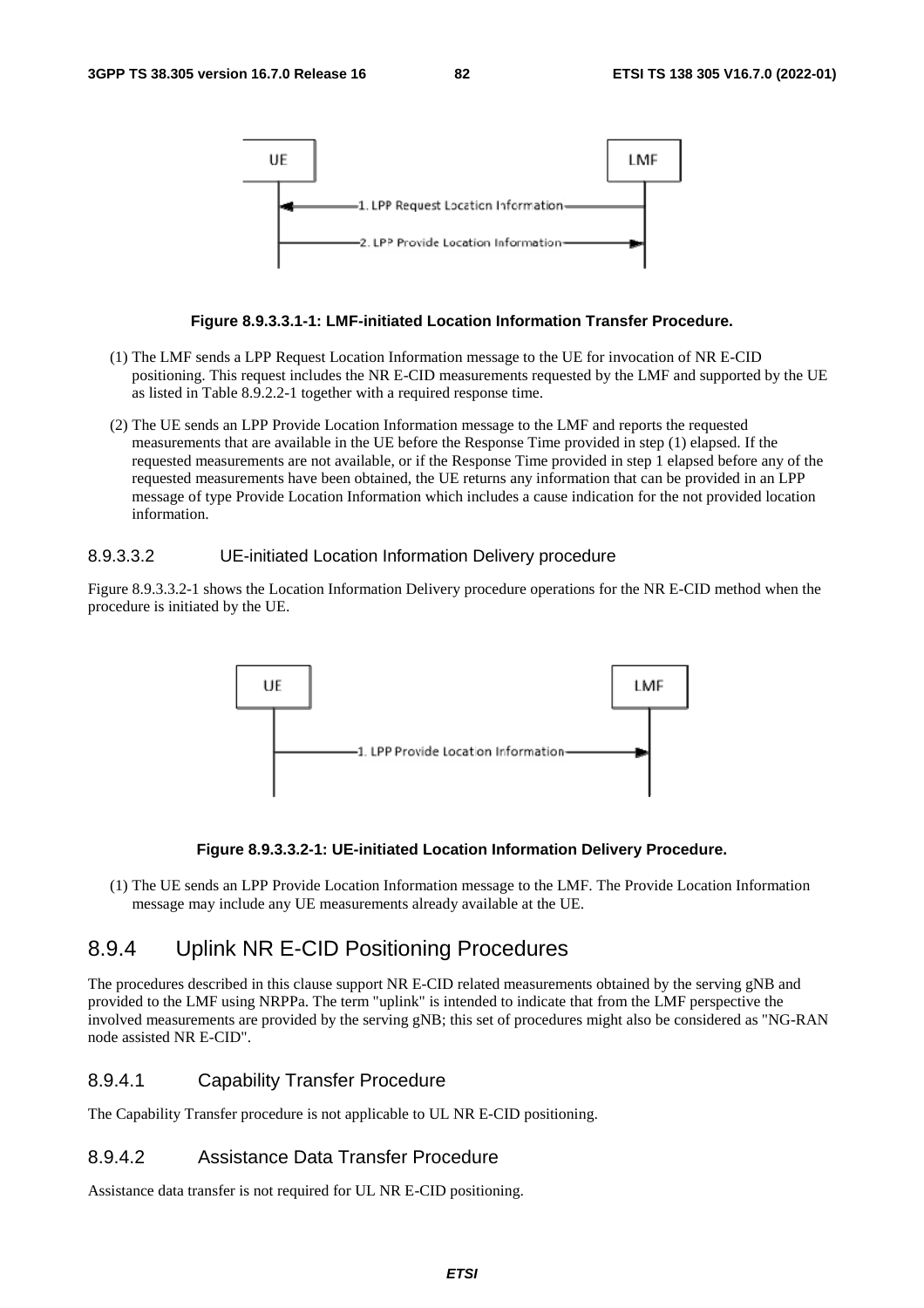# 8.9.4.3 Location Information Transfer Procedure

The purpose of this procedure is to enable the LMF to request position measurements from the gNB.

Figure 8.9.4.3-1 shows the messaging between the LMF and the gNB to perform this procedure.



#### **Figure 8.9.4.3-1: LMF-initiated Location Information Transfer Procedure**

- (1) The LMF sends an E-CID Measurement Initiation Request message to the serving gNB to request NR E-CID measurement information. The message includes indication of NR E-CID measurements requested and whether the result is expected only once or periodically.
- (2) If the report characteristics in step 1 is set to "on demand", the gNB obtains the requested NR E-CID measurements and returns them in an E-CID Measurement Initiation Response message to the LMF. The E-CID Measurement Initiation Response message includes the obtained NR E-CID measurements as defined in the clause 8.9.2.3.

If the report characteristics in step 1 is set to "periodic", the gNB replies with an E-CID Measurement Initiation Response message without including any measurements in the message. The gNB then periodically initiates the E-CID Measurement Report procedure in step 3 for the NR E-CID measurements, with the requested reporting periodicity.

If the gNB is not able to accept the E-CID Measurement Initiation Request message in step 1, the gNB returns a failure message indicating the cause of the failure.

- (3) The gNB periodically provides the NR E-CID measurements as defined in the clause 8.9.2.3 to the LMF if that was requested at step 1.
- (4) If the previously requested NR E-CID measurements can no longer be reported, the gNB notifies the LMF by sending an E-CID Measurement Failure Indication message.
- (5) When the LMF wants to terminate an ongoing NR E-CID measurement it sends an E-CID Measurement Termination Command message to the gNB.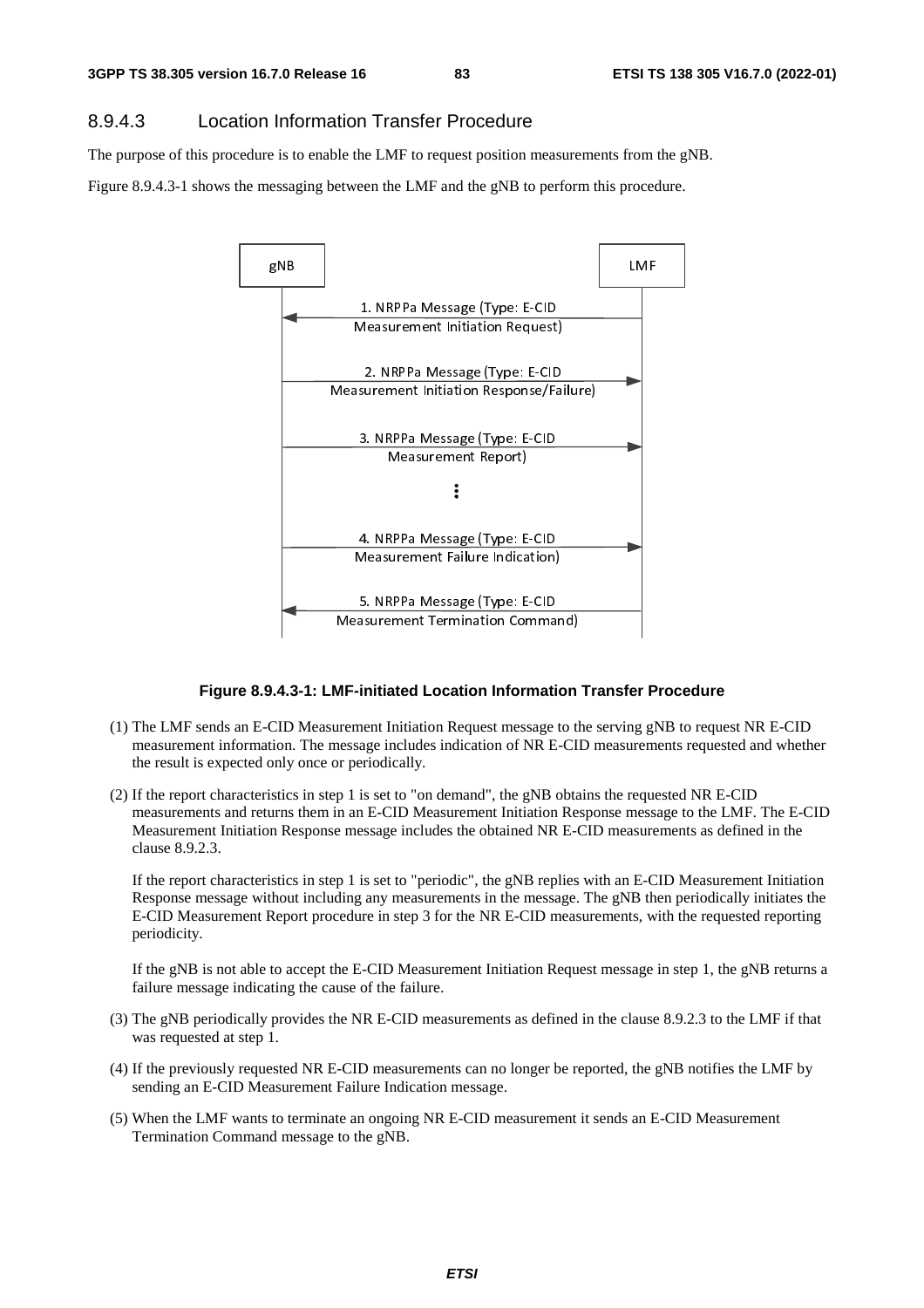# 8.10 Multi-RTT positioning

# 8.10.1 General

In the Multi-RTT positioning method, the UE position is estimated based on measurements performed at both, UE and TRPs. The measurements performed at the UE and TRPs are UE/gNB Rx-Tx time difference measurements (and optionally DL-PRS-RSRP and UL-SRS-RSRP) of DL-PRS and UL-SRS, which are used by an LMF to determine the RTTs.

The UE may require measurement gaps to perform the Multi-RTT measurements from NR TRPs. The UE may request measurement gaps from a gNB using the procedure described in clause 7.4.1.1.

# 8.10.2 Information to be transferred between NG-RAN/5GC Elements

This clause defines the information that may be transferred between LMF and UE/gNB.

# 8.10.2.1 Information that may be transferred from the LMF to UE

The information that may be transferred from the LMF to the UE are listed in Table 8.10.2.1-1.

### **Table 8.10.2.1-1: Assistance data that may be transferred from LMF to the UE**

| <b>Information</b>                                                       |
|--------------------------------------------------------------------------|
| Physical cell IDs (PCIs), global cell IDs (GCIs), and PRS IDs, ARFCNs of |
| candidate NR TRPs for measurement                                        |
| Timing relative to the serving (reference) TRP of candidate NR TRPs      |
| DL-PRS configuration of candidate NR TRPs                                |
| SSB information of the TRPs (the time/frequency occupancy of SSBs)       |
| PRS-only TP indication                                                   |

# 8.10.2.2 Information that may be transferred from the UE to LMF

The information that may be signalled from UE to the LMF is listed in Table 8.10.2.2-1. The individual UE measurements are defined in TS 38.215 [37].

#### **Table 8.10.2.2-1: Measurement results that may be transferred from UE to the LMF**

| <b>Information</b>                        |
|-------------------------------------------|
| PCI, GCI, and PRS ID, ARFCN, PRS resource |
| ID, PRS resource set ID for each          |
| measurement                               |
| DL-PRS-RSRP measurement                   |
| UE Rx-Tx time difference measurement      |
| Time stamp of the measurement             |
| Quality for each measurement              |
| TA offset used by UE                      |

# 8.10.2.3 Information that may be transferred from the gNB to LMF

The assistance data that may be transferred from gNB to the LMF is listed in Table 8.10.2.3-1.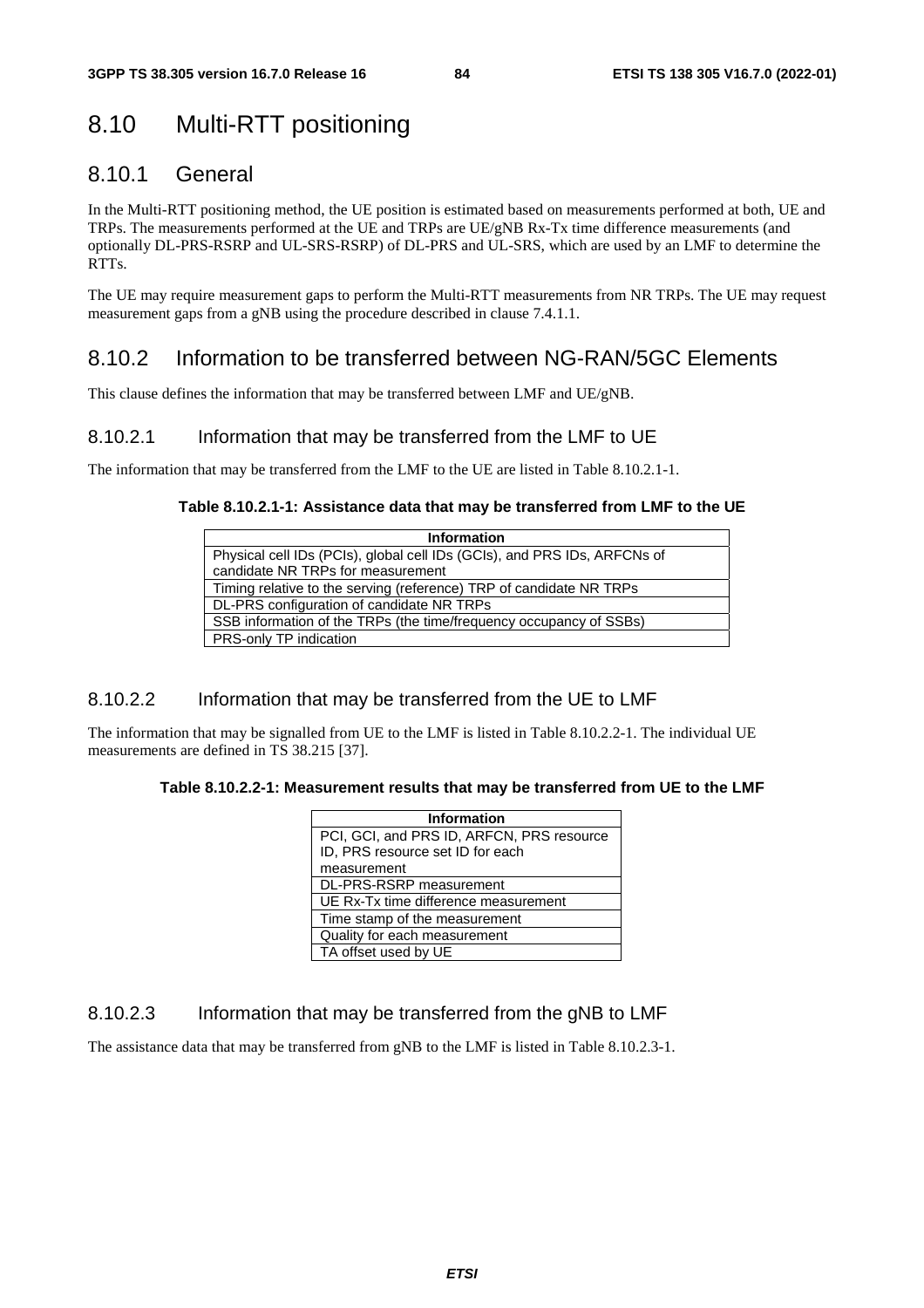| <b>Information</b>                                                  |
|---------------------------------------------------------------------|
| PCI, GCI, ARFCN and TRP IDs of the TRPs served by the gNB           |
| Timing information of TRPs served by the gNB                        |
| DL-PRS configuration of the TRPs served by the gNB                  |
| SSB information of the TRPs (the time/frequency occupancy of SSBs)  |
| Spatial direction information of the DL-PRS Resources of the TRPs   |
| served by the gNB                                                   |
| Geographical coordinates information of the DL-PRS Resources of the |
| TRPs served by the gNB                                              |

**Table 8.10.2.3-1: Assistance data that may be transferred from gNB to the LMF** 

The configuration data for a target UE that may be transferred from the serving gNB to the LMF is listed in Table  $8.10.2.3 - 2.$ 

#### **Table 8.10.2.3-2: UL information/UE configuration data that may be transferred from serving gNB to the LMF**

| UE configuration data                             |
|---------------------------------------------------|
| UE SRS configuration                              |
| SFN initialization time for the SRS configuration |

The measurement results that may be signalled from gNBs to the LMF is listed in Table 8.10.2.3-3.

#### **Table 8.10.2.3-3: Measurement results that may be transferred from gNBs to the LMF**

| <b>Measurement results</b>                  |
|---------------------------------------------|
| NCGI and TRP ID of the measurement          |
| gNB Rx-Tx time difference measurement       |
| UL-SRS-RSRP                                 |
| UL Angle of Arrival (azimuth and elevation) |
| Time stamp of the measurement               |
| Quality for each measurement                |
| Beam Information of the measurement         |

# 8.10.2.4 Information that may be transferred from the LMF to gNBs

The requested UL-SRS transmission characteristics information that may be signalled from the LMF to the gNB is listed in Table 8.10.2.4-1.

#### **Table 8.10.2.4-1: Requested UL-SRS transmission characteristics information that may be transferred from LMF to gNB.**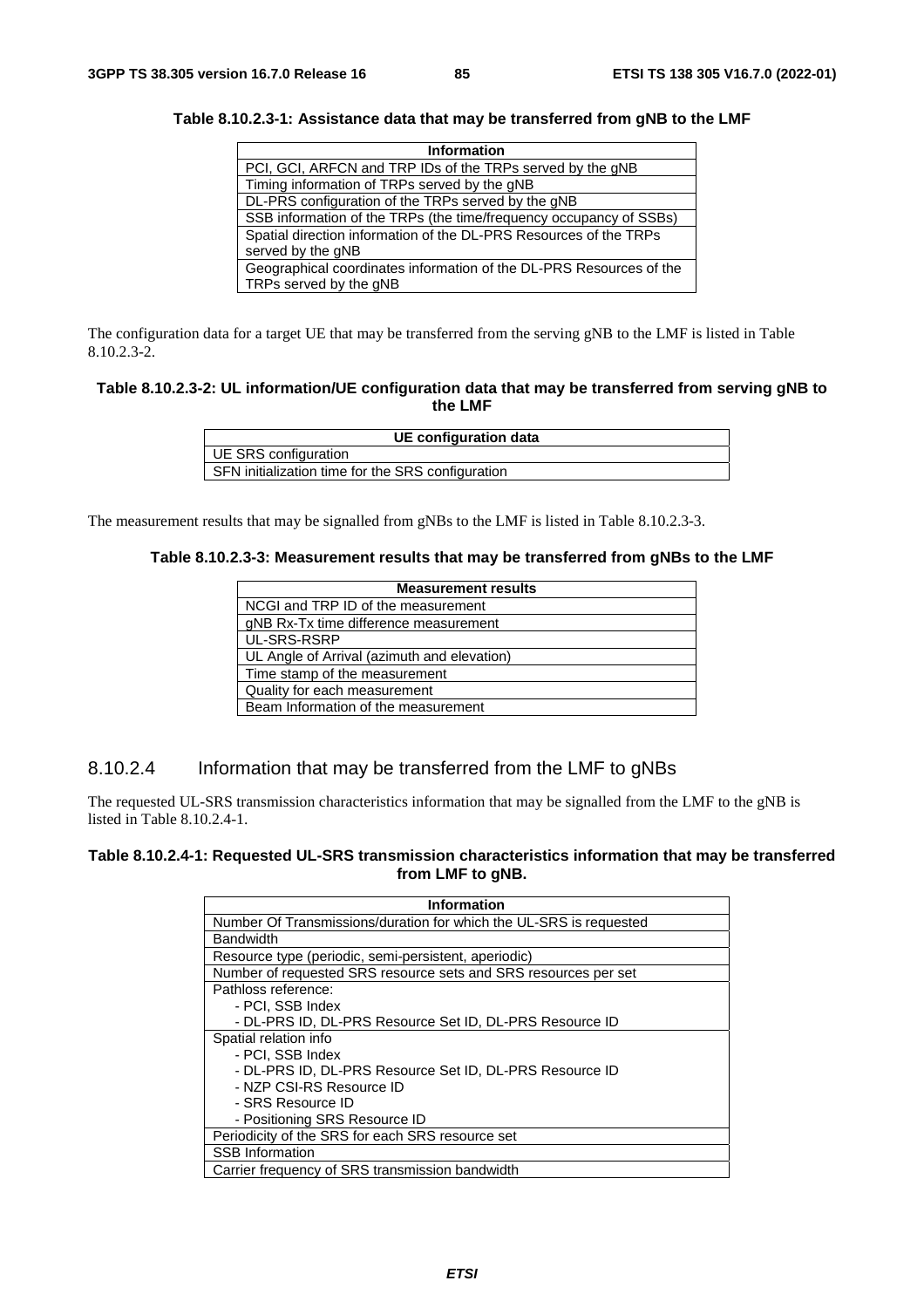The TRP measurement request information that may be signalled from the LMF to the gNBs is listed in Table 8.10.2.4- 2.

**Table 8.10.2.4-2: TRP Measurement request information that may be transferred from LMF to gNBs.** 

| <b>Information</b>                                                                                |
|---------------------------------------------------------------------------------------------------|
| TRP ID, and NCGI of the TRP to receive UL-SRS                                                     |
| UE-SRS configuration                                                                              |
| UL timing information together with timing uncertainty, for reception of SRS by<br>candidate TRPs |
| Report characteristics for the measurements                                                       |
| <b>Measurement Quantities</b>                                                                     |
| Measurement periodicity                                                                           |
| Measurement beam information request                                                              |

The Positioning Activation/Deactivation request information that may be signalled from the LMF to the gNB is listed in Table 8.10.2.4-3.

#### **Table 8.10.2.4-3: Requested positioning activation/deactivation information that may be transferred from LMF to gNB.**

| <b>Information</b>                                                     |
|------------------------------------------------------------------------|
| SP UL-SRS:                                                             |
| - Activation or Deactivation request                                   |
| - Positioning SRS Resource Set ID which is to be activated/deactivated |
| - Spatial relation for Resource ID;                                    |
| - Activation Time                                                      |
| Aperiodic UL-SRS                                                       |
| - Aperiodic SRS Resource Trigger List                                  |
| - Activation Time                                                      |
| UL-SRS:                                                                |
| - Release all                                                          |

# 8.10.3 Multi-RTT Positioning Procedures

The procedures described in this clause support Multi-RTT positioning measurements obtained by the UE and TRPs/gNB.

## 8.10.3.1 Procedures between LMF and UE

#### 8.10.3.1.1 Capability Transfer Procedure

The Capability Transfer procedure for Multi-RTT positioning is described in clause 7.1.2.1.

#### 8.10.3.1.2 Assistance Data Transfer Procedure

8.10.3.1.2.1 Assistance Data Transfer between LMF and UE

The purpose of this procedure is to enable the LMF to provide assistance data to the UE (e.g., as part of a positioning procedure) and the UE to request assistance data from the LMF (e.g., as part of a positioning procedure).

#### 8.10.3.1.2.1.1 LMF initiated Assistance Data Delivery

Figure 8.10.3.1.2.1.1-1 shows the Assistance Data Delivery operations for the Multi-RTT positioning method when the procedure is initiated by the LMF.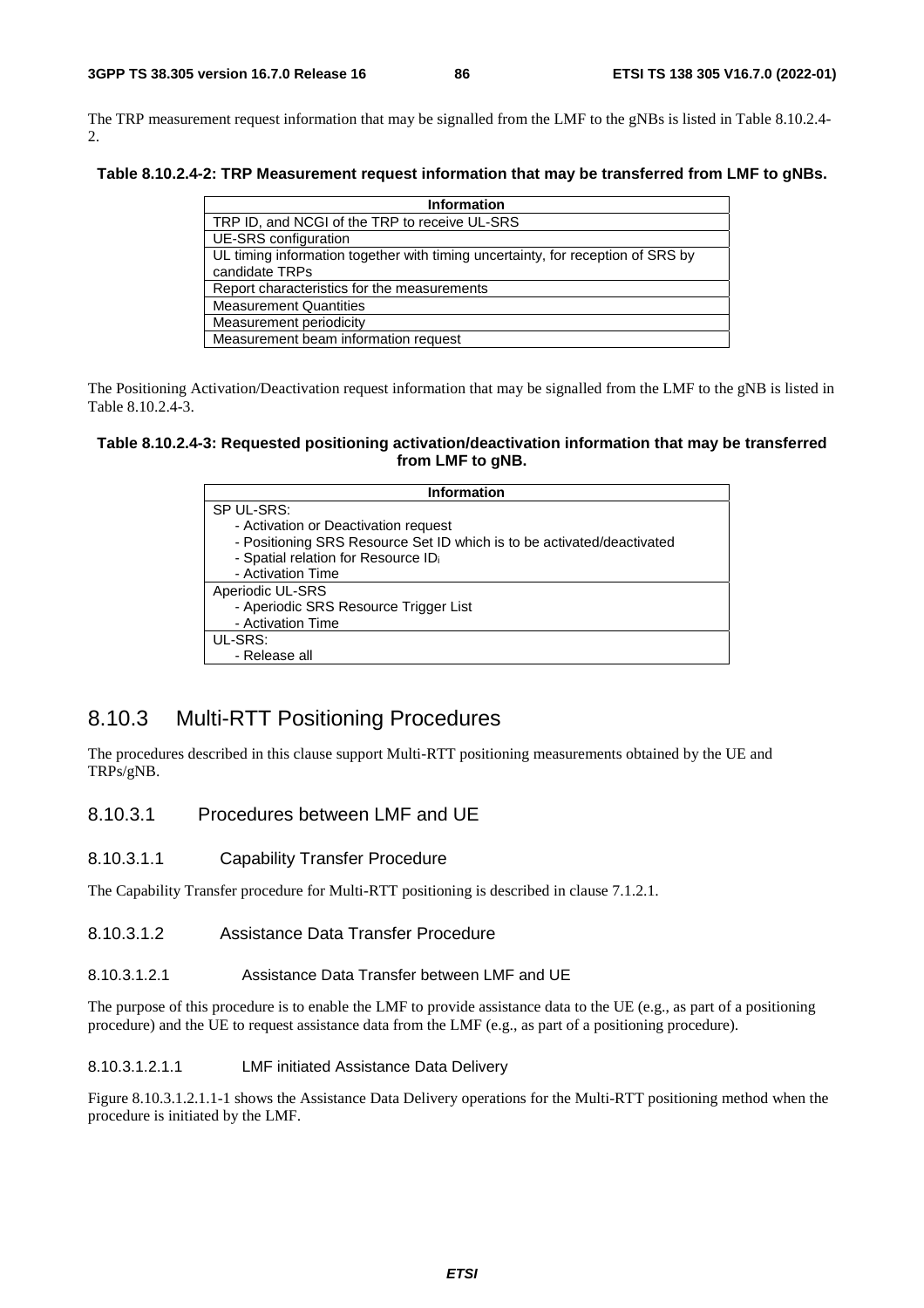

#### **Figure 8.10.3.1.2.1.1-1: LMF-initiated Assistance Data Delivery Procedure**

(1) The LMF determines that assistance data needs to be provided to the UE (e.g., as part of a positioning procedure) and sends an LPP Provide Assistance Data message to the UE. This message may include any of the Multi-RTT positioning assistance data defined in Table 8.10.2.1-1.

8.10.3.1.2.1.2 UE initiated Assistance Data Transfer

Figure 8.10.3.1.2.1.2-1 shows the Assistance Data Transfer operations for the Multi-RTT positioning method when the procedure is initiated by the UE.



#### **Figure 8.10.3.1.2.1.2-1: UE-initiated Assistance Data Transfer Procedure**

- (1) The UE determines that certain Multi-RTT positioning assistance data are desired (e.g., as part of a positioning procedure when the LMF provided assistance data are not sufficient for the UE to fulfil the request) and sends an LPP Request Assistance Data message to the LMF. This request includes an indication of which specific Multi-RTT assistance data are requested. Additional information concerning the UE's approximate location and serving and neighbour cells may also be provided in the Request Assistance Data message and/or in an accompanying Provide Location Information message to help the LMF provide appropriate assistance data. This additional data may include the UE's last known location if available, the cell IDs of the UE serving NG-RAN node and possibly neighbour NG-RAN nodes, as well as NR E-CID measurements.
- (2) The LMF provides the requested assistance in an LPP Provide Assistance Data message, if available at the LMF. If any of the UE requested assistance data in step (1) are not provided in step 2, the UE shall assume that the requested assistance data are not supported, or currently not available at the LMF. If none of the UE requested assistance data in step (1) can be provided by the LMF, return any information that can be provided in an LPP message of type Provide Assistance Data which includes a cause indication for the not provided assistance data.

### 8.10.3.1.3 Location Information Transfer Procedure

The purpose of this procedure is to enable the LMF to request position measurements from the UE, or to enable the UE to provide location measurements to the LMF for position calculation.

#### 8.10.3.1.3.1 LMF-initiated Location Information Transfer Procedure

Figure 8.10.3.1.3.1-1 shows the Location Information Transfer operations for the Multi-RTT positioning method when the procedure is initiated by the LMF.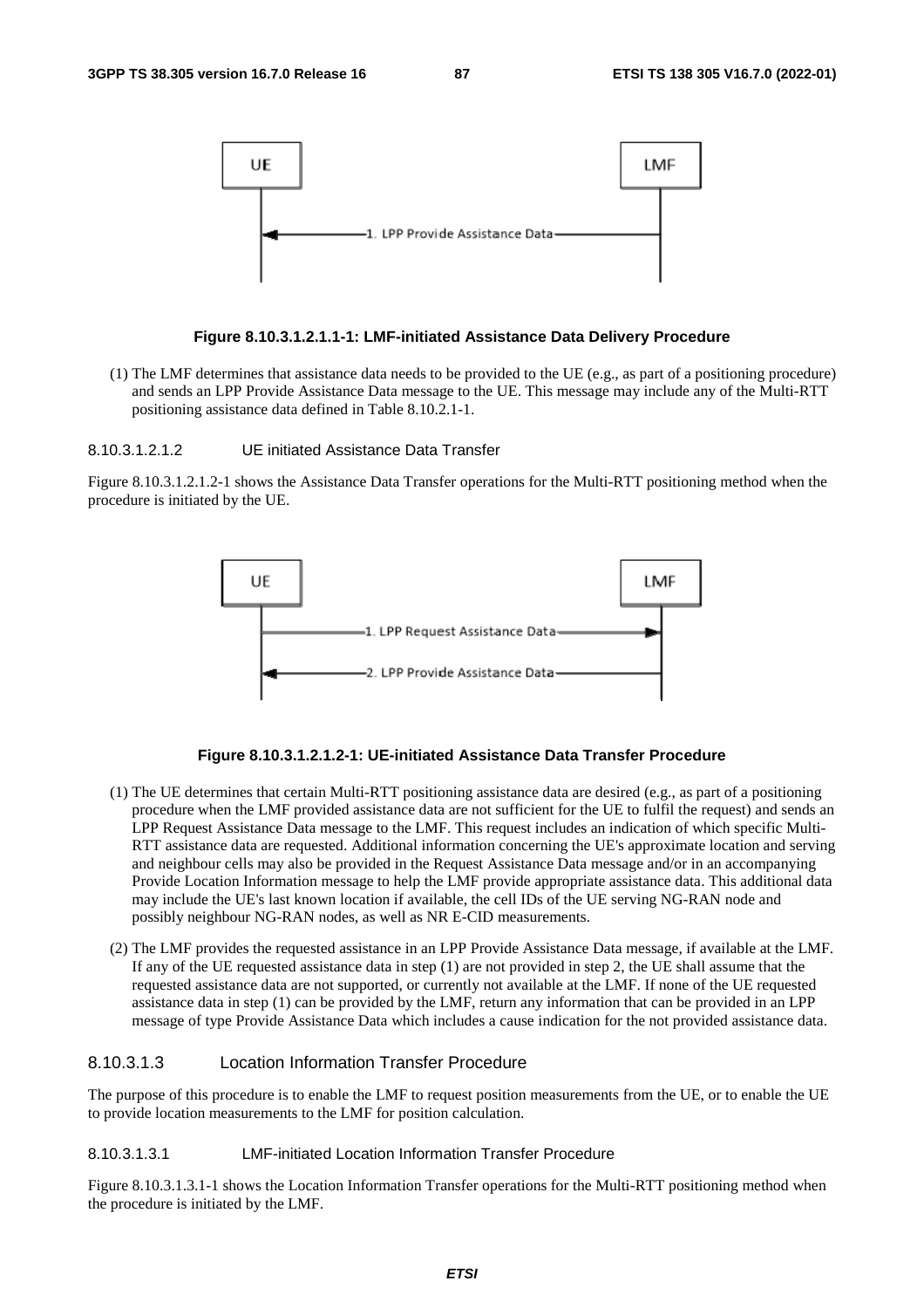

#### **Figure 8.10.3.1.3.1-1: LMF-initiated Location Information Transfer Procedure**

- (1) The LMF sends an LPP Request Location Information message to the UE. This request includes indication of Multi-RTT measurements requested, including any needed measurement configuration information, and required response time.
- (2) The UE obtains Multi-RTT measurements as requested in step 1. The UE then sends an LPP Provide Location Information message to the LMF, before the Response Time provided in step (1) elapsed, and includes the obtained Multi-RTT measurements. If the UE is unable to perform the requested measurements, or the Response Time elapsed before any of the requested measurements were obtained, the UE returns any information that can be provided in an LPP message of type Provide Location Information which includes a cause indication for the not provided location information.

#### 8.10.3.1.3.2 UE-initiated Location Information Delivery procedure

Figure 8.10.3.1.3.2-1 shows the Location Information Delivery procedure operations for the Multi-RTT positioning method when the procedure is initiated by the UE.



#### **Figure 8.10.3.1.3.2-1: UE-initiated Location Information Delivery Procedure.**

(1) The UE sends an LPP Provide Location Information message to the LMF. The Provide Location Information message may include any UE Multi-RTT measurements already available at the UE.

### 8.10.3.2 Procedures between LMF and gNB

### 8.10.3.2.1 Assistance Data Delivery between LMF and gNB

The purpose of these procedures is to enable the gNB to provide assistance data described in Table 8.10.2.3-1 to the LMF, for subsequent delivery to the UE using the procedures of clause 8.10.3.1.2.1 or for use in the calculation of positioning estimates at the LMF or enable the LMF to request UL-SRS configuration information from the serving gNB of a target UE.

Figure 8.10.3.2.1-1 shows the TRP Information Exchange operation from the gNB to the LMF for the Multi-RTT positioning method.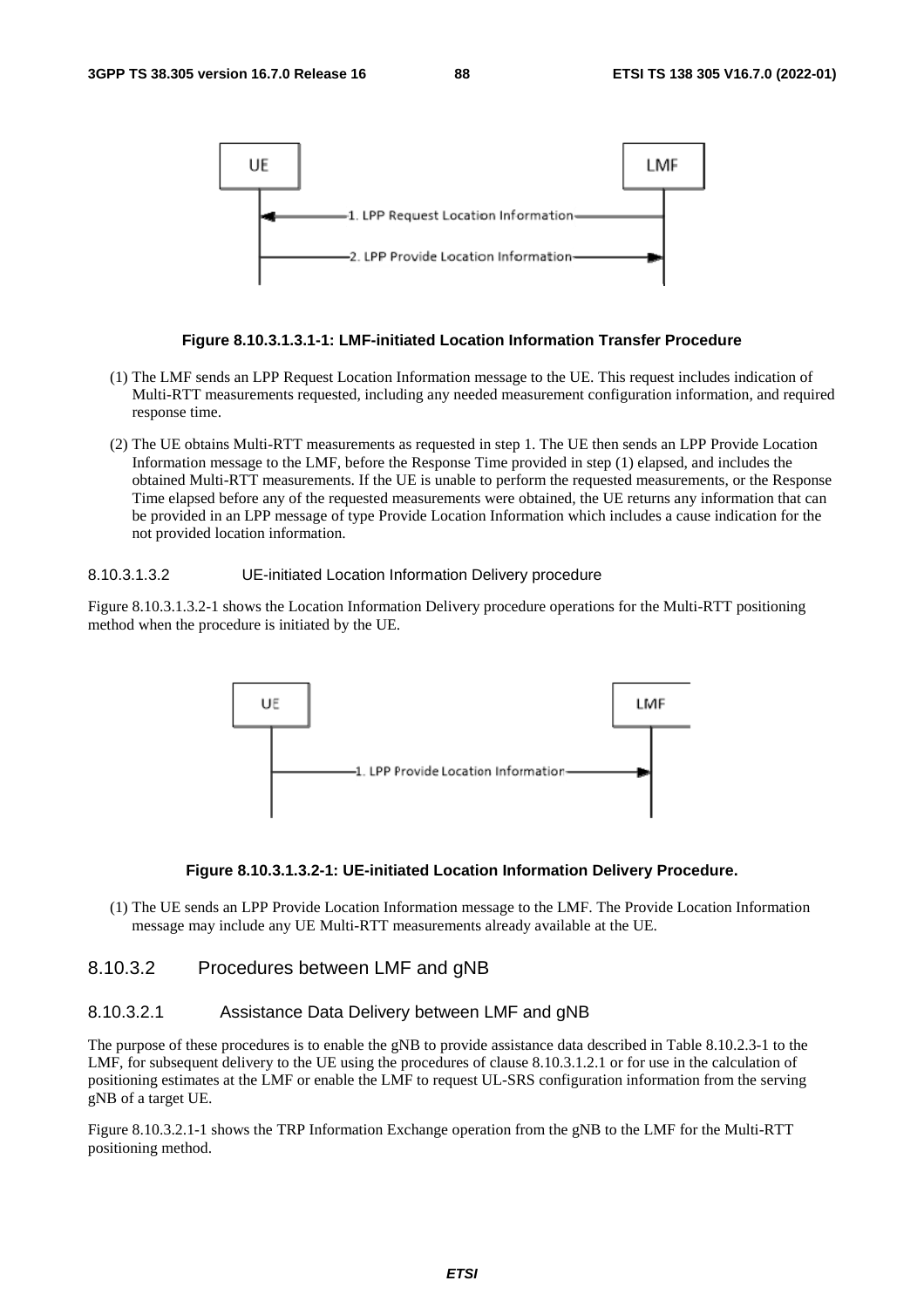

#### **Figure 8.10.3.2.1-1: LMF-initiated TRP Information Exchange Procedure**

- (1) The LMF determines that certain TRP configuration information is desired (e.g., as part of a periodic update or as triggered by OAM) and sends an NRPPa TRP INFORMATION REQUEST message to the gNB. This request includes an indication of which specific TRP configuration information is requested.
- (2) The gNB provides the requested TRP information in an NRPPa TRP INFORMATION RESPONSE message, if available at the gNB. If the gNB is not able to provide any information, it returns an TRP INFORMATION FAILURE message indicating the cause of the failure.

Figure 8.10.3.2.1-2 shows the UL information Delivery operation from the serving gNB to the LMF.



#### **Figure 8.10.3.2.1-2: LMF-initiated UL Information Request Procedure**

- (1) The LMF sends a NRPPa message POSITIONING INFORMATION REQUEST to the serving gNB of the target UE to request UE SRS configuration information. If the message includes the Requested UL-SRS Transmission Characteristics as listed in Table 8.10.2.4-1, the gNB should take this information into account when configuring UL-SRS transmissions for the UE.
- (2) The serving gNB determines the UE SRS configuration to be allocated for the UE and sends NRPPa message POSITIONING INFORMATION RESPONSE to the LMF that includes the UE SRS configuration defined in Table 8.10.2.3-2. If the serving gNB is not able to provide the requested information, it returns a failure message indicating the cause of the failure.
- (3) If a change has occurred in the UE SRS configuration during the UE SRS time duration requested at step 1, the gNB sends a POSITIONING INFORMATION UPDATE message to the LMF. This message contains, in the case of a change in UE SRS configuration parameters, the UE SRS configuration information for all cells with UE SRS configured, or an indication that the UE SRS configuration has been released in the UE.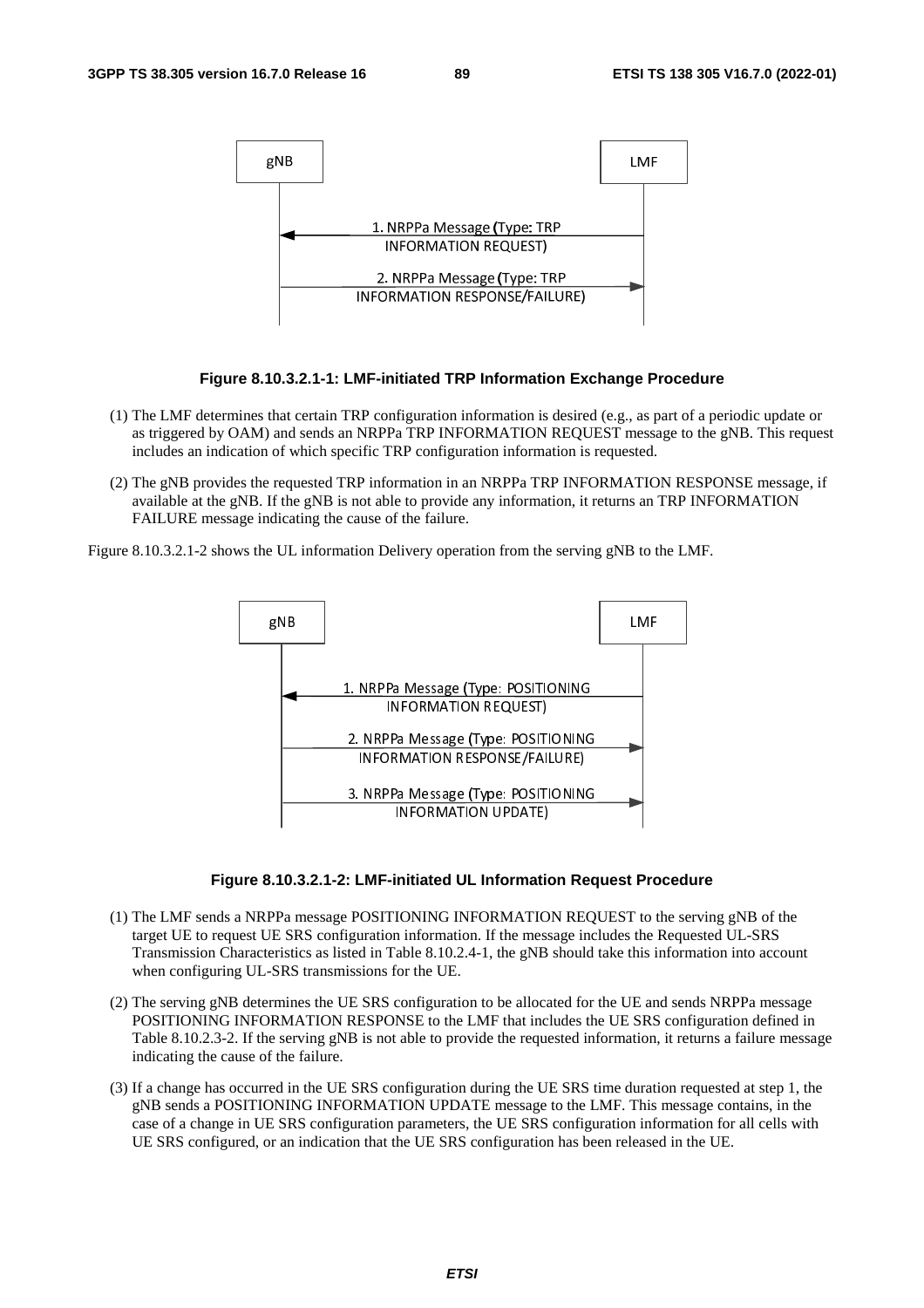#### 8.10.3.2.2 Location Information Transfer/Assistance Data Transfer Procedure

The purpose of this procedure is to enable the LMF to request position measurements from a gNB for position calculation of the UE and also provide necessary assistance data to the gNB.

Figure 8.10.3.2.2-1 shows the messaging between the LMF and the gNB to perform this procedure.



#### **Figure 8.10.3.2.2-1: LMF-initiated Location Information Transfer Procedure**

- (1) The LMF sends a NRPPa message to the selected gNB to request Multi-RTT measurement information. The message includes any information required for the gNB to perform the measurements as defined in Table 8.10.2.4-2.
- (2) If the report characteristics in step 1 is set to "on demand", the gNB obtains the requested Multi-RTT measurements and returns them in a Measurement Response message to the LMF. The Measurement Response message includes the obtained Multi-RTT measurements as defined in Table 8.10.2.3-3.

If the report characteristics in step 1 is set to "periodic", the gNB replies with a Measurement Response message without including any measurements in the message. The gNB then periodically initiates the Measurement Report procedure in step 3 for the Multi-RTT measurements, with the requested reporting periodicity.

If the gNB is not able to accept the Measurement Request message in step 1, the gNB returns a failure message indicating the cause of the failure.

- (3) The gNB periodically provides the Multi-RTT measurements as defined in Table 8.10.2.3-3. to the LMF if that was requested at step 1.
- (4) At any time after step 2, the LMF may send a Measurement Update message to the gNB providing updated information required for the gNB to perform the Multi-RTT measurements as defined in Table 8.10.2.4-2. Upon receiving the message, the gNB overwrites the previously received measurement configuration information.
- (5) If the previously requested Multi-RTT measurements can no longer be reported, the gNB notifies the LMF by sending a Measurement Failure Indication message.
- (6) When the LMF wants to abort an ongoing Multi-RTT measurement it sends a Measurement Abort message to the gNB.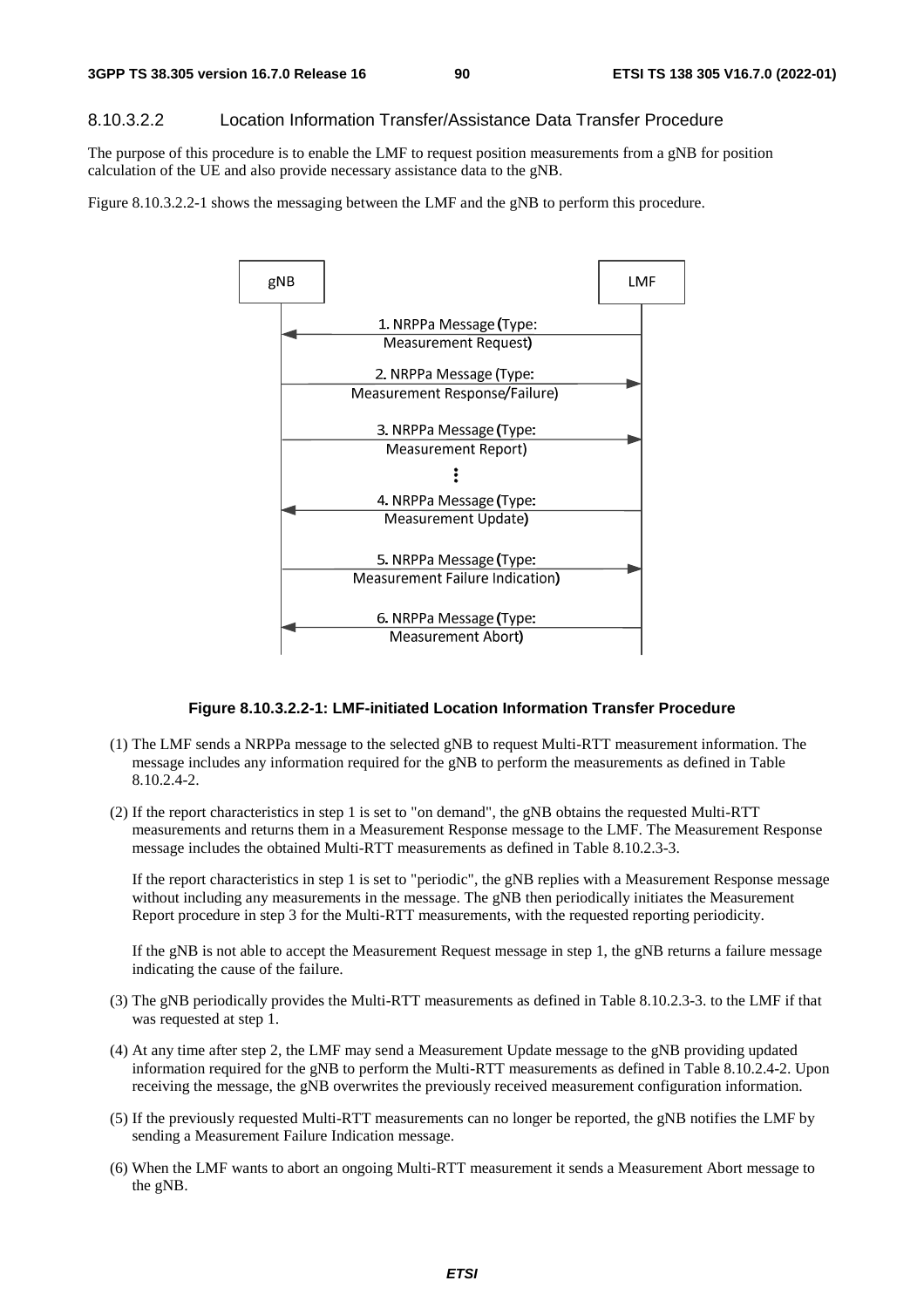#### 8.10.3.2.3 Positioning Activation/Deactivation Procedure

The purpose of this procedure is to enable the LMF to request activation and deactivation of UL-SRS transmission of the target UE.

Figure 8.10.3.2.3-1 shows the messaging between the LMF and the gNB to perform this procedure.



#### **Figure 8.10.3.2.3-1: Positioning Activation/Deactivation Procedure.**

- (1) The LMF sends the NRPPa Positioning Activation Request message to the serving gNB of the target UE to request UL-SRS activation for the target UE. For a semi-persistent UL-SRS, the message includes an indication of an UL-SRS resource set to be activated and may include information that indicates the spatial relation for the semi-persistent UL-SRS resource to be activated, as listed in Table 8.10.2.4-3. For an aperiodic UL-SRS, the message may include aperiodic SRS Resource trigger list to indicate the UL-SRS resource to be activated.
- (2) For semi-persistent UL-SRS, the serving gNB may then activate the configured semi-persistent UL-SRS resource sets by sending the SP Positioning SRS Activation/Deactivation MAC CE command as specified in TS 38.321 [39]. For aperiodic UL-SRS, the serving gNB may then activate the configured aperiodic UL-SRS resource sets by sending the DCI as specified in TS 38.212 [40]. If the UL-SRS has been successfully activated as requested in step 1, the gNB sends the NRPPa Positioning Activation Response message to the LMF. The serving gNB may include a system frame number and a slot number in the NRPPa Positioning Activation Response message to the LMF. If the serving gNB is not able to fulfil the request from step 1, it returns the Positioning Activation Failure message indicating the cause of the failure.
- (3) If a previously activated UL-SRS should be deactivated, or the UL-SRS transmission should be released, the LMF sends the NRPPa Positioning Deactivation message to the serving gNB of the target device to request deactivation of UL-SRS resource sets, or release all the UL-SRS resources. This message includes an indication of the UL-SRS resource set to be deactivated, or an indication of releasing all UL-SRS resources.

# 8.10.4 Sequence of Procedure for Multi-RTT positioning

Figure 8.10.4-1 shows the messaging between the LMF, the gNBs and the UE to perform LMF-initiated Location Information Transfer Procedure for Multi-RTT.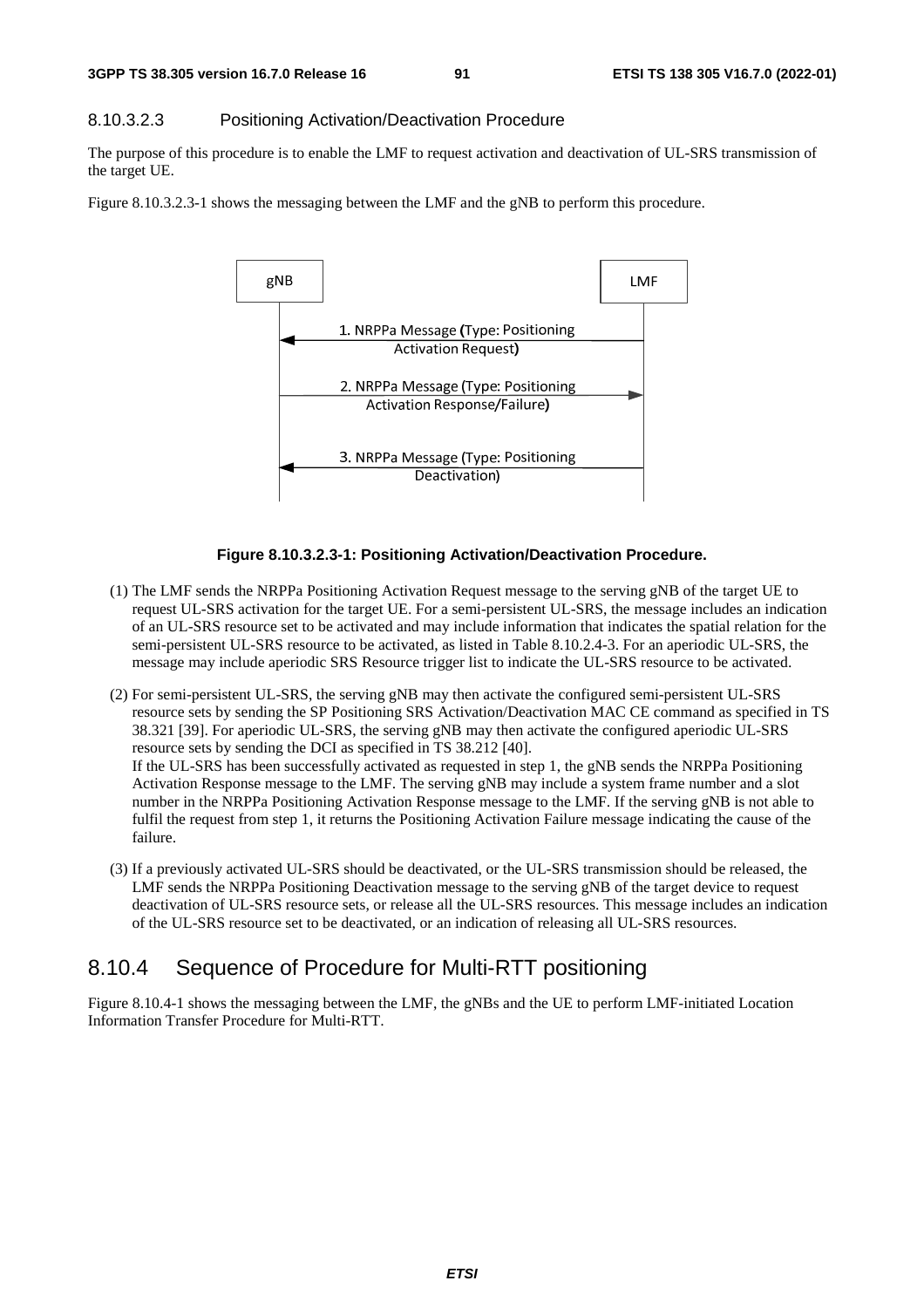

**Figure 8.10.4-1: Multi-RTT positioning procedure** 

- 0. The LMF may use the procedure in Figure 8.10.3.2.1-1 to obtain the TRP information required for Multi-RTT positioning.
- 1. The LMF may request the positioning capabilities of the target device using the LPP Capability Transfer procedure described in clause 8.10.3.1.1.
- 2. The LMF sends a NRPPa POSITIONING INFORMATION REQUEST message to the serving gNB to request UL information for the target device as described in Figure 8.10.3.2.1-2.
- 3. The serving gNB determines the resources available for UL-SRS and configures the target device with the UL-SRS resource sets at step 3a.
- 4. The serving gNB provides the UL-SRS configuration information to the LMF in a NRPPa POSITIONING INFORMATION RESPONSE message.

NOTE: It is up to implementation on whether SRS configuration is provided earlier than DL-PRS configuration.

5. In the case of semi-persistent or aperiodic SRS, the LMF may request activation of UE SRS transmission by sending a NRPPa Positioning Activation Request message to the serving gNB of the target device as described in clause 8.10.3.2.3. The gNB then activates the UE SRS transmission and sends a NRPPa Positioning Activation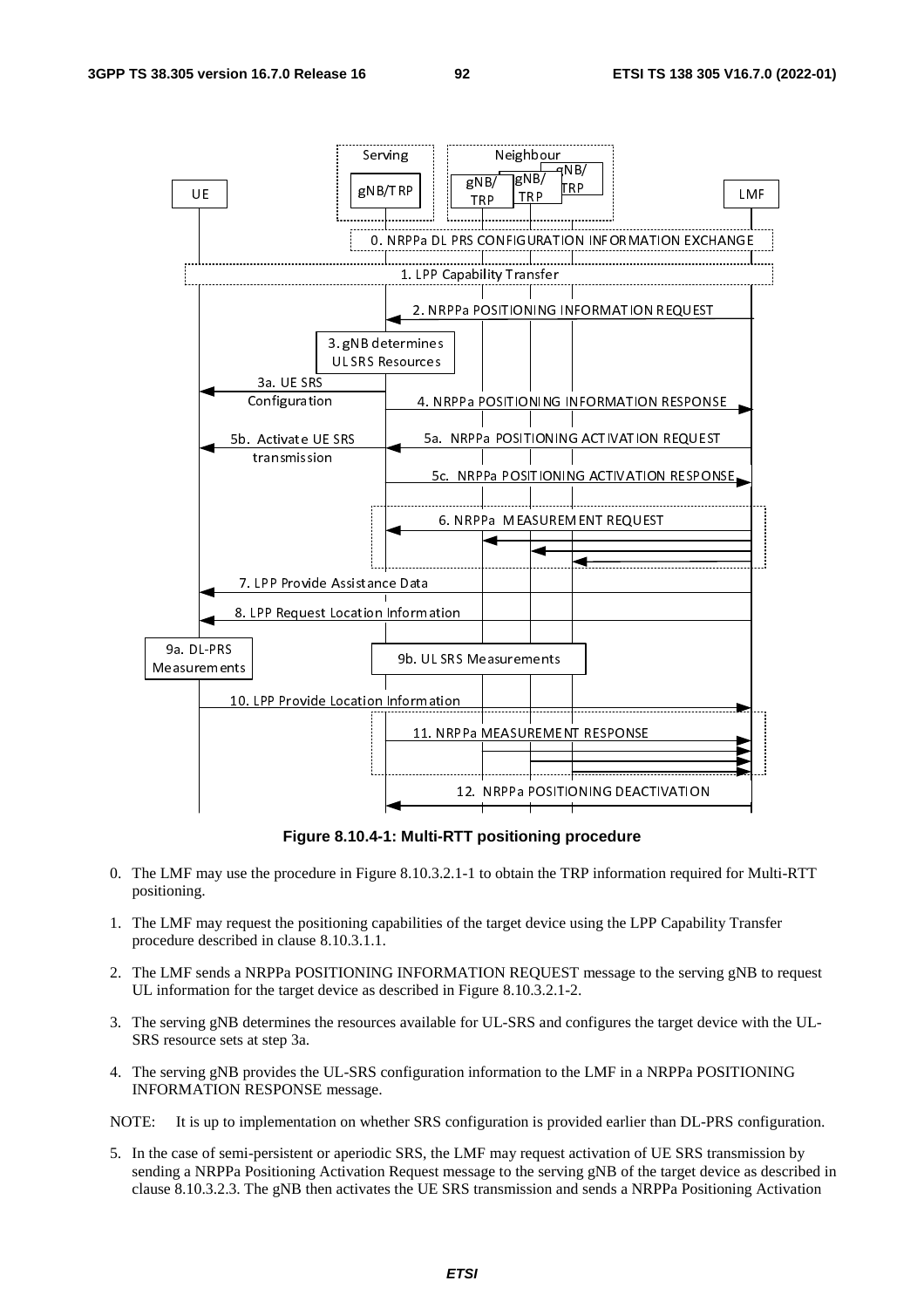Response message. The target device begins the UL-SRS transmission according to the time domain behavior of UL-SRS resource configuration.

- 6. The LMF provides the UL information to the selected gNBs in a NRPPa MEASUREMENT REQUEST message as described in clause 8.10.3.2.2. The message includes all information required to enable the gNBs/TRPs to perform the UL measurements.
- 7. The LMF sends a LPP Provide Assistance Data message to the target device as described in clause 8.10.3.1.2.1. The message includes any required assistance data for the target device to perform the necessary DL-PRS measurements.
- 8. The LMF sends a LPP Request Location Information message to request Multi-RTT measurements.
- 9a: The target device performs the DL-PRS measurements from all gNBs provided in the assistance data at step 7.
- 9b: Each gNB configured at step 6 measures the UE SRS transmissions from the target device.
- 10. The target device reports the DL-PRS measurements for Multi-RTT to the LMF in a LPP Provide Location Information message.
- 11. Each gNB reports the UE SRS measurements to the LMF in a NRPPa Measurement Response message as described in clause 8.10.3.2.2.
- 12. The LMF sends a NRPPa POSITIONING DEACTIVATION message to the serving gNB as described in clause 8.10.3.2.3.
- 13. The LMF determines the RTTs from the UE and gNB Rx-Tx time difference measurements for each gNB for which corresponding UL and DL measurements were provided at steps 10 and 11 and calculates the position of the target device.

# 8.11 DL-AoD positioning

# 8.11.1 General

In the DL-AoD positioning method, the UE position is estimated based on DL-PRS-RSRP measurements taken at the UE of downlink radio signals from multiple NR TRPs, along with knowledge of the spatial information of the downlink radio signals and geographical coordinates of the TRPs.

The UE while connected to a gNB may require measurement gaps to perform the DL-AoD measurements from NR TRPs. The UE may request measurement gaps from a gNB using the procedure described in clause 7.4.1.1.

The specific positioning techniques used to estimate the UE's location from this information are beyond the scope of this specification.

# 8.11.2 Information to be transferred between NG-RAN/5GC Elements

This clause defines the information that may be transferred between LMF and UE/gNB.

# 8.11.2.1 Information that may be transferred from the LMF to UE

The information that may be transferred from the LMF to the UE are listed in table 8.11.2.1-1.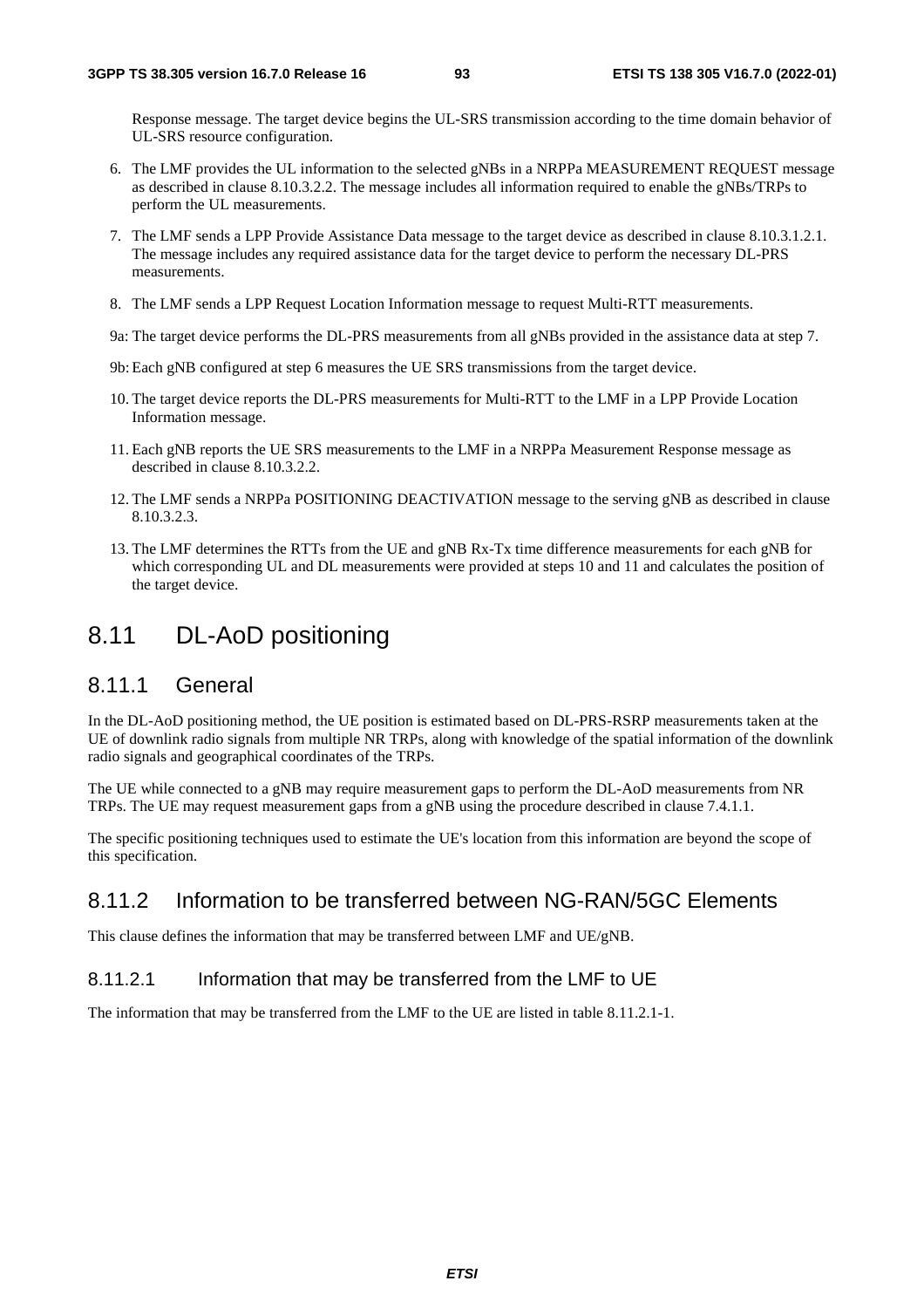| <b>Information</b>                                                                 | <b>UE-assisted</b> | <b>UE-based</b> |
|------------------------------------------------------------------------------------|--------------------|-----------------|
| Physical cell IDs (PCIs), global cell IDs (GCIs), ARFCN, and PRS IDs of            | Yes                | Yes             |
| candidate NR TRPs for measurement                                                  |                    |                 |
| Timing relative to the serving (reference) TRP of candidate NR TRPs                | Yes                | Yes             |
| DL-PRS configuration of candidate NR TRPs                                          | Yes                | Yes             |
| SSB information of the TRPs (the time/frequency occupancy of SSBs)                 | Yes                | Yes             |
| Spatial direction information (e.g. azimuth, elevation etc.) of the DL-PRS         | <b>No</b>          | Yes             |
| Resources of the TRPs served by the gNB                                            |                    |                 |
| Geographical coordinates of the TRPs served by the gNB (include a                  | <b>No</b>          | Yes             |
| transmission reference location for each DL-PRS Resource ID, reference             |                    |                 |
| location for the transmitting antenna of the reference TRP, relative locations for |                    |                 |
| transmitting antennas of other TRPs)                                               |                    |                 |
| PRS-only TP indication                                                             | Yes                | Yes             |

**Table 8.11.2.1-1: Assistance data that may be transferred from LMF to the UE** 

# 8.11.2.2 Information that may be transferred from the UE to LMF

The information that may be signalled from UE to the LMF is listed in Table 8.11.2.2-1. The individual UE measurements are defined in TS 38.215 [37].

| Table 8.11.2.2-1: Measurement results that may be transferred from UE to the LMF |  |
|----------------------------------------------------------------------------------|--|
|----------------------------------------------------------------------------------|--|

| Information                                                  | UE-assisted | <b>UE-based</b> |
|--------------------------------------------------------------|-------------|-----------------|
| Latitude/Longitude/Altitude, together with uncertainty shape | No          | Yes             |
| PCI, GCI, ARFCN, PRS resource ID, PRS resource set ID        | Yes         | <b>No</b>       |
| and PRS ID for each measurement                              |             |                 |
| DL-PRS-RSRP measurement                                      | Yes         | No              |
| Time stamp of the measurements                               | Yes         | <b>No</b>       |
| Time stamp of location estimate                              | <b>No</b>   | Yes             |
| DL-PRS receive beam index                                    | Yes         | No              |

# 8.11.2.3 Information that may be transferred from the gNB to LMF

The assistance data that may be transferred from gNB to the LMF is listed in Table 8.11.2.3-1.

### **Table 8.11.2.3-1: Assistance data that may be transferred from gNB to the LMF**

| <b>Information</b>                                                                            |
|-----------------------------------------------------------------------------------------------|
| PCI, GCI, ARFCN, and TRP IDs of the TRPs served by the gNB                                    |
| Timing information of TRPs served by the gNB                                                  |
| DL-PRS configuration of the TRPs served by the gNB                                            |
| SSB information of the TRPs (the time/frequency occupancy of SSBs)                            |
| Spatial direction information of the DL-PRS Resources of the TRPs<br>served by the gNB        |
| Geographical coordinates information of the DL-PRS Resources of the<br>TRPs served by the gNB |

# 8.11.3 DL-AoD Positioning Procedures

The procedures described in this clause support UE-assisted and UE-based DL-AOD.

# 8.11.3.1 Procedures between LMF and UE

### 8.11.3.1.1 Capability Transfer Procedure

The Capability Transfer procedure for DL-AoD positioning is described in clause 7.1.2.1.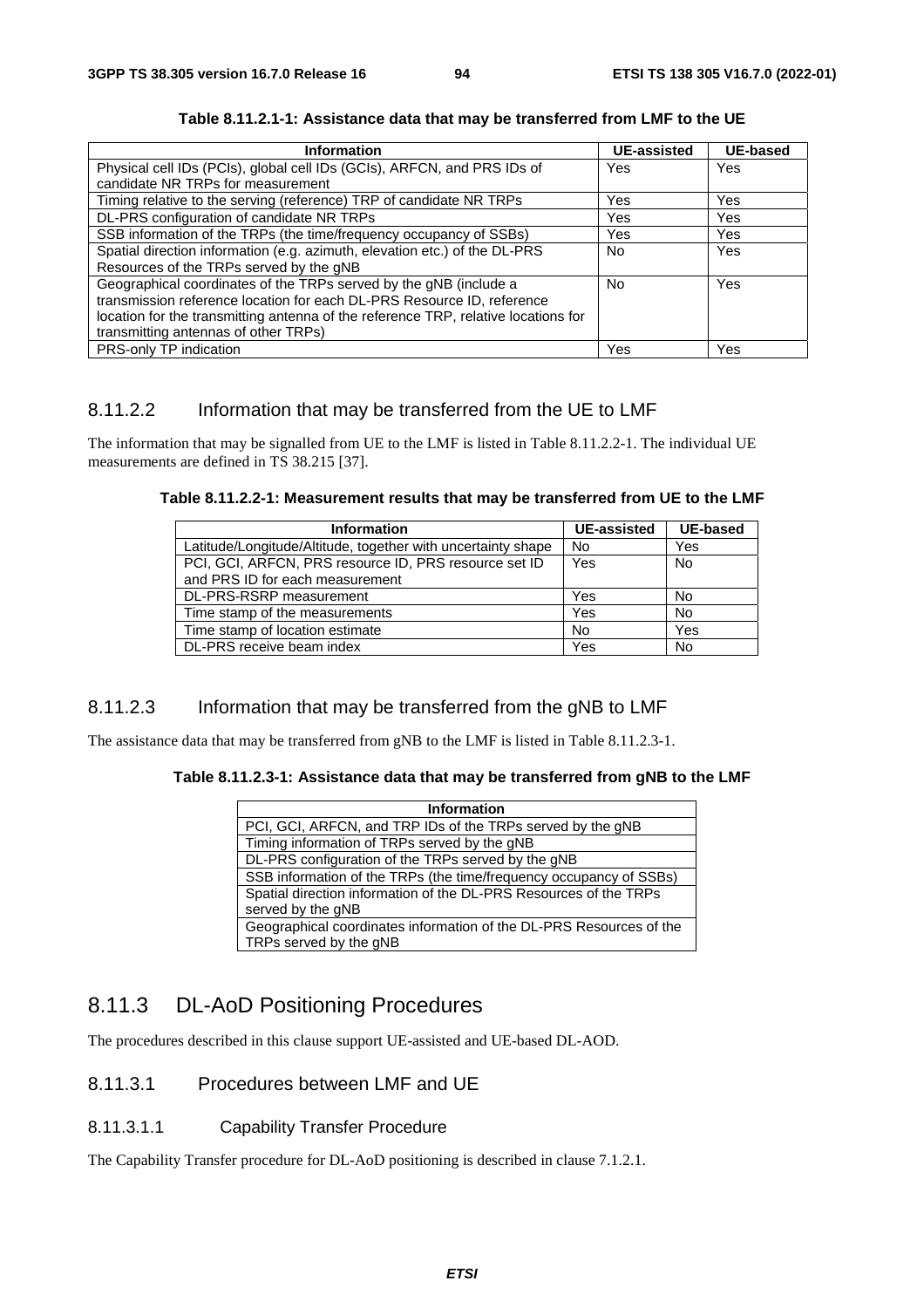#### 8.11.3.1.2 Assistance Data Transfer Procedure

The purpose of this procedure is to enable the LMF to provide assistance data to the UE (e.g., as part of a positioning procedure) and the UE to request assistance data from the LMF (e.g., as part of a positioning procedure).

#### 8.11.3.1.2.1 LMF initiated Assistance Data Delivery

Figure 8.11.3.1.2.1-1 shows the Assistance Data Delivery operations for the DL-AoD positioning method when the procedure is initiated by the LMF.



#### **Figure 8.11.3.1.2.1-1: LMF-initiated Assistance Data Delivery Procedure**

(1) The LMF determines that assistance data needs to be provided to the UE (e.g., as part of a positioning procedure) and sends an LPP Provide Assistance Data message to the UE. This message may include any of the DL-AoD positioning assistance data defined in Table 8.11.2.1-1.

8.11.3.1.2.2 UE initiated Assistance Data Transfer

Figure 8.11.3.1.2.2-1 shows the Assistance Data Transfer operations for the DL-AoD positioning method when the procedure is initiated by the UE.





- (1) The UE determines that certain DL-AoD positioning assistance data are desired (e.g., as part of a positioning procedure when the LMF provided assistance data are not sufficient for the UE to fulfil the request) and sends an LPP Request Assistance Data message to the LMF. This request includes an indication of which specific DL-AoD assistance data are requested. Additional information concerning the UE's approximate location and serving and neighbour cells may also be provided in the Request Assistance Data message and/or in an accompanying Provide Location Information message to help the LMF provide appropriate assistance data. This additional data may include the UE's last known location if available, the cell IDs of the UE serving NG-RAN node and possibly neighbour NG-RAN nodes, as well as NR E-CID measurements.
- (2) The LMF provides the requested assistance in an LPP Provide Assistance Data message, if available at the LMF. If any of the UE requested assistance data in step (1) are not provided in step 2, the UE shall assume that the requested assistance data are not supported, or currently not available at the LMF. If none of the UE requested assistance data in step (1) can be provided by the LMF, return any information that can be provided in an LPP message of type Provide Assistance Data which includes a cause indication for the not provided assistance data.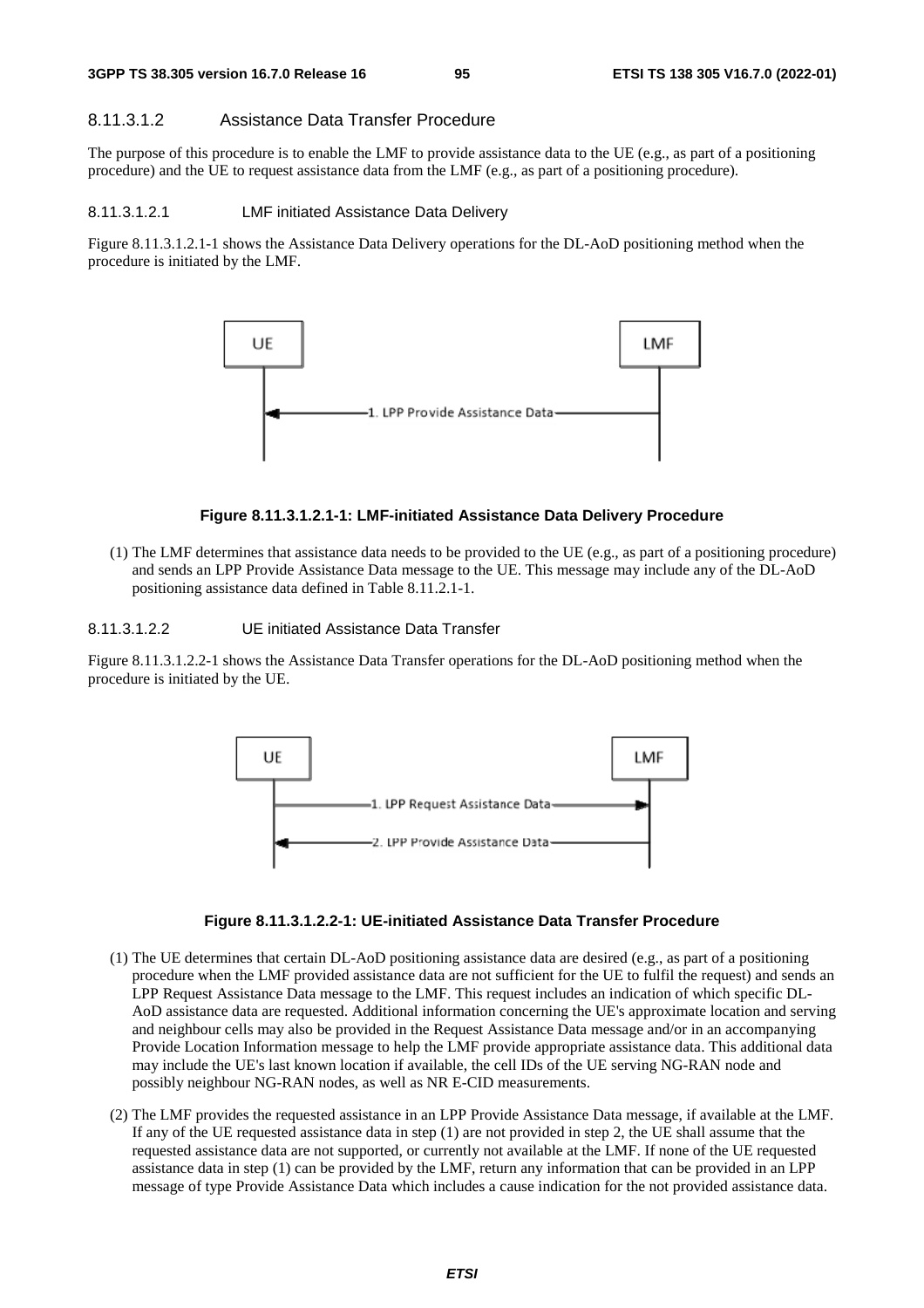# 8.11.3.1.3 Location Information Transfer Procedure

The purpose of this procedure is to enable the LMF to request location estimate from the UE, or to enable the UE to provide location measurements to the LMF for position calculation.

#### 8.11.3.1.3.1 LMF-initiated Location Information Transfer Procedure

Figure 8.11.3.1.3.1-1 shows the Location Information Transfer operations for the DL-AoD positioning method when the procedure is initiated by the LMF.



#### **Figure 8.11.3.1.3.1-1: LMF-initiated Location Information Transfer Procedure**

- (1) The LMF sends an LPP Request Location Information message to the UE. This request includes indication of DL-AoD measurements requested, including any needed measurement configuration information, and required response time.
- (2) The UE obtains DL-AoD measurements as requested in step 1. The UE then sends an LPP Provide Location Information message to the LMF, before the Response Time provided in step (1) elapsed, and includes the obtained DL-PRS-RSRP measurements. If the UE is unable to perform the requested measurements, or the Response Time elapsed before any of the requested measurements were obtained, the UE returns any information that can be provided in an LPP message of type Provide Location Information which includes a cause indication for the not provided location information.

#### 8.11.3.1.3.2 UE-initiated Location Information Delivery procedure

Figure 8.11.3.1.3.2-1 shows the Location Information Delivery procedure operations for the DL-AoD positioning method when the procedure is initiated by the UE.



#### **Figure 8.11.3.1.3.2-1: UE-initiated Location Information Delivery Procedure.**

(1) The UE sends an LPP Provide Location Information message to the LMF. The Provide Location Information message may include any UE DL-AoD measurements already available at the UE.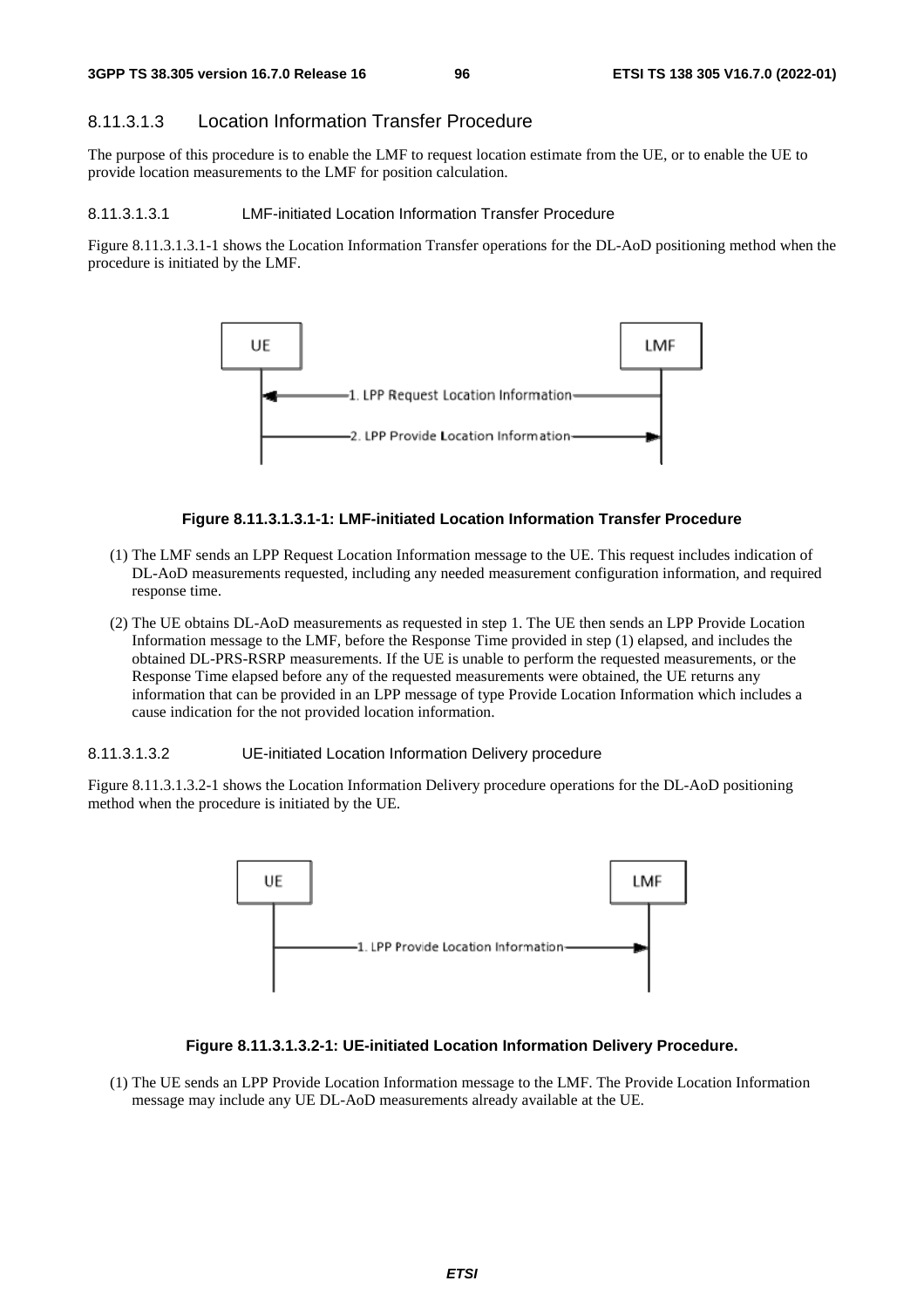# 8.11.3.2 Procedures between LMF and gNB

# 8.11.3.2.1 Assistance Data Delivery procedure

The purpose of this procedure is to enable the gNB to provide assistance data described in Table 8.11.2.3-1 to the LMF, for subsequent delivery to the UE using the procedures of clause 8.11.3.1.2 or for use in the calculation of positioning estimates at the LMF.

#### 8.11.3.2.1.1 LMF-initiated assistance data delivery to the LMF

Figure 8.11.3.2.1.1-1 shows the TRP Information Exchange operation from the gNB to the LMF for the DL-AoD positioning method.



### **Figure 8.11.3.2.1.1-1: LMF-initiated TRP Information Exchange Procedure**

- (1) The LMF determines that certain TRP configuration information is desired (e.g., as part of a periodic update or as triggered by OAM) and sends an NRPPa TRP INFORMATION REQUEST message to the gNB. This request includes an indication of which specific TRP configuration information is requested.
- (2) The gNB provides the requested TRP information in an NRPPa TRP INFORMATION RESPONSE message, if available at the gNB. If the gNB is not able to provide any information, it returns an TRP INFORMATION FAILURE message indicating the cause of the failure.

# 8.12 DL-TDOA positioning

# 8.12.1 General

In the DL-TDOA positioning method, the UE position is estimated based on DL RSTD (and optionally DL-PRS-RSRP) measurements taken at the UE of downlink radio signals from multiple NR TRPs, along with knowledge of the geographical coordinates of the TRPs and their relative downlink timing.

The UE while connected to a gNB may require measurement gaps to perform the DL-TDOA measurements from NR TRPs. The UE may request measurement gaps from a gNB using the procedure described in clause 7.4.1.1.

The specific positioning techniques used to estimate the UE's location from this information are beyond the scope of this specification.

# 8.12.2 Information to be transferred between NG-RAN/5GC Elements

This clause defines the information that may be transferred between LMF and UE/gNB.

# 8.12.2.1 Information that may be transferred from the LMF to UE

The information that may be transferred from the LMF to the UE are listed in table 8.12.2.1-1.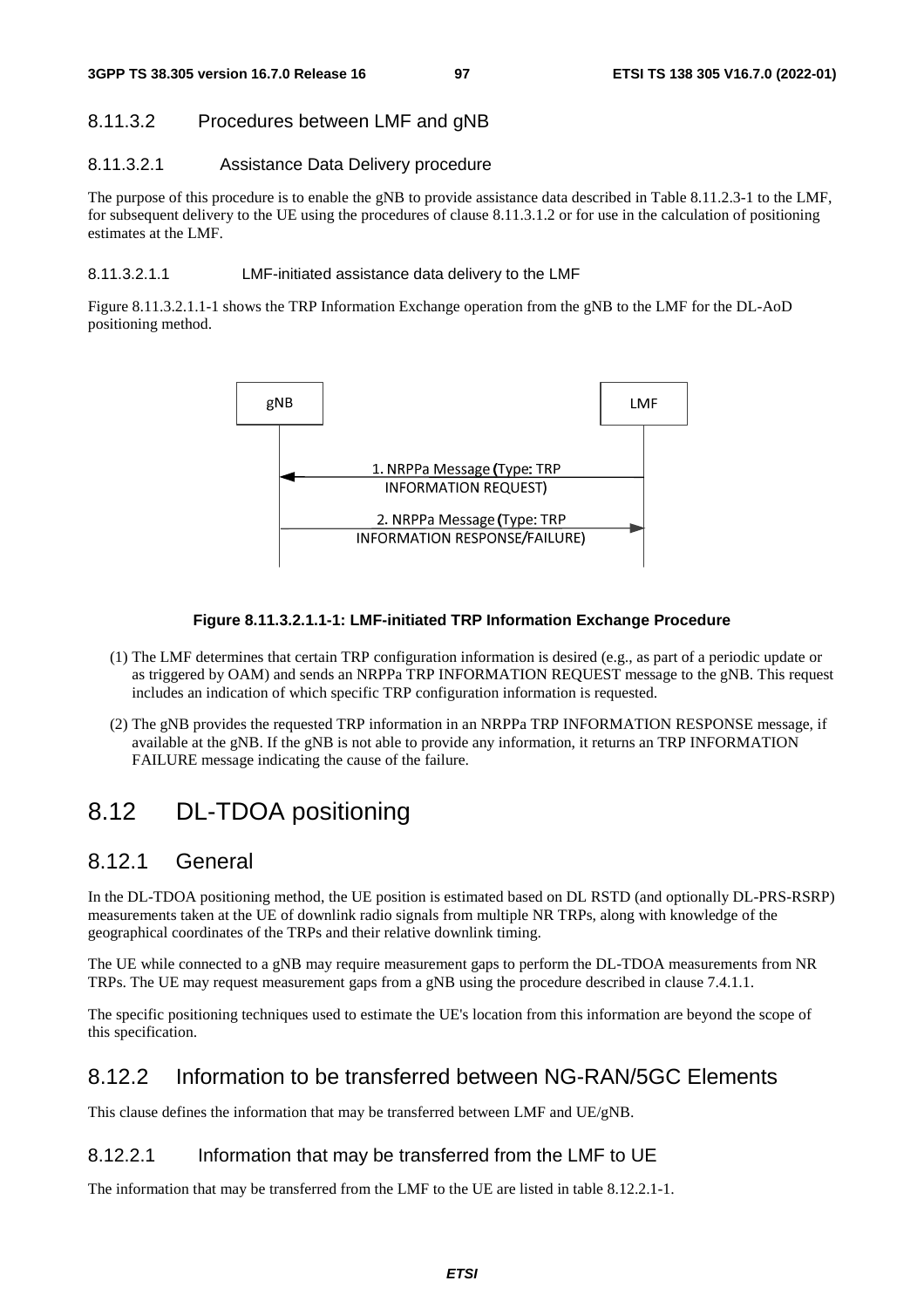| <b>Information</b>                                                             | <b>UE-assisted</b> | <b>UE-based</b> |
|--------------------------------------------------------------------------------|--------------------|-----------------|
| Physical cell IDs (PCIs), global cell IDs (GCIs), ARFCN, and PRS IDs of        | Yes                | Yes             |
| candidate NR TRPs for measurement                                              |                    |                 |
| Timing relative to the serving (reference) TRP of candidate NR TRPs            | Yes                | Yes             |
| DL-PRS configuration of candidate NR TRPs                                      | Yes                | Yes             |
| SSB information of the TRPs (the time/frequency occupancy of SSBs)             | Yes                | Yes.            |
| Spatial direction information (e.g. azimuth, elevation etc.) of the DL-PRS     | No.                | <b>Yes</b>      |
| Resources of the TRPs served by the gNB                                        |                    |                 |
| Geographical coordinates of the TRPs served by the gNB (include a transmission | No.                | <b>Yes</b>      |
| reference location for each DL-PRS Resource ID, reference location for the     |                    |                 |
| transmitting antenna of the reference TRP, relative locations for transmitting |                    |                 |
| antennas of other TRPs)                                                        |                    |                 |
| Fine Timing relative to the serving (reference) TRP of candidate NR TRPs       | No.                | <b>Yes</b>      |
| PRS-only TP indication                                                         | Yes                | Yes             |

**Table 8.12.2.1-1: Assistance data that may be transferred from LMF to the UE** 

# 8.12.2.2 Information that may be transferred from the UE to LMF

The information that may be signalled from UE to the LMF is listed in Table 8.12.2.2-1. The individual UE measurements are defined in TS 38.215 [37].

| Information                                                  | <b>UE-assisted</b> | UE-based  |
|--------------------------------------------------------------|--------------------|-----------|
| Latitude/Longitude/Altitude, together with uncertainty shape | No                 | Yes       |
| PCI, GCI, ARFCN, PRS resource ID, PRS resource set ID        | Yes                | <b>No</b> |
| and PRS ID for each measurement                              |                    |           |
| DL RSTD measurement                                          | Yes                | No        |
| DL-PRS-RSRP measurement                                      | Yes                | <b>No</b> |
| Time stamp of the measurements                               | Yes                | No        |
| Time stamp of location estimate                              | No                 | Yes       |
| Quality for each measurement                                 | Yes                | <b>No</b> |

# 8.12.2.3 Information that may be transferred from the gNB to LMF

The assistance data that may be transferred from gNB to the LMF is listed in Table 8.12.2.3-1.

### **Table 8.12.2.3-1: Assistance data that may be transferred from gNB to the LMF**

| Information                                                                                   |
|-----------------------------------------------------------------------------------------------|
| PCI, GCI, ARFCN, and TRP IDs of the TRPs served by the gNB                                    |
| Timing information of TRPs served by the gNB                                                  |
| DL-PRS configuration of the TRPs served by the gNB                                            |
| SSB information of the TRPs (the time/frequency occupancy of SSBs)                            |
| Spatial direction information of the DL-PRS Resources of the TRPs<br>served by the gNB        |
| Geographical coordinates information of the DL-PRS Resources of the<br>TRPs served by the gNB |

# 8.12.3 DL-TDOA Positioning Procedures

The procedures described in this clause support UE-assisted and UE-based DL-TDOA.

## 8.12.3.1 Procedures between LMF and UE

8.12.3.1.1 Capability Transfer Procedure

The Capability Transfer procedure for DL-TDOA positioning is described in clause 7.1.2.1.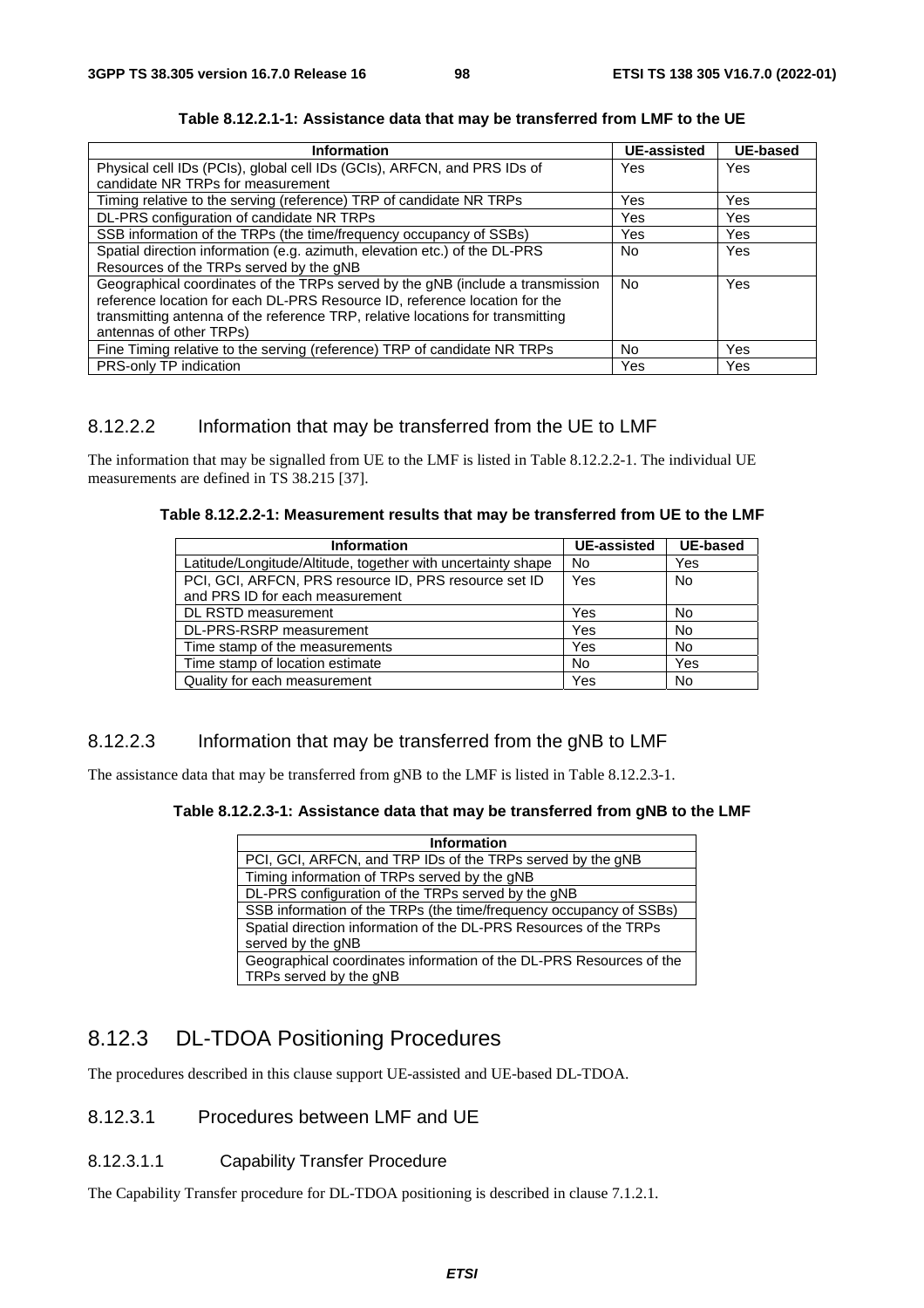#### 8.12.3.1.2 Assistance Data Transfer Procedure

The purpose of this procedure is to enable the LMF to provide assistance data to the UE (e.g., as part of a positioning procedure) and the UE to request assistance data from the LMF (e.g., as part of a positioning procedure).

#### 8.12.3.1.2.1 LMF initiated Assistance Data Delivery

Figure 8.12.3.1.2.1-1 shows the Assistance Data Delivery operations for the DL-TDOA positioning method when the procedure is initiated by the LMF.



#### **Figure 8.12.3.1.2.1-1: LMF-initiated Assistance Data Delivery Procedure**

(1) The LMF determines that assistance data needs to be provided to the UE (e.g., as part of a positioning procedure) and sends an LPP Provide Assistance Data message to the UE. This message may include any of the DL-TDOA positioning assistance data defined in Table 8.12.2.1-1.

8.12.3.1.2.2 UE initiated Assistance Data Transfer

Figure 8.12.3.1.2.2-1 shows the Assistance Data Transfer operations for the DL-TDOA positioning method when the procedure is initiated by the UE.



#### **Figure 8.12.3.1.2.2-1: UE-initiated Assistance Data Transfer Procedure**

- (1) The UE determines that certain DL-TDOA positioning assistance data are desired (e.g., as part of a positioning procedure when the LMF provided assistance data are not sufficient for the UE to fulfil the request) and sends an LPP Request Assistance Data message to the LMF. This request includes an indication of which specific DL-TDOA assistance data are requested. Additional information concerning the UE's approximate location and serving and neighbour cells may also be provided in the Request Assistance Data message and/or in an accompanying Provide Location Information message to help the LMF provide appropriate assistance data. This additional data may include the UE's last known location if available, the cell IDs of the UE serving NG-RAN node and possibly neighbour NG-RAN nodes, as well as NR E-CID measurements.
- (2) The LMF provides the requested assistance in an LPP Provide Assistance Data message, if available at the LMF. If any of the UE requested assistance data in step (1) are not provided in step 2, the UE shall assume that the requested assistance data are not supported, or currently not available at the LMF. If none of the UE requested assistance data in step (1) can be provided by the LMF, return any information that can be provided in an LPP message of type Provide Assistance Data which includes a cause indication for the not provided assistance data.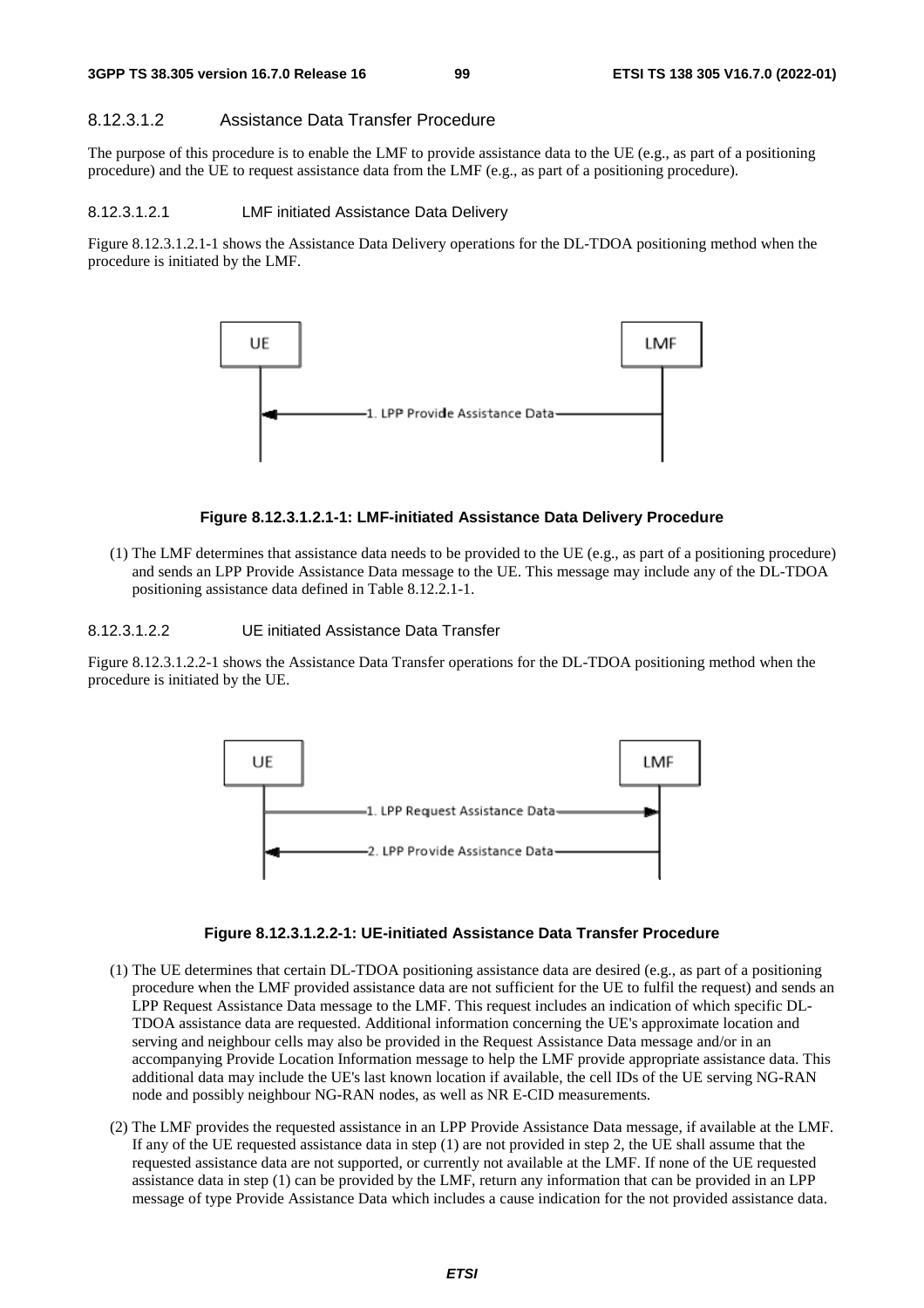### 8.12.3.1.3 Location Information Transfer Procedure

The purpose of this procedure is to enable the LMF to request location estimate from the UE, or to enable the UE to provide location measurements to the LMF for position calculation.

#### 8.12.3.1.3.1 LMF-initiated Location Information Transfer Procedure

Figure 8.12.3.1.3.1-1 shows the Location Information Transfer operations for the DL-TDOA positioning method when the procedure is initiated by the LMF.



#### **Figure 8.12.3.1.3.1-1: LMF-initiated Location Information Transfer Procedure**

- (1) The LMF sends an LPP Request Location Information message to the UE. This request includes indication of DL-TDOA measurements requested, including any needed measurement configuration information, and required response time.
- (2) The UE obtains DL-TDOA measurements as requested in step 1. The UE then sends an LPP Provide Location Information message to the LMF, before the Response Time provided in step (1) elapsed, and includes the obtained DL RSTD measurements and, optionally, the DL-PRS-RSRP measurements. If the UE is unable to perform the requested measurements, or the Response Time elapsed before any of the requested measurements were obtained, the UE returns any information that can be provided in an LPP message of type Provide Location Information which includes a cause indication for the not provided location information.

### 8.12.3.1.3.2 UE-initiated Location Information Delivery procedure

Figure 8.12.3.1.3.2-1 shows the Location Information Delivery procedure operations for the DL-TDOA positioning method when the procedure is initiated by the UE.



#### **Figure 8.12.3.1.3.2-1: UE-initiated Location Information Delivery Procedure.**

(1) The UE sends an LPP Provide Location Information message to the LMF. The Provide Location Information message may include any UE DL-TDOA measurements and, optionally, the DL-PRS-RSRP measurements already available at the UE.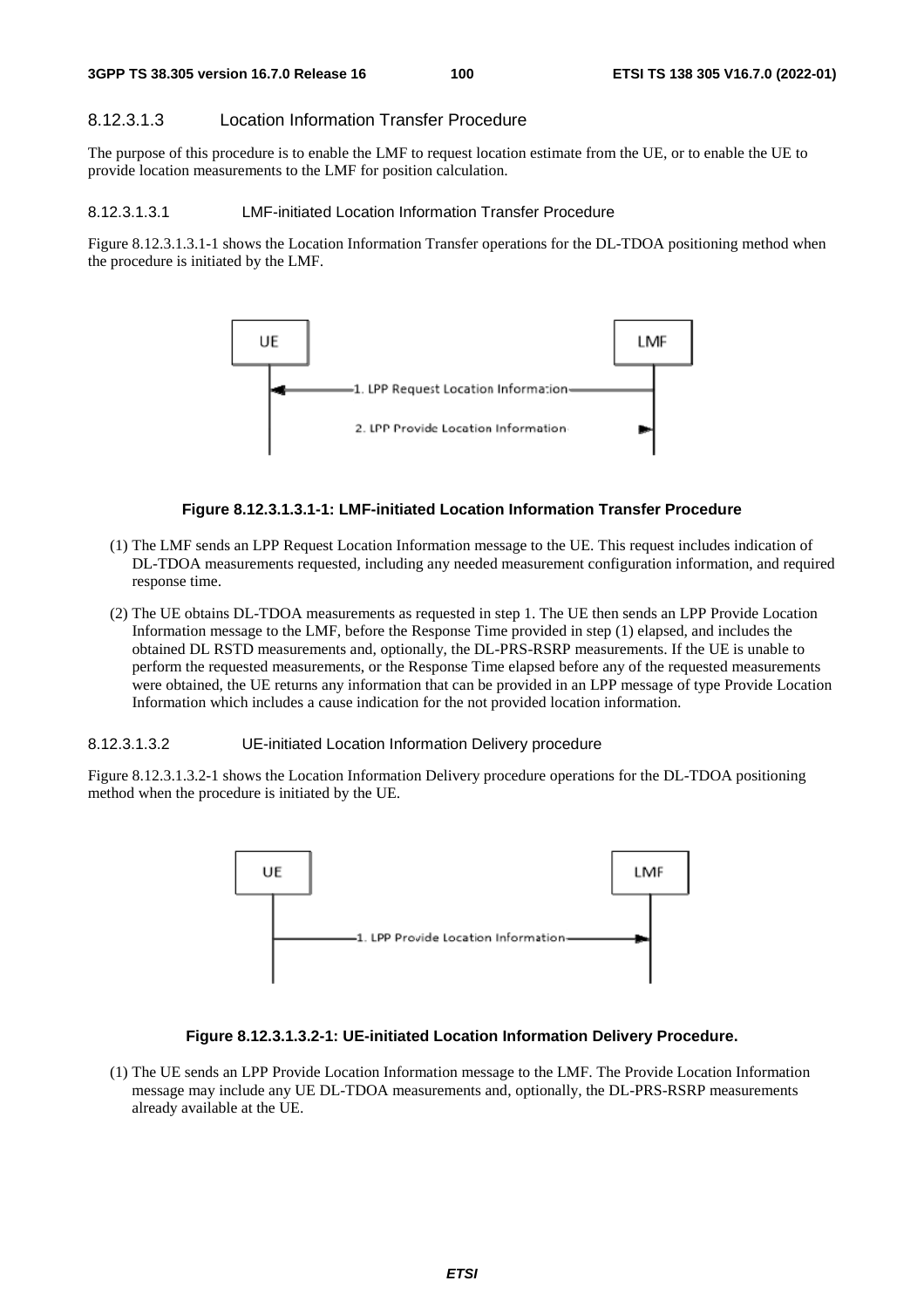# 8.12.3.2 Procedures between LMF and gNB

#### 8.12.3.2.1 Assistance Data Delivery procedure

The purpose of this procedure is to enable the gNB to provide assistance data to the LMF, for subsequent delivery to the UE using the procedures of clause 8.12.3.1.2 or for use in the calculation of positioning estimates at the LMF.

#### 8.12.3.2.1.1 LMF-initiated assistance data delivery to the LMF

Figure 8.12.3.2.1.1-1 shows the TRP Information Exchange operation from the gNB to the LMF for the DL-TDOA positioning method.



#### **Figure 8.12.3.2.1.1-1: LMF-initiated TRP Information Exchange Procedure**

- (1) The LMF determines that certain TRP configuration information is desired (e.g., as part of a periodic update or as triggered by OAM) and sends an NRPPa TRP INFORMATION REQUEST message to the gNB. This request includes an indication of which specific TRP configuration information is requested.
- (2) The gNB provides the requested TRP information in an NRPPa TRP INFORMATION RESPONSE message, if available at the gNB. If the gNB is not able to provide any information, it returns an TRP INFORMATION FAILURE message indicating the cause of the failure.

# 8.13 UL-TDOA positioning

# 8.13.1 General

In the UL-TDOA positioning method, the UE position is estimated based on UL-RTOA (and optionally UL-SRS-RSRP) measurements taken at different TRPs of uplink radio signals from UE, along with other configuration information.

The specifics of any UL-TDOA positioning methods or techniques used to estimate the UE's location from these measurements are beyond the scope of this specification.

In order to obtain uplink measurements, the TRPs need to know the characteristics of the SRS signal transmitted by the UE for the time period required to perform uplink measurement. These characteristics should be static over the periodic transmission of SRS during the uplink measurements. Hence, the LMF will indicate to the serving gNB the need to direct the UE to transmit SRS signals for uplink positioning. It is up to the serving gNB to make the final decision on resources to be assigned and to communicate this SRS configuration information back to the LMF so that LMF can forward the SRS configuration to the TRPs. The gNB may decide (e.g., in case no resources are available) to configure no resources for the UE and report the empty resource configuration to the LMF.

# 8.13.2 Information to be transferred between NG-RAN/5GC Elements

This clause defines the information that may be transferred between LMF and gNB/TRPs.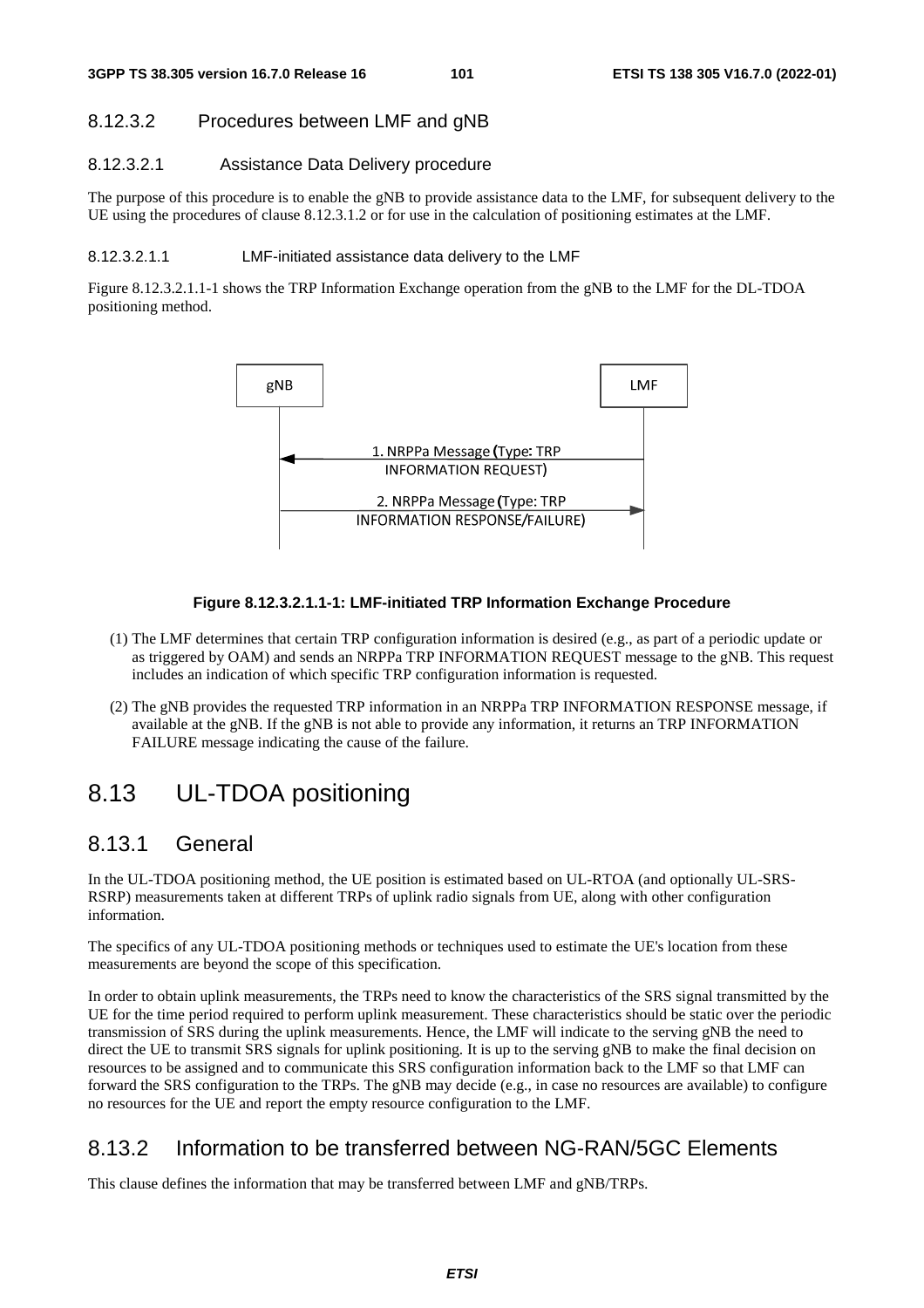# 8.13.2.0 Assistance Data that may be transferred from the gNB to the LMF

The assistance data that may be transferred from the gNB to the LMF is listed in Table 8.13.2.0-1.

#### **Table 8.13.2.0-1: Assistance data that may be transferred from gNB to the LMF**

| <b>Information</b>                                                       |
|--------------------------------------------------------------------------|
| PCI, GCI, and TRP IDs of the TRPs served by the gNB                      |
| SSB information of the TRPs (the time/frequency occupancy of SSBs)       |
| Geographical coordinates information of the DL-PRS Resources of the TRPs |
| served by the gNB                                                        |

# 8.13.2.1 Configuration Data that may be transferred from the gNB to the LMF

The configuration data for a target UE that may be transferred from the serving gNB to the LMF is listed in Table 8.13.2.1-1.

#### **Table 8.13.2.1-1: UE configuration data that may be transferred from serving gNB to the LMF**

| UE configuration data                                                   |
|-------------------------------------------------------------------------|
| UE SRS configuration                                                    |
| Timing information of the TRP, which configured the UE SRS transmission |

## 8.13.2.2 Location Information that may be transferred from the gNBs to LMF

The information that may be transferred from gNBs to the LMF include measurement results listed in Table 8.13.2.2-1. The individual measurements are defined in TS 38.215 [37].

#### **Table 8.13.2.2-1: Measurement results that may be transferred from gNBs to the LMF**

| <b>Measurement results</b>            |
|---------------------------------------|
| NCGI and TRP ID of the measurement    |
| <b>UL-RTOA</b>                        |
| UL-SRS-RSRP                           |
| Time stamp of the measurement         |
| Quality for each measurement          |
| Beam Information for each measurement |

### 8.13.2.3 Information that may be transferred from the LMF to gNBs

The requested UL-SRS transmission characteristics information that may be signalled from the LMF to the gNB is listed in Table 8.13.2.3-1.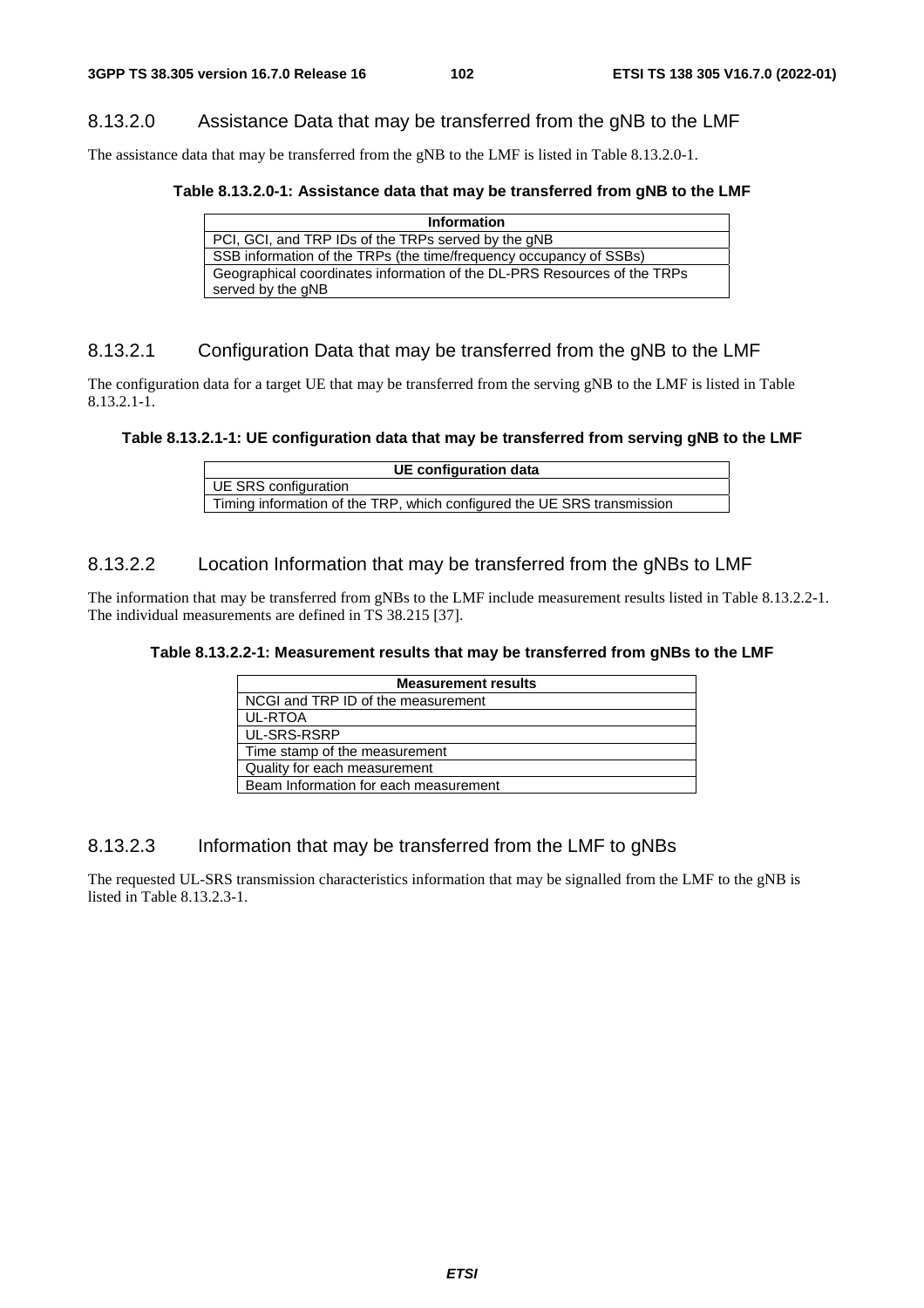#### **Table 8.13.2.3-1: Requested UL-SRS transmission characteristics information that may be transferred from LMF to gNB.**

| <b>Information</b>                                                     |
|------------------------------------------------------------------------|
| Number Of Transmissions/duration for which the UL-SRS is requested     |
| <b>Bandwidth</b>                                                       |
| Resource type (periodic, semi-persistent, aperiodic)                   |
| Pathloss reference:                                                    |
| - PCI, SSB Index, SSB configuration (time/frequency occupancy of SSBs) |
| - DL-PRS ID, DL-PRS Resource Set ID, DL-PRS Resource ID                |
| Spatial relation info                                                  |
| - PCI, SSB Index, SSB configuration (time/frequency occupancy of SSBs) |
| - DL-PRS ID, DL-PRS Resource Set ID, DL-PRS Resource ID                |
| - NZP CSI-RS Resource ID                                               |
| - SRS Resource ID                                                      |
| - Positioning SRS Resource ID                                          |
| <b>SSB Information</b>                                                 |
| Periodicity of the SRS for each SRS resource set                       |
| Carrier frequency of SRS transmission bandwidth                        |

The TRP measurement request information that may be signalled from the LMF to the gNB is listed in table 8.13.2.3-2.

**Table 8.13.2.3-2: TRP Measurement request information that may be transferred from LMF to gNB.** 

| <b>Information</b>                                                                                |
|---------------------------------------------------------------------------------------------------|
| TRP ID, cell ID of the TRP to receive UL-SRS                                                      |
| UE-SRS configuration                                                                              |
| UL timing information together with timing uncertainty, for reception of SRS by<br>candidate TRPs |
| Report characteristics for the measurements                                                       |
| <b>Measurement Quantities</b>                                                                     |
| Measurement periodicity                                                                           |
| Measurement beam information request                                                              |

The Positioning Activation/Deactivation request information that may be signalled from the LMF to the gNB is listed in Table 8.13.2.3-3.

#### **Table 8.13.2.3-3: Requested positioning activation/deactivation information that may be transferred from LMF to gNB.**

| <b>Information</b>                                                     |
|------------------------------------------------------------------------|
| SP UL-SRS:                                                             |
| - Activation or Deactivation request                                   |
| - Positioning SRS Resource Set ID which is to be activated/deactivated |
| - Spatial relation for Resource ID;                                    |
| - Activation Time                                                      |
| Aperiodic UL-SRS:                                                      |
| - Aperiodic SRS Resource Trigger List                                  |
| - Activation time                                                      |
| UL-SRS:                                                                |
| - Release all                                                          |

# 8.13.3 UL-TDOA Positioning Procedures

The procedures described in this clause support UL-TDOA positioning measurements obtained by the gNB and provided to the LMF using NRPPa.

# 8.13.3.1 Capability Transfer Procedure

The Capability Transfer procedure for UL-TDOA positioning is described in clause 7.1.2.1.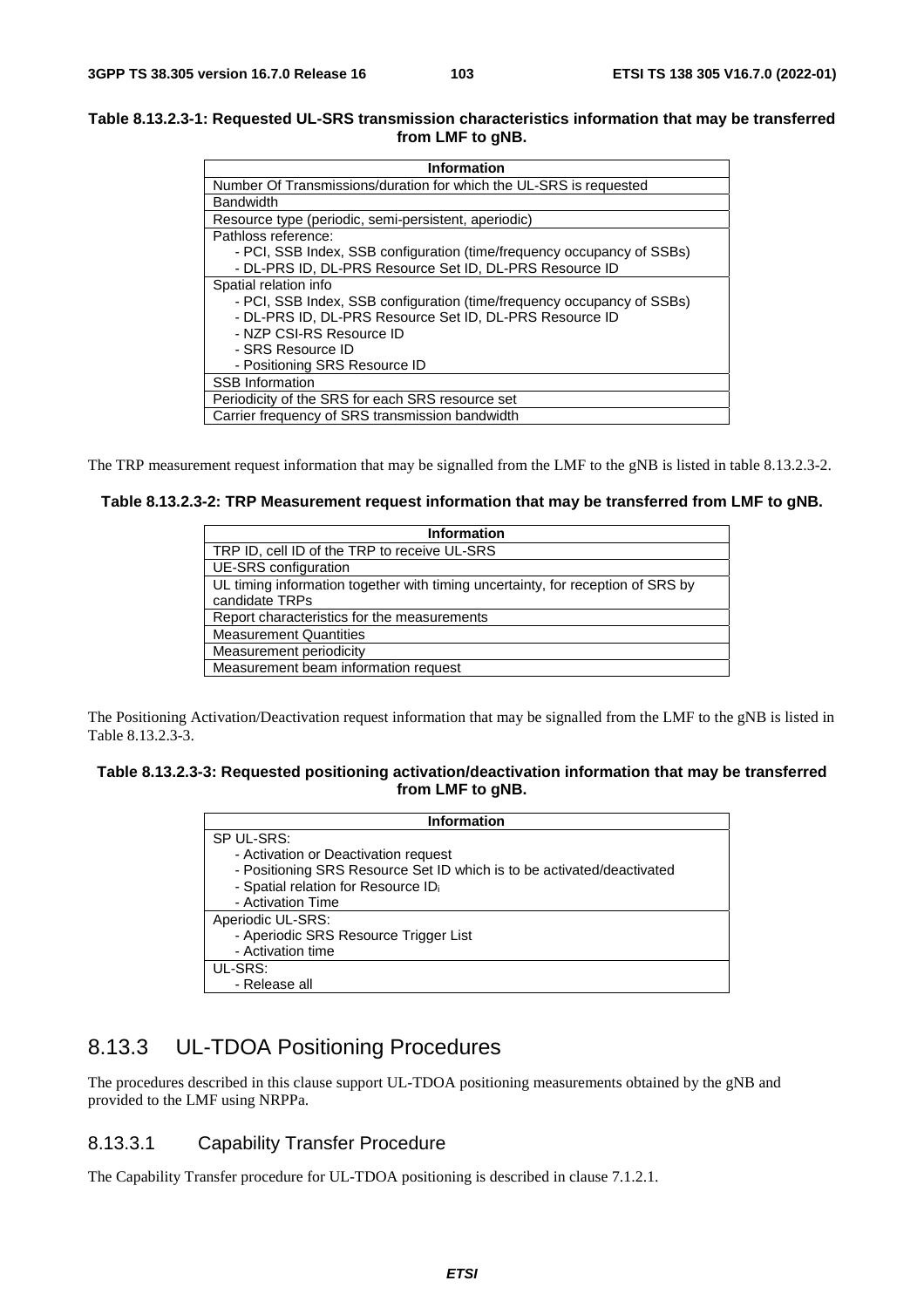# 8.13.3.2 Assistance Data Transfer Procedure

### 8.13.3.2.1 Assistance Data Delivery between LMF and gNB

The purpose of these procedures is to enable the gNB to provide assistance data described in Table 8.13.2.0-1 to the LMF, for subsequent delivery to the gNB using the procedures of clause 8.13.3.3 or for use in the calculation of positioning estimates at the LMF or enable the LMF to request UL-SRS configuration information from the serving gNB of a target UE.

Figure 8.13.3.2.1-1 shows the UL information Delivery operation from the serving gNB to the LMF.



#### **Figure 8.13.3.2.1-1: LMF-initiated UL Information Request Procedure**

- (1) The LMF sends a NRPPa message POSITIONING INFORMATION REQUEST to the serving gNB of the target UE to request UE SRS configuration information. If the message includes the Requested UL-SRS Transmission Characteristics as listed in Table 8.13.2.3-1, the gNB should take this information into account when configuring UL-SRS transmissions for the UE.
- (2) The serving gNB determines the UE SRS configuration to be allocated for the UE and sends NRPPa message POSITIONING INFORMATION RESPONSE to the LMF that includes the UE SRS configuration defined in Table 8.13.2.1-1. If the serving gNB is not able to provide the requested information, it returns a failure message indicating the cause of the failure.
- (3) If a change has occurred in the UE SRS configuration during the UE SRS time duration requested at step 1, the gNB sends a POSITIONING INFORMATION UPDATE message to the LMF. This message contains, in the case of a change in UE SRS configuration parameters, the UE SRS configuration information for all cells with UE SRS configured, or an indication that the UE SRS configuration has been released in the UE.

Figure 8.13.3.2.1-2 shows the TRP Information Exchange operation from the gNB to the LMF for the UL-TDOA positioning method.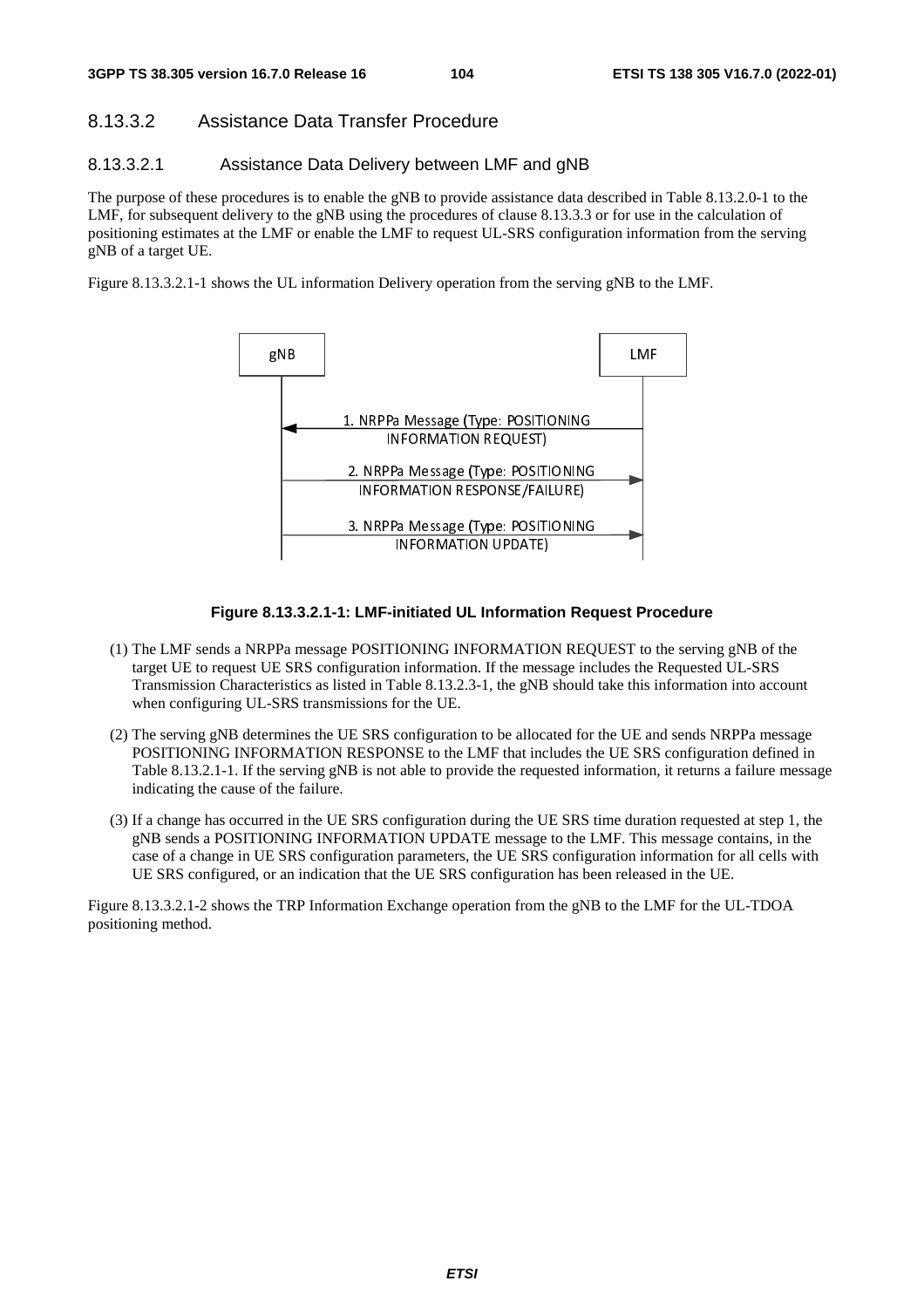

#### **Figure 8.13.3.2.1-2: LMF-initiated TRP Information Exchange Procedure**

- (1) The LMF determines that certain TRP configuration information is desired (e.g., as part of a periodic update or as triggered by OAM) and sends an NRPPa TRP INFORMATION REQUEST message to the gNB. This request includes an indication of which specific TRP configuration information is requested.
- (2) The gNB provides the requested TRP information in an NRPPa TRP INFORMATION RESPONSE message, if available at the gNB. If the gNB is not able to provide any information, it returns an TRP INFORMATION FAILURE message indicating the cause of the failure.

# 8.13.3.3 Location Information Transfer/Assistance Data Transfer Procedure

The purpose of this procedure is to enable the LMF to request position measurements from a gNB for position calculation of the UE and also provide necessary assistance data to the gNB.

Figure 8.13.3.3-1 shows the messaging between the LMF and the gNB to perform this procedure.



**Figure 8.13.3.3-1: LMF-initiated Location Information Transfer Procedure**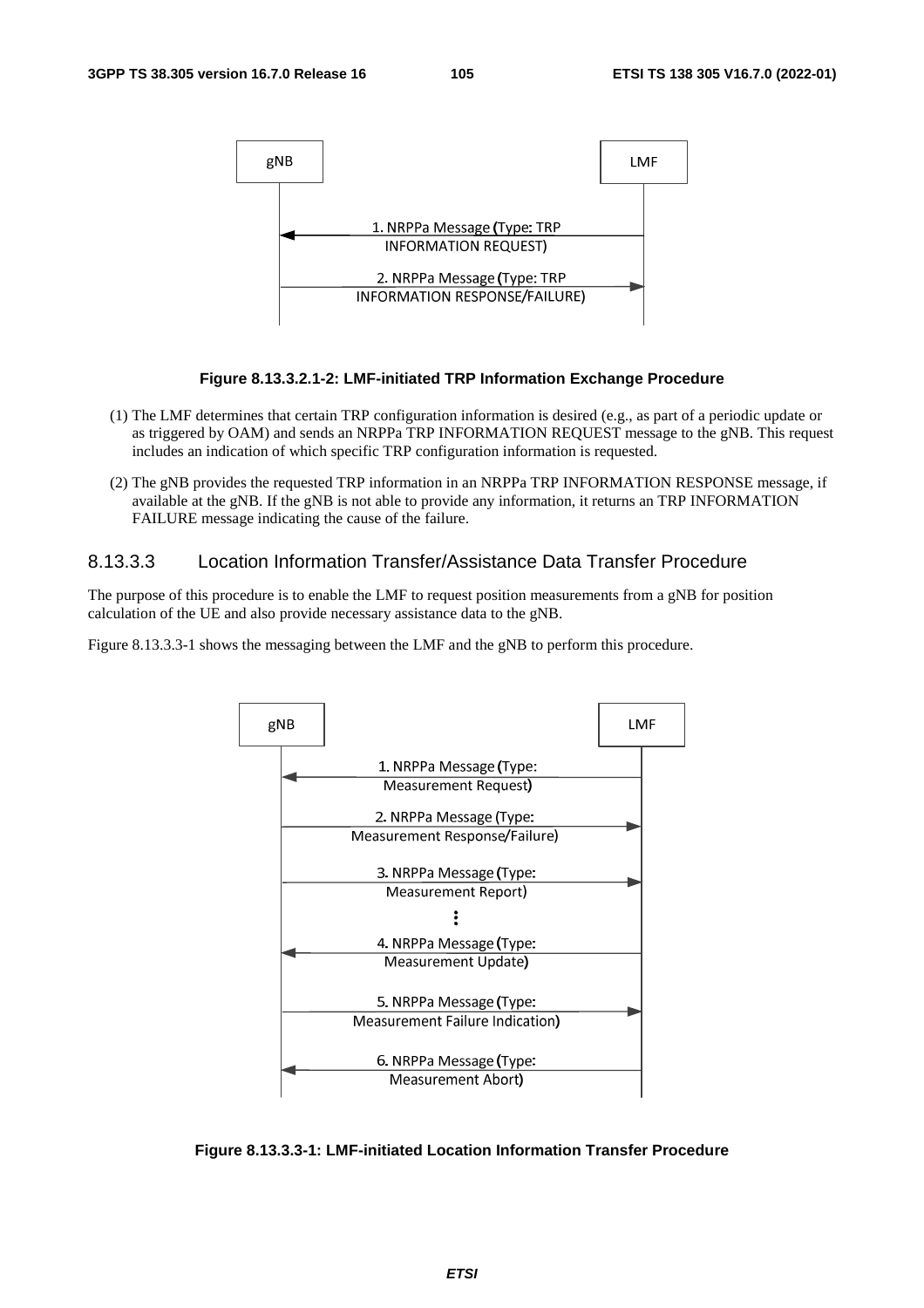- (1) The LMF sends a NRPPa message to the selected gNB to request UL-TDOA measurement information. The message includes any information required for the gNB to perform the measurements as defined in Table 8.13.2.3-2.
- (2) If the report characteristics in step 1 is set to "on demand", the gNB obtains the requested UL-TDOA measurements and returns them in a Measurement Response message to the LMF. The Measurement Response message includes the obtained UL-TDOA measurements as defined in Table 8.13.2.2-1.

If the report characteristics in step 1 is set to "periodic", the gNB replies with a Measurement Response message without including any measurements in the message. The gNB then periodically initiates the Measurement Report procedure in step 3 for the UL-TDOA measurements, with the requested reporting periodicity.

If the gNB is not able to accept the Measurement Request message in step 1, the gNB returns a failure message indicating the cause of the failure.

- (3) The gNB periodically provides the UL-TDOA measurements as defined in Table 8.13.2.2-1 to the LMF if that was requested at step 1.
- (4) At any time after step 2, the LMF may send a Measurement Update message to the gNB providing updated information required for the gNB to perform the UL-TDOA measurements as defined in Table 8.13.2.3-2. Upon receiving the message, the gNB overwrites the previously received measurement configuration information.
- (5) If the previously requested UL-TDOA measurements can no longer be reported, the gNB notifies the LMF by sending a Measurement Failure Indication message.
- (6) When the LMF wants to abort an ongoing UL-TDOA measurement it sends a Measurement Abort message to the gNB.

### 8.13.3.3a Positioning Activation/Deactivation Procedure

The purpose of this procedure is to enable the LMF to request activation and deactivation of UL-SRS transmission of the target UE.

Figure 8.13.3.3a-1 shows the messaging between the LMF and the gNB to perform this procedure.



#### **Figure 8.13.3.3a-1: Positioning Activation/Deactivation Procedure.**

- (1) The LMF sends the NRPPa Positioning Activation Request message to the serving gNB of the target UE to request UL-SRS activation for the target UE. For a semi-persistent UL-SRS, the message includes an indication of an UL-SRS resource set to be activated and may include information that indicates the spatial relation for the semi-persistent UL-SRS resource to be activated, as listed in Table 8.13.2.3-3. For an aperiodic UL-SRS, the message may include aperiodic SRS Resource trigger list to indicate the UL-SRS resource to be activated.
- (2) For semi-persistent UL-SRS, the serving gNB may then activate the configured semi-persistent UL-SRS resource sets by sending the SP Positioning SRS Activation/Deactivation MAC CE command as specified in TS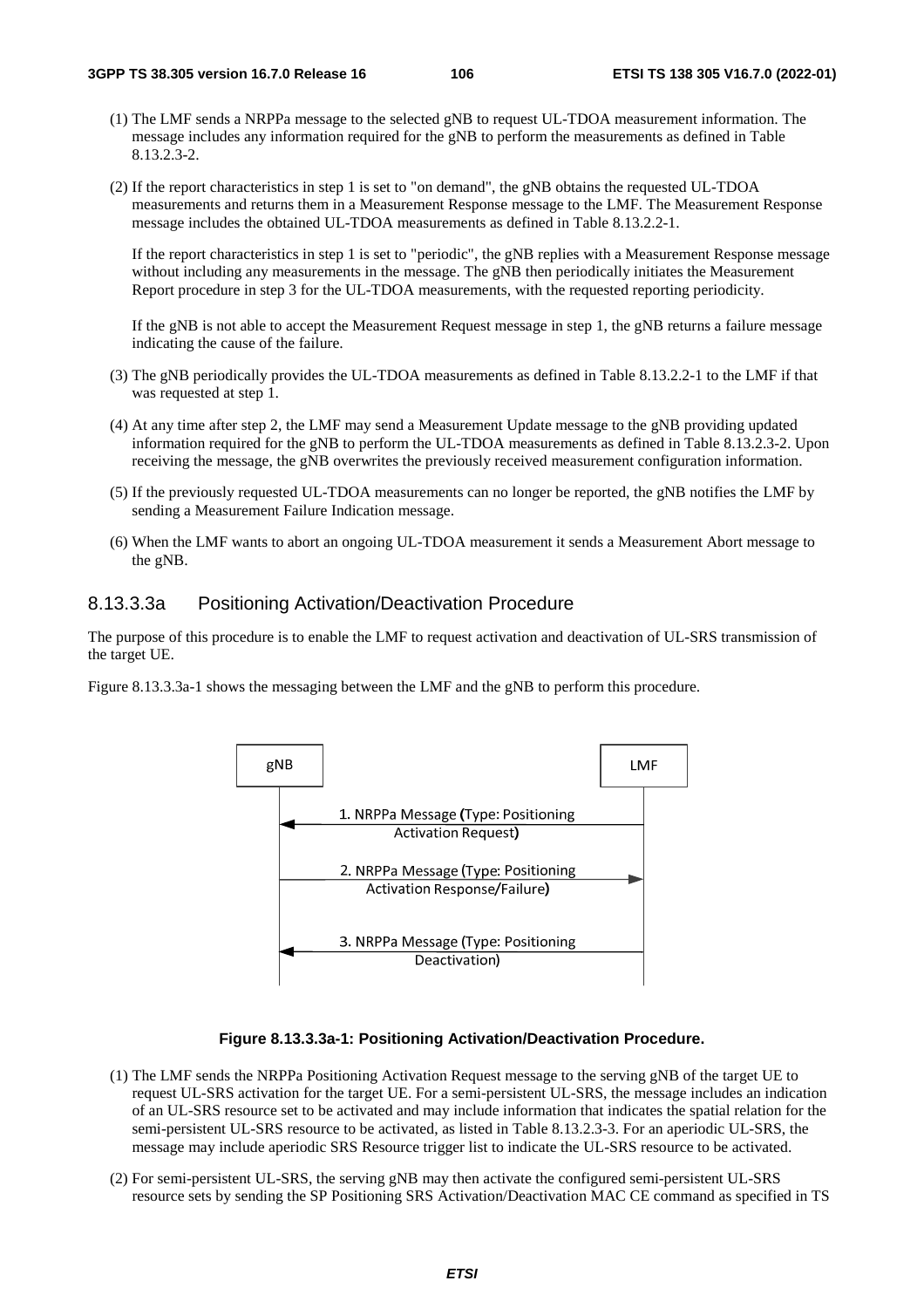38.321 [39]. For aperiodic UL-SRS, the serving gNB may then activate the configured aperiodic UL-SRS resource sets by sending the DCI as specified in TS 38.212 [40].

If the UL-SRS has been successfully activated as requested in step 1, the gNB sends the NRPPa Positioning Activation Response message to the LMF. If the serving gNB is not able to fulfil the request from step 1, it returns the Positioning Activation Failure message indicating the cause of the failure. The serving gNB may include a system frame number and a slot number in the NRPPa Positioning Activation Response message to the LMF.

(3) If a previously activated UL-SRS should be deactivated, or the UL-SRS transmission should be released, the LMF sends the NRPPa Positioning Deactivation message to the serving gNB of the target device to request deactivation of UL-SRS resource sets, or release all the UL-SRS resources. This message includes an indication of the UL-SRS resource set to be deactivated, or an indication of releasing all UL-SRS resources.

## 8.13.3.4 Sequence of Procedure for UL-TDOA positioning

Figure 8.13.3.4-1 shows the messaging between the LMF, the gNBs and the UE to perform UL-TDOA procedure.



**Figure 8.13.3.4-1: UL-TDOA positioning procedure** 

- 0. The LMF may use the procedure in Figure 8.13.3.2.1-2 to obtain the TRP information required for UL-TDOA positioning.
- 1. The LMF may request the positioning capabilities of the target device using the LPP Capability Transfer procedure as described in clause 8.13.3.1.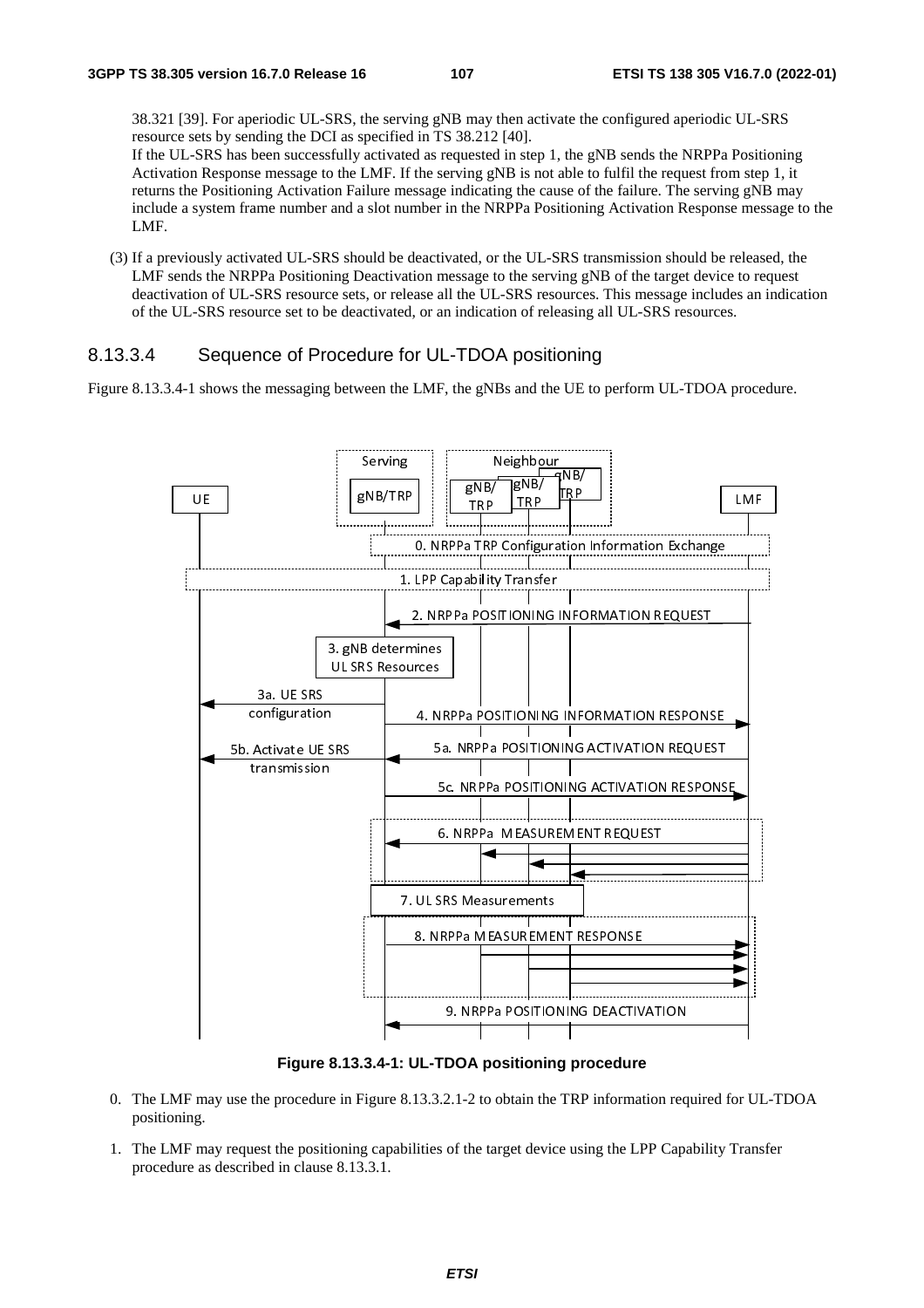- 2. The LMF sends a NRPPa POSITIONING INFORMATION REQUEST message to the serving gNB to request UL-SRS configuration information for the target device as described in Figure 8.13.3.2.1-1.
- 3. The serving gNB determines the resources available for UL-SRS and configures the target device with the UL-SRS resource sets at step 3a.
- 4. The serving gNB provides the UL information to the LMF in a NRPPa POSITIONING INFORMATION RESPONSE message.
- 5. In the case of semi-persistent or aperiodic SRS, the LMF may request activation of UE SRS transmission by sending the NRPPa Positioning Activation Request message to the serving gNB of the target device as described in clause 8.13.3.3a. The gNB then activates the UL-SRS transmission and sends the NRPPa Positioning Activation Response message. The target device begins the UL-SRS transmission according to the time domain behavior of UL-SRS resource configuration.
- 6. The LMF provides the UL-SRS configuration to the selected gNBs in a NRPPa MEASUREMENT REQUEST message as described in clause 8.13.3.3. The message includes all information required to enable the gNBs/TRPs to perform the UL measurements.
- 7. Each gNB configured at step 6 measures the UL-SRS transmissions from the target device.
- 8. Each gNB reports the UL-SRS measurements to the LMF in a NRPPa Measurement Response message as described in clause 8.13.3.3.
- 9. The LMF sends a NRPPa POSITIONING DEACTIVATION message to the serving gNB as described in clause 8.13.3.3a.

# 8.14 UL-AoA positioning

# 8.14.1 General

In the UL-AoA positioning method, the UE position is estimated based on UL-AoA (and optionally UL-SRS-RSRP) of uplink radio signals taken at different TRPs, along with other configuration information.

The specific of any UL-AoA positioning methods or techniques used to estimate the UE's location from these measurements are beyond the scope of this specification.

In order to obtain uplink measurements, the TRPs need to know the characteristics of the SRS signal transmitted by the UE for the time period required to calculate uplink measurement. These characteristics should be static over the periodic transmission of SRS during the uplink measurements. Hence, the LMF will indicate to the serving gNB the need to direct the UE to transmit SRS signals for uplink positioning. It is up to the gNB to make the final decision on resources to be assigned and to communicate this configuration information back to the LMF so that LMF can configure the TRPs. The gNB may decide (e.g., in case no resources are available) to configure no resources for the UE and fail the corresponding NRPPa procedure.

# 8.14.2 Information to be transferred between NG-RAN/5GC Elements

This clause defines the information that may be transferred between LMF and gNB/TRPs.

## 8.14.2.0 Assistance Data that may be transferred from the gNB to the LMF

The assistance data that may be transferred from the gNB to the LMF is listed in Table 8.14.2.0-1.

#### **Table 8.14.2.0-1: Assistance data that may be transferred from gNB to the LMF**

| <b>Information</b>                                                       |
|--------------------------------------------------------------------------|
| PCI, GCI, and TRP IDs of the TRPs served by the gNB                      |
| SSB information of the TRPs (the time/frequency occupancy of SSBs)       |
| Geographical coordinates information of the DL-PRS Resources of the TRPs |
| served by the gNB                                                        |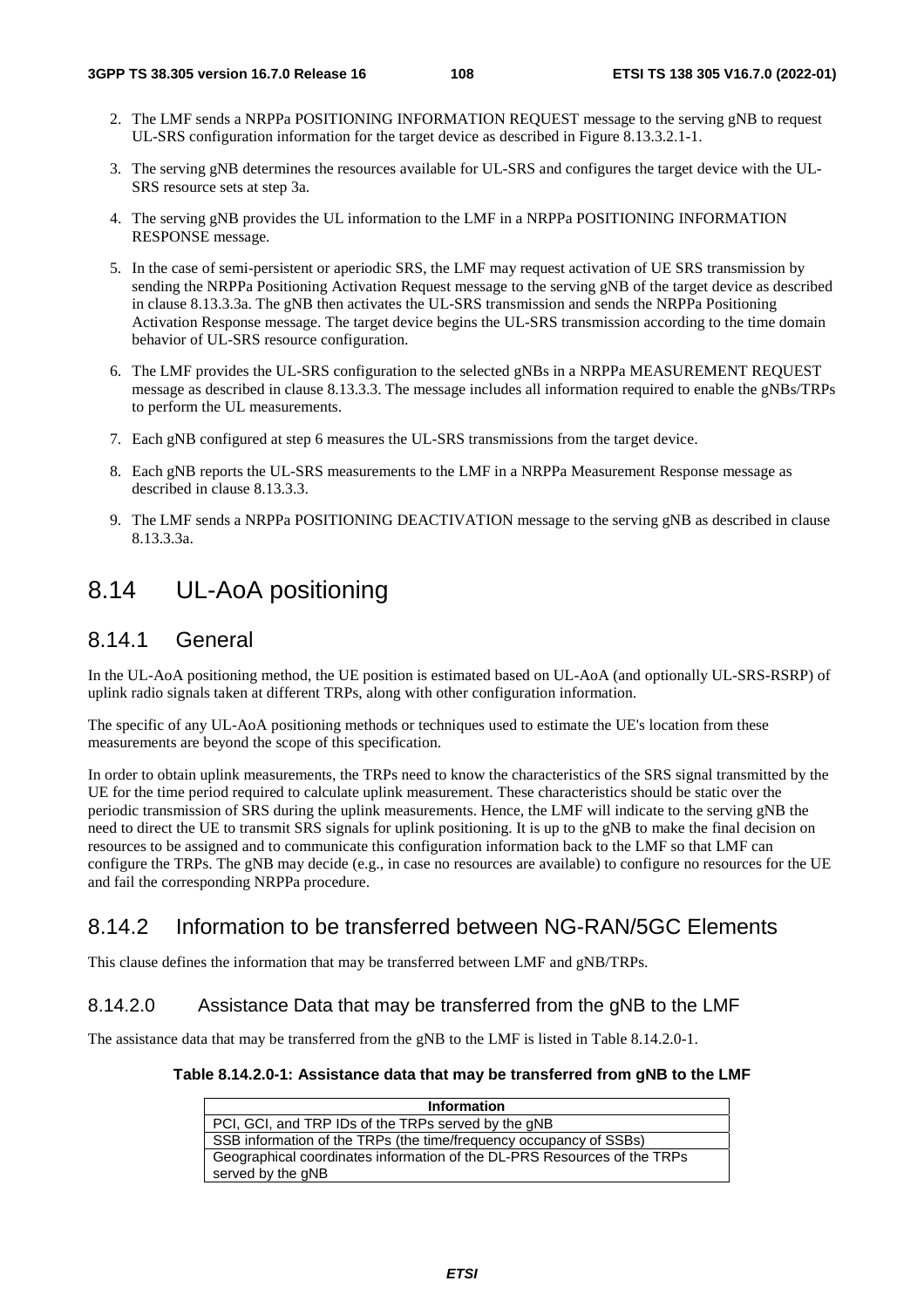## 8.14.2.1 Configuration Data that may be transferred from the gNB to the LMF

The configuration data for a target UE that may be transferred from the serving gNB to the LMF is listed in Table 8.14.2.1-1.

#### **Table 8.14.2.1-1: UE configuration data that may be transferred from serving gNB to the LMF**

| UE configuration data                                                   |
|-------------------------------------------------------------------------|
| UE SRS configuration                                                    |
| Timing information of the TRP, which configured the UE SRS transmission |

## 8.14.2.2 Location Information that may be transferred from the gNBs to LMF

The information that may be transferred from gNBs to the LMF include measurement results are listed in Table 8.14.2.2-1. The individual measurements are defined in TS 38.215 [37].

#### **Table 8.14.2.2-1: Measurement results that may be transferred from gNBs to the LMF**

| <b>Measurement results</b>                  |
|---------------------------------------------|
| NCGI and TRP ID of the measurement          |
| UL Angle of Arrival (azimuth and elevation) |
| UL-SRS-RSRP                                 |
| Time stamp of the measurement               |
| Quality for each measurement                |
| Beam information for each measurement       |

## 8.14.2.3 Information that may be transferred from the LMF to gNB

The requested UL-SRS transmission characteristics information that may be signalled from the LMF to the gNB is listed in Table 8.14.2.3-1.

#### **Table 8.14.2.3-1: Requested UL-SRS transmission characteristics information that may be transferred from LMF to gNB.**

| <b>Information</b>                                                     |
|------------------------------------------------------------------------|
| Number Of Transmissions/duration for which the UL-SRS is requested     |
| <b>Bandwidth</b>                                                       |
| Resource type (periodic, semi-persistent, aperiodic)                   |
| Number of requested SRS resource sets and SRS resources per set        |
| Pathloss reference:                                                    |
| - PCI, SSB Index, SSB configuration (time/frequency occupancy of SSBs) |
| - DL-PRS ID, DL-PRS Resource Set ID, DL-PRS Resource ID                |
| Spatial relation info                                                  |
| - PCI, SSB Index, SSB configuration (time/frequency occupancy of SSBs) |
| - DL-PRS ID, DL-PRS Resource Set ID, DL-PRS Resource ID                |
| - NZP CSI-RS Resource ID                                               |
| - SRS Resource ID                                                      |
| - Positioning SRS Resource ID                                          |
| <b>SSB</b> Information                                                 |
| Periodicity of the SRS for each SRS resource set                       |
| Carrier frequency of SRS transmission bandwidth                        |

The TRP measurement request information that may be signalled from the LMF to the gNB is listed in table 8.14.2.3-2.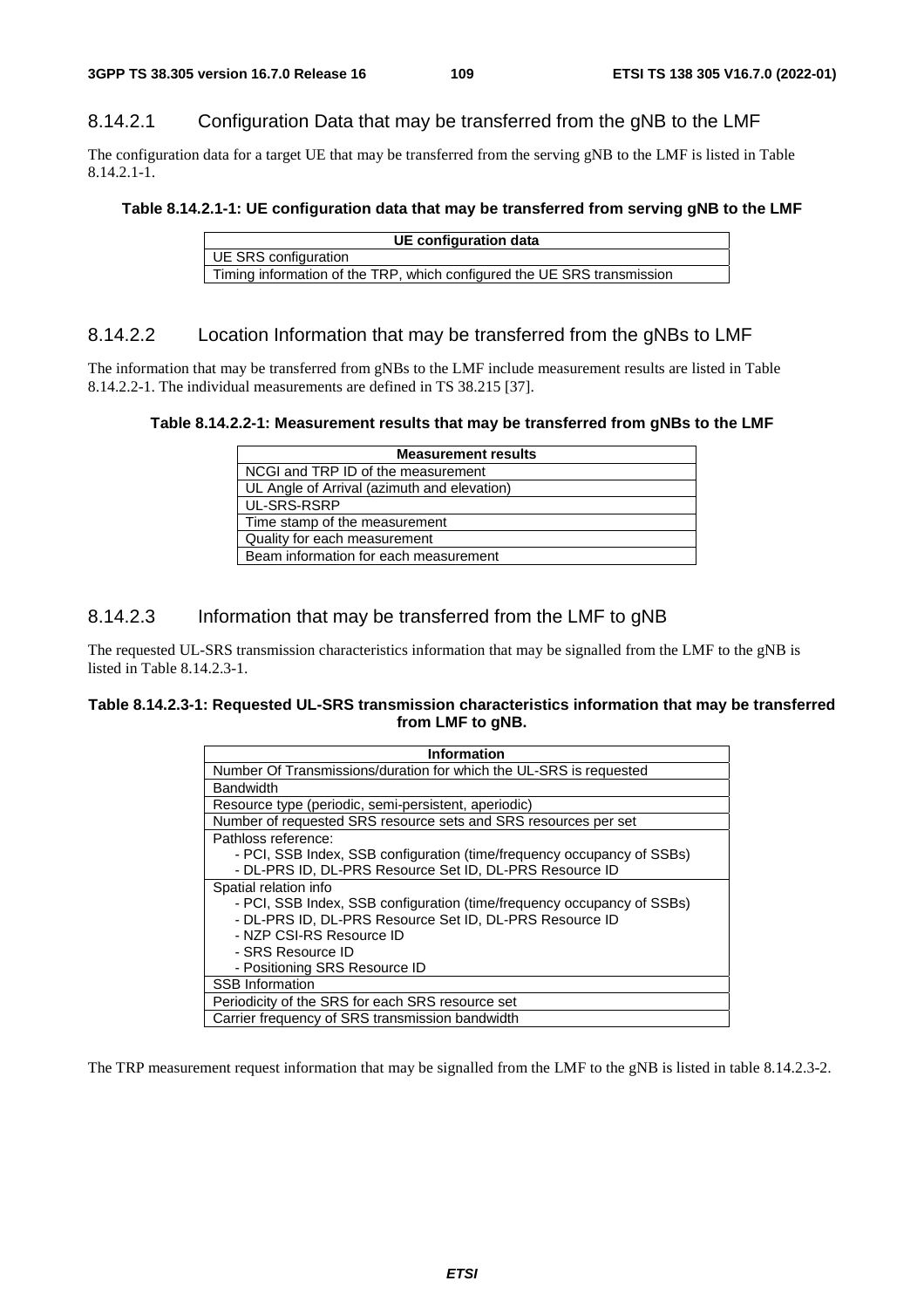#### **Table 8.14.2.3-2: TRP Measurement request information that may be transferred from LMF to gNB.**

| <b>Information</b>                                                              |  |  |  |
|---------------------------------------------------------------------------------|--|--|--|
| TRP ID, cell ID of the TRP to receive UL-SRS                                    |  |  |  |
| UE-SRS configuration                                                            |  |  |  |
| UL timing information together with timing uncertainty, for reception of SRS by |  |  |  |
| candidate TRPs                                                                  |  |  |  |
| Report characteristics for the measurements                                     |  |  |  |
| <b>Measurement Quantities</b>                                                   |  |  |  |
| Measurement periodicity                                                         |  |  |  |
| Measurement beam information request                                            |  |  |  |

The Positioning Activation/Deactivation request information that may be signalled from the LMF to the gNB is listed in Table 8.14.2.3-3.

#### **Table 8.14.2.3-3: Requested positioning activation/deactivation information that may be transferred from LMF to gNB.**

| Information                                                            |  |  |  |  |
|------------------------------------------------------------------------|--|--|--|--|
| SP UL-SRS:                                                             |  |  |  |  |
| - Activation or Deactivation request                                   |  |  |  |  |
| - Positioning SRS Resource Set ID which is to be activated/deactivated |  |  |  |  |
| - Spatial relation for Resource IDi                                    |  |  |  |  |
| - Activation Time                                                      |  |  |  |  |
| Aperiodic UL-SRS:                                                      |  |  |  |  |
| - Aperiodic SRS Resource Trigger list                                  |  |  |  |  |
| - Activation time                                                      |  |  |  |  |
| UL-SRS:                                                                |  |  |  |  |
| - Release all                                                          |  |  |  |  |

# 8.14.3 UL-AoA Positioning Procedures

The procedures described in this clause support UL-AoA positioning measurements obtained by the gNB and provided to the LMF using NRPPa.

### 8.14.3.1 Capability Transfer Procedure

The Capability Transfer procedure for UL-AoA positioning is described in clause 7.1.2.1.

## 8.14.3.2 Assistance Data Transfer Procedure

#### 8.14.3.2.1 Assistance Data Delivery between LMF and gNB

The purpose of these procedures is to enable the gNB to provide assistance data described in Table 8.14.2.0-1 to the LMF, for subsequent delivery to the gNB using the procedures of clause 8.14.3.3 or for use in the calculation of positioning estimates at the LMF or enable the LMF to request UL-SRS configuration information from the serving gNB of a target UE.

Figure 8.14.3.2.1-1 shows the UL information Delivery operation from the serving gNB to the LMF.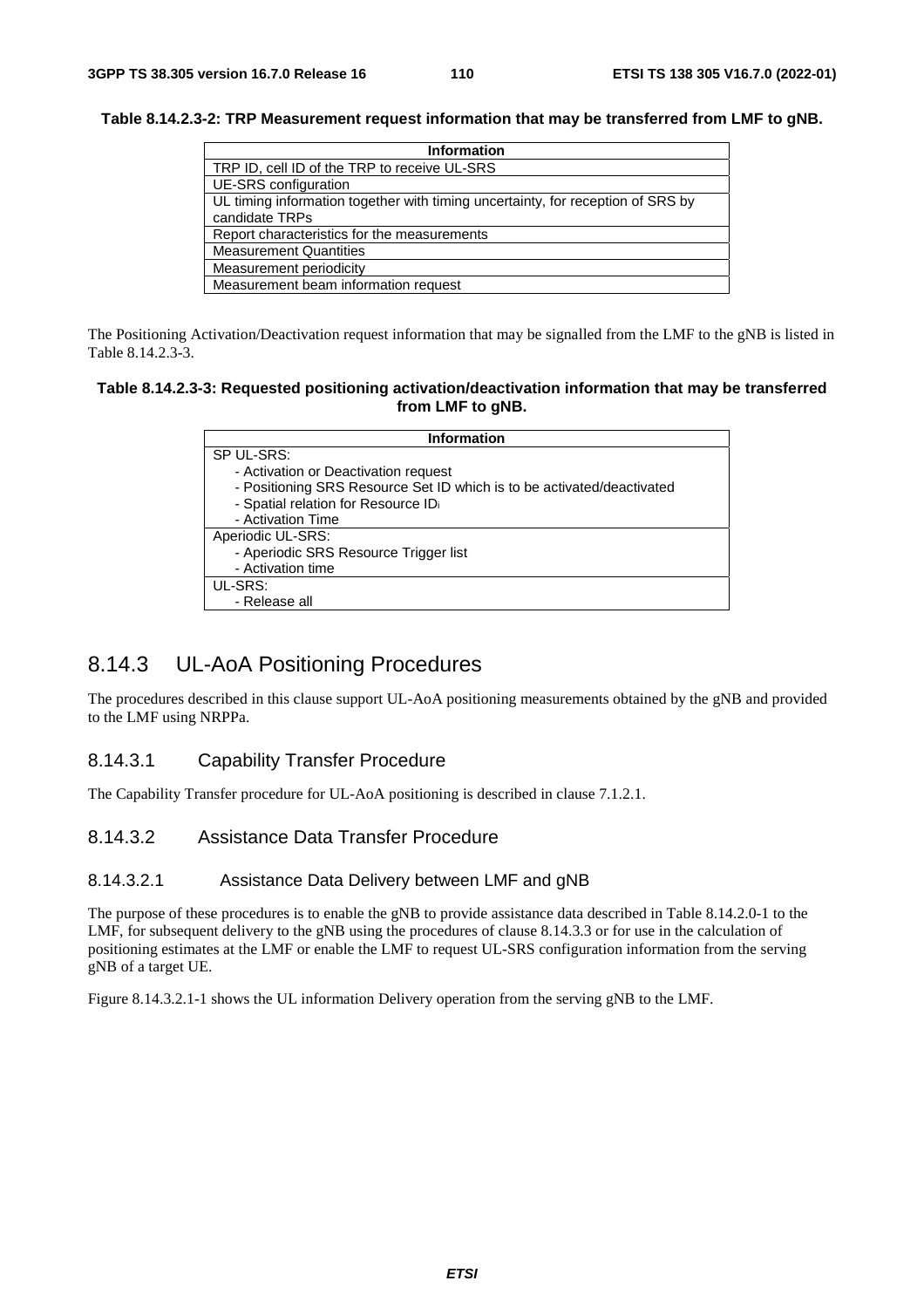

#### **Figure 8.14.3.2.1-1: LMF-initiated UL Information Request Procedure**

- (1) The LMF sends a NRPPa message POSITIONING INFORMATION REQUEST to the serving gNB of the target UE to request UE SRS configuration information. If the message includes the Requested UL-SRS Transmission Characteristics as listed in Table 8.14.2.3-1, the gNB should take this information into account when configuring UL-SRS transmissions for the UE.
- (2) The serving gNB determines the UE SRS configuration to be allocated for the UE and sends NRPPa message POSITIONING INFORMATION RESPONSE to the LMF that includes the UE SRS configuration defined in Table 8.14.2.1-1. If the serving gNB is not able to provide the requested information, it returns a failure message indicating the cause of the failure.
- (3) If a change has occurred in the UE SRS configuration during the UE SRS time duration requested at step 1, the gNB sends a POSITIONING INFORMATION UPDATE message to the LMF. This message contains, in the case of a change in UE SRS configuration parameters, the UE SRS configuration information for all cells with UE SRS configured, or an indication that the UE SRS configuration has been released in the UE.

Figure 8.14.3.2.1-2 shows the TRP Information Exchange operation from the gNB to the LMF for the UL-AoA positioning method.



#### **Figure 8.14.3.2.1-2: LMF-initiated TRP Information Exchange Procedure**

- (1) The LMF determines that certain TRP configuration information is desired (e.g., as part of a periodic update or as triggered by OAM) and sends an NRPPa TRP INFORMATION REQUEST message to the gNB. This request includes an indication of which specific TRP configuration information is requested.
- (2) The gNB provides the requested TRP information in an NRPPa TRP INFORMATION RESPONSE message, if available at the gNB. If the gNB is not able to provide any information, it returns an TRP INFORMATION FAILURE message indicating the cause of the failure.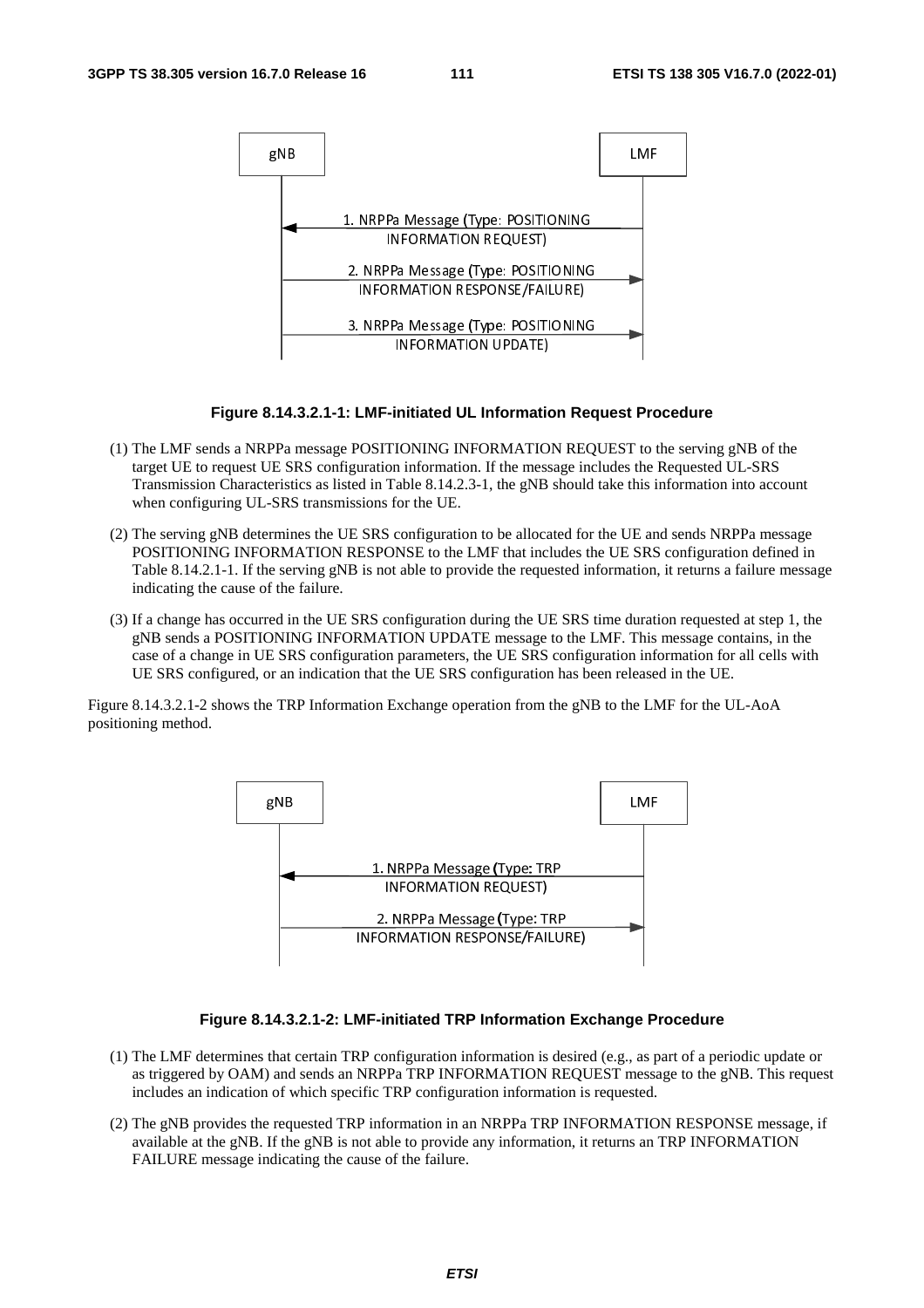## 8.14.3.3 Location Information Transfer/Assistance Data Transfer Procedure

The purpose of this procedure is to enable the LMF to request position measurements from a gNB for position calculation of the UE and also provide necessary assistance data to the gNB.

Figure 8.14.3.3-1 shows the messaging between the LMF and the gNB to perform this procedure.



#### **Figure 8.14.3.3-1: LMF-initiated Location Information Transfer Procedure**

- (1) The LMF sends a NRPPa message to the selected gNB to request UL-AoA measurement information. The message includes any information required for the gNB to perform the measurements as defined in Table 8.14.2.3-2.
- (2) If the report characteristics in step 1 is set to "on demand", the gNB obtains the requested UL-AoA measurements and returns them in a Measurement Response message to the LMF. The Measurement Response message includes the obtained UL-AoA measurements as defined in Table 8.14.2.2-1.

If the report characteristics in step 1 is set to "periodic", the gNB replies with a Measurement Response message without including any measurements in the message. The gNB then periodically initiates the Measurement Report procedure in step 3 for the UL-AoA measurements, with the requested reporting periodicity.

If the gNB is not able to accept the Measurement Request message in step 1, the gNB returns a failure message indicating the cause of the failure.

- (3) The gNB periodically provides the UL-AoA measurements as defined in Table 8.14.2.2-1 to the LMF if that was requested at step 1.
- (4) At any time after step 2, the LMF may send a Measurement Update message to the gNB providing updated information required for the gNB to perform the UL-AoA measurements as defined in Table 8.14.2.3-2. Upon receiving the message, the gNB overwrites the previously received measurement configuration information.
- (5) If the previously requested UL-AoA measurements can no longer be reported, the gNB notifies the LMF by sending a Measurement Failure Indication message.
- (6) When the LMF wants to abort an ongoing UL-AoA measurement it sends a Measurement Abort message to the gNB.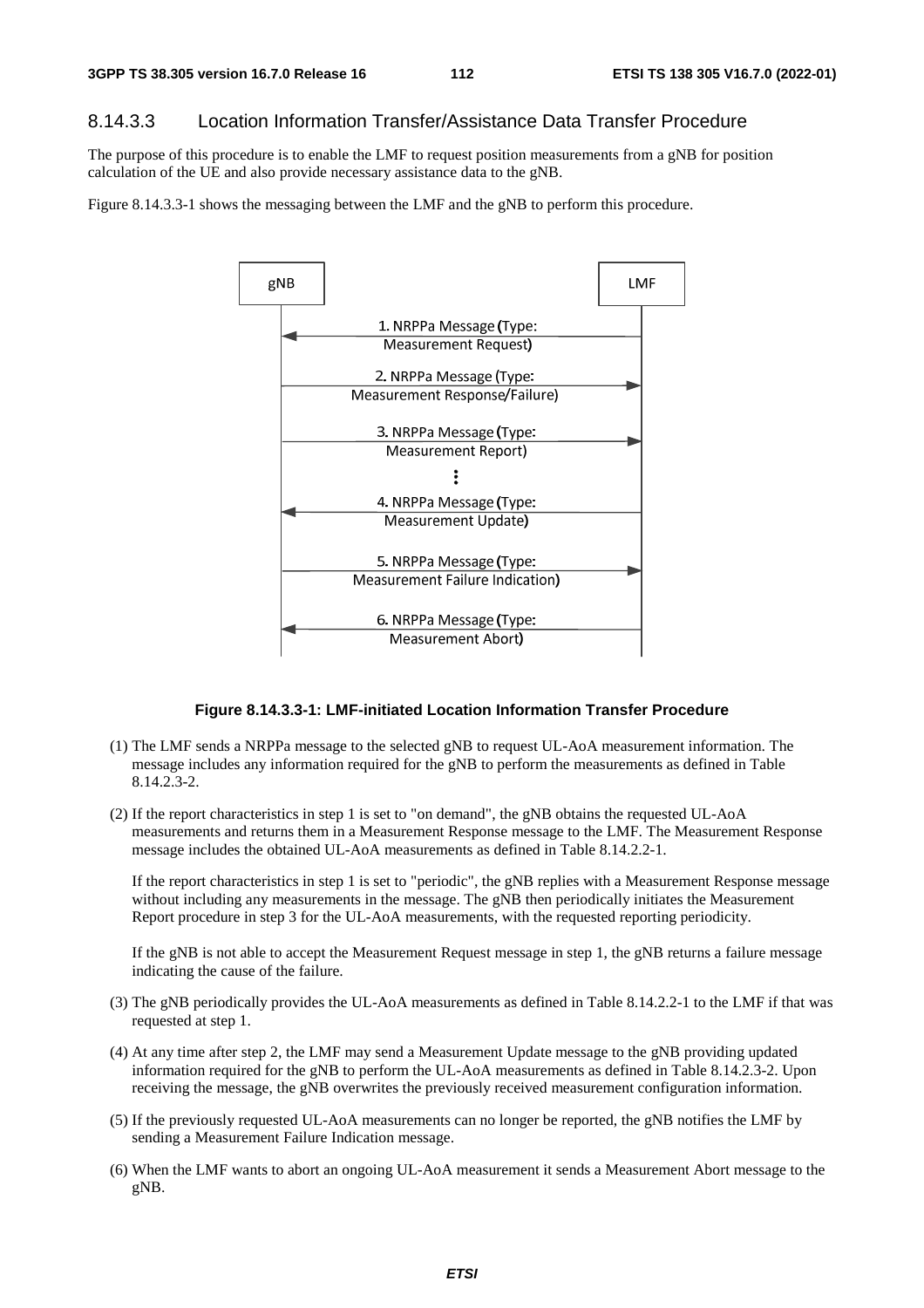## 8.14.3.3a Positioning Activation/Deactivation Procedure

The purpose of this procedure is to enable the LMF to request activation and deactivation of UL-SRS transmission of the target UE.

Figure 8.14.3.3a-1 shows the messaging between the LMF and the gNB to perform this procedure.



## **Figure 8.14.3.3a-1: Positioning Activation/Deactivation Procedure.**

- (1) The LMF sends the NRPPa Positioning Activation Request message to the serving gNB of the target UE to request UL-SRS activation for the target UE. For a semi-persistent UL-SRS, the message includes an indication of an UL-SRS resource set to be activated and may include information that indicates the spatial relation for the semi-persistent UL-SRS resource to be activated, as listed in Table 8.14.2.3-3. For an aperiodic UL-SRS, the message may include aperiodic SRS Resource trigger list to indicate the UL-SRS resource to be activated.
- (2) For semi-persistent UL-SRS, the serving gNB may then activate the configured semi-persistent UL-SRS resource sets by sending the SP Positioning SRS Activation/Deactivation MAC CE command as specified in TS 38.321 [39]. For aperiodic UL-SRS, the serving gNB may then activate the configured aperiodic UL-SRS resource sets by sending the DCI as specified in TS 38.212 [40]. If the UL-SRS has been successfully activated as requested in step 1, the gNB sends the NRPPa Positioning Activation Response message to the LMF. If the serving gNB is not able to fulfil the request from step 1, it returns the Positioning Activation Failure message indicating the cause of the failure. The serving gNB includes a system frame number and a slot number in the NRPPa Positioning Activation Response message to the LMF.
- (3) If a previously activated UL-SRS should be deactivated, or the UL-SRS transmission should be released, the LMF sends the NRPPa Positioning Deactivation message to the serving gNB of the target device to request deactivation of UL-SRS resource sets, or release all the UL-SRS resources. This message includes an indication of the UL-SRS resource set to be deactivated, or an indication of releasing all UL-SRS resources.

# 8.14.3.4 Sequence of Procedure for UL-AoA positioning

Figure 8.14.3.4-1 shows the messaging between the LMF, the gNBs and the UE to perform UL-AoA procedure.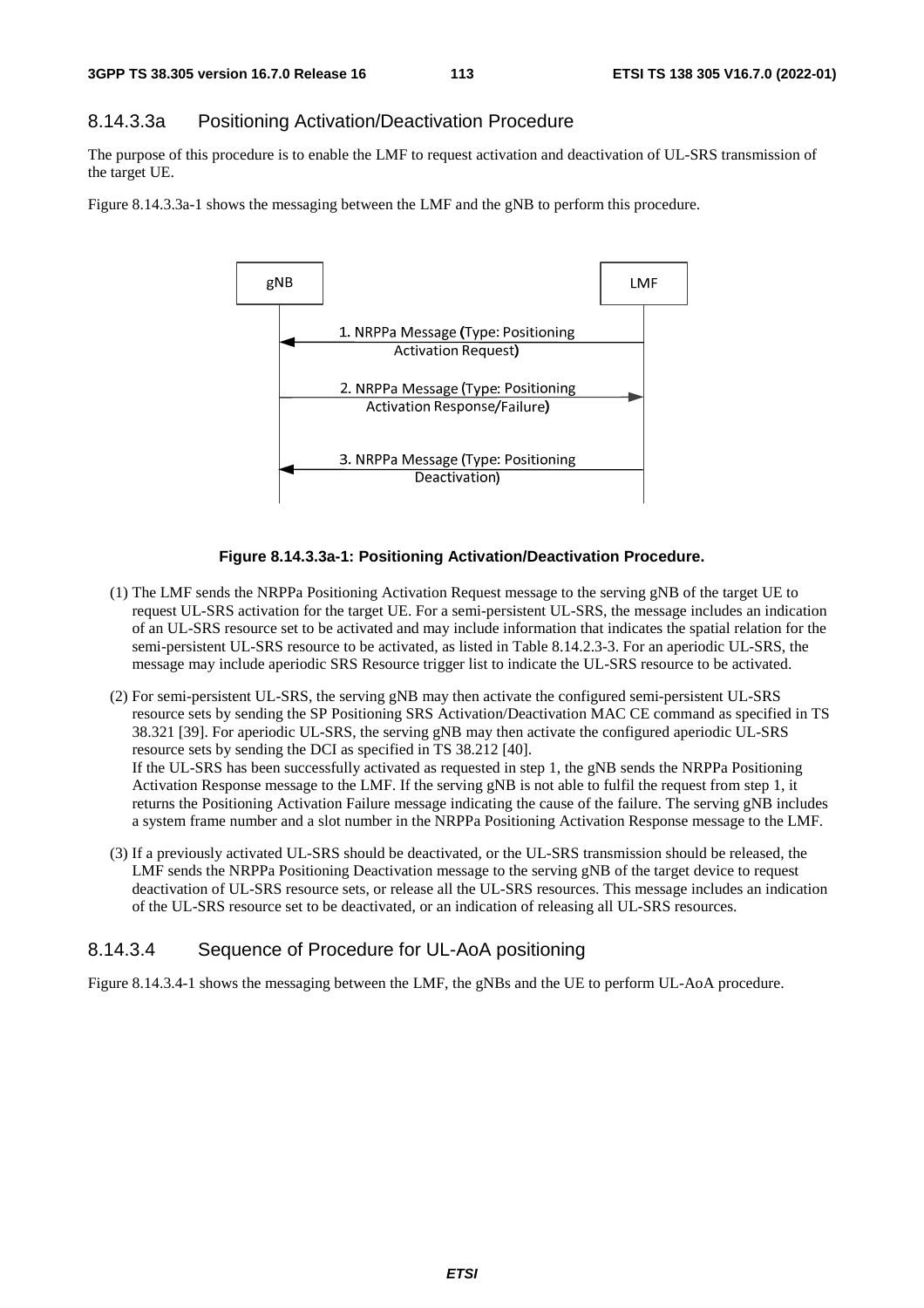

**Figure 8.14.3.4-1: UL-AoA positioning procedure** 

- 0. The LMF may use the procedure in Figure 8.14.3.2.1-2 to obtain the TRP information required for UL-AoA positioning.
- 1. The LMF may request the positioning capabilities of the target device using the LPP Capability Transfer procedure as described in clause 8.14.3.1.
- 2. The LMF sends a NRPPa POSITIONING INFORMATION REQUEST message to the serving gNB to request UL-SRS configuration information for the target device as described in Figure 8.14.3.2.1-1.
- 3. The serving gNB determines the resources available for UL-SRS and configures the target device with the UL-SRS resource sets at step 3a.
- 4. The serving gNB provides the UL-SRS configuration information to the LMF in a NRPPa POSITIONING INFORMATION RESPONSE message.
- 5. In the case of semi-persistent or aperiodic SRS, the LMF may request activation of UE SRS transmission by sending the NRPPa Positioning Activation Request message to the serving gNB of the target device as described in clause 8.14.3.3a. The gNB then activates the UL-SRS transmission and sends the NRPPa Positioning Activation Response message. The target device begins the UL-SRS transmission according to the time domain behavior of UL-SRS resource configuration.
- 6. The LMF provides the UL-SRS configuration to the selected gNBs in a NRPPa MEASUREMENT REQUEST message as described in clause 8.14.3.3. The message includes all information required to enable the gNBs/TRPs to perform the UL measurements.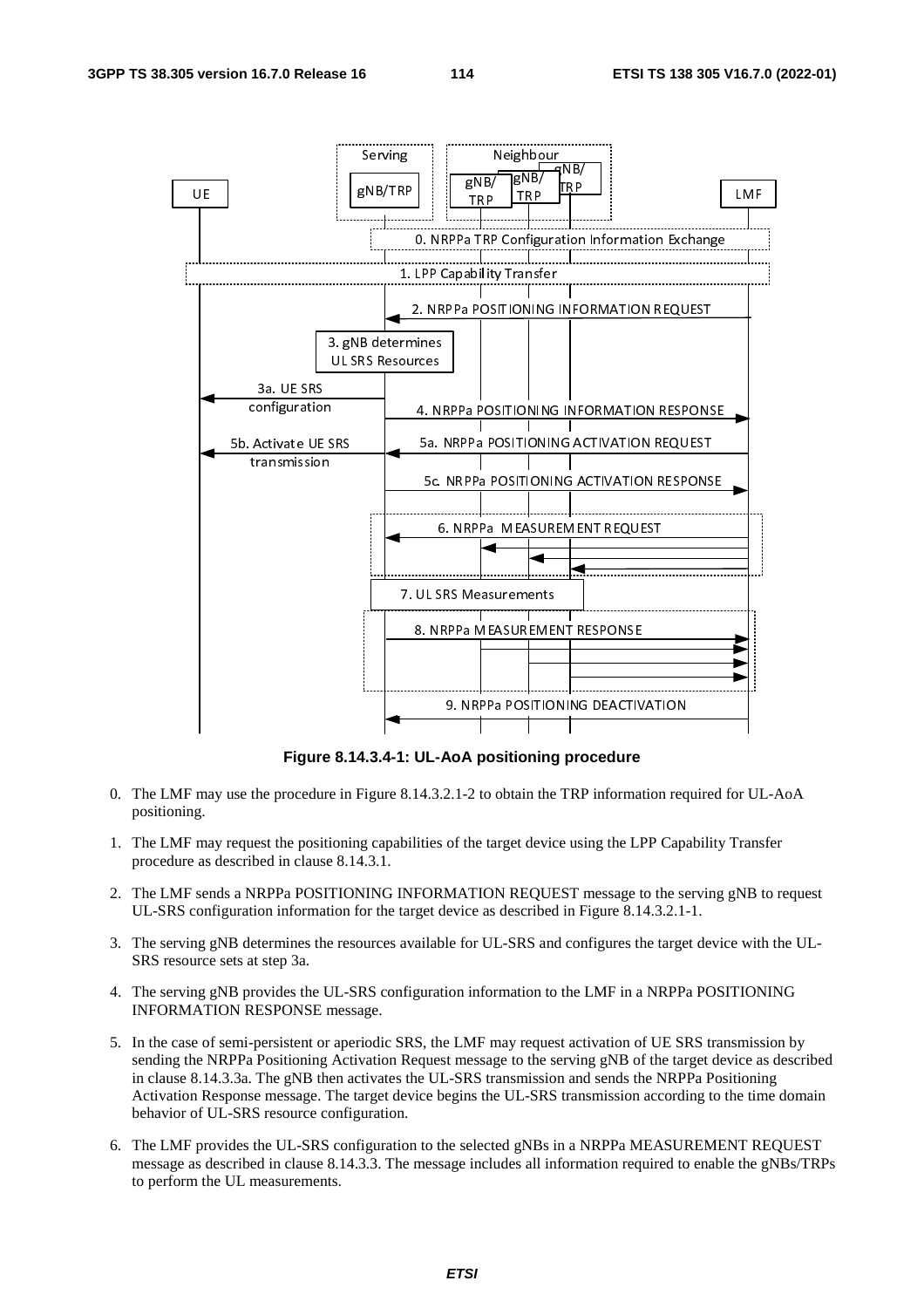- 7. Each gNB configured at step 6 measures the UL-SRS transmissions from the target device.
- 8. Each gNB reports the UL-SRS measurements to the LMF in a NRPPa Measurement Response message as described in clause 8.14.3.3.
- 9. The LMF sends a NRPPa POSITIONING DEACTIVATION message to the serving gNB as described in clause 8.14.3.3a.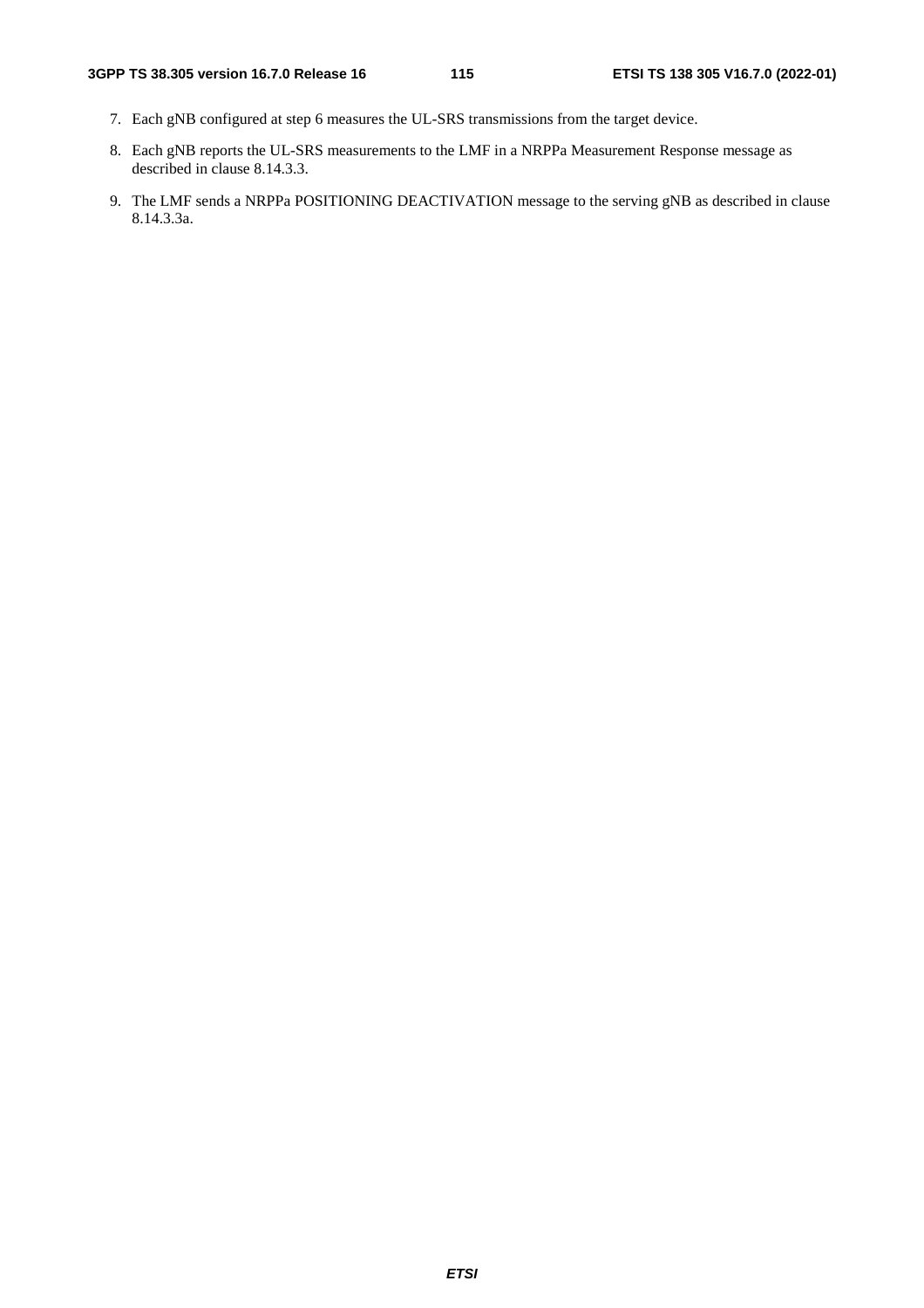# Annex A (informative): Use of LPP with SUPL

The design goal of LPP is to enable it to be used in user plane location solutions such as OMA SUPL ([15], [16]) and this informative annex shows how LPP can be used in SUPL 2.0.

# A.1 SUPL 2.0 Positioning Methods and Positioning Protocols

The following table shows how the 3GPP positioning protocols are supported in SUPL 2.0.

| (GSM/GPRS/WCDMA/<br>LTE/WLAN/WiMAX)<br>$\checkmark$<br>$\checkmark$ | (WCDMA)<br>$\checkmark$<br>$\checkmark$       | (NR/LTE)<br>$\checkmark$ |
|---------------------------------------------------------------------|-----------------------------------------------|--------------------------|
|                                                                     |                                               |                          |
|                                                                     |                                               |                          |
|                                                                     |                                               | $\checkmark$             |
| $\checkmark$                                                        | $\checkmark$                                  | $\checkmark$             |
| $\checkmark$                                                        | $\checkmark$                                  | $\checkmark$ NOTE 2      |
| $\checkmark$ (GSM only)                                             | <b>NA</b>                                     | <b>NA</b>                |
| <b>NA</b>                                                           | $\checkmark$                                  | $\checkmark$             |
| <b>NA</b>                                                           | $\checkmark$ NOTE 5                           | $\checkmark$             |
| <b>NA</b>                                                           | $\checkmark$                                  | $\checkmark$             |
| <b>NA</b>                                                           | $\checkmark$                                  | $\checkmark$             |
| <b>NA</b>                                                           | $\checkmark$                                  | $\checkmark$             |
| <b>NA</b>                                                           | <b>NA</b>                                     | $\checkmark$             |
| <b>NA</b>                                                           | <b>NA</b>                                     | $\checkmark$             |
| <b>NA</b>                                                           | <b>NA</b>                                     | $\checkmark$             |
| <b>NA</b>                                                           | <b>NA</b>                                     | $\checkmark$             |
| <b>NA</b>                                                           | <b>NA</b>                                     | $\checkmark$             |
| <b>NA</b>                                                           | <b>NA</b>                                     | $\checkmark$             |
|                                                                     | NOTE 1: Excludes methods based on NR signals. |                          |

#### **Table A.1-1: SUPL support of positioning methods**

NOTE 2: For LPP, NR CID is supported.

NOTE 3: This includes TBS positioning based on PRS signals, which is only supported in LPP (LTE).

NOTE 4: TBS positioning based on MBS signals.

NOTE 5: Only barometric pressure sensor is supported.

NOTE: What is referred to in the SUPL specifications as "Enhanced Cell ID", is a UE-Assisted positioning mode, where the neighbouring cell measurements are carried at the SUPL layer (in the SUPL\_POS\_INIT for example). The ASN.1 container for this mode is defined as follows:

| LteCellInformation ::= SEQUENCE {    |                      |                                                                                       |
|--------------------------------------|----------------------|---------------------------------------------------------------------------------------|
| cellGlobalIdEUTRA CellGlobalIdEUTRA, |                      |                                                                                       |
| physCellId                           | PhysCellId,          |                                                                                       |
| trackingAreaCode                     |                      | TrackingAreaCode,                                                                     |
| rsrpResult                           | RSRP-Range           | OPTIONAL,                                                                             |
| rsrqResult                           | RSRO-Range OPTIONAL, |                                                                                       |
| ta                                   |                      | INTEGER(01282) OPTIONAL, -- Currently used Timing Advance value (N_TA/16 as per [3GPP |
| 36.2131)                             |                      |                                                                                       |
| measResultListEUTRA                  |                      | MeasResultListEUTRA OPTIONAL, --Neighbour measurements                                |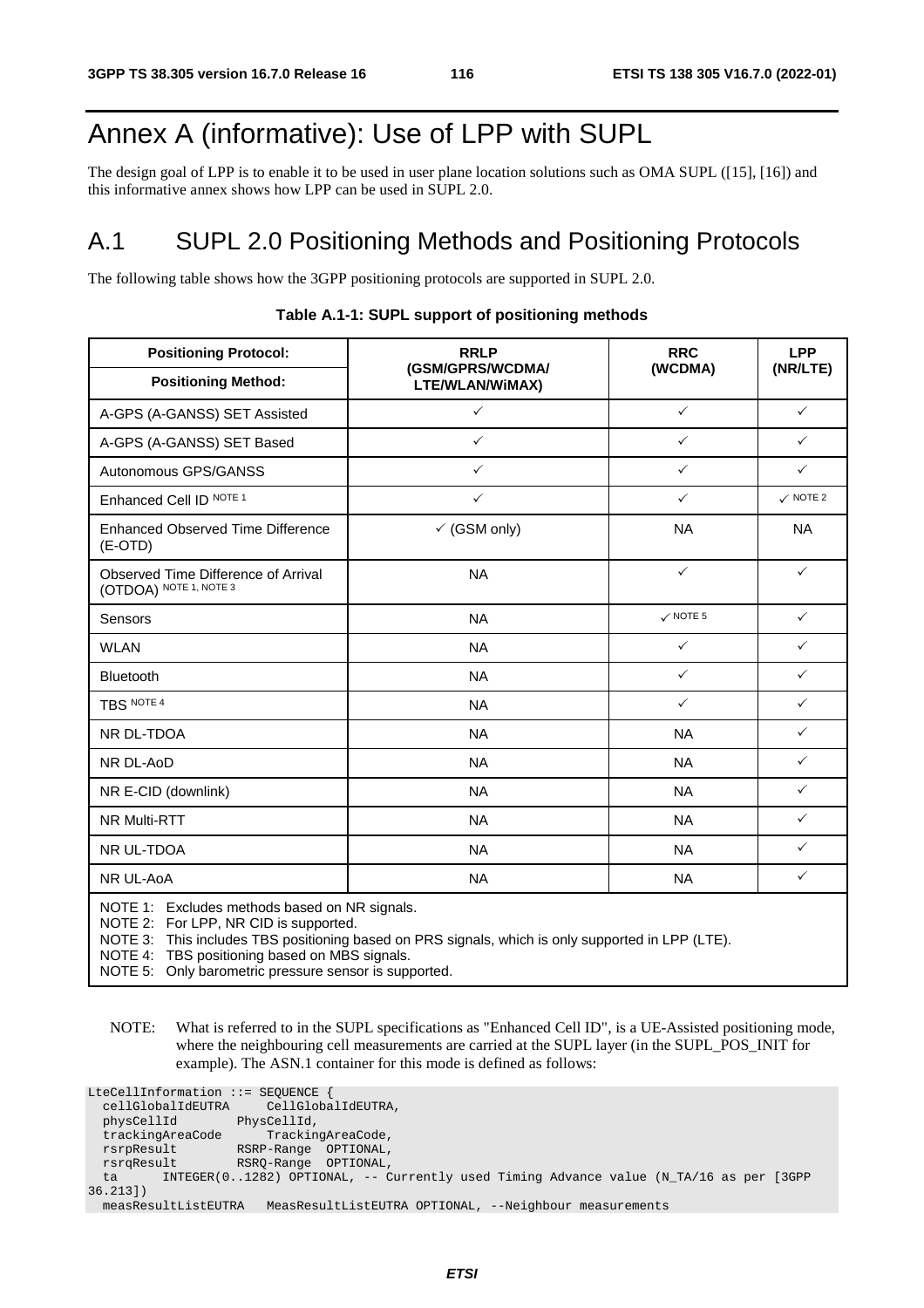...,

```
earfcn INTEGER(0..65535) OPTIONAL, -- see Table 37
  earfcn-ext INTEGER (65536..262143) OPTIONAL, -- see Table 37 
  rsrpResult-ext RSRP-Range-Ext OPTIONAL, 
  rsrqResult-ext RSRQ-Range-Ext OPTIONAL, 
 rs-sinrResult RS-SINR-Range
  servingInformation5G ServingInformation5G OPTIONAL 
\overline{ }MeasResultListEUTRA ::= SEQUENCE (SIZE (1..maxCellReport)) OF MeasResultEUTRA 
MeasResultEUTRA ::= SEQUENCE { 
 physCellId PhysCellId, 
 cgi-Info SEQUENCE { 
    cellGlobalId CellGlobalIdEUTRA, 
    trackingAreaCode TrackingAreaCode 
} OPTIONAL, 
  measResult SEQUENCE { 
 rsrpResult RSRP-Range OPTIONAL, -- Mapping to measured values 
 rsrqResult RSRQ-Range OPTIONAL, -- in 3GPP TS 36.133 
 ..., 
   earfcn INTEGER(0..65535) OPTIONAL, -- see Table 37
earfcn-ext INTEGER (65536..262143) OPTIONAL, -- see Table 37
  rsrpResult-ext RSRP-Range-Ext OPTIONAL, 
  rsrqResult-ext RSRQ-Range-Ext OPTIONAL, 
 rs-sinrResult RS-SINR-Range
  neighbourInformation5G NeighbourInformation5G OPTIONAL 
  } 
} 
NRCellInformation ::= SEQUENCE { 
  servingCellInformation ServingCellInformationNR, --Serving cell information 
  measuredResultsListNR MeasResultListNR OPTIONAL, --Neighbour measurements 
... 
\frac{1}{2}-- Information for serving cells per 3GPP TS 38.331 
ServingCellInformationNR ::= SEQUENCE (SIZE (1..maxNRServingCell)) OF ServCellNR 
-- The first listed serving cell shall be the primary cell 
ServCellNR ::= SEQUENCE { 
 physCellId PhysCellIdNR,
 arfcn-NR ARFCN-NR, 
 cellGlobalId CellGlobalIdNR, 
  trackingAreaCode TrackingAreaCodeNR, 
  ssb-Measurements NR-Measurements OPTIONAL, 
  csi-rs-Measurements NR-Measurements OPTIONAL, 
 ta INTEGER(0..3846) OPTIONAL, --Timing Advance value
 ..., 
 arfcn-type ENUMERATED {ssb, csi-rs} OPTIONAL, 
  systemFrameNumber BIT STRING (SIZE (10)) OPTIONAL, 
  ssb-IndexList-Measurements SSB-IndexList-Measurements OPTIONAL, 
  csi-rs-IndexList-Measurements CSI-RS-IndexList-Measurements OPTIONAL 
} 
MeasResultListNR ::= SEQUENCE (SIZE (1..maxCellReportNR)) OF MeasResultNR
MeasResultNR ::= SEQUENCE { 
 physCellId PhysCellIdNR,
 arfcn-NR ARFCN-NR, 
 cellGlobalId CellGlobalIdNR OPTIONAL, 
  trackingAreaCode TrackingAreaCodeNR OPTIONAL, 
  ssb-Measurements NR-Measurements OPTIONAL, 
 csi-rs-Measurements NR-Measurements OPTIONAL, 
 ..., 
 arfcn-type ENUMERATED {ssb, csi-rs} OPTIONAL,<br>systemFrameNumber BIT STRING (SIZE (10)) OPTIONAL,
 systemFrameNumber BIT STRING (SIZE (10))
 ssb-IndexList-Measurements SSB-IndexList-Measurements OPTIONAL, 
 csi-rs-IndexList-Measurements CSI-RS-IndexList-Measurements OPTIONAL 
}
```
It should be noted that in addition to the container provided by SUPL itself, E-CID/NR E-CID positioning methods defined within LPP proper can be supported in SUPL, via tunnelling LPP as shown in this annex (in the same manner that A-GNSS, OTDOA, Barometric Pressure Sensors, WLAN, Bluetooth and TBS are supported).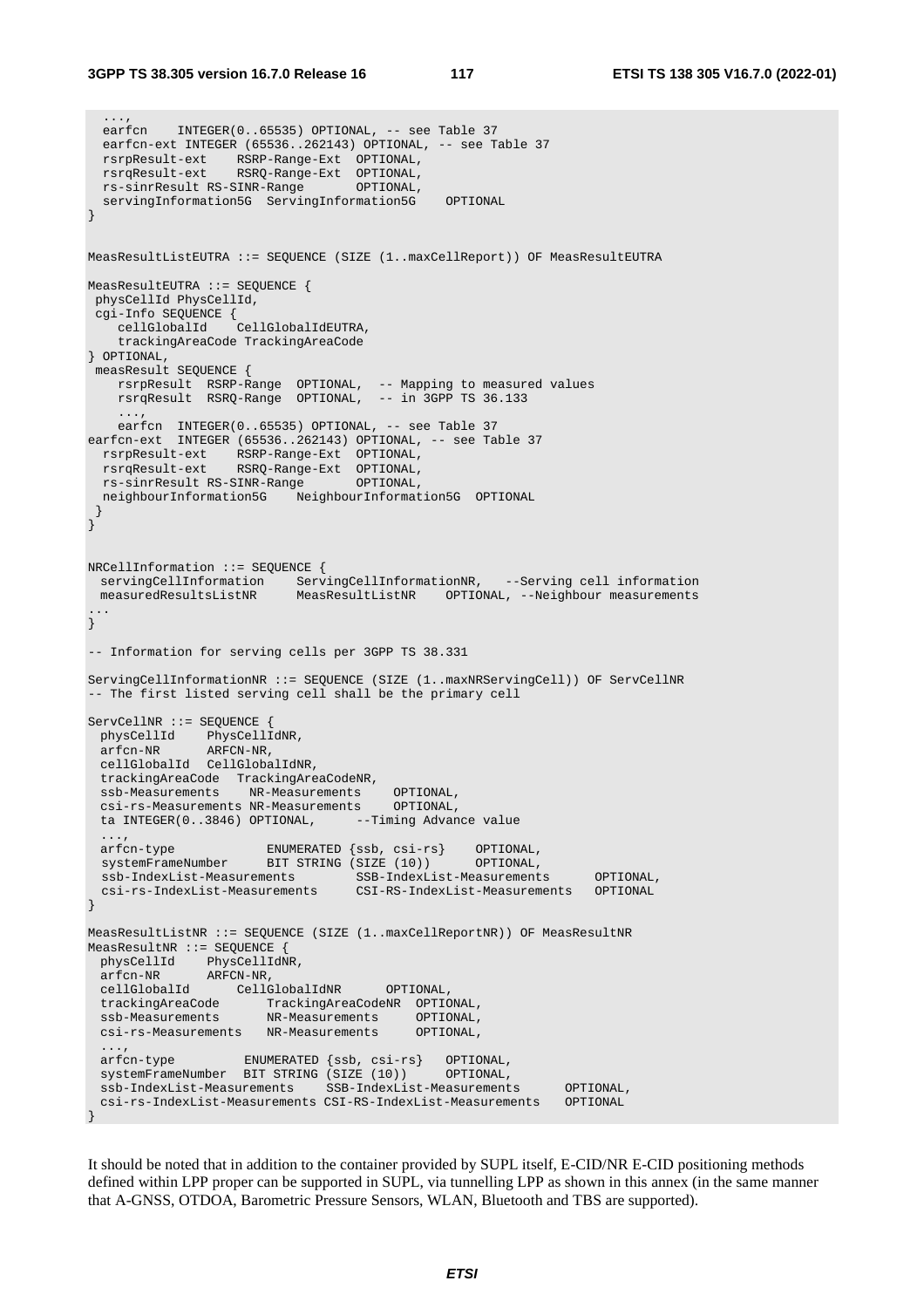# A.2 SUPL 2.0 and NR Architecture

This clause describes interworking between the control-plane LCS architecture, as defined in the main body of this specification, and SUPL 2.0. Similarly, to the E-SMLC in the LTE architecture (TS 36.305 [25]), the LMF either includes or has an interface to an SPC function, as defined in OMA SUPL V2.0 ([15], [16]). It can thus provide a consistent set of positioning methods for deployments utilizing both control-plane and user-plane.

The interworking does not enable use of user-plane signalling for part of a control-plane positioning session. The user plane in the interworking here is not intended as an alternative path for control-plane signalling that would be needed between UE and NG-RAN for mechanisms such as A-GPS in a standalone control-plane solution.

This interworking does enable the SPC to retrieve measurements (e.g., GNSS-to-RAN time relations) from the NG-RAN.

The underlying architecture is shown in Figure A.2-1 (TS 23.501 [2]). Note that, for interworking between user-plane and control-plane positioning, no new interfaces need to be defined as compared to those in the figure, assuming the SPC is either integrated in the LMF or attached to it with a proprietary interface.



#### **Figure A.2-1: System reference architecture reference for Location Services in reference point representation**

The Lup and Llp interfaces shown in this architecture are part of the user-plane solution only and are not required for control-plane positioning.

# A.3 LPP session procedures using SUPL

This clause indicates how an LPP session relates to the SUPL message set. Figure A.3-1 shows how SUPL and LPP can be combined within a SUPL positioning session. Step 4 here is repeated to exchange multiple LPP messages between the SLP and SET.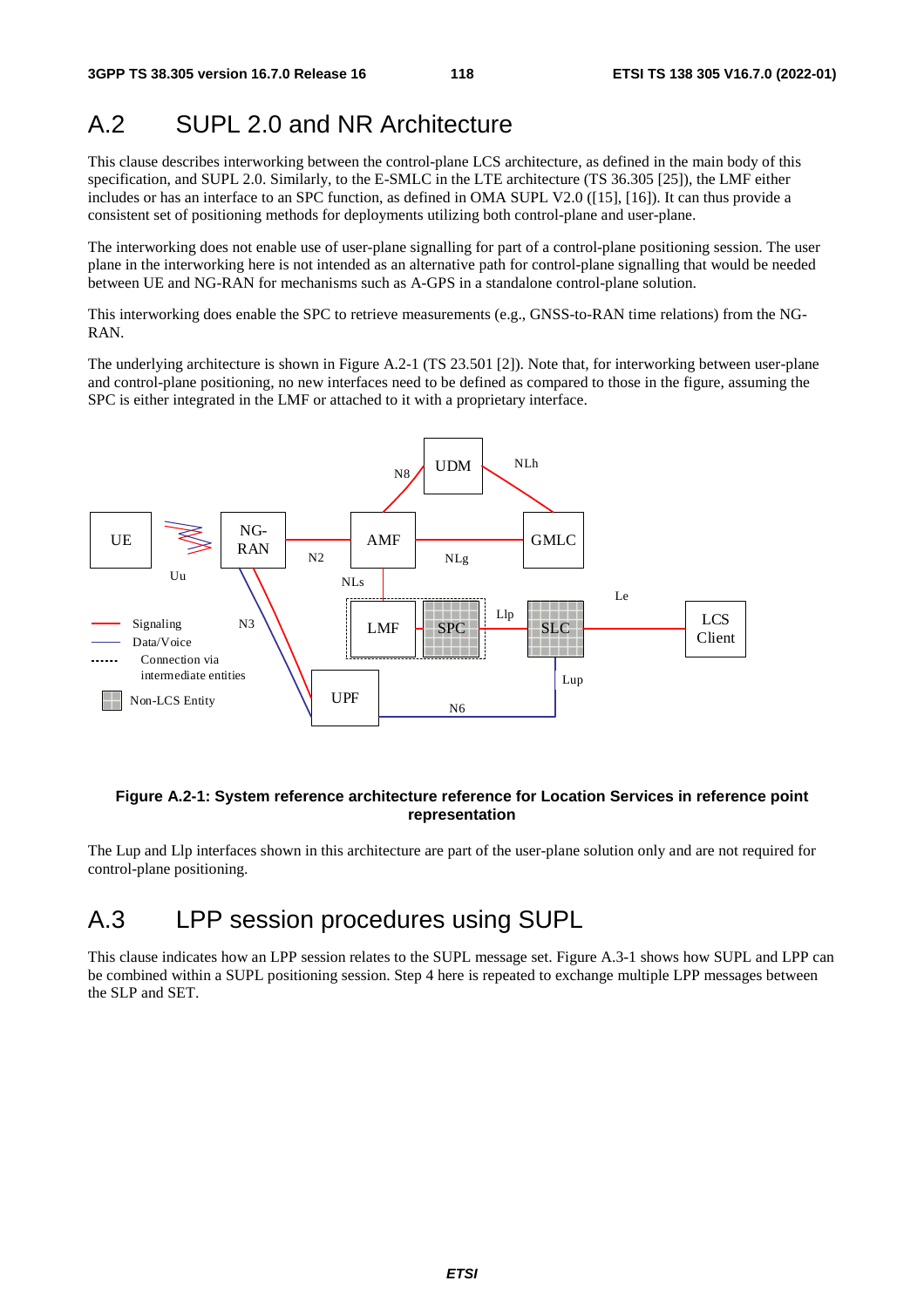

**Figure A.3-1: LPP session over SUPL** 

For positioning operations which take place entirely within an LPP session (step 4 in Figure A.3-1), the flow of LPP messages can be the same as in the control-plane version of LPP; the role of the (LPP) target is taken by the target SET, and that of the (LPP) server by the SLP. An example LPP flow, including exchange of capabilities, request and delivery of assistance data, and request and delivery of positioning information, is shown in Figure A.3-2.



**Figure A.3-2: LPP session over SUPL** 

# A.4 Procedures combining C-plane and U-plane operations

Since SUPL by definition is carried over the user plane, it is not applicable to operations terminating at the NG-RAN. SUPL operations must take place in combination with control-plane procedures over NRPPa.

This situation could arise in the case of UE-assisted OTDOA, for example, in which the SLP needs to provide the UE (in a SUPL session) with assistance data supplied by the NG-RAN. This clause uses a UE-assisted OTDOA positioning operation as an example.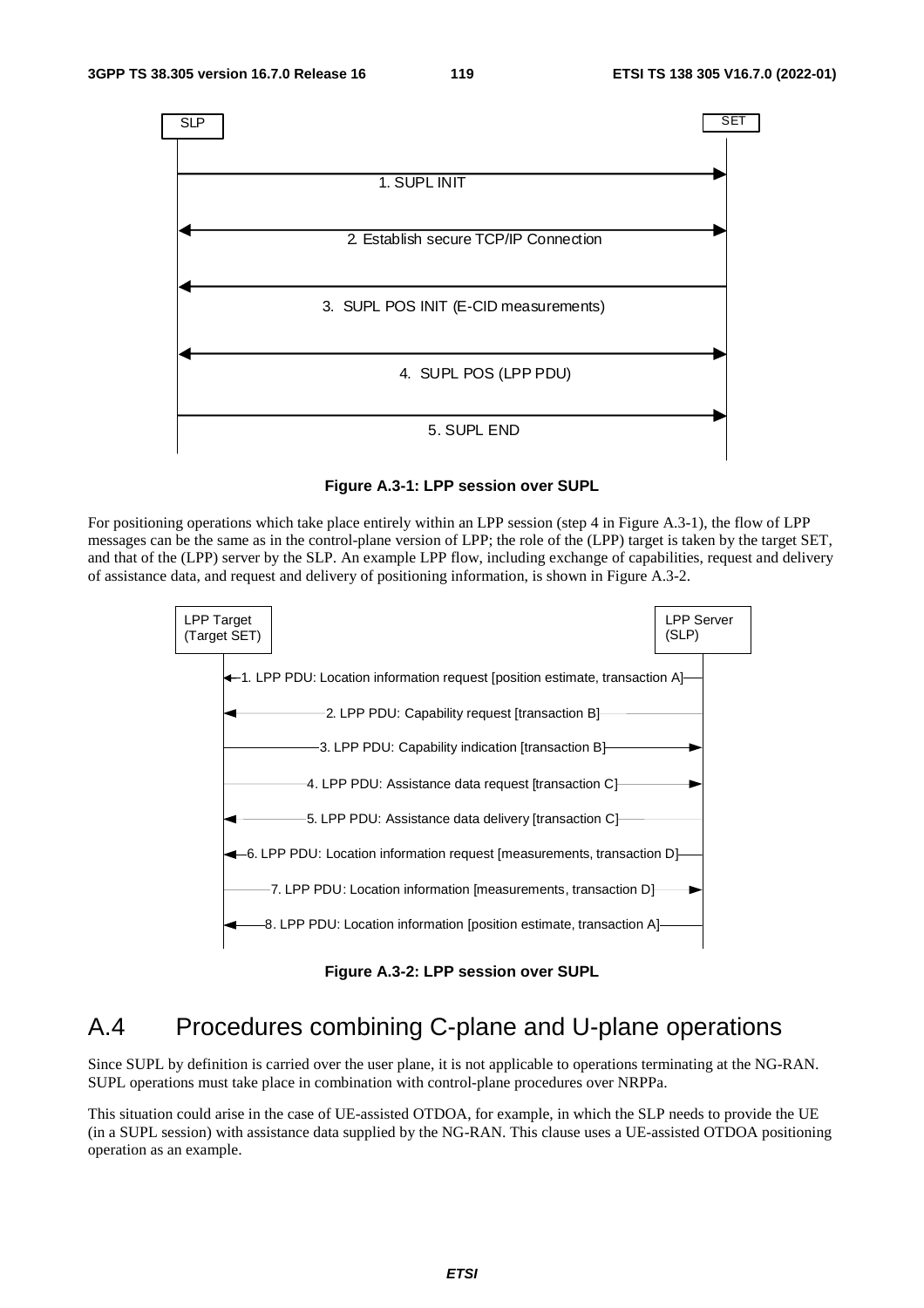Although the positioning server in this operation is the SLP, the existence of an interface to the LMF means that the SLP can communicate with the LMF via the SPC. In particular, this means that assistance data that was delivered to the LMF via NRPPa can be transferred over to the SLP for delivery to the UE via LPP over SUPL.

There are several ways to realise this general behaviour. In the simplest case, the LMF could be supplied with the necessary assistance data in advance, so that it can be supplied to the SLP without any actual NRPPa procedures taking place in real time (and possibly even before the positioning transaction begins).



**Figure A.4-1: Transfer of OTDOA assistance data to UE via SUPL** 

In the event that the LMF does not have the required assistance data available, it would need to retrieve them from the NG-RAN once it was made aware that they were needed.



## **Figure A.4-2: Transfer to the UE via SUPL of OTDOA assistance data not already available at the LMF**

In both cases, it should be noted that the retrieval of the assistance data is transparent to the UE and to the actual SUPL session. This model is parallel to the approach used with A-GNSS, in which assistance data such as satellite ephemerides are retrieved from sources entirely external to the cellular network. For purposes of LPP over SUPL, the delivery of assistance data to the SLP can be viewed as an independent external process.

The delivery of assistance data to the UE, however, takes place through the same mechanisms as control-plane LPP, transported through SUPL.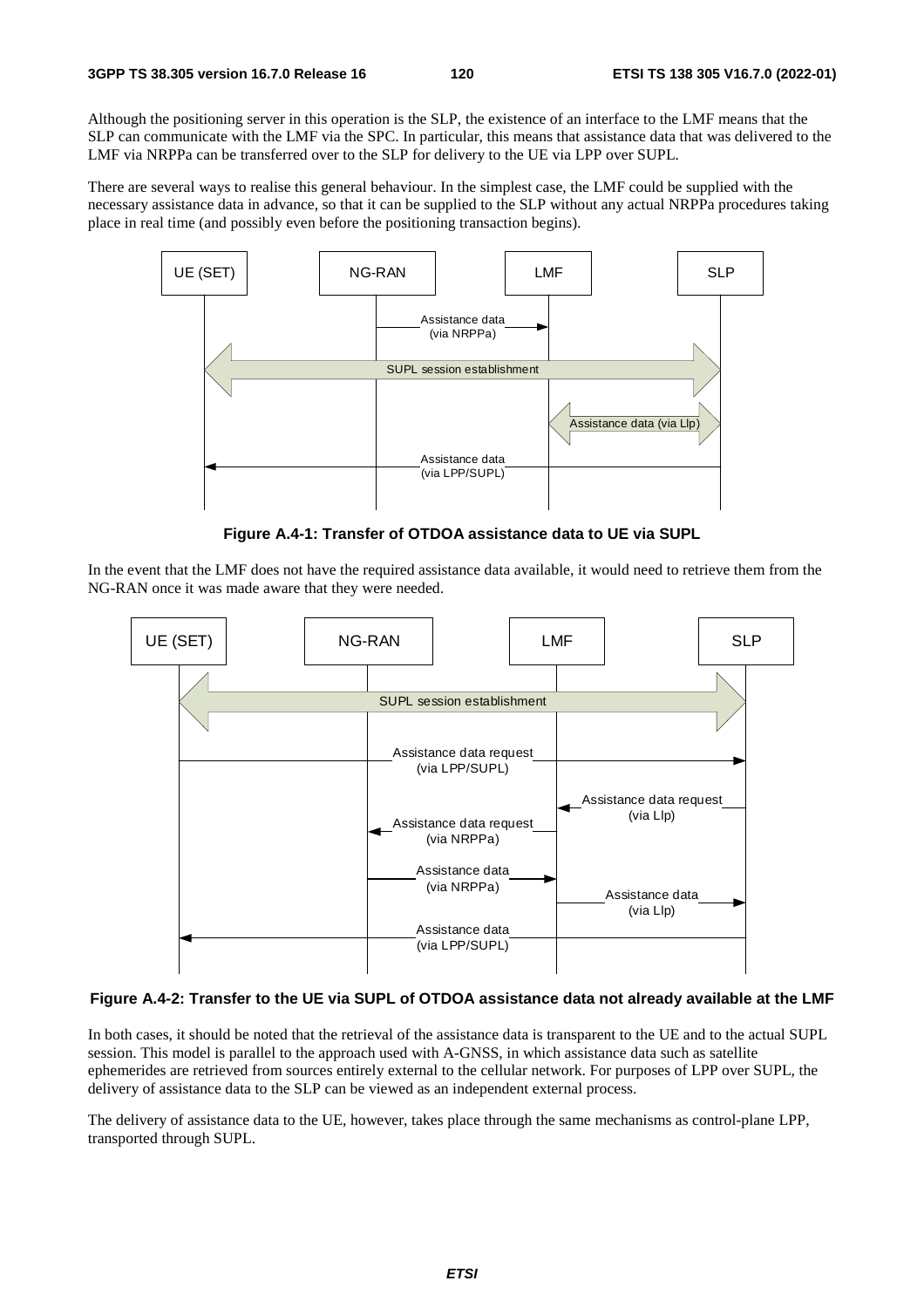# Annex B (informative): Change history

| Subject/Comment<br><b>Meeti</b><br><b>TDoc</b><br><b>CR</b><br>Date<br><b>Rev</b><br>Cat<br><b>New</b><br>version<br>ng<br>08/2017<br>RAN <sub>2</sub><br>R2-1709477<br>0.0.1<br>Skeleton for TS 38.305<br>#99<br>03/2018<br>RAN <sub>2</sub><br>R2-1803804<br>0.1.0<br>#101<br>03/2018<br>RAN#<br>RP-180171<br>1.0.0<br>Submitted for Information in RAN#79<br>79<br>05/2018<br>RAN <sub>2</sub><br>R2-1808695<br>1.1.0<br>#102<br>RAN2 R2-1809137<br>05/2018<br>1.2.0<br>#102<br>06/2018<br>RP-80 RP-180689<br>Submitted for Approval in RAN#80<br>2.0.0<br>Upgraded to Rel-15 after plenary approval<br>15.0.0<br>06/2018<br>09/2018<br>RP-81 RP-181939<br>F<br>Signalling between an LMF and NG-RAN node/UE<br>15.1.0<br>0001<br>F<br>RP-81 RP-181942<br>0002<br>$\mathbf{1}$<br>Gaps for positioning measurements<br>15.1.0<br>RP-82 RP-182655<br>F<br>Addition of RTK Assistance Data<br>15.2.0<br>12/2018<br>0006<br>$\blacksquare$<br>15.2.0<br>RP-82 RP-182656<br>0007<br>F<br>Capture use of motion information from motion sensors<br>1<br>2<br>F<br>03/2019<br>RP-83 RP-190544<br>0008<br>CR to 38.305 on use of positioning measurement gaps for subframe<br>15.3.0<br>and slot timing detection towards E-UTRA<br>15.4.0<br>RP-84 RP-191374<br>0009<br>2<br>F<br>Minor restructuring of sensor references and addition of sensor<br>06/2019<br>methods (IMU)<br>RP-84 RP-191374<br>F<br>Adding missing reference for autonomous and measuremnts gaps for<br>0010<br>3<br>15.4.0<br>Inter-RAT RSTD measurements<br>F<br>Update of OMA SUPL information<br>RP-84 RP-191376<br>0011<br>4<br>15.4.0<br>RP-84 RP-191378<br>$\overline{4}$<br>F<br>15.4.0<br>0012<br>UE Identifier for routing message between Core Network Nodes and<br><b>RAN</b><br>RP-86 RP-192938<br>F<br>Correction on the EUTRAN terminology<br>12/2019<br>0014<br>2<br>15.5.0<br>F<br>RP-86 RP-192935<br>0015<br>$\overline{2}$<br><b>Corrections for Positioning Architecture</b><br>15.5.0<br>F<br>RP-86 RP-192935<br>Corrections of terminology for stage 2<br>15.5.0<br>0016<br>$\blacksquare$<br>RP-87 RP-200357<br>B<br>Introduction of B1C signal in BDS system in A-GNSS<br>03/2020<br>0013<br>1<br>16.0.0<br>3<br>Introduction of NR positioning<br>RP-87 RP-200345<br>0017<br>B<br>16.0.0<br>RP-88 RP-201161<br>$\overline{2}$<br>Clarification on UE Positioning Architecture<br>0019<br>Α<br>16.1.0<br>07/2020<br>RP-88 RP-201175<br>0021<br>$\mathbf{1}$<br>A<br>CR to clarify the meaning of GNSS term in 38.305 Rel-16<br>16.1.0<br>F<br>RP-88 RP-201190<br>0024<br>$\mathbf{1}$<br>Update B1I signal ICD file to v3.0 in BDS system in A-GNSS<br>16.1.0<br>RP-88 RP-201175<br>$\overline{2}$<br>F<br>Corrections to NR Positioning<br>0025<br>16.1.0<br>F<br>09/2020<br>RP-89 RP-201989<br>0028<br>Correction to SUPL support for NR positioning methods<br>16.2.0<br>F<br>RP-89 RP-201989<br>Correction on Stage-2 for gNB and LMF information transfer<br>16.2.0<br>0029<br>$\mathbf{1}$<br>F<br>RP-89 RP-201989<br>Miscellaneous correction to stage2 spec<br>16.2.0<br>0032<br>1<br>F<br>RP-89 RP-201989<br>0033<br>Signalling sequence correction for UL SRS Configuration<br>16.2.0<br>$\blacksquare$<br>$\overline{B}$<br>Introduction of NR positioning<br>16.2.0<br>RP-89 RP-201989<br>0034<br>$\blacksquare$<br>F<br>Remove the NOTE in architecture figure in TS 38.305<br>12/2020<br>RP-90 RP-202775<br>0037<br>16.3.0<br>$\blacksquare$<br>RP-90 RP-202775<br>0048<br>Correction to OTDOA positoning support descriptions in R16<br>16.3.0<br>Α<br>$\blacksquare$<br>RP-90 RP-202775<br>0053<br>$\mathbf{1}$<br>F<br>NR positioning Stage 2 corrections<br>16.3.0<br>RP-91 RP-210703<br>F<br>Support OTDOA assistance data for case of NR serving cell<br>03/2021<br>0062<br>$\mathbf{1}$<br>16.4.0<br>Correction on the description for gNB measurements<br>RP-91 RP-210693<br>0065<br>F<br>16.4.0<br>1<br>3<br>F<br>RP-92 RP-211480<br>Correction to 5G support for NB-IoT positioning<br>16.5.0<br>06/2021<br>0069<br>F<br>RP-92 RP-211474<br>0072<br>$\overline{\mathbf{c}}$<br>Correction to NR stage2 spec for MO-LR<br>16.5.0<br>F<br>Addition of missing parameters for the SRS spatial information<br>16.5.0<br>RP-92 RP-211474<br>0074<br>F<br>RP-92 RP-211474<br>0075<br>$\mathbf 1$<br>Correction on NRPPa transaction types<br>16.5.0<br>F<br>RP-93 RP-212443<br>Correction to UL E-CID-R16<br>09/2021<br>0064<br>3<br>16.6.0<br>F<br>Correction to 38.305 on NG-RAN positioning operations<br>RP-93 RP-212443<br>0077<br>16.6.0<br>RP-93 RP-212443<br>F<br>0078<br>1<br>Correction on user-plane positioning support by SUPL<br>16.6.0<br>12/2021<br>F<br>Alignment between stage 2 and Stage 3 specifications<br>RP-94 RP-213344<br>0081<br>2<br>16.7.0<br>F<br>RP-94 RP-213344<br>0083<br>Corrections on defintions and scope of information transfer<br>16.7.0 | <b>Change history</b> |  |  |  |  |  |  |
|----------------------------------------------------------------------------------------------------------------------------------------------------------------------------------------------------------------------------------------------------------------------------------------------------------------------------------------------------------------------------------------------------------------------------------------------------------------------------------------------------------------------------------------------------------------------------------------------------------------------------------------------------------------------------------------------------------------------------------------------------------------------------------------------------------------------------------------------------------------------------------------------------------------------------------------------------------------------------------------------------------------------------------------------------------------------------------------------------------------------------------------------------------------------------------------------------------------------------------------------------------------------------------------------------------------------------------------------------------------------------------------------------------------------------------------------------------------------------------------------------------------------------------------------------------------------------------------------------------------------------------------------------------------------------------------------------------------------------------------------------------------------------------------------------------------------------------------------------------------------------------------------------------------------------------------------------------------------------------------------------------------------------------------------------------------------------------------------------------------------------------------------------------------------------------------------------------------------------------------------------------------------------------------------------------------------------------------------------------------------------------------------------------------------------------------------------------------------------------------------------------------------------------------------------------------------------------------------------------------------------------------------------------------------------------------------------------------------------------------------------------------------------------------------------------------------------------------------------------------------------------------------------------------------------------------------------------------------------------------------------------------------------------------------------------------------------------------------------------------------------------------------------------------------------------------------------------------------------------------------------------------------------------------------------------------------------------------------------------------------------------------------------------------------------------------------------------------------------------------------------------------------------------------------------------------------------------------------------------------------------------------------------------------------------------------------------------------------------------------------------------------------------------------------------------------------------------------------------------------------------------------------------------------------------------------------------------------------------------------------------------------------------------------------------------------------------------------------------------------------------------------------------------------------------------------------------------------------------------------------------------------------------------------------------------------------------------------------------------------------------------------------------------------------------------------------------------------------------------------------------------------------------------------------------------------------------------------------------------------------------------------------------------------------------------------------------------------------------------------------------------------------------------------------------------------------------------------------------------------------------------------------|-----------------------|--|--|--|--|--|--|
|                                                                                                                                                                                                                                                                                                                                                                                                                                                                                                                                                                                                                                                                                                                                                                                                                                                                                                                                                                                                                                                                                                                                                                                                                                                                                                                                                                                                                                                                                                                                                                                                                                                                                                                                                                                                                                                                                                                                                                                                                                                                                                                                                                                                                                                                                                                                                                                                                                                                                                                                                                                                                                                                                                                                                                                                                                                                                                                                                                                                                                                                                                                                                                                                                                                                                                                                                                                                                                                                                                                                                                                                                                                                                                                                                                                                                                                                                                                                                                                                                                                                                                                                                                                                                                                                                                                                                                                                                                                                                                                                                                                                                                                                                                                                                                                                                                                                                              |                       |  |  |  |  |  |  |
|                                                                                                                                                                                                                                                                                                                                                                                                                                                                                                                                                                                                                                                                                                                                                                                                                                                                                                                                                                                                                                                                                                                                                                                                                                                                                                                                                                                                                                                                                                                                                                                                                                                                                                                                                                                                                                                                                                                                                                                                                                                                                                                                                                                                                                                                                                                                                                                                                                                                                                                                                                                                                                                                                                                                                                                                                                                                                                                                                                                                                                                                                                                                                                                                                                                                                                                                                                                                                                                                                                                                                                                                                                                                                                                                                                                                                                                                                                                                                                                                                                                                                                                                                                                                                                                                                                                                                                                                                                                                                                                                                                                                                                                                                                                                                                                                                                                                                              |                       |  |  |  |  |  |  |
|                                                                                                                                                                                                                                                                                                                                                                                                                                                                                                                                                                                                                                                                                                                                                                                                                                                                                                                                                                                                                                                                                                                                                                                                                                                                                                                                                                                                                                                                                                                                                                                                                                                                                                                                                                                                                                                                                                                                                                                                                                                                                                                                                                                                                                                                                                                                                                                                                                                                                                                                                                                                                                                                                                                                                                                                                                                                                                                                                                                                                                                                                                                                                                                                                                                                                                                                                                                                                                                                                                                                                                                                                                                                                                                                                                                                                                                                                                                                                                                                                                                                                                                                                                                                                                                                                                                                                                                                                                                                                                                                                                                                                                                                                                                                                                                                                                                                                              |                       |  |  |  |  |  |  |
|                                                                                                                                                                                                                                                                                                                                                                                                                                                                                                                                                                                                                                                                                                                                                                                                                                                                                                                                                                                                                                                                                                                                                                                                                                                                                                                                                                                                                                                                                                                                                                                                                                                                                                                                                                                                                                                                                                                                                                                                                                                                                                                                                                                                                                                                                                                                                                                                                                                                                                                                                                                                                                                                                                                                                                                                                                                                                                                                                                                                                                                                                                                                                                                                                                                                                                                                                                                                                                                                                                                                                                                                                                                                                                                                                                                                                                                                                                                                                                                                                                                                                                                                                                                                                                                                                                                                                                                                                                                                                                                                                                                                                                                                                                                                                                                                                                                                                              |                       |  |  |  |  |  |  |
|                                                                                                                                                                                                                                                                                                                                                                                                                                                                                                                                                                                                                                                                                                                                                                                                                                                                                                                                                                                                                                                                                                                                                                                                                                                                                                                                                                                                                                                                                                                                                                                                                                                                                                                                                                                                                                                                                                                                                                                                                                                                                                                                                                                                                                                                                                                                                                                                                                                                                                                                                                                                                                                                                                                                                                                                                                                                                                                                                                                                                                                                                                                                                                                                                                                                                                                                                                                                                                                                                                                                                                                                                                                                                                                                                                                                                                                                                                                                                                                                                                                                                                                                                                                                                                                                                                                                                                                                                                                                                                                                                                                                                                                                                                                                                                                                                                                                                              |                       |  |  |  |  |  |  |
|                                                                                                                                                                                                                                                                                                                                                                                                                                                                                                                                                                                                                                                                                                                                                                                                                                                                                                                                                                                                                                                                                                                                                                                                                                                                                                                                                                                                                                                                                                                                                                                                                                                                                                                                                                                                                                                                                                                                                                                                                                                                                                                                                                                                                                                                                                                                                                                                                                                                                                                                                                                                                                                                                                                                                                                                                                                                                                                                                                                                                                                                                                                                                                                                                                                                                                                                                                                                                                                                                                                                                                                                                                                                                                                                                                                                                                                                                                                                                                                                                                                                                                                                                                                                                                                                                                                                                                                                                                                                                                                                                                                                                                                                                                                                                                                                                                                                                              |                       |  |  |  |  |  |  |
|                                                                                                                                                                                                                                                                                                                                                                                                                                                                                                                                                                                                                                                                                                                                                                                                                                                                                                                                                                                                                                                                                                                                                                                                                                                                                                                                                                                                                                                                                                                                                                                                                                                                                                                                                                                                                                                                                                                                                                                                                                                                                                                                                                                                                                                                                                                                                                                                                                                                                                                                                                                                                                                                                                                                                                                                                                                                                                                                                                                                                                                                                                                                                                                                                                                                                                                                                                                                                                                                                                                                                                                                                                                                                                                                                                                                                                                                                                                                                                                                                                                                                                                                                                                                                                                                                                                                                                                                                                                                                                                                                                                                                                                                                                                                                                                                                                                                                              |                       |  |  |  |  |  |  |
|                                                                                                                                                                                                                                                                                                                                                                                                                                                                                                                                                                                                                                                                                                                                                                                                                                                                                                                                                                                                                                                                                                                                                                                                                                                                                                                                                                                                                                                                                                                                                                                                                                                                                                                                                                                                                                                                                                                                                                                                                                                                                                                                                                                                                                                                                                                                                                                                                                                                                                                                                                                                                                                                                                                                                                                                                                                                                                                                                                                                                                                                                                                                                                                                                                                                                                                                                                                                                                                                                                                                                                                                                                                                                                                                                                                                                                                                                                                                                                                                                                                                                                                                                                                                                                                                                                                                                                                                                                                                                                                                                                                                                                                                                                                                                                                                                                                                                              |                       |  |  |  |  |  |  |
|                                                                                                                                                                                                                                                                                                                                                                                                                                                                                                                                                                                                                                                                                                                                                                                                                                                                                                                                                                                                                                                                                                                                                                                                                                                                                                                                                                                                                                                                                                                                                                                                                                                                                                                                                                                                                                                                                                                                                                                                                                                                                                                                                                                                                                                                                                                                                                                                                                                                                                                                                                                                                                                                                                                                                                                                                                                                                                                                                                                                                                                                                                                                                                                                                                                                                                                                                                                                                                                                                                                                                                                                                                                                                                                                                                                                                                                                                                                                                                                                                                                                                                                                                                                                                                                                                                                                                                                                                                                                                                                                                                                                                                                                                                                                                                                                                                                                                              |                       |  |  |  |  |  |  |
|                                                                                                                                                                                                                                                                                                                                                                                                                                                                                                                                                                                                                                                                                                                                                                                                                                                                                                                                                                                                                                                                                                                                                                                                                                                                                                                                                                                                                                                                                                                                                                                                                                                                                                                                                                                                                                                                                                                                                                                                                                                                                                                                                                                                                                                                                                                                                                                                                                                                                                                                                                                                                                                                                                                                                                                                                                                                                                                                                                                                                                                                                                                                                                                                                                                                                                                                                                                                                                                                                                                                                                                                                                                                                                                                                                                                                                                                                                                                                                                                                                                                                                                                                                                                                                                                                                                                                                                                                                                                                                                                                                                                                                                                                                                                                                                                                                                                                              |                       |  |  |  |  |  |  |
|                                                                                                                                                                                                                                                                                                                                                                                                                                                                                                                                                                                                                                                                                                                                                                                                                                                                                                                                                                                                                                                                                                                                                                                                                                                                                                                                                                                                                                                                                                                                                                                                                                                                                                                                                                                                                                                                                                                                                                                                                                                                                                                                                                                                                                                                                                                                                                                                                                                                                                                                                                                                                                                                                                                                                                                                                                                                                                                                                                                                                                                                                                                                                                                                                                                                                                                                                                                                                                                                                                                                                                                                                                                                                                                                                                                                                                                                                                                                                                                                                                                                                                                                                                                                                                                                                                                                                                                                                                                                                                                                                                                                                                                                                                                                                                                                                                                                                              |                       |  |  |  |  |  |  |
|                                                                                                                                                                                                                                                                                                                                                                                                                                                                                                                                                                                                                                                                                                                                                                                                                                                                                                                                                                                                                                                                                                                                                                                                                                                                                                                                                                                                                                                                                                                                                                                                                                                                                                                                                                                                                                                                                                                                                                                                                                                                                                                                                                                                                                                                                                                                                                                                                                                                                                                                                                                                                                                                                                                                                                                                                                                                                                                                                                                                                                                                                                                                                                                                                                                                                                                                                                                                                                                                                                                                                                                                                                                                                                                                                                                                                                                                                                                                                                                                                                                                                                                                                                                                                                                                                                                                                                                                                                                                                                                                                                                                                                                                                                                                                                                                                                                                                              |                       |  |  |  |  |  |  |
|                                                                                                                                                                                                                                                                                                                                                                                                                                                                                                                                                                                                                                                                                                                                                                                                                                                                                                                                                                                                                                                                                                                                                                                                                                                                                                                                                                                                                                                                                                                                                                                                                                                                                                                                                                                                                                                                                                                                                                                                                                                                                                                                                                                                                                                                                                                                                                                                                                                                                                                                                                                                                                                                                                                                                                                                                                                                                                                                                                                                                                                                                                                                                                                                                                                                                                                                                                                                                                                                                                                                                                                                                                                                                                                                                                                                                                                                                                                                                                                                                                                                                                                                                                                                                                                                                                                                                                                                                                                                                                                                                                                                                                                                                                                                                                                                                                                                                              |                       |  |  |  |  |  |  |
|                                                                                                                                                                                                                                                                                                                                                                                                                                                                                                                                                                                                                                                                                                                                                                                                                                                                                                                                                                                                                                                                                                                                                                                                                                                                                                                                                                                                                                                                                                                                                                                                                                                                                                                                                                                                                                                                                                                                                                                                                                                                                                                                                                                                                                                                                                                                                                                                                                                                                                                                                                                                                                                                                                                                                                                                                                                                                                                                                                                                                                                                                                                                                                                                                                                                                                                                                                                                                                                                                                                                                                                                                                                                                                                                                                                                                                                                                                                                                                                                                                                                                                                                                                                                                                                                                                                                                                                                                                                                                                                                                                                                                                                                                                                                                                                                                                                                                              |                       |  |  |  |  |  |  |
|                                                                                                                                                                                                                                                                                                                                                                                                                                                                                                                                                                                                                                                                                                                                                                                                                                                                                                                                                                                                                                                                                                                                                                                                                                                                                                                                                                                                                                                                                                                                                                                                                                                                                                                                                                                                                                                                                                                                                                                                                                                                                                                                                                                                                                                                                                                                                                                                                                                                                                                                                                                                                                                                                                                                                                                                                                                                                                                                                                                                                                                                                                                                                                                                                                                                                                                                                                                                                                                                                                                                                                                                                                                                                                                                                                                                                                                                                                                                                                                                                                                                                                                                                                                                                                                                                                                                                                                                                                                                                                                                                                                                                                                                                                                                                                                                                                                                                              |                       |  |  |  |  |  |  |
|                                                                                                                                                                                                                                                                                                                                                                                                                                                                                                                                                                                                                                                                                                                                                                                                                                                                                                                                                                                                                                                                                                                                                                                                                                                                                                                                                                                                                                                                                                                                                                                                                                                                                                                                                                                                                                                                                                                                                                                                                                                                                                                                                                                                                                                                                                                                                                                                                                                                                                                                                                                                                                                                                                                                                                                                                                                                                                                                                                                                                                                                                                                                                                                                                                                                                                                                                                                                                                                                                                                                                                                                                                                                                                                                                                                                                                                                                                                                                                                                                                                                                                                                                                                                                                                                                                                                                                                                                                                                                                                                                                                                                                                                                                                                                                                                                                                                                              |                       |  |  |  |  |  |  |
|                                                                                                                                                                                                                                                                                                                                                                                                                                                                                                                                                                                                                                                                                                                                                                                                                                                                                                                                                                                                                                                                                                                                                                                                                                                                                                                                                                                                                                                                                                                                                                                                                                                                                                                                                                                                                                                                                                                                                                                                                                                                                                                                                                                                                                                                                                                                                                                                                                                                                                                                                                                                                                                                                                                                                                                                                                                                                                                                                                                                                                                                                                                                                                                                                                                                                                                                                                                                                                                                                                                                                                                                                                                                                                                                                                                                                                                                                                                                                                                                                                                                                                                                                                                                                                                                                                                                                                                                                                                                                                                                                                                                                                                                                                                                                                                                                                                                                              |                       |  |  |  |  |  |  |
|                                                                                                                                                                                                                                                                                                                                                                                                                                                                                                                                                                                                                                                                                                                                                                                                                                                                                                                                                                                                                                                                                                                                                                                                                                                                                                                                                                                                                                                                                                                                                                                                                                                                                                                                                                                                                                                                                                                                                                                                                                                                                                                                                                                                                                                                                                                                                                                                                                                                                                                                                                                                                                                                                                                                                                                                                                                                                                                                                                                                                                                                                                                                                                                                                                                                                                                                                                                                                                                                                                                                                                                                                                                                                                                                                                                                                                                                                                                                                                                                                                                                                                                                                                                                                                                                                                                                                                                                                                                                                                                                                                                                                                                                                                                                                                                                                                                                                              |                       |  |  |  |  |  |  |
|                                                                                                                                                                                                                                                                                                                                                                                                                                                                                                                                                                                                                                                                                                                                                                                                                                                                                                                                                                                                                                                                                                                                                                                                                                                                                                                                                                                                                                                                                                                                                                                                                                                                                                                                                                                                                                                                                                                                                                                                                                                                                                                                                                                                                                                                                                                                                                                                                                                                                                                                                                                                                                                                                                                                                                                                                                                                                                                                                                                                                                                                                                                                                                                                                                                                                                                                                                                                                                                                                                                                                                                                                                                                                                                                                                                                                                                                                                                                                                                                                                                                                                                                                                                                                                                                                                                                                                                                                                                                                                                                                                                                                                                                                                                                                                                                                                                                                              |                       |  |  |  |  |  |  |
|                                                                                                                                                                                                                                                                                                                                                                                                                                                                                                                                                                                                                                                                                                                                                                                                                                                                                                                                                                                                                                                                                                                                                                                                                                                                                                                                                                                                                                                                                                                                                                                                                                                                                                                                                                                                                                                                                                                                                                                                                                                                                                                                                                                                                                                                                                                                                                                                                                                                                                                                                                                                                                                                                                                                                                                                                                                                                                                                                                                                                                                                                                                                                                                                                                                                                                                                                                                                                                                                                                                                                                                                                                                                                                                                                                                                                                                                                                                                                                                                                                                                                                                                                                                                                                                                                                                                                                                                                                                                                                                                                                                                                                                                                                                                                                                                                                                                                              |                       |  |  |  |  |  |  |
|                                                                                                                                                                                                                                                                                                                                                                                                                                                                                                                                                                                                                                                                                                                                                                                                                                                                                                                                                                                                                                                                                                                                                                                                                                                                                                                                                                                                                                                                                                                                                                                                                                                                                                                                                                                                                                                                                                                                                                                                                                                                                                                                                                                                                                                                                                                                                                                                                                                                                                                                                                                                                                                                                                                                                                                                                                                                                                                                                                                                                                                                                                                                                                                                                                                                                                                                                                                                                                                                                                                                                                                                                                                                                                                                                                                                                                                                                                                                                                                                                                                                                                                                                                                                                                                                                                                                                                                                                                                                                                                                                                                                                                                                                                                                                                                                                                                                                              |                       |  |  |  |  |  |  |
|                                                                                                                                                                                                                                                                                                                                                                                                                                                                                                                                                                                                                                                                                                                                                                                                                                                                                                                                                                                                                                                                                                                                                                                                                                                                                                                                                                                                                                                                                                                                                                                                                                                                                                                                                                                                                                                                                                                                                                                                                                                                                                                                                                                                                                                                                                                                                                                                                                                                                                                                                                                                                                                                                                                                                                                                                                                                                                                                                                                                                                                                                                                                                                                                                                                                                                                                                                                                                                                                                                                                                                                                                                                                                                                                                                                                                                                                                                                                                                                                                                                                                                                                                                                                                                                                                                                                                                                                                                                                                                                                                                                                                                                                                                                                                                                                                                                                                              |                       |  |  |  |  |  |  |
|                                                                                                                                                                                                                                                                                                                                                                                                                                                                                                                                                                                                                                                                                                                                                                                                                                                                                                                                                                                                                                                                                                                                                                                                                                                                                                                                                                                                                                                                                                                                                                                                                                                                                                                                                                                                                                                                                                                                                                                                                                                                                                                                                                                                                                                                                                                                                                                                                                                                                                                                                                                                                                                                                                                                                                                                                                                                                                                                                                                                                                                                                                                                                                                                                                                                                                                                                                                                                                                                                                                                                                                                                                                                                                                                                                                                                                                                                                                                                                                                                                                                                                                                                                                                                                                                                                                                                                                                                                                                                                                                                                                                                                                                                                                                                                                                                                                                                              |                       |  |  |  |  |  |  |
|                                                                                                                                                                                                                                                                                                                                                                                                                                                                                                                                                                                                                                                                                                                                                                                                                                                                                                                                                                                                                                                                                                                                                                                                                                                                                                                                                                                                                                                                                                                                                                                                                                                                                                                                                                                                                                                                                                                                                                                                                                                                                                                                                                                                                                                                                                                                                                                                                                                                                                                                                                                                                                                                                                                                                                                                                                                                                                                                                                                                                                                                                                                                                                                                                                                                                                                                                                                                                                                                                                                                                                                                                                                                                                                                                                                                                                                                                                                                                                                                                                                                                                                                                                                                                                                                                                                                                                                                                                                                                                                                                                                                                                                                                                                                                                                                                                                                                              |                       |  |  |  |  |  |  |
|                                                                                                                                                                                                                                                                                                                                                                                                                                                                                                                                                                                                                                                                                                                                                                                                                                                                                                                                                                                                                                                                                                                                                                                                                                                                                                                                                                                                                                                                                                                                                                                                                                                                                                                                                                                                                                                                                                                                                                                                                                                                                                                                                                                                                                                                                                                                                                                                                                                                                                                                                                                                                                                                                                                                                                                                                                                                                                                                                                                                                                                                                                                                                                                                                                                                                                                                                                                                                                                                                                                                                                                                                                                                                                                                                                                                                                                                                                                                                                                                                                                                                                                                                                                                                                                                                                                                                                                                                                                                                                                                                                                                                                                                                                                                                                                                                                                                                              |                       |  |  |  |  |  |  |
|                                                                                                                                                                                                                                                                                                                                                                                                                                                                                                                                                                                                                                                                                                                                                                                                                                                                                                                                                                                                                                                                                                                                                                                                                                                                                                                                                                                                                                                                                                                                                                                                                                                                                                                                                                                                                                                                                                                                                                                                                                                                                                                                                                                                                                                                                                                                                                                                                                                                                                                                                                                                                                                                                                                                                                                                                                                                                                                                                                                                                                                                                                                                                                                                                                                                                                                                                                                                                                                                                                                                                                                                                                                                                                                                                                                                                                                                                                                                                                                                                                                                                                                                                                                                                                                                                                                                                                                                                                                                                                                                                                                                                                                                                                                                                                                                                                                                                              |                       |  |  |  |  |  |  |
|                                                                                                                                                                                                                                                                                                                                                                                                                                                                                                                                                                                                                                                                                                                                                                                                                                                                                                                                                                                                                                                                                                                                                                                                                                                                                                                                                                                                                                                                                                                                                                                                                                                                                                                                                                                                                                                                                                                                                                                                                                                                                                                                                                                                                                                                                                                                                                                                                                                                                                                                                                                                                                                                                                                                                                                                                                                                                                                                                                                                                                                                                                                                                                                                                                                                                                                                                                                                                                                                                                                                                                                                                                                                                                                                                                                                                                                                                                                                                                                                                                                                                                                                                                                                                                                                                                                                                                                                                                                                                                                                                                                                                                                                                                                                                                                                                                                                                              |                       |  |  |  |  |  |  |
|                                                                                                                                                                                                                                                                                                                                                                                                                                                                                                                                                                                                                                                                                                                                                                                                                                                                                                                                                                                                                                                                                                                                                                                                                                                                                                                                                                                                                                                                                                                                                                                                                                                                                                                                                                                                                                                                                                                                                                                                                                                                                                                                                                                                                                                                                                                                                                                                                                                                                                                                                                                                                                                                                                                                                                                                                                                                                                                                                                                                                                                                                                                                                                                                                                                                                                                                                                                                                                                                                                                                                                                                                                                                                                                                                                                                                                                                                                                                                                                                                                                                                                                                                                                                                                                                                                                                                                                                                                                                                                                                                                                                                                                                                                                                                                                                                                                                                              |                       |  |  |  |  |  |  |
|                                                                                                                                                                                                                                                                                                                                                                                                                                                                                                                                                                                                                                                                                                                                                                                                                                                                                                                                                                                                                                                                                                                                                                                                                                                                                                                                                                                                                                                                                                                                                                                                                                                                                                                                                                                                                                                                                                                                                                                                                                                                                                                                                                                                                                                                                                                                                                                                                                                                                                                                                                                                                                                                                                                                                                                                                                                                                                                                                                                                                                                                                                                                                                                                                                                                                                                                                                                                                                                                                                                                                                                                                                                                                                                                                                                                                                                                                                                                                                                                                                                                                                                                                                                                                                                                                                                                                                                                                                                                                                                                                                                                                                                                                                                                                                                                                                                                                              |                       |  |  |  |  |  |  |
|                                                                                                                                                                                                                                                                                                                                                                                                                                                                                                                                                                                                                                                                                                                                                                                                                                                                                                                                                                                                                                                                                                                                                                                                                                                                                                                                                                                                                                                                                                                                                                                                                                                                                                                                                                                                                                                                                                                                                                                                                                                                                                                                                                                                                                                                                                                                                                                                                                                                                                                                                                                                                                                                                                                                                                                                                                                                                                                                                                                                                                                                                                                                                                                                                                                                                                                                                                                                                                                                                                                                                                                                                                                                                                                                                                                                                                                                                                                                                                                                                                                                                                                                                                                                                                                                                                                                                                                                                                                                                                                                                                                                                                                                                                                                                                                                                                                                                              |                       |  |  |  |  |  |  |
|                                                                                                                                                                                                                                                                                                                                                                                                                                                                                                                                                                                                                                                                                                                                                                                                                                                                                                                                                                                                                                                                                                                                                                                                                                                                                                                                                                                                                                                                                                                                                                                                                                                                                                                                                                                                                                                                                                                                                                                                                                                                                                                                                                                                                                                                                                                                                                                                                                                                                                                                                                                                                                                                                                                                                                                                                                                                                                                                                                                                                                                                                                                                                                                                                                                                                                                                                                                                                                                                                                                                                                                                                                                                                                                                                                                                                                                                                                                                                                                                                                                                                                                                                                                                                                                                                                                                                                                                                                                                                                                                                                                                                                                                                                                                                                                                                                                                                              |                       |  |  |  |  |  |  |
|                                                                                                                                                                                                                                                                                                                                                                                                                                                                                                                                                                                                                                                                                                                                                                                                                                                                                                                                                                                                                                                                                                                                                                                                                                                                                                                                                                                                                                                                                                                                                                                                                                                                                                                                                                                                                                                                                                                                                                                                                                                                                                                                                                                                                                                                                                                                                                                                                                                                                                                                                                                                                                                                                                                                                                                                                                                                                                                                                                                                                                                                                                                                                                                                                                                                                                                                                                                                                                                                                                                                                                                                                                                                                                                                                                                                                                                                                                                                                                                                                                                                                                                                                                                                                                                                                                                                                                                                                                                                                                                                                                                                                                                                                                                                                                                                                                                                                              |                       |  |  |  |  |  |  |
|                                                                                                                                                                                                                                                                                                                                                                                                                                                                                                                                                                                                                                                                                                                                                                                                                                                                                                                                                                                                                                                                                                                                                                                                                                                                                                                                                                                                                                                                                                                                                                                                                                                                                                                                                                                                                                                                                                                                                                                                                                                                                                                                                                                                                                                                                                                                                                                                                                                                                                                                                                                                                                                                                                                                                                                                                                                                                                                                                                                                                                                                                                                                                                                                                                                                                                                                                                                                                                                                                                                                                                                                                                                                                                                                                                                                                                                                                                                                                                                                                                                                                                                                                                                                                                                                                                                                                                                                                                                                                                                                                                                                                                                                                                                                                                                                                                                                                              |                       |  |  |  |  |  |  |
|                                                                                                                                                                                                                                                                                                                                                                                                                                                                                                                                                                                                                                                                                                                                                                                                                                                                                                                                                                                                                                                                                                                                                                                                                                                                                                                                                                                                                                                                                                                                                                                                                                                                                                                                                                                                                                                                                                                                                                                                                                                                                                                                                                                                                                                                                                                                                                                                                                                                                                                                                                                                                                                                                                                                                                                                                                                                                                                                                                                                                                                                                                                                                                                                                                                                                                                                                                                                                                                                                                                                                                                                                                                                                                                                                                                                                                                                                                                                                                                                                                                                                                                                                                                                                                                                                                                                                                                                                                                                                                                                                                                                                                                                                                                                                                                                                                                                                              |                       |  |  |  |  |  |  |
|                                                                                                                                                                                                                                                                                                                                                                                                                                                                                                                                                                                                                                                                                                                                                                                                                                                                                                                                                                                                                                                                                                                                                                                                                                                                                                                                                                                                                                                                                                                                                                                                                                                                                                                                                                                                                                                                                                                                                                                                                                                                                                                                                                                                                                                                                                                                                                                                                                                                                                                                                                                                                                                                                                                                                                                                                                                                                                                                                                                                                                                                                                                                                                                                                                                                                                                                                                                                                                                                                                                                                                                                                                                                                                                                                                                                                                                                                                                                                                                                                                                                                                                                                                                                                                                                                                                                                                                                                                                                                                                                                                                                                                                                                                                                                                                                                                                                                              |                       |  |  |  |  |  |  |
|                                                                                                                                                                                                                                                                                                                                                                                                                                                                                                                                                                                                                                                                                                                                                                                                                                                                                                                                                                                                                                                                                                                                                                                                                                                                                                                                                                                                                                                                                                                                                                                                                                                                                                                                                                                                                                                                                                                                                                                                                                                                                                                                                                                                                                                                                                                                                                                                                                                                                                                                                                                                                                                                                                                                                                                                                                                                                                                                                                                                                                                                                                                                                                                                                                                                                                                                                                                                                                                                                                                                                                                                                                                                                                                                                                                                                                                                                                                                                                                                                                                                                                                                                                                                                                                                                                                                                                                                                                                                                                                                                                                                                                                                                                                                                                                                                                                                                              |                       |  |  |  |  |  |  |
|                                                                                                                                                                                                                                                                                                                                                                                                                                                                                                                                                                                                                                                                                                                                                                                                                                                                                                                                                                                                                                                                                                                                                                                                                                                                                                                                                                                                                                                                                                                                                                                                                                                                                                                                                                                                                                                                                                                                                                                                                                                                                                                                                                                                                                                                                                                                                                                                                                                                                                                                                                                                                                                                                                                                                                                                                                                                                                                                                                                                                                                                                                                                                                                                                                                                                                                                                                                                                                                                                                                                                                                                                                                                                                                                                                                                                                                                                                                                                                                                                                                                                                                                                                                                                                                                                                                                                                                                                                                                                                                                                                                                                                                                                                                                                                                                                                                                                              |                       |  |  |  |  |  |  |
|                                                                                                                                                                                                                                                                                                                                                                                                                                                                                                                                                                                                                                                                                                                                                                                                                                                                                                                                                                                                                                                                                                                                                                                                                                                                                                                                                                                                                                                                                                                                                                                                                                                                                                                                                                                                                                                                                                                                                                                                                                                                                                                                                                                                                                                                                                                                                                                                                                                                                                                                                                                                                                                                                                                                                                                                                                                                                                                                                                                                                                                                                                                                                                                                                                                                                                                                                                                                                                                                                                                                                                                                                                                                                                                                                                                                                                                                                                                                                                                                                                                                                                                                                                                                                                                                                                                                                                                                                                                                                                                                                                                                                                                                                                                                                                                                                                                                                              |                       |  |  |  |  |  |  |
|                                                                                                                                                                                                                                                                                                                                                                                                                                                                                                                                                                                                                                                                                                                                                                                                                                                                                                                                                                                                                                                                                                                                                                                                                                                                                                                                                                                                                                                                                                                                                                                                                                                                                                                                                                                                                                                                                                                                                                                                                                                                                                                                                                                                                                                                                                                                                                                                                                                                                                                                                                                                                                                                                                                                                                                                                                                                                                                                                                                                                                                                                                                                                                                                                                                                                                                                                                                                                                                                                                                                                                                                                                                                                                                                                                                                                                                                                                                                                                                                                                                                                                                                                                                                                                                                                                                                                                                                                                                                                                                                                                                                                                                                                                                                                                                                                                                                                              |                       |  |  |  |  |  |  |
|                                                                                                                                                                                                                                                                                                                                                                                                                                                                                                                                                                                                                                                                                                                                                                                                                                                                                                                                                                                                                                                                                                                                                                                                                                                                                                                                                                                                                                                                                                                                                                                                                                                                                                                                                                                                                                                                                                                                                                                                                                                                                                                                                                                                                                                                                                                                                                                                                                                                                                                                                                                                                                                                                                                                                                                                                                                                                                                                                                                                                                                                                                                                                                                                                                                                                                                                                                                                                                                                                                                                                                                                                                                                                                                                                                                                                                                                                                                                                                                                                                                                                                                                                                                                                                                                                                                                                                                                                                                                                                                                                                                                                                                                                                                                                                                                                                                                                              |                       |  |  |  |  |  |  |
|                                                                                                                                                                                                                                                                                                                                                                                                                                                                                                                                                                                                                                                                                                                                                                                                                                                                                                                                                                                                                                                                                                                                                                                                                                                                                                                                                                                                                                                                                                                                                                                                                                                                                                                                                                                                                                                                                                                                                                                                                                                                                                                                                                                                                                                                                                                                                                                                                                                                                                                                                                                                                                                                                                                                                                                                                                                                                                                                                                                                                                                                                                                                                                                                                                                                                                                                                                                                                                                                                                                                                                                                                                                                                                                                                                                                                                                                                                                                                                                                                                                                                                                                                                                                                                                                                                                                                                                                                                                                                                                                                                                                                                                                                                                                                                                                                                                                                              |                       |  |  |  |  |  |  |
|                                                                                                                                                                                                                                                                                                                                                                                                                                                                                                                                                                                                                                                                                                                                                                                                                                                                                                                                                                                                                                                                                                                                                                                                                                                                                                                                                                                                                                                                                                                                                                                                                                                                                                                                                                                                                                                                                                                                                                                                                                                                                                                                                                                                                                                                                                                                                                                                                                                                                                                                                                                                                                                                                                                                                                                                                                                                                                                                                                                                                                                                                                                                                                                                                                                                                                                                                                                                                                                                                                                                                                                                                                                                                                                                                                                                                                                                                                                                                                                                                                                                                                                                                                                                                                                                                                                                                                                                                                                                                                                                                                                                                                                                                                                                                                                                                                                                                              |                       |  |  |  |  |  |  |
|                                                                                                                                                                                                                                                                                                                                                                                                                                                                                                                                                                                                                                                                                                                                                                                                                                                                                                                                                                                                                                                                                                                                                                                                                                                                                                                                                                                                                                                                                                                                                                                                                                                                                                                                                                                                                                                                                                                                                                                                                                                                                                                                                                                                                                                                                                                                                                                                                                                                                                                                                                                                                                                                                                                                                                                                                                                                                                                                                                                                                                                                                                                                                                                                                                                                                                                                                                                                                                                                                                                                                                                                                                                                                                                                                                                                                                                                                                                                                                                                                                                                                                                                                                                                                                                                                                                                                                                                                                                                                                                                                                                                                                                                                                                                                                                                                                                                                              |                       |  |  |  |  |  |  |
|                                                                                                                                                                                                                                                                                                                                                                                                                                                                                                                                                                                                                                                                                                                                                                                                                                                                                                                                                                                                                                                                                                                                                                                                                                                                                                                                                                                                                                                                                                                                                                                                                                                                                                                                                                                                                                                                                                                                                                                                                                                                                                                                                                                                                                                                                                                                                                                                                                                                                                                                                                                                                                                                                                                                                                                                                                                                                                                                                                                                                                                                                                                                                                                                                                                                                                                                                                                                                                                                                                                                                                                                                                                                                                                                                                                                                                                                                                                                                                                                                                                                                                                                                                                                                                                                                                                                                                                                                                                                                                                                                                                                                                                                                                                                                                                                                                                                                              |                       |  |  |  |  |  |  |
|                                                                                                                                                                                                                                                                                                                                                                                                                                                                                                                                                                                                                                                                                                                                                                                                                                                                                                                                                                                                                                                                                                                                                                                                                                                                                                                                                                                                                                                                                                                                                                                                                                                                                                                                                                                                                                                                                                                                                                                                                                                                                                                                                                                                                                                                                                                                                                                                                                                                                                                                                                                                                                                                                                                                                                                                                                                                                                                                                                                                                                                                                                                                                                                                                                                                                                                                                                                                                                                                                                                                                                                                                                                                                                                                                                                                                                                                                                                                                                                                                                                                                                                                                                                                                                                                                                                                                                                                                                                                                                                                                                                                                                                                                                                                                                                                                                                                                              |                       |  |  |  |  |  |  |
|                                                                                                                                                                                                                                                                                                                                                                                                                                                                                                                                                                                                                                                                                                                                                                                                                                                                                                                                                                                                                                                                                                                                                                                                                                                                                                                                                                                                                                                                                                                                                                                                                                                                                                                                                                                                                                                                                                                                                                                                                                                                                                                                                                                                                                                                                                                                                                                                                                                                                                                                                                                                                                                                                                                                                                                                                                                                                                                                                                                                                                                                                                                                                                                                                                                                                                                                                                                                                                                                                                                                                                                                                                                                                                                                                                                                                                                                                                                                                                                                                                                                                                                                                                                                                                                                                                                                                                                                                                                                                                                                                                                                                                                                                                                                                                                                                                                                                              |                       |  |  |  |  |  |  |
|                                                                                                                                                                                                                                                                                                                                                                                                                                                                                                                                                                                                                                                                                                                                                                                                                                                                                                                                                                                                                                                                                                                                                                                                                                                                                                                                                                                                                                                                                                                                                                                                                                                                                                                                                                                                                                                                                                                                                                                                                                                                                                                                                                                                                                                                                                                                                                                                                                                                                                                                                                                                                                                                                                                                                                                                                                                                                                                                                                                                                                                                                                                                                                                                                                                                                                                                                                                                                                                                                                                                                                                                                                                                                                                                                                                                                                                                                                                                                                                                                                                                                                                                                                                                                                                                                                                                                                                                                                                                                                                                                                                                                                                                                                                                                                                                                                                                                              |                       |  |  |  |  |  |  |